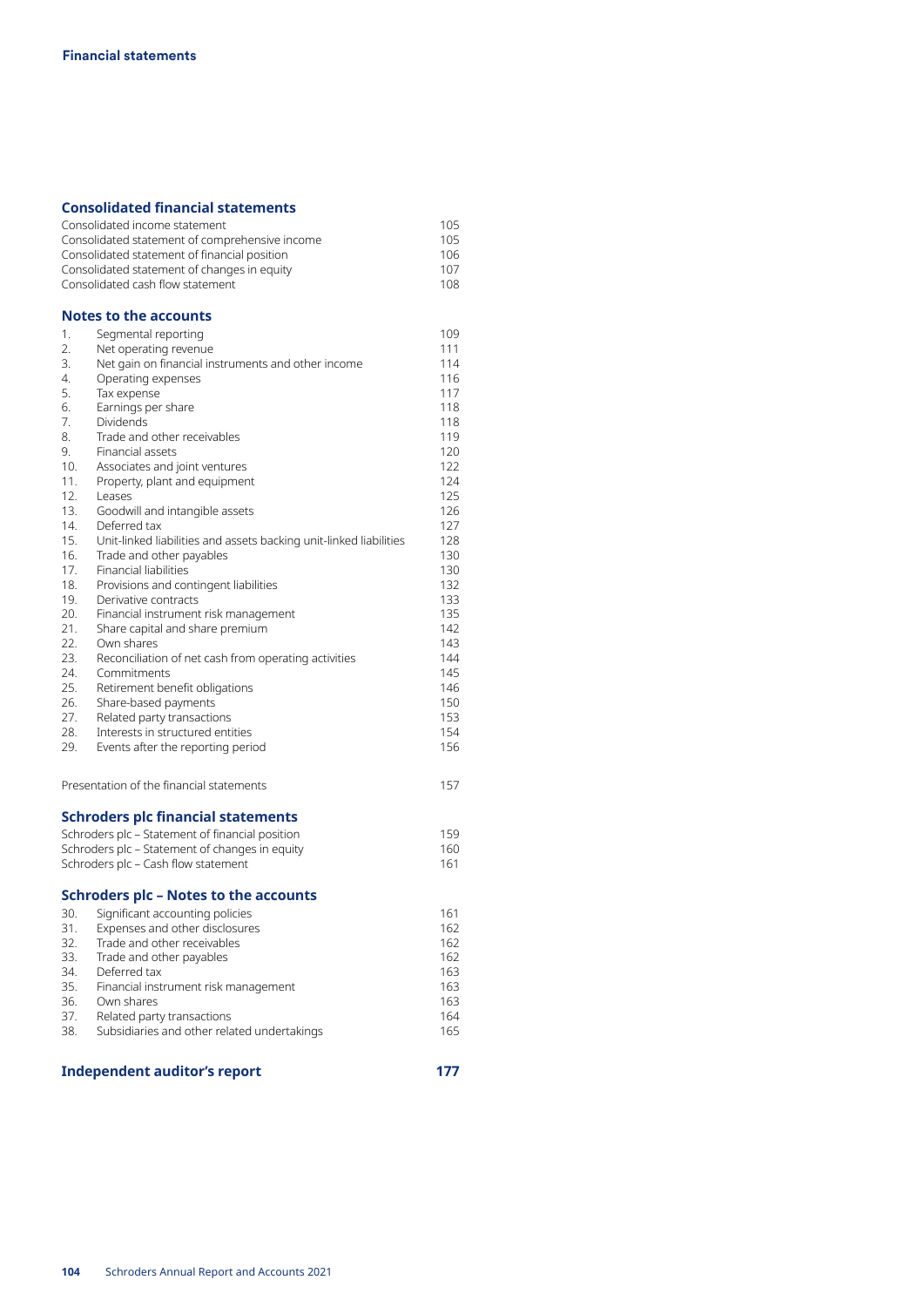# *CONSOLIDATED INCOME STATEMENT*

**for the year ended 31 December 2021**

|                                                    |                | 2021                                               |                                                |                    |                                             | 2020                                    |                    |  |  |
|----------------------------------------------------|----------------|----------------------------------------------------|------------------------------------------------|--------------------|---------------------------------------------|-----------------------------------------|--------------------|--|--|
|                                                    | <b>Notes</b>   | <b>Before</b><br>exceptional<br><b>items</b><br>£m | <b>Exceptional</b><br>items <sup>2</sup><br>£m | <b>Total</b><br>£m | <b>Before</b><br>exceptional<br>items<br>£m | Exceptional<br>items <sup>2</sup><br>£m | <b>Total</b><br>Em |  |  |
| Revenue                                            |                | 2,959.5                                            | $\overline{\phantom{m}}$                       | 2,959.5            | 2,512.7                                     | $\overline{\phantom{m}}$                | 2,512.7            |  |  |
| Cost of sales                                      |                | (556.4)                                            | $\qquad \qquad -$                              | (556.4)            | (453.1)                                     | ۰                                       | (453.1)            |  |  |
| <b>Net operating revenue</b>                       | 2              | 2,403.1                                            | ۰                                              | 2,403.1            | 2,059.6                                     | $\overline{\phantom{a}}$                | 2,059.6            |  |  |
| Net gain on financial instruments and other income | 3              | 77.5                                               | (13.3)                                         | 64.2               | 55.5                                        | 0.4                                     | 55.9               |  |  |
| Share of profit of associates and joint ventures   | 10             | 88.2                                               | (8.9)                                          | 79.3               | 64.1                                        | (21.0)                                  | 43.1               |  |  |
| <b>Net income</b>                                  |                | 2,568.8                                            | (22.2)                                         | 2,546.6            | 2,179.2                                     | (20.6)                                  | 2,158.6            |  |  |
| Operating expenses                                 | $\overline{4}$ | (1,732.6)                                          | (49.9)                                         | (1,782.5)          | (1,476.9)                                   | (71.2)                                  | (1,548.1)          |  |  |
| <b>Profit before tax</b>                           |                | 836.2                                              | (72.1)                                         | 764.1              | 702.3                                       | (91.8)                                  | 610.5              |  |  |
| Tax                                                | 5(a)           | (143.2)                                            | 2.9                                            | (140.3)            | (133.5)                                     | 9.0                                     | (124.5)            |  |  |
| Profit after tax <sup>1</sup>                      |                | 693.0                                              | (69.2)                                         | 623.8              | 568.8                                       | (82.8)                                  | 486.0              |  |  |
| <b>Earnings per share</b>                          |                |                                                    |                                                |                    |                                             |                                         |                    |  |  |
| Basic                                              | 6              | 244.8p                                             | (24.0)p                                        | 220.8p             | 200.8p                                      | (28.4)p                                 | 172.4p             |  |  |
| Diluted                                            | 6              | 240.6p                                             | (23.5)p                                        | 217.1p             | 197.2p                                      | (27.9)p                                 | 169.3p             |  |  |
| <b>Total dividend per share</b>                    | 7              |                                                    |                                                | 122.0p             |                                             |                                         | 114.0p             |  |  |

## *CONSOLIDATED STATEMENT OF COMPREHENSIVE INCOME*

## **for the year ended 31 December 2021**

| <b>Notes</b>                                                                                           | 2021<br>£m | 2020<br>£m |
|--------------------------------------------------------------------------------------------------------|------------|------------|
| <b>Profit after tax<sup>1</sup></b>                                                                    | 623.8      | 486.0      |
| Items that may or have been reclassified to the income statement:                                      |            |            |
| Net exchange differences on translation of foreign operations after hedging                            | (19.0)     | 37.8       |
| Net (loss)/gain on financial assets at fair value through other comprehensive income<br>3              | (2.8)      | 1.4        |
| Net gain on financial assets at fair value through other comprehensive income held by associates<br>10 | 0.1        | 0.1        |
| Tax on items taken directly to other comprehensive income<br>5(b)                                      | 1.1        | (0.3)      |
|                                                                                                        | (20.6)     | 39.0       |
| Items that will not be reclassified to the income statement:                                           |            |            |
| Net actuarial gain on defined benefit pension schemes<br>25                                            | 27.6       | 30.4       |
| Tax on items taken directly to other comprehensive income<br>5(b)                                      | (6.7)      | (5.0)      |
|                                                                                                        | 20.9       | 25.4       |
| Other comprehensive income for the year, net of tax <sup>1</sup>                                       | 0.3        | 64.4       |
| Total comprehensive income for the year <sup>1</sup>                                                   | 624.1      | 550.4      |

1. Non-controlling interest is presented in the statement of changes in equity.

2. See note 1(b) for a definition and further details of exceptional items.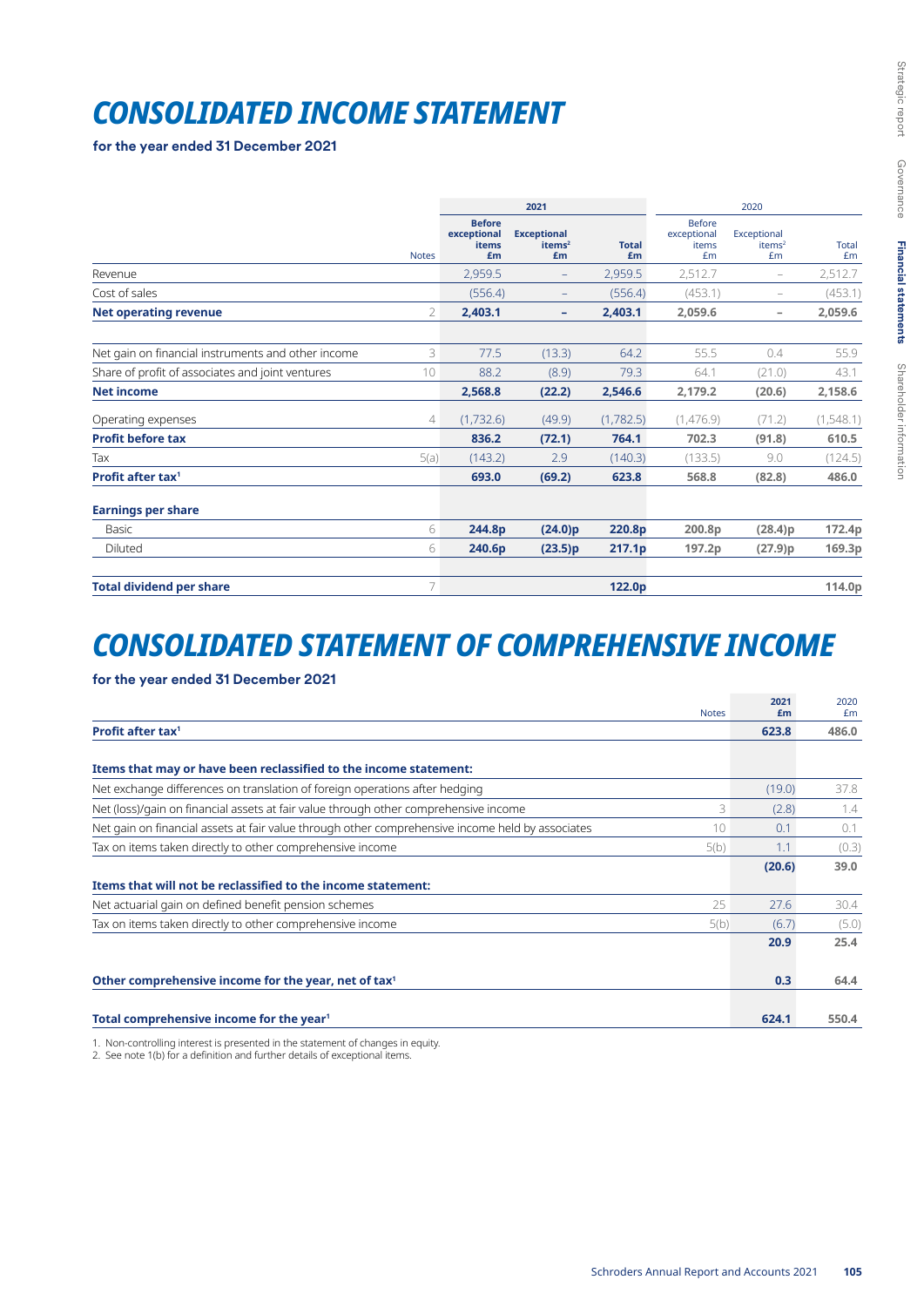## *CONSOLIDATED STATEMENT OF FINANCIAL POSITION*

**at 31 December 2021**

| <b>Notes</b>                                  | 2021<br>£m | 2020<br>£m |
|-----------------------------------------------|------------|------------|
| <b>Assets</b>                                 |            |            |
| Cash and cash equivalents                     | 4,207.3    | 3,469.6    |
| Trade and other receivables<br>8              | 1,000.9    | 840.3      |
| 9<br>Financial assets                         | 3,132.3    | 2,871.8    |
| 10<br>Associates and joint ventures           | 466.7      | 405.2      |
| Property, plant and equipment<br>11, 12       | 560.0      | 590.9      |
| Goodwill and intangible assets<br>13          | 1,168.5    | 1,208.0    |
| Deferred tax<br>14                            | 145.0      | 32.9       |
| Retirement benefit scheme surplus<br>25       | 197.9      | 168.2      |
|                                               | 10,878.6   | 9,586.9    |
| <b>Assets backing unit-linked liabilities</b> |            |            |
| Cash and cash equivalents                     | 911.7      | 746.3      |
| Financial assets                              | 12,551.4   | 11,339.9   |
| 15                                            | 13,463.1   | 12,086.2   |
| <b>Total assets</b>                           | 24,341.7   | 21,673.1   |
|                                               |            |            |
| <b>Liabilities</b>                            |            |            |
| Trade and other payables<br>16                | 1,115.0    | 927.7      |
| <b>Financial liabilities</b><br>17            | 4,793.6    | 4,085.2    |
| Lease liabilities<br>12                       | 373.8      | 397.2      |
| Current tax                                   | 52.2       | 21.5       |
| 18<br>Provisions                              | 26.8       | 26.4       |
| Deferred tax<br>14                            | 80.4       | 31.5       |
| Retirement benefit scheme deficits            | 11.1       | 11.5       |
|                                               | 6,452.9    | 5,501.0    |
| <b>Unit-linked liabilities</b><br>15          | 13,463.1   | 12,086.2   |
| <b>Total liabilities</b>                      | 19,916.0   | 17,587.2   |
| <b>Net assets</b>                             | 4,425.7    | 4,085.9    |
| Total equity <sup>1</sup>                     | 4,425.7    | 4,085.9    |

1. Non-controlling interest is presented in the statement of changes in equity.

The financial statements were approved by the Board of Directors on 2 March 2022 and signed on its behalf by:

## **Richard Keers**

Director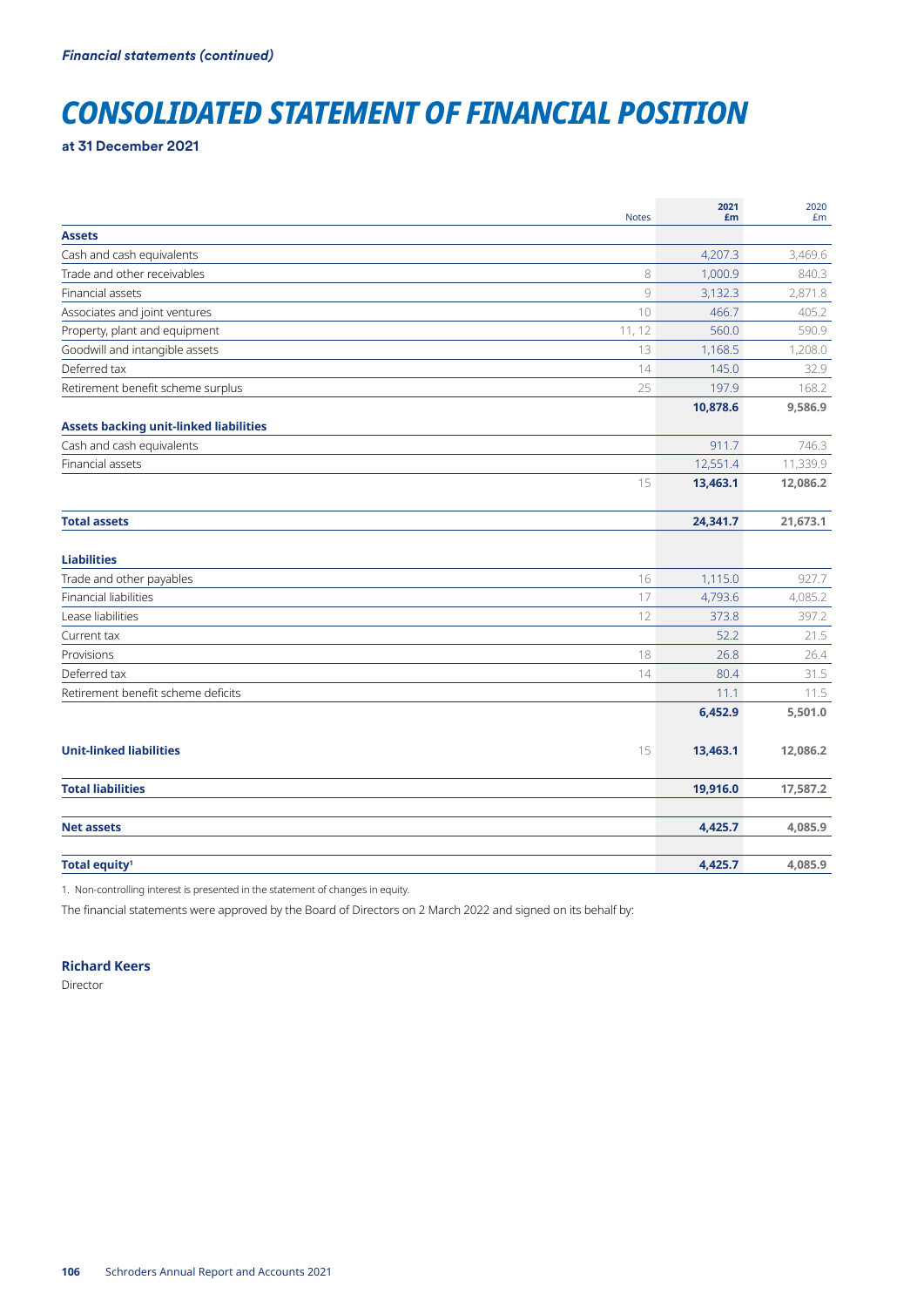## *CONSOLIDATED STATEMENT OF CHANGES IN EQUITY*

**for the year ended 31 December 2021**

|                                                |              | Attributable to owners of the parent |                               |                   |                                                     |                                                                 |                                            |                    |                                       |                              |
|------------------------------------------------|--------------|--------------------------------------|-------------------------------|-------------------|-----------------------------------------------------|-----------------------------------------------------------------|--------------------------------------------|--------------------|---------------------------------------|------------------------------|
|                                                | <b>Notes</b> | <b>Share</b><br>capital<br>£m        | <b>Share</b><br>premium<br>£m | shares<br>£m      | exchange<br><b>Own differences</b><br>reserve<br>£m | <b>Net Associates</b><br>and joint<br>ventures<br>reserve<br>£m | <b>Profit</b><br>and loss<br>reserve<br>£m | <b>Total</b><br>£m | Non-<br>controlling<br>interest<br>£m | <b>Total</b><br>equity<br>£m |
| At 1 January 2021                              |              | 282.5                                | 124.2                         | (159.8)           | 165.6                                               | 133.6                                                           | 3,456.7                                    | 4,002.8            | 83.1                                  | 4,085.9                      |
| Profit for the year                            |              |                                      |                               |                   |                                                     | 79.3                                                            | 532.6                                      | 611.9              | 11.9                                  | 623.8                        |
| Other comprehensive income <sup>1</sup>        |              |                                      |                               | $\qquad \qquad -$ | (21.0)                                              | 0.1                                                             | 19.2                                       | (1.7)              | 2.0                                   | 0.3                          |
| <b>Total comprehensive income for the year</b> |              | ۰                                    | ۰                             | ۰                 | (21.0)                                              | 79.4                                                            | 551.8                                      | 610.2              | 13.9                                  | 624.1                        |
| Own shares purchased                           | 22           |                                      | $\qquad \qquad -$             | (75.3)            |                                                     |                                                                 | -                                          | (75.3)             |                                       | (75.3)                       |
| Share-based payments                           | 26           |                                      |                               |                   |                                                     | $\qquad \qquad -$                                               | 89.5                                       | 89.5               |                                       | 89.5                         |
| Tax in respect of share schemes                | 5(c)         |                                      |                               |                   |                                                     |                                                                 | 4.7                                        | 4.7                |                                       | 4.7                          |
| Other movements                                |              | -                                    |                               |                   | -                                                   | $\qquad \qquad -$                                               | (27.4)                                     | (27.4)             | 52.6                                  | 25.2                         |
| <b>Dividends</b>                               | 7            |                                      |                               |                   |                                                     |                                                                 | (318.6)                                    | (318.6)            | (9.8)                                 | (328.4)                      |
| <b>Transactions with shareholders</b>          |              |                                      | -                             | (75.3)            |                                                     | ۰                                                               | (251.8)                                    | (327.1)            | 42.8                                  | (284.3)                      |
| <b>Transfers</b>                               |              |                                      | -                             | 84.9              |                                                     | (29.6)                                                          | (55.3)                                     |                    |                                       |                              |
| At 31 December 2021                            |              | 282.5                                | 124.2                         | (150.2)           | 144.6                                               | 183.4                                                           | 3,701.4                                    | 4,285.9            | 139.8                                 | 4,425.7                      |

|                                         |              | Attributable to owners of the parent |                          |                          |                                                 |                                                      |                                     |                    |                                       |                       |
|-----------------------------------------|--------------|--------------------------------------|--------------------------|--------------------------|-------------------------------------------------|------------------------------------------------------|-------------------------------------|--------------------|---------------------------------------|-----------------------|
|                                         | <b>Notes</b> | Share<br>capital<br>£m               | Share<br>premium<br>£m   | Own<br>shares<br>£m      | Net<br>exchange<br>differences<br>reserve<br>£m | Associates<br>and joint<br>ventures<br>reserve<br>£m | Profit<br>and loss<br>reserve<br>£m | <b>Total</b><br>£m | Non-<br>controlling<br>interest<br>£m | Total<br>equity<br>£m |
| At 1 January 2020                       |              | 282.5                                | 124.2                    | (169.1)                  | 128.4                                           | 106.1                                                | 3.308.8                             | 3.780.9            | 66.6                                  | 3,847.5               |
| Profit for the year                     |              |                                      |                          |                          |                                                 | 43.1                                                 | 433.2                               | 476.3              | 9.7                                   | 486.0                 |
| Other comprehensive income <sup>1</sup> |              |                                      | -                        | $\overline{\phantom{a}}$ | 37.2                                            | 0.1                                                  | 26.5                                | 63.8               | 0.6                                   | 64.4                  |
| Total comprehensive income for the year |              | $\overline{\phantom{a}}$             | $\overline{\phantom{a}}$ | -                        | 37.2                                            | 43.2                                                 | 459.7                               | 540.1              | 10.3                                  | 550.4                 |
| Own shares purchased                    | 22           | $\overline{\phantom{m}}$             | $\overline{\phantom{m}}$ | (58.3)                   | $\overline{\phantom{m}}$                        |                                                      | $\equiv$                            | (58.3)             | $\hspace{1.0cm} - \hspace{1.0cm}$     | (58.3)                |
| Share-based payments                    | 26           |                                      |                          |                          |                                                 | $\overline{\phantom{m}}$                             | 56.1                                | 56.1               | ۰                                     | 56.1                  |
| Tax in respect of share schemes         | 5(c)         | $\equiv$                             | $\equiv$                 |                          | $\sim$                                          | $\equiv$                                             | 3.5                                 | 3.5                | $\equiv$                              | 3.5                   |
| Other movements                         |              | $\qquad \qquad -$                    | $\overline{\phantom{m}}$ | $\qquad \qquad -$        | $\overline{\phantom{m}}$                        | 0.2                                                  | (8.0)                               | (7.8)              | 6.3                                   | (1.5)                 |
| Dividends                               | 7            | $\equiv$                             |                          |                          | $\overline{\phantom{0}}$                        | $\overline{\phantom{m}}$                             | (311.7)                             | (311.7)            | (0.1)                                 | (311.8)               |
| <b>Transactions with shareholders</b>   |              | -                                    | $\overline{\phantom{a}}$ | (58.3)                   | -                                               | 0.2                                                  | (260.1)                             | (318.2)            | 6.2                                   | (312.0)               |
| <b>Transfers</b>                        |              | ۰                                    | $\overline{\phantom{a}}$ | 67.6                     | -                                               | (15.9)                                               | (51.7)                              |                    |                                       |                       |
| At 31 December 2020                     |              | 282.5                                | 124.2                    | (159.8)                  | 165.6                                           | 133.6                                                | 3,456.7                             | 4,002.8            | 83.1                                  | 4,085.9               |

1. Other comprehensive income reported in the net exchange differences reserve comprises the net foreign exchange (loss)/gain on the translation of foreign operations net of hedging. Other comprehensive income reported in the associates and joint ventures reserve represents post-tax fair value movements on financial assets at fair value through other comprehensive income. Other comprehensive income reported in the profit and loss reserve comprises the post-tax actuarial gain on the Group's retirement benefit scheme surplus and post-tax fair value movements on financial assets at fair value through other comprehensive income.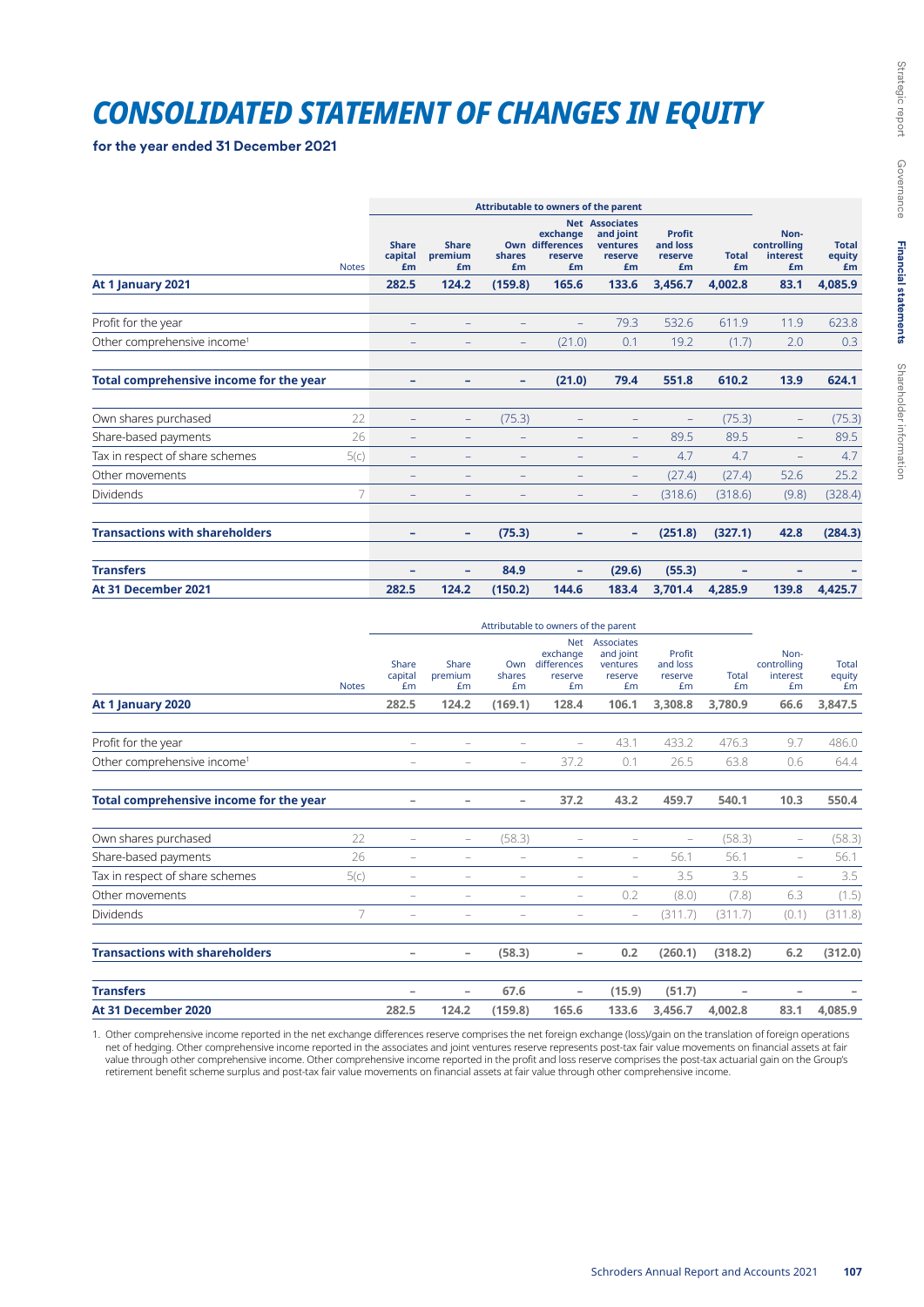## *CONSOLIDATED CASH FLOW STATEMENT*

**for the year ended 31 December 2021**

| <b>Notes</b>                                                                      | 2021<br>£m | 2020<br>Em |
|-----------------------------------------------------------------------------------|------------|------------|
| <b>Net cash from operating activities</b><br>23                                   | 1,234.2    | 832.5      |
|                                                                                   |            |            |
| <b>Cash flows from investing activities</b>                                       |            |            |
| Net acquisition of businesses, associates and joint ventures                      | (18.7)     | (18.3)     |
| Net acquisition of property, plant and equipment and intangible assets            | (89.4)     | (92.8)     |
| Acquisition of financial assets                                                   | (1,946.0)  | (1,728.2)  |
| Disposal of financial assets                                                      | 2,123.9    | 1,974.2    |
| Non-banking interest received                                                     | 12.5       | 14.9       |
| Distributions received from associates and joint ventures                         | 35.1       | 1.5        |
| Net cash from investing activities                                                | 117.4      | 151.3      |
| <b>Cash flows from financing activities</b>                                       |            |            |
| Purchase of subsidiary shares from non-controlling interest holders               | (32.4)     | (15.8)     |
| Cash from non-controlling interest holders                                        | 54.5       |            |
| 12<br>Lease payments                                                              | (47.5)     | (44.4)     |
| Acquisition of own shares<br>22                                                   | (75.3)     | (58.3)     |
| 7<br>Dividends paid                                                               | (328.4)    | (311.8)    |
| Other flows                                                                       | (0.6)      | (0.8)      |
| Net cash used in financing activities                                             | (429.7)    | (431.1)    |
| Net increase in cash and cash equivalents                                         | 921.9      | 552.7      |
| Opening cash and cash equivalents                                                 | 4,215.9    | 3,632.9    |
| Net increase in cash and cash equivalents                                         | 921.9      | 552.7      |
| Effect of exchange rate changes                                                   | (18.8)     | 30.3       |
| <b>Closing cash and cash equivalents</b>                                          | 5,119.0    | 4,215.9    |
| Closing cash and cash equivalents consists of:                                    |            |            |
| Cash and cash equivalents available for use by the Group                          | 4,075.5    | 3,421.9    |
| Cash held in consolidated pooled investment vehicles                              | 131.8      | 47.7       |
| Cash and cash equivalents presented within assets                                 | 4,207.3    | 3,469.6    |
| Cash and cash equivalents presented within assets backing unit-linked liabilities | 911.7      | 746.3      |
| <b>Closing cash and cash equivalents</b>                                          | 5,119.0    | 4,215.9    |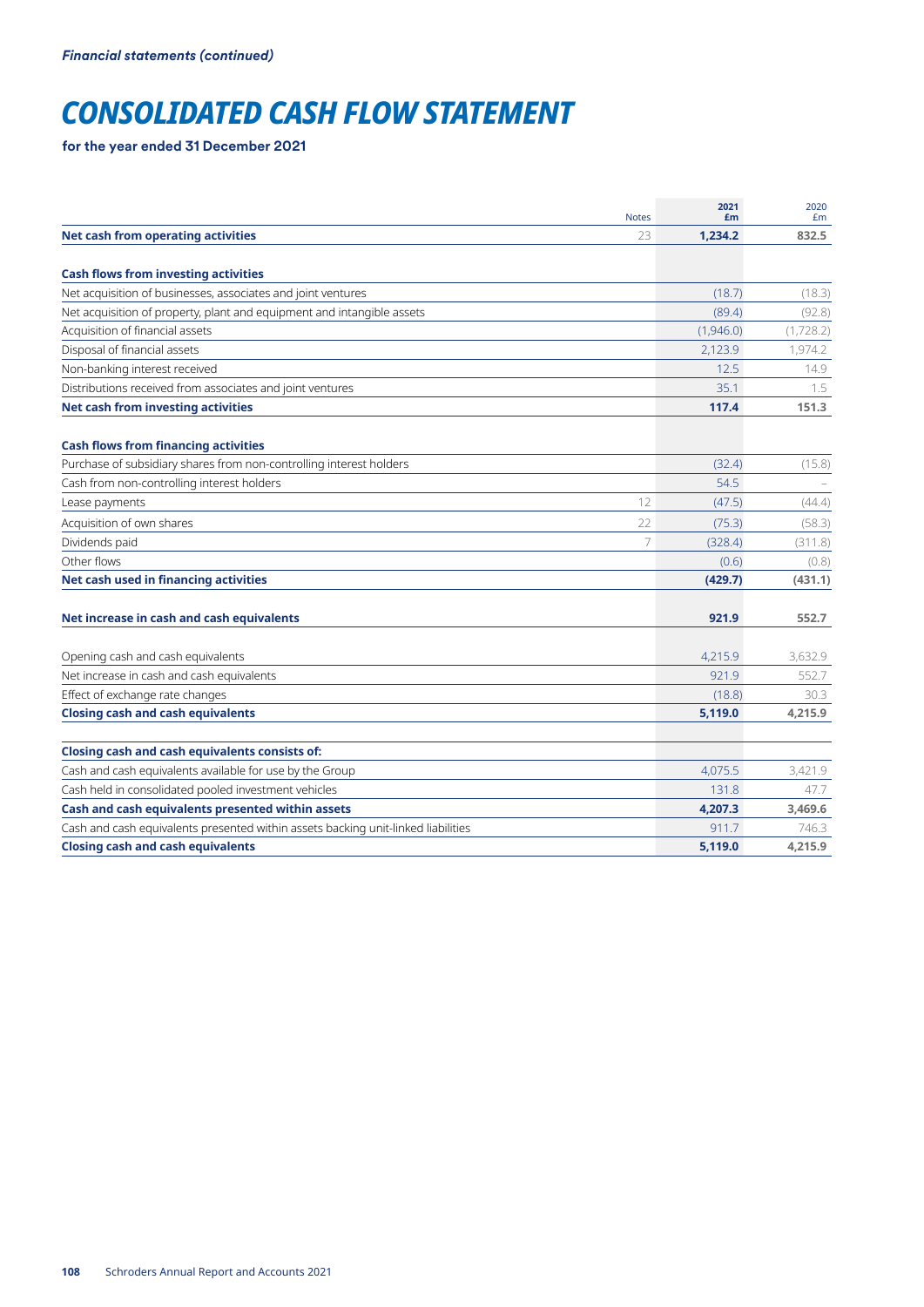## *NOTES TO THE ACCOUNTS*

## **1. Segmental reporting (a) Operating segments**

The Group has three business segments: Asset Management, Wealth Management and the Group segment. The Asset Management segment principally comprises investment management including advisory services in respect of equity, fixed income, multi-asset solutions and private assets and alternatives products. The Wealth Management segment principally comprises investment management, wealth planning and financial advice, platform services and banking services, primarily for private clients. The Group segment principally comprises the Group's treasury management, corporate development and strategy activities and the management costs associated with governance and corporate management.

Segmental information is presented on the same basis as that provided for internal reporting purposes to the Group's chief operating decision maker, the Group Chief Executive. The Wealth Management segment includes the Group's proportional share of the income and expenses of its 49.9% interest in Schroders Personal Wealth (SPW) on an individual account line basis. This reflects the basis on which the Group monitors the performance of the business. The adjustment column re-presents the results of SPW on a post-tax basis within share of profit of associates and joint ventures in accordance with the accounting standards.

Operating expenses includes an allocation of costs between the individual business segments on a basis that aligns the charge with the resources employed by the Group in respect of particular business functions. This allocation provides management with the relevant information as to the business performance to effectively manage and control expenditure.

| <b>Year ended 31 December 2021</b>                 | <b>Asset</b><br><b>Management</b><br>£m | Wealth<br><b>Management</b><br>£m | Group<br>£m       | Segmental<br>total<br>£m | <b>Adjustments</b><br>£m | <b>Group</b><br>total<br>£m |
|----------------------------------------------------|-----------------------------------------|-----------------------------------|-------------------|--------------------------|--------------------------|-----------------------------|
| Revenue                                            | 2,582.5                                 | 452.1                             | $\qquad \qquad -$ | 3.034.6                  | (75.1)                   | 2,959.5                     |
| Cost of sales                                      | (539.4)                                 | (31.3)                            | $\qquad \qquad -$ | (570.7)                  | 14.3                     | (556.4)                     |
| <b>Net operating revenue</b>                       | 2.043.1                                 | 420.8                             | ٠                 | 2.463.9                  | (60.8)                   | 2,403.1                     |
| Net gain on financial instruments and other income | 21.0                                    | 11.7                              | 48.6              | 81.3                     | (3.8)                    | 77.5                        |
| Share of profit of associates and joint ventures   | 73.9                                    | 1.2                               | $\qquad \qquad -$ | 75.1                     | 13.1                     | 88.2                        |
| <b>Net income</b>                                  | 2,138.0                                 | 433.7                             | 48.6              | 2,620.3                  | (51.5)                   | 2,568.8                     |
| Operating expenses                                 | (1,424.8)                               | (305.1)                           | (53.6)            | (1,783.5)                | 50.9                     | (1,732.6)                   |
| Profit before tax and exceptional items            | 713.2                                   | 128.6                             | (5.0)             | 836.8                    | (0.6)                    | 836.2                       |

| Year ended 31 December 2020                        | Asset<br>Management<br>£m | Wealth<br>Management<br>£m | Group<br>£m              | Segmental<br>total<br>£m | Adjustments<br>£m | Group<br>total<br>Em |
|----------------------------------------------------|---------------------------|----------------------------|--------------------------|--------------------------|-------------------|----------------------|
| Revenue                                            | 2,182.6                   | 393.3                      | -                        | 2.575.9                  | (63.2)            | 2,512.7              |
| Cost of sales                                      | (435.4)                   | (26.4)                     | -                        | (461.8)                  | 8.7               | (453.1)              |
| <b>Net operating revenue</b>                       | 1.747.2                   | 366.9                      | $\overline{\phantom{0}}$ | 2.114.1                  | (54.5)            | 2,059.6              |
| Net gain on financial instruments and other income | (9.8)                     | 14.7                       | 58.1                     | 63.0                     | (7.5)             | 55.5                 |
| Share of profit of associates and joint ventures   | 49.5                      | 1.1                        | $\qquad \qquad -$        | 50.6                     | 13.5              | 64.1                 |
| <b>Net income</b>                                  | 1.786.9                   | 382.7                      | 58.1                     | 2.227.7                  | (48.5)            | 2,179.2              |
| Operating expenses                                 | (1,213.6)                 | (272.2)                    | (39.6)                   | (1,525.4)                | 48.5              | (1,476.9)            |
| Profit before tax and exceptional items            | 573.3                     | 110.5                      | 18.5                     | 702.3                    | $\qquad \qquad$   | 702.3                |

Segment assets and liabilities are not required to be presented as such information is not presented on a regular basis to the Group's chief operating decision maker.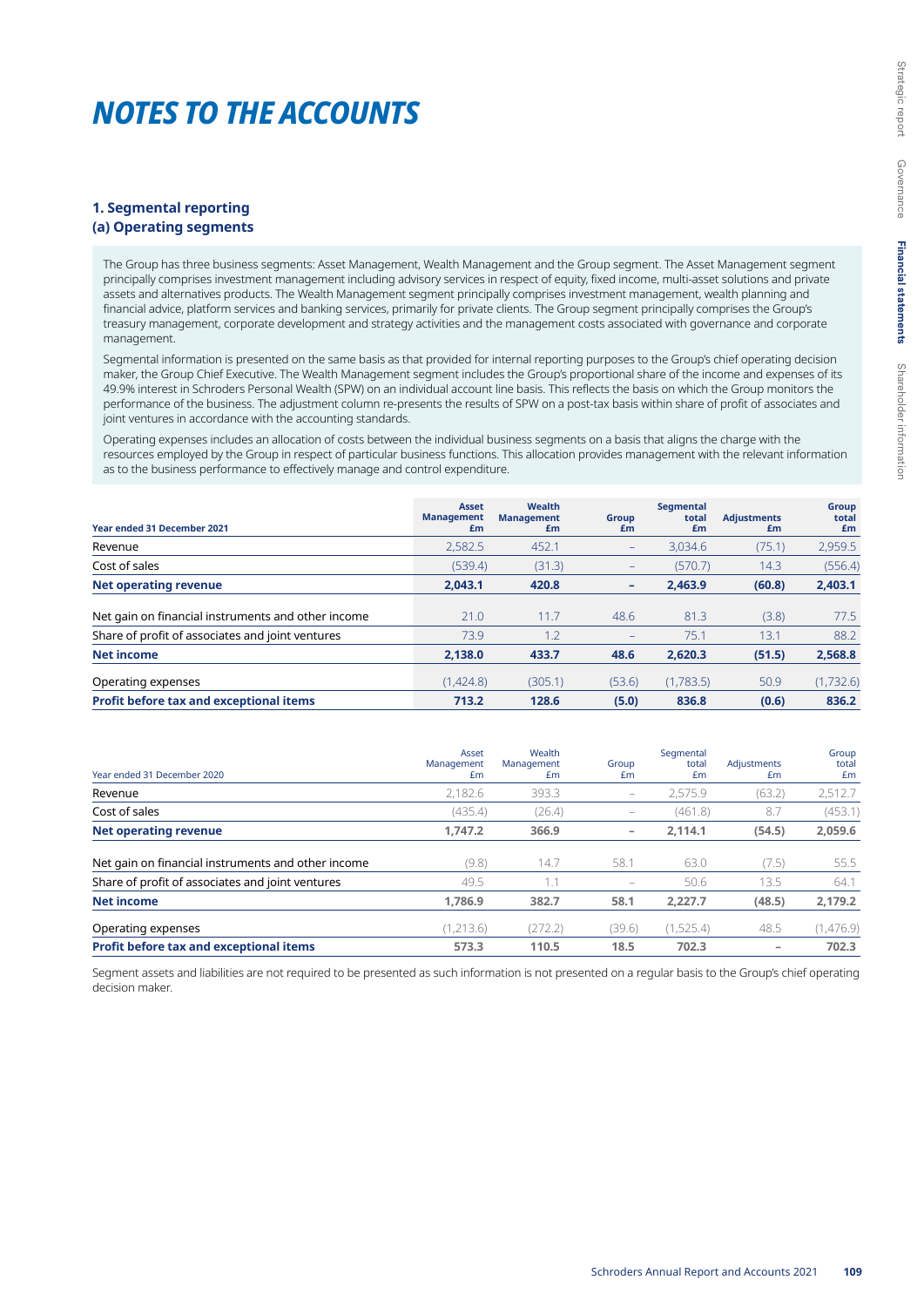## **1. Segmental reporting** continued

## **(b) Exceptional items**

Exceptional items are significant items of income and expenditure that have been separately presented by virtue of their nature to enable a better understanding of the Group's financial performance. Exceptional items relate principally to items arising from acquisitions (including associates and joint ventures) undertaken by the Group, including amortisation of acquired intangible assets and certain one-off costs in 2020 relating to the Group's property estate.

| <b>Year ended 31 December 2021</b>                            | <b>Asset</b><br><b>Management</b><br>£m | Wealth<br><b>Management</b><br>£m | Group<br>£m              | <b>Segmental</b><br>total<br>£m | <b>Adjustments</b><br>£m | Group<br>total<br>£m |
|---------------------------------------------------------------|-----------------------------------------|-----------------------------------|--------------------------|---------------------------------|--------------------------|----------------------|
| Profit before tax and exceptional items                       | 713.2                                   | 128.6                             | (5.0)                    | 836.8                           | (0.6)                    | 836.2                |
|                                                               |                                         |                                   |                          |                                 |                          |                      |
| <b>Exceptional items presented within net income:</b>         |                                         |                                   |                          |                                 |                          |                      |
| Net gain on financial instruments and other income            | (13.3)                                  |                                   | -                        | (13.3)                          | $\overline{\phantom{a}}$ | (13.3)               |
| Associates and joint ventures amortisation of acquired        |                                         |                                   |                          |                                 |                          |                      |
| intangible assets and other costs                             | (0.3)                                   | (8.5)                             |                          | (8.8)                           | (0.1)                    | (8.9)                |
|                                                               | (13.6)                                  | (8.5)                             |                          | (22.1)                          | (0.1)                    | (22.2)               |
| <b>Exceptional items presented within operating expenses:</b> |                                         |                                   |                          |                                 |                          |                      |
| Amortisation of acquired intangible assets                    | (13.2)                                  | (20.3)                            | L,                       | (33.5)                          |                          | (33.5)               |
| Other expenses                                                | (13.4)                                  | (3.0)                             | $\qquad \qquad -$        | (16.4)                          | $\overline{\phantom{m}}$ | (16.4)               |
|                                                               | (26.6)                                  | (23.3)                            | ÷                        | (49.9)                          | $\qquad \qquad -$        | (49.9)               |
| Profit before tax and after exceptional items                 | 673.0                                   | 96.8                              | (5.0)                    | 764.8                           | (0.7)                    | 764.1                |
| Year ended 31 December 2020                                   | Asset<br>Management<br>£m               | Wealth<br>Management<br>£m        | Group<br>£m              | Segmental<br>total<br>£m        | Adjustments<br>£m        | Group<br>total<br>£m |
| Profit before tax and exceptional items                       | 573.3                                   | 110.5                             | 18.5                     | 702.3                           | $\overline{\phantom{a}}$ | 702.3                |
| <b>Exceptional items presented within net income:</b>         |                                         |                                   |                          |                                 |                          |                      |
| Net gain on financial instruments and other income            | 0.4                                     | $\overline{\phantom{0}}$          | $\qquad \qquad -$        | 0.4                             | $\overline{\phantom{m}}$ | 0.4                  |
| Associates and joint ventures amortisation of acquired        |                                         |                                   |                          |                                 |                          |                      |
| intangible assets and other costs                             |                                         | (21.0)                            |                          | (21.0)                          |                          | (21.0)               |
|                                                               | 0.4                                     | (21.0)                            |                          | (20.6)                          | $\overline{\phantom{a}}$ | (20.6)               |
| <b>Exceptional items presented within operating expenses:</b> |                                         |                                   |                          |                                 |                          |                      |
| Amortisation of acquired intangible assets                    | (13.8)                                  | (22.5)                            | $\overline{\phantom{a}}$ | (36.3)                          | $\overline{\phantom{a}}$ | (36.3)               |
| Other expenses                                                | (16.4)                                  | (2.2)                             | (16.3)                   | (34.9)                          | $\overline{\phantom{0}}$ | (34.9)               |
|                                                               | (30.2)                                  | (24.7)                            | (16.3)                   | (71.2)                          | $\overline{\phantom{a}}$ | (71.2)               |
| Profit before tax and after exceptional items                 | 543.5                                   | 64.8                              | 2.2                      | 610.5                           |                          | 610.5                |

## **(c) Geographical information**

The Group's non-current assets<sup>1</sup> are located in the following countries:

|                | 2021<br>£m | 2020<br>£m |
|----------------|------------|------------|
| United Kingdom | 1,468.5    | 1,513.4    |
| China          | 199.6      | 159.4      |
| Switzerland    | 184.5      | 187.4      |
| United States  | 106.9      | 111.7      |
| France         | 78.4       | 86.6       |
| Singapore      | 39.2       | 44.2       |
| Other          | 123.5      | 107.6      |
| <b>Total</b>   | 2,200.6    | 2,210.3    |

1. Comprises the following non-current assets: property, plant and equipment, goodwill and intangible assets, associates and joint ventures and prepayments.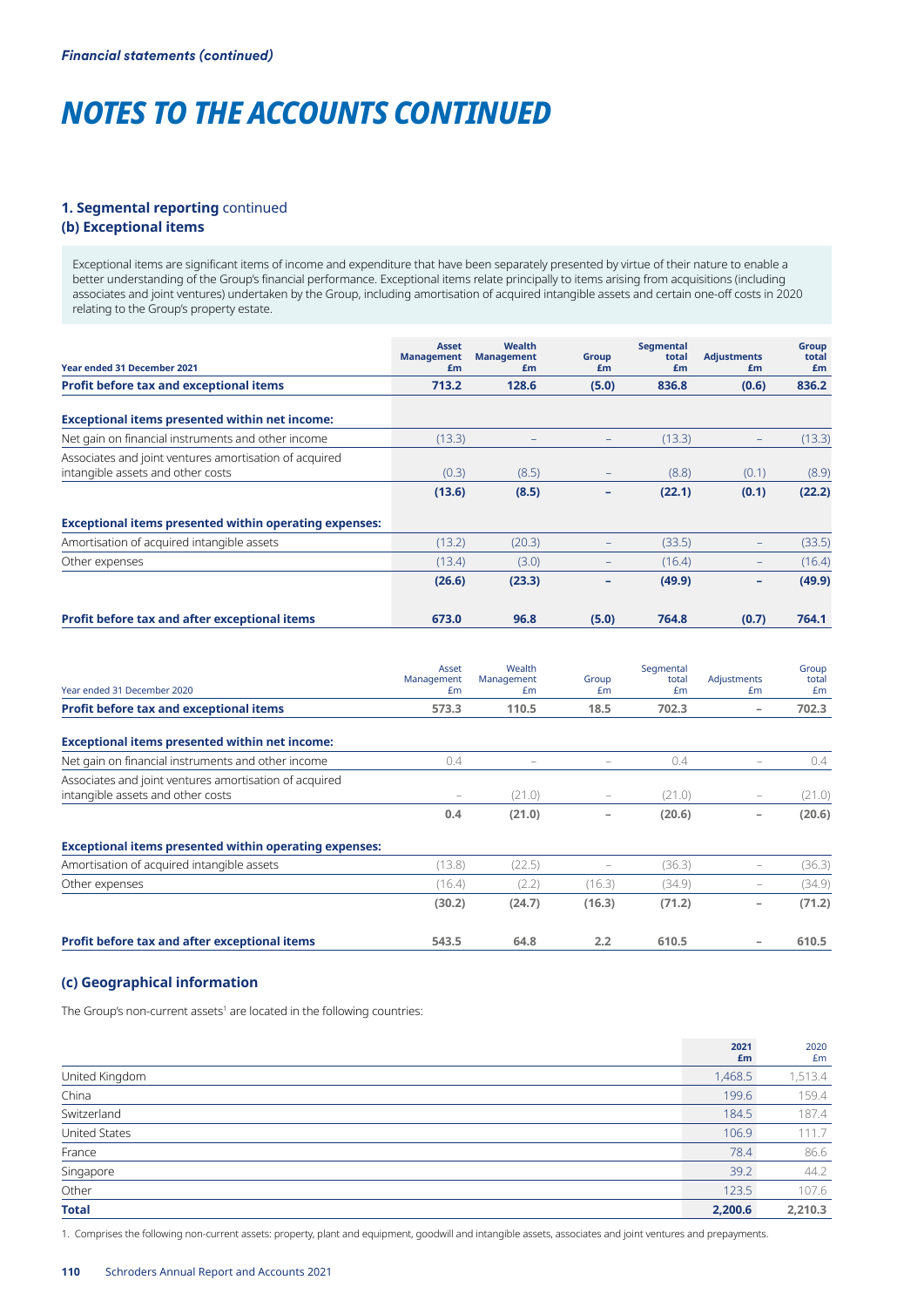## **(d) Non-cash items**

| Year ended 31 December 2021                              | <b>Asset</b><br><b>Management</b><br>£m | <b>Wealth</b><br><b>Management</b><br>£m | <b>Group</b><br>£m | <b>Group</b><br>total<br>£m |
|----------------------------------------------------------|-----------------------------------------|------------------------------------------|--------------------|-----------------------------|
| Operating expenses include the following non-cash items: |                                         |                                          |                    |                             |
| Share-based payments                                     | 75 7                                    | 85                                       | 5.3                | 89.5                        |
| Depreciation and amortisation                            | 1333                                    | 295                                      |                    | 162.8                       |

| Year ended 31 December 2020                              | Asset<br>Management<br>£m | Wealth<br>Management<br>£m | Group<br>£m | Group<br>total<br>£m |
|----------------------------------------------------------|---------------------------|----------------------------|-------------|----------------------|
| Operating expenses include the following non-cash items: |                           |                            |             |                      |
| Share-based payments                                     | 489                       |                            |             | 56.1                 |
| Depreciation and amortisation                            | 1256                      | 304                        |             | 168.8                |

Where applicable, exceptional items are included in the non-cash items presented above.

## **2. Net operating revenue**

#### Revenue

The Group's primary source of revenue is fee income from investment management activities performed within both the Asset Management and Wealth Management segments. Fee income includes management fees, performance fees, carried interest and other fees. Revenue also includes interest income earned within the Wealth Management segment.

Management fees are generated through investment management agreements and are generally based on an agreed percentage of the valuation of AUM. Management fees are recognised as the service is provided and it is probable that the fee will be collected.

Performance fees and carried interest are earned from certain arrangements when contractually agreed performance levels are exceeded within specified performance measurement periods. They are only recognised where it is highly probable that a significant reversal will not occur in future periods. Performance fees are typically earned over one year and are recognised at the end of the performance period. Carried interest is earned over a longer time frame and is recognised when certain performance hurdles are met and the service has been provided. This may result in the recognition of revenue before the contractual crystallisation date.

Other fees principally comprise revenues for other services, which typically vary according to the volume of transactions. Other fees are recognised as the relevant service is provided and it is probable that the fee will be collected.

Within Wealth Management, earning a net interest margin is a core activity and interest is therefore recognised within revenue. Interest income is earned as a result of placing loans and deposits with other financial institutions, advancing loans and overdrafts to clients, and holding debt and other fixed income securities. Interest income is recognised as it is earned using the effective interest method, which allocates interest at a constant rate of return over the expected life of the financial instrument based on the estimated future cash flows.

#### Cost of sales

Fee expenses incurred by the Group that relate directly to revenue are presented as cost of sales. These expenses include commissions, external fund manager fees and distribution fees payable to financial institutions, investment platform providers and financial advisers that distribute the Group's products.

Fee expense is generally based on an agreed percentage of the valuation of AUM and is recognised in the income statement as the service is received.

Cost of sales also includes the cost of financial obligations arising from carried interest. Amounts payable in respect of carried interest are determined based on the proportion of carried interest income that is payable to third parties.

Wealth Management pays interest to clients on deposits taken. Within Wealth Management, earning a net interest margin is a core activity. Interest payable in respect of these activities is therefore recorded separately from finance costs arising elsewhere in the business and is reported as part of cost of sales. Interest is recognised using the effective interest method (see above).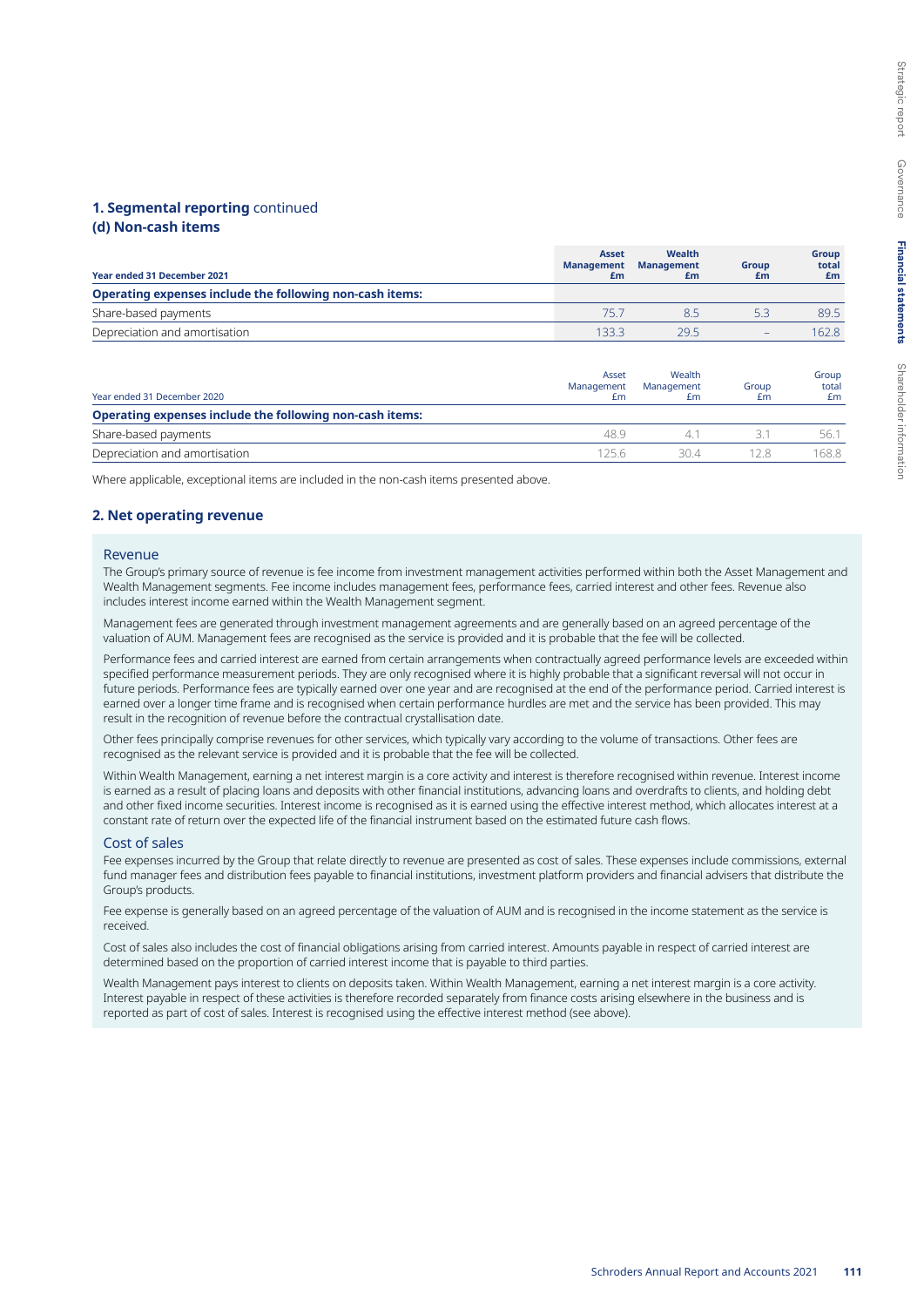## **2. Net operating revenue** continued

## a) Net operating revenue by segment is presented below:

| <b>Year ended 31 December 2021</b>                           | <b>Asset</b><br><b>Management</b><br>£m | Wealth<br><b>Management</b><br>£m | Group<br>£m       | Segmental<br>total<br>£m | <b>Adjustments</b><br>£m     | Group<br>total<br>Em |
|--------------------------------------------------------------|-----------------------------------------|-----------------------------------|-------------------|--------------------------|------------------------------|----------------------|
| Management fees                                              | 2,388.6                                 | 404.2                             | $\qquad \qquad -$ | 2,792.8                  | (75.1)                       | 2,717.7              |
| Performance fees                                             | 94.2                                    | 0.2                               | $\qquad \qquad -$ | 94.4                     |                              | 94.4                 |
| Carried interest                                             | 71.5                                    |                                   | $\qquad \qquad -$ | 71.5                     |                              | 71.5                 |
| Other fees                                                   | 28.2                                    | 36.4                              | $\qquad \qquad -$ | 64.6                     | $\overline{\phantom{m}}$     | 64.6                 |
| Wealth Management interest income                            |                                         | 11.3                              | $\qquad \qquad -$ | 11.3                     | $\qquad \qquad \blacksquare$ | 11.3                 |
| <b>Revenue</b>                                               | 2,582.5                                 | 452.1                             | ۰                 | 3,034.6                  | (75.1)                       | 2,959.5              |
| Fee expense                                                  | (499.8)                                 | (31.1)                            | $\qquad \qquad -$ | (530.9)                  | 14.3                         | (516.6)              |
| Cost of financial obligations in respect of carried interest | (39.6)                                  | -                                 | $\qquad \qquad -$ | (39.6)                   |                              | (39.6)               |
| Wealth Management interest expense                           |                                         | (0.2)                             | $\qquad \qquad -$ | (0.2)                    |                              | (0.2)                |
| <b>Cost of sales</b>                                         | (539.4)                                 | (31.3)                            | -                 | (570.7)                  | 14.3                         | (556.4)              |
| <b>Net operating revenue</b>                                 | 2,043.1                                 | 420.8                             | ۰                 | 2,463.9                  | (60.8)                       | 2,403.1              |

| Year ended 31 December 2020                                  | Asset<br>Management<br>Em | Wealth<br>Management<br>£m | Group<br>Em                       | Segmental<br>total<br>£m | Adjustments<br>£m        | Group<br>total<br>£m |
|--------------------------------------------------------------|---------------------------|----------------------------|-----------------------------------|--------------------------|--------------------------|----------------------|
| Management fees                                              | 2,058.0                   | 332.4                      | $\hspace{1.0cm} - \hspace{1.0cm}$ | 2,390.4                  | (63.2)                   | 2,327.2              |
| Performance fees                                             | 85.8                      | 1.1                        | $\qquad \qquad -$                 | 86.9                     | $\overline{\phantom{a}}$ | 86.9                 |
| Carried interest                                             | 21.3                      | $\qquad \qquad =$          | $\overline{\phantom{a}}$          | 21.3                     | $\overline{\phantom{a}}$ | 21.3                 |
| Other fees                                                   | 17.5                      | 42.6                       | $\overline{\phantom{a}}$          | 60.1                     | $\qquad \qquad -$        | 60.1                 |
| Wealth Management interest income                            |                           | 17.2                       | $\qquad \qquad -$                 | 17.2                     | $\overline{\phantom{a}}$ | 17.2                 |
| <b>Revenue</b>                                               | 2,182.6                   | 393.3                      | -                                 | 2,575.9                  | (63.2)                   | 2,512.7              |
| Fee expense                                                  | (422.9)                   | (23.3)                     | $\qquad \qquad -$                 | (446.2)                  | 8.7                      | (437.5)              |
| Cost of financial obligations in respect of carried interest | (12.5)                    |                            | $\overline{\phantom{a}}$          | (12.5)                   |                          | (12.5)               |
| Wealth Management interest expense                           |                           | (3.1)                      | $\qquad \qquad -$                 | (3.1)                    |                          | (3.1)                |
| <b>Cost of sales</b>                                         | (435.4)                   | (26.4)                     | $\overline{\phantom{a}}$          | (461.8)                  | 8.7                      | (453.1)              |
| <b>Net operating revenue</b>                                 | 1,747.2                   | 366.9                      | -                                 | 2,114.1                  | (54.5)                   | 2,059.6              |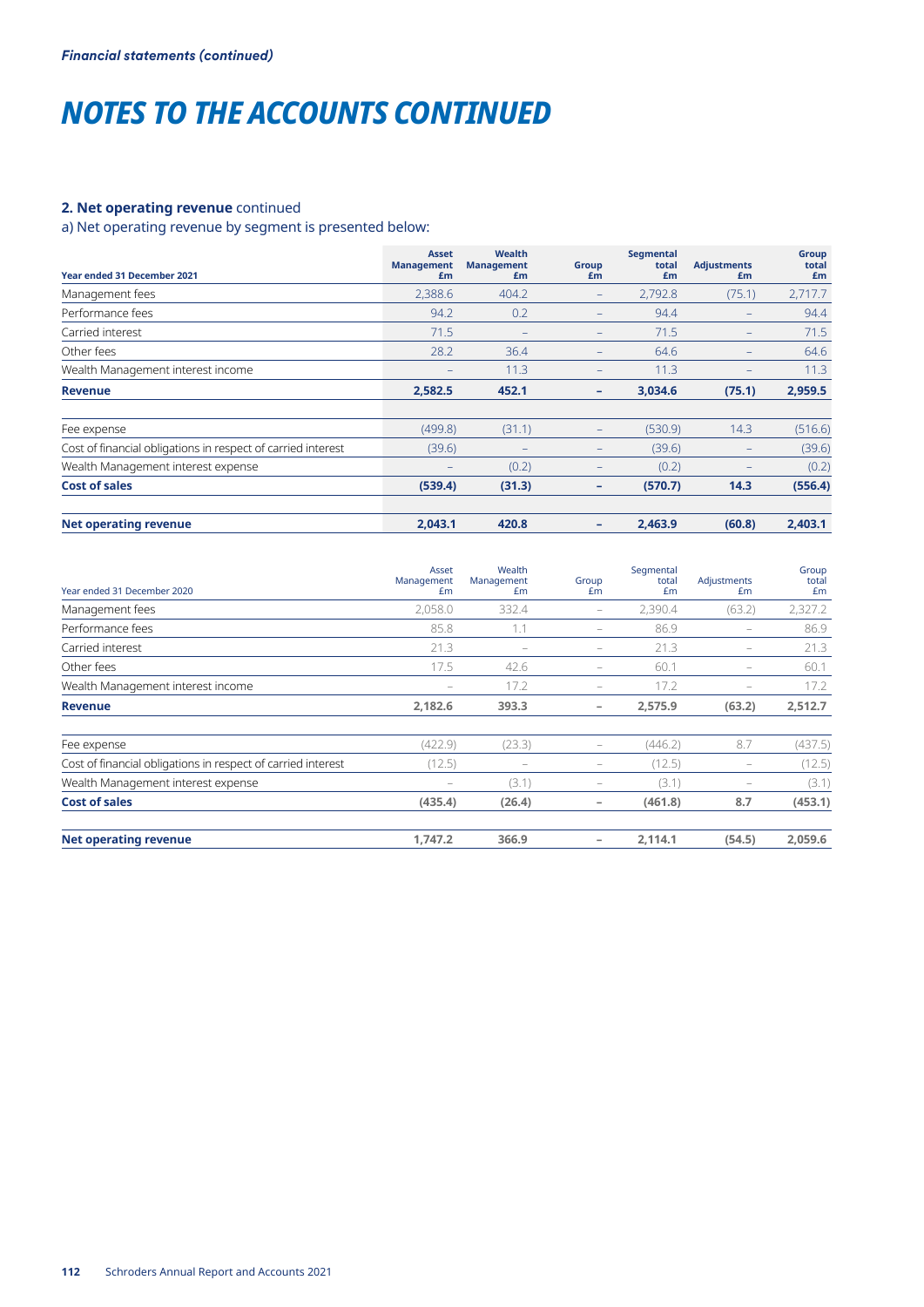### **2. Net operating revenue** continued

b) Net operating revenue is presented below by region based on the location of clients:

| <b>Year ended 31 December 2021</b>                           | <b>UK</b><br>£m   | <b>Continental</b><br><b>Europe &amp;</b><br><b>Middle East</b><br>£m | <b>Asia Pacific</b><br>£m | <b>Americas</b><br>£m    | Segmental<br>£m | total Adjustments<br>£m  | Group<br>total<br>£m |
|--------------------------------------------------------------|-------------------|-----------------------------------------------------------------------|---------------------------|--------------------------|-----------------|--------------------------|----------------------|
| Management fees                                              | 908.4             | 869.0                                                                 | 643.3                     | 372.1                    | 2,792.8         | (75.1)                   | 2,717.7              |
| Performance fees                                             | 8.2               | 32.0                                                                  | 28.9                      | 25.3                     | 94.4            | $\qquad \qquad -$        | 94.4                 |
| Carried interest                                             | $\qquad \qquad -$ | 71.5                                                                  |                           | $\overline{\phantom{0}}$ | 71.5            | $\qquad \qquad -$        | 71.5                 |
| Other fees                                                   | 30.8              | 23.2                                                                  | 10.4                      | 0.2                      | 64.6            | $\overline{\phantom{0}}$ | 64.6                 |
| Wealth Management interest income                            | 10.3              | 0.9                                                                   | 0.1                       | $-$                      | 11.3            | $\overline{\phantom{0}}$ | 11.3                 |
| <b>Revenue</b>                                               | 957.7             | 996.6                                                                 | 682.7                     | 397.6                    | 3,034.6         | (75.1)                   | 2,959.5              |
| Fee expense                                                  | (80.6)            | (215.5)                                                               | (181.7)                   | (53.1)                   | (530.9)         | 14.3                     | (516.6)              |
| Cost of financial obligations in respect of carried interest | $\qquad \qquad -$ | (39.6)                                                                | -                         | $\qquad \qquad -$        | (39.6)          | -                        | (39.6)               |
| Wealth Management interest expense                           | (0.2)             |                                                                       |                           |                          | (0.2)           | -                        | (0.2)                |
| <b>Cost of sales</b>                                         | (80.8)            | (255.1)                                                               | (181.7)                   | (53.1)                   | (570.7)         | 14.3                     | (556.4)              |
| <b>Net operating revenue</b>                                 | 876.9             | 741.5                                                                 | 501.0                     | 344.5                    | 2,463.9         | (60.8)                   | 2,403.1              |

| Year ended 31 December 2020                                  | UK<br>£m          | Continental<br>Europe and<br><b>Middle East</b><br>£m | Asia Pacific<br>£m       | Americas<br>£m           | Segmental<br>total<br>£m | Adjustments<br>Em | Group<br>total<br>Em |
|--------------------------------------------------------------|-------------------|-------------------------------------------------------|--------------------------|--------------------------|--------------------------|-------------------|----------------------|
| Management fees                                              | 784.4             | 724.4                                                 | 589.6                    | 292.0                    | 2,390.4                  | (63.2)            | 2,327.2              |
| Performance fees                                             | 7.8               | 31.9                                                  | 26.5                     | 20.7                     | 86.9                     | $\qquad \qquad -$ | 86.9                 |
| Carried interest                                             | $\qquad \qquad -$ | 21.3                                                  |                          |                          | 21.3                     | -                 | 21.3                 |
| Other fees                                                   | 37.1              | 14.0                                                  | 8.9                      | 0.1                      | 60.1                     | $-$               | 60.1                 |
| Wealth Management interest income                            | 14.5              | 2.3                                                   | 0.4                      | $\qquad \qquad -$        | 17.2                     | -                 | 17.2                 |
| <b>Revenue</b>                                               | 843.8             | 793.9                                                 | 625.4                    | 312.8                    | 2,575.9                  | (63.2)            | 2,512.7              |
| Fee expense                                                  | (59.8)            | (175.6)                                               | (171.4)                  | (39.4)                   | (446.2)                  | 8.7               | (437.5)              |
| Cost of financial obligations in respect of carried interest | -                 | (12.5)                                                |                          | $\qquad \qquad -$        | (12.5)                   | -                 | (12.5)               |
| Wealth Management interest expense                           | (3.0)             | (0.1)                                                 | $\overline{\phantom{a}}$ | $\overline{\phantom{a}}$ | (3.1)                    | -                 | (3.1)                |
| <b>Cost of sales</b>                                         | (62.8)            | (188.2)                                               | (171.4)                  | (39.4)                   | (461.8)                  | 8.7               | (453.1)              |
| <b>Net operating revenue</b>                                 | 781.0             | 605.7                                                 | 454.0                    | 273.4                    | 2,114.1                  | (54.5)            | 2,059.6              |

#### Estimates and judgements – revenue

Carried interest represents the Group's contractual right to a share of the profits of 113 private asset investment vehicles (2020: 95 vehicles), if certain performance hurdles are met. It is recognised when the relevant services have been provided and it is highly probable that a significant reversal will not occur.

The amount of carried interest that will ultimately be received by the Group is dependent on the cash flows realised by the respective investment vehicles when the underlying investments are successfully disposed of. The resultant cash flows are assessed against the applicable performance hurdle, which is dependent on the capital invested and the timing and quantum of distributions. For accounting purposes, the outcome is discounted to determine the present value of the carried interest to be recognised. The actual amount receivable at maturity will depend on the realised value and may differ from the projected value.

The Group estimates the cash flows that will be received by the investment vehicles with reference to the current fair value of the underlying investments. Judgement is applied to determine certain assumptions used in the estimate. Those assumptions principally relate to the future growth and the timing of distributions. No future growth is assumed, reflecting the uncertainty of future investment returns. The timing of distributions to clients is based on individual investment managers' expectations as to the realisation of cash flows from the successful disposal of the underlying securities.

The Group assesses the maturity of the respective investment vehicles by reference to the percentage of committed capital invested and original capital returned to clients. This helps the Group to understand whether a significant risk of reversal exists and to determine whether the revenue should be recognised or further constrained in accordance with the accounting standards.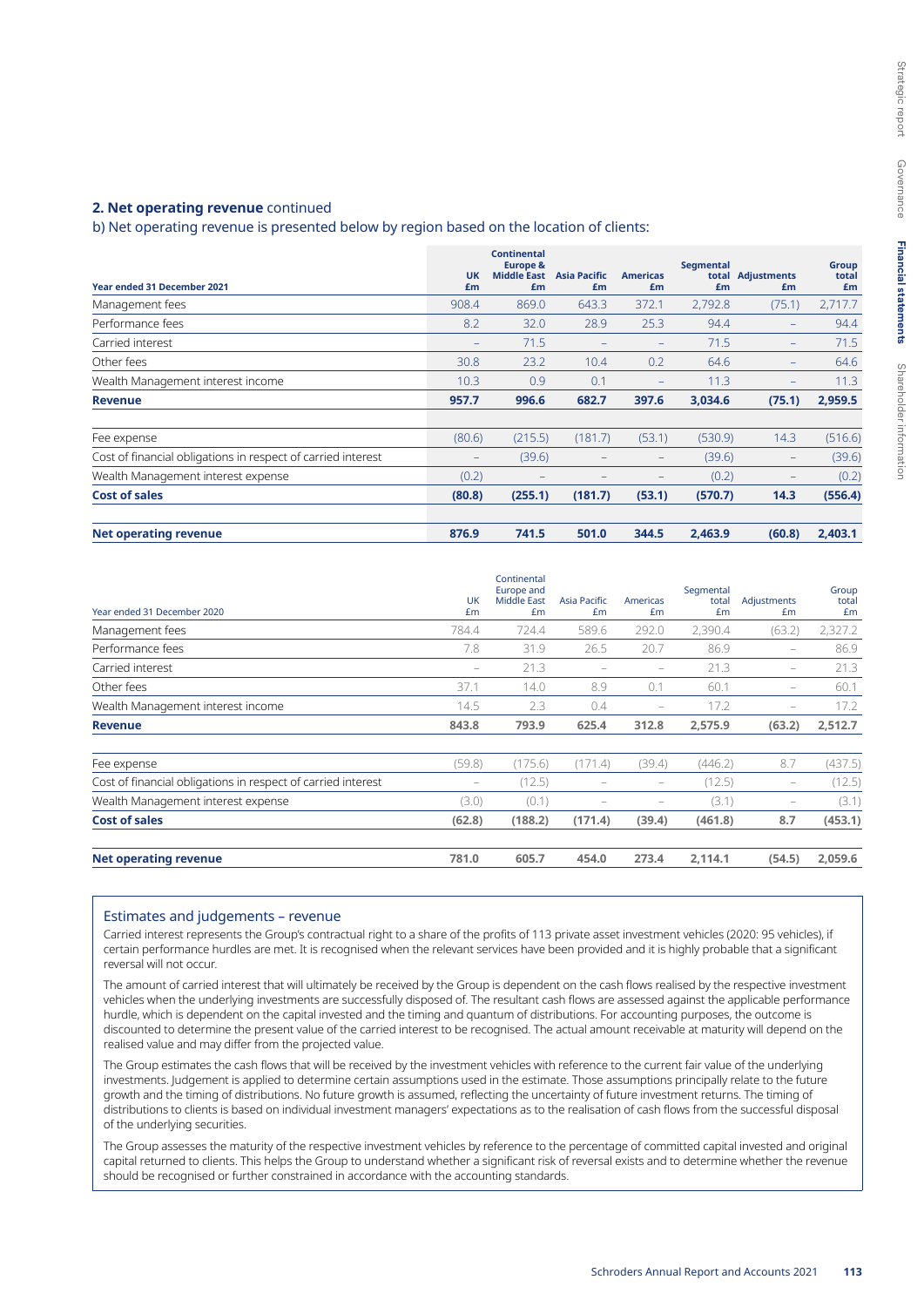#### Estimates and judgements – cost of sales

The crystallisation of associated financial obligations in respect of carried interest (carried interest payable, see note 17) is contingent on the Group receiving the related revenue. The areas of estimates and judgements are the same as those used to determine the present value of the carried interest receivable, adjusted to reflect the portion that is payable to third parties. The actual amount payable at maturity will depend on the realised value of the carried interest receivable and may differ from the projected value. An increase in the growth rate of 3% would increase cost of sales by £3.6 million (2020: £2.8 million), although this would be smaller than the corresponding increase in revenue. An average acceleration/delay in crystallisation dates of one year would increase/reduce cost of sales by £3.0 million/£4.2 million (2020: £1.6 million/£3.0 million) and this amount would be lower than the corresponding increase/reduction in revenue.

### **3. Net gain on financial instruments and other income**

The Group's net gain on financial instruments and other income principally arises from financial instruments it holds to support its capital strategies, which comprise working capital and investment capital.

A portion of the Group's financial instruments measured at fair value are classified as financial instruments at fair value through profit or loss (FVTPL). The remainder of the Group's financial assets measured at fair value are classified as financial assets at fair value through other comprehensive income (FVOCI). An explanation of how the Group's financial assets and financial liabilities are classified and measured is included in notes 9 and 17.

Net gains and losses on financial instruments at FVTPL principally comprise unrealised gains and losses on investments in debt securities, equities, pooled investment vehicles, and derivatives (which mainly arise from hedging activities) as well as gains and losses on contingent consideration and other financial liabilities arising from business combinations.

Unrealised gains and losses on debt securities classified as financial assets at FVOCI are recorded in other comprehensive income. Cumulative gains and losses are transferred to the income statement if the investment is sold or otherwise realised. Interest earned on FVOCI assets is recognised using the effective interest method and recorded as net finance income within net gains on financial instruments and other income.

Expected credit losses (ECL) are calculated on financial assets measured at amortised cost and debt instruments measured at FVOCI. Movements in the ECL provision are recognised in net gains on financial instruments and other income in the income statement (see note 20).

Net gains and losses on financial instruments presented in the income statement excludes net gains and losses on financial instruments at FVTPL that are held to hedge deferred employee cash awards and the cost of financial obligations in respect of carried interest. These items are included within operating expenses and cost of sales respectively and are presented separately within this note. In both instances, the presentation better reflects the substance of these transactions and provides more relevant information about the Group's net income and operating expenses.

Net finance income is derived from interest on non-banking activities, principally generated from cash and deposits with banks, but also as a result of holding investments in debt securities at amortised cost or FVOCI. Debt securities and cash held outside of Wealth Management entities are managed mainly by Group Treasury to earn competitive rates of return and provide liquidity throughout the Group. Significant amounts of the Group's cash and interest-earning securities are held within Wealth Management and are managed by the Wealth Management treasury team. Interest earned on the assets held within Wealth Management is included in revenue and interest incurred on the liabilities assumed is included in cost of sales. Interest is recognised using the effective interest method (see note 2).

Other income includes amounts arising from ancillary services provided by Benchmark Capital, gains and losses on foreign exchange and rent receivable from subletting properties.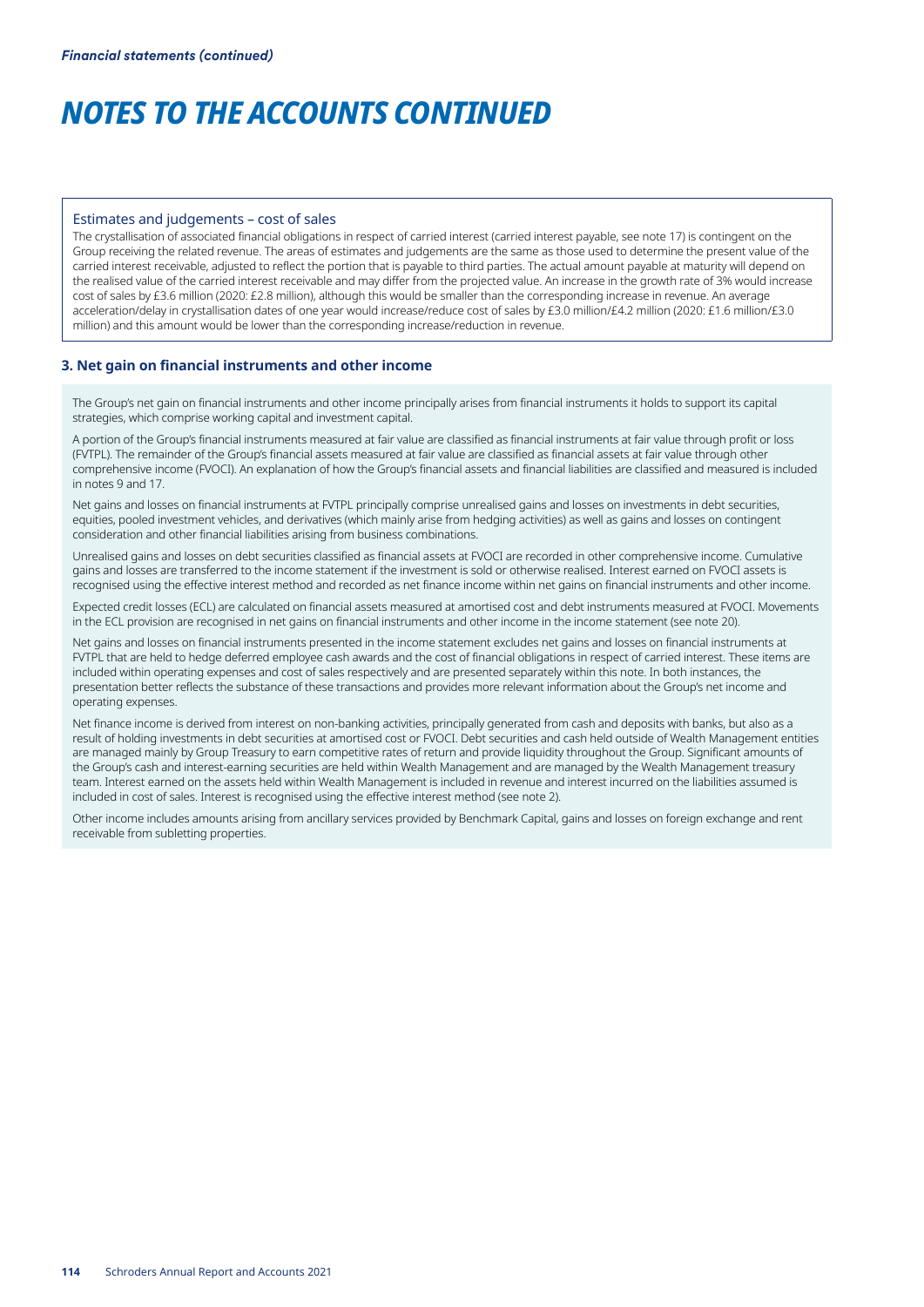## **3. Net gain on financial instruments and other income** continued

| 2021                                                                                                                                |                                         |                       |                          |                           | 2020                                   |             |
|-------------------------------------------------------------------------------------------------------------------------------------|-----------------------------------------|-----------------------|--------------------------|---------------------------|----------------------------------------|-------------|
| <b>Year ended 31 December</b>                                                                                                       | Income comprehensive<br>statement<br>£m | Other<br>income<br>£m | <b>Total</b><br>£m       | Income<br>statement<br>Em | Other<br>comprehensive<br>income<br>Em | Total<br>£m |
| Net gain on financial instruments at FVTPL                                                                                          | 36.1                                    | -                     | 36.1                     | 58.0                      | $\overline{\phantom{a}}$               | 58.0        |
| Net (loss)/gain arising from fair value movements                                                                                   |                                         | (1.0)                 | (1.0)                    |                           | 1.9                                    | 1.9         |
| Net transfers on disposal                                                                                                           | 1.8                                     | (1.8)                 | $\overline{\phantom{a}}$ | 0.5                       | (0.5)                                  |             |
| Net (loss)/gain on financial assets at FVOCI                                                                                        | 1.8                                     | (2.8)                 | (1.0)                    | 0.5                       | 1.4                                    | 1.9         |
| Net finance (expense)/income                                                                                                        | (2.0)                                   |                       | (2.0)                    | 1.1                       |                                        | 1.1         |
| Other income/(expense)                                                                                                              | 28.3                                    |                       | 28.3                     | (3.7)                     |                                        | (3.7)       |
| Net gain on financial instruments and other income <sup>1</sup>                                                                     | 64.2                                    | (2.8)                 | 61.4                     | 55.9                      | 1.4                                    | 57.3        |
| Net gain on financial instruments held to hedge employee deferred cash<br>awards – presented within operating expenses (see note 4) | 22.2                                    |                       | 22.2                     | 25.6                      | $\overline{\phantom{m}}$               | 25.6        |
| Cost of financial obligations in respect of carried interest - presented<br>within cost of sales (see note 2)                       | (39.6)                                  |                       | (39.6)                   | (12.5)                    |                                        | (12.5)      |
| Net gain on financial instruments and other income - including<br>amounts presented elsewhere                                       | 46.8                                    | (2.8)                 | 44.0                     | 69.0                      | 1.4                                    | 70.4        |

1. Includes a charge of £13.3 million (2020: £0.4 million credit) of exceptional items.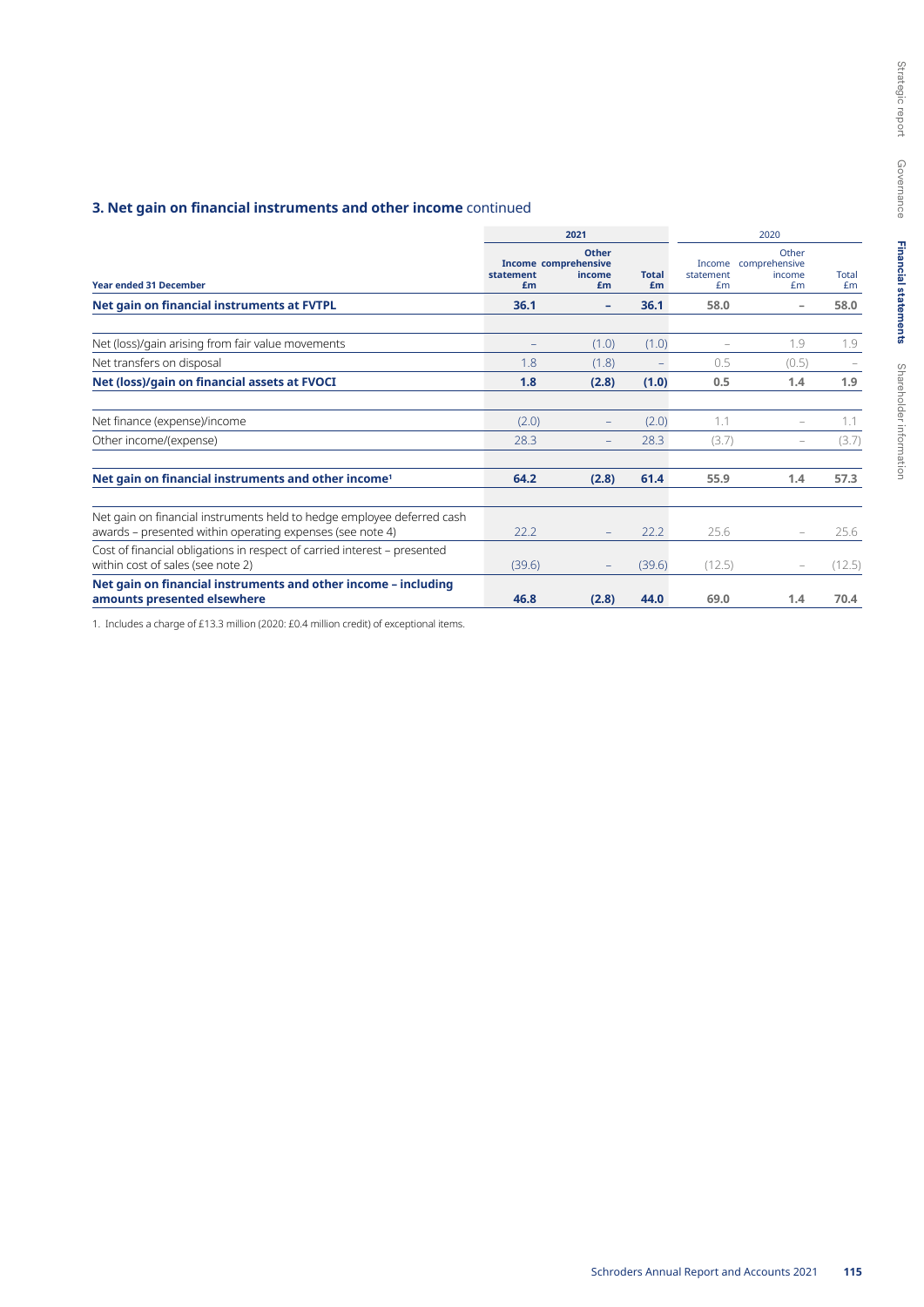#### **4. Operating expenses**

Operating expenses represent the Group's administrative expenses and are recognised as the services are received. Certain costs, such as depreciation of property, plant and equipment and amortisation of intangible assets, are charged evenly over the life of the relevant contract or useful life of the asset. The biggest component of the Group's operating expenses is the cost of employee benefits, as shown below. Other costs include accommodation, information technology, marketing and outsourcing costs.

Compensation costs are managed to a target total compensation ratio of between 45% and 49%. Targeting a total compensation ratio range provides some flexibility to manage the overall cost base in response to market conditions. Total costs are managed to a target long-term key performance indicator ratio of total costs to net income of 65%.

Employee benefits expense includes salaries and wages, together with the cost of other benefits provided to employees such as pension and bonuses. The Group makes some performance awards to employees that are deferred over a specified vesting period. Such awards are charged to the income statement over the performance period and the vesting period. The Group holds investments that are linked to these performance awards in order to hedge the related expense. Gains and losses on these investments are netted against the relevant costs in the income statement but are presented separately below (see note 3).

Further detail on other employee benefits can be found elsewhere within these financial statements, see note 25 for pension costs and note 26 for compensation that is awarded in Schroders plc shares.

#### **(a) Employee benefits expense and number of employees**

| <b>Year ended 31 December</b>                                        | 2021<br>£m | 2020<br>£m |
|----------------------------------------------------------------------|------------|------------|
| Salaries, wages and other remuneration                               | 1.034.6    | 871.5      |
| Social security costs                                                | 104.9      | 82.5       |
| Pension costs                                                        | 57.4       | 54.1       |
| <b>Employee benefits expense</b>                                     | 1.196.9    | 1,008.1    |
| Net gain on financial instruments held to hedge deferred cash awards | (22.2)     | (25.6)     |
| <b>Employee benefits expense - net of hedging</b>                    | 1,174.7    | 982.5      |

The employee benefits expense net of hedging of £1,174.7 million (2020: £982.5 million) includes £6.6 million (2020: £7.8 million) that is presented within exceptional items.

Information about the compensation of key management personnel can be found in note 27. Details of the amounts payable to Directors along with the number of Directors who exercised share options in the year is provided in the Remuneration report on pages 77 to 99.

The monthly average number of employees of the Company and its subsidiary undertakings during the year was:

|                                                                                                | 2021<br><b>Number</b> | 2020<br><b>Number</b> |
|------------------------------------------------------------------------------------------------|-----------------------|-----------------------|
| Full-time employees                                                                            | 5,358                 | 5,165                 |
| Contract and temporary employees                                                               | 292                   | 391                   |
|                                                                                                | 5,650                 | 5,556                 |
| <b>Employed as follows:</b>                                                                    |                       |                       |
| Asset Management                                                                               | 4,419                 | 4,384                 |
| Wealth Management                                                                              | 1,202                 | 1,142                 |
| Group                                                                                          | 29                    | 30                    |
|                                                                                                | 5,650                 | 5,556                 |
| (b) Audit and other services                                                                   |                       |                       |
| <b>Year ended 31 December</b>                                                                  | 2021<br>£m            | 2020<br>£m            |
| Fees payable to the auditor for the audit of the Company and Consolidated financial statements | 0.7                   | 0.6                   |
| Fees payable to the auditor and its associates for other services:                             |                       |                       |
| Audit of the Company's subsidiaries                                                            | 4.0                   | 3.6                   |
| Audit-related assurance services                                                               | 1.1                   | 1.1                   |
| Other assurance services                                                                       | 0.7                   | 0.5                   |
|                                                                                                | 6.5                   | 5.8                   |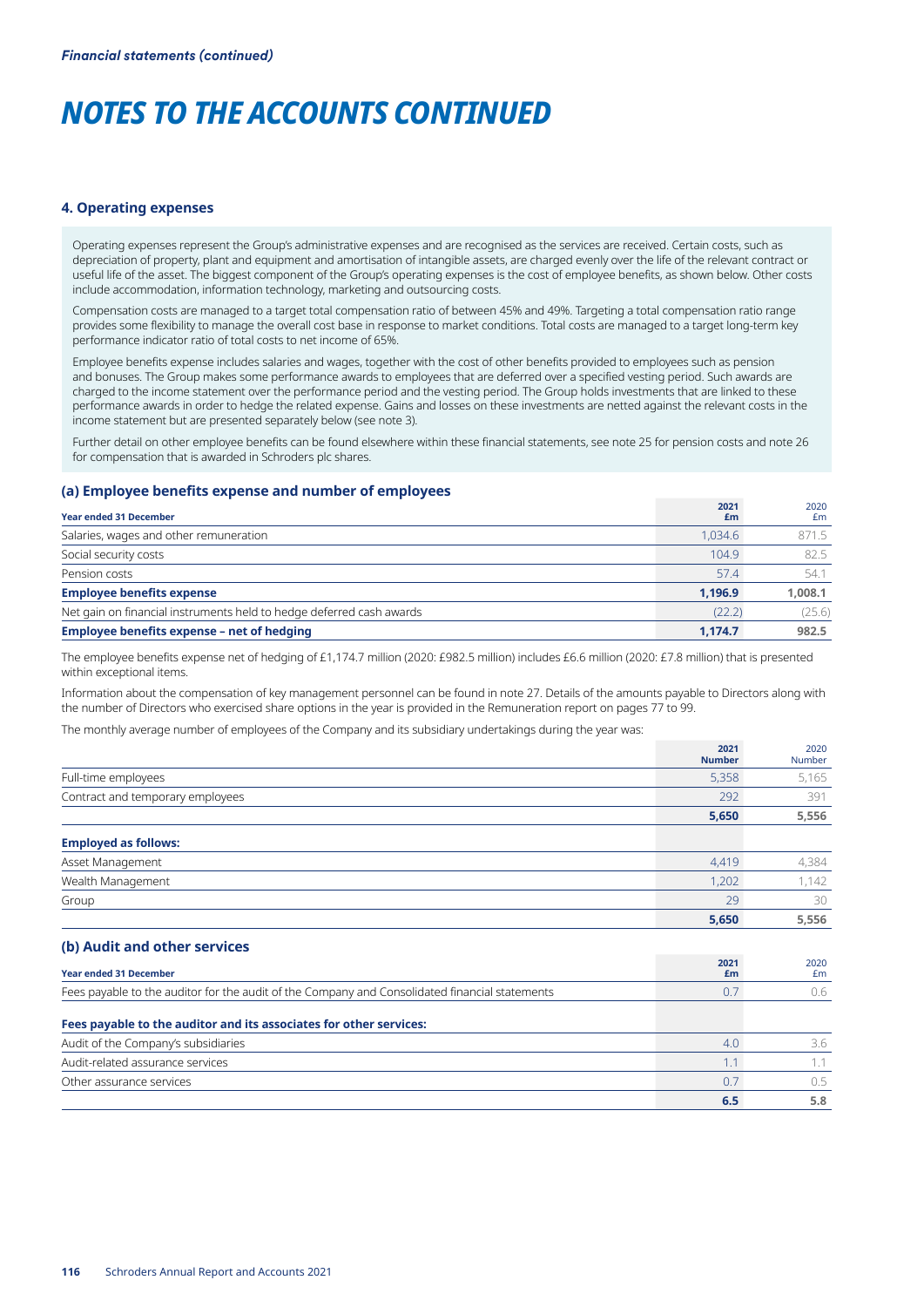### **5. Tax expense**

The Group is headquartered in the UK and pays taxes according to the rates applicable in the countries and states in which it operates. Most taxes are recorded in the income statement (see part (a)) and relate to taxes payable for the reporting period (current tax). The charge also includes benefits and charges relating to when income or expenses are recognised in a different period for tax and accounting purposes or when there are specific treatments applicable relating to items such as acquisitions (deferred tax – see note 14). Some current and deferred taxes are recorded through other comprehensive income (see part (b)), or directly to equity where the tax arises from changes in the value of remuneration settled as shares (see part (c)).

## **(a) Analysis of tax charge reported in the income statement**

|                                                   | 2021   | 2020  |
|---------------------------------------------------|--------|-------|
| <b>Year ended 31 December</b>                     | £m     | £m    |
| UK current year charge                            | 71.1   | 49.9  |
| Rest of the world current year charge             | 104.4  | 69.3  |
| Prior year adjustments                            | 33.6   | (4.8) |
| <b>Total current tax</b>                          | 209.1  | 114.4 |
| Origination and reversal of temporary differences | (31.2) | 0.5   |
| Prior year adjustments                            | (34.4) | 5.0   |
| Effect of changes in corporation tax rates        | (3.2)  | 4.6   |
| <b>Total deferred tax</b>                         | (68.8) | 10.1  |
| Tax charge reported in the income statement       | 140.3  | 124.5 |

## **(b) Analysis of tax charge reported in other comprehensive income**

| <b>Year ended 31 December</b>                                                                        | 2021<br>Em | 2020<br>£m |
|------------------------------------------------------------------------------------------------------|------------|------------|
| Current tax charge on movements in financial assets at fair value through other comprehensive income |            | 0.2        |
| Deferred tax charge on actuarial gains and losses on defined benefit pension schemes                 | 5.2        | 5.6        |
| Deferred tax credit on other movements through other comprehensive income                            | (1.0)      | (0.1)      |
| Deferred tax - effect of changes in corporation tax rates                                            | 1.4        | (0.4)      |
| Tax charge reported in other comprehensive income                                                    | 5.6        | 5.3        |
| (c) Analysis of tax credit reported in equity                                                        |            |            |
| <b>Year ended 31 December</b>                                                                        | 2021<br>£m | 2020<br>Em |
| Current tax credit on Deferred Award Plan and other share-based remuneration                         | (3.7)      | (2.7)      |
| Deferred tax credit on Deferred Award Plan and other share-based remuneration                        | (0.8)      | (0.5)      |

Deferred tax – effect of changes in corporation tax rates (0.2) (0.3) **Tax credit reported in equity (4.7) (3.5)**

### **(d) Factors affecting tax charge for the year**

The UK standard rate of corporation tax for 2021 is 19% (2020: standard rate of 19%). The tax charge for the year is higher (2020: higher) than a charge based on the UK standard rate. The differences are explained below:

| <b>Year ended 31 December</b>                                                                          | 2021<br>£m | 2020<br>Em |
|--------------------------------------------------------------------------------------------------------|------------|------------|
| Profit before tax                                                                                      | 764.1      | 610.5      |
| Less share of profit of associates and joint ventures                                                  | (79.3)     | (43.1)     |
| <b>Profit before tax of Group entities</b>                                                             | 684.8      | 567.4      |
| Profit before tax of consolidated Group entities multiplied by corporation tax at the UK standard rate | 130.1      | 107.8      |
| <b>Effects of:</b>                                                                                     |            |            |
| Different statutory tax rates of overseas jurisdictions                                                | 6.7        | 5.9        |
| Permanent differences including non-taxable income and non-deductible expenses                         | 6.9        | 10.0       |
| Net movement in temporary differences for which no deferred tax is recognised                          | 0.6        | (4.0)      |
| Deferred tax adjustments in respect of changes in corporation tax rates                                | (3.2)      | 4.6        |
| Prior year adjustments                                                                                 | (0.8)      | 0.2        |
| Tax charge reported in the income statement                                                            | 140.3      | 124.5      |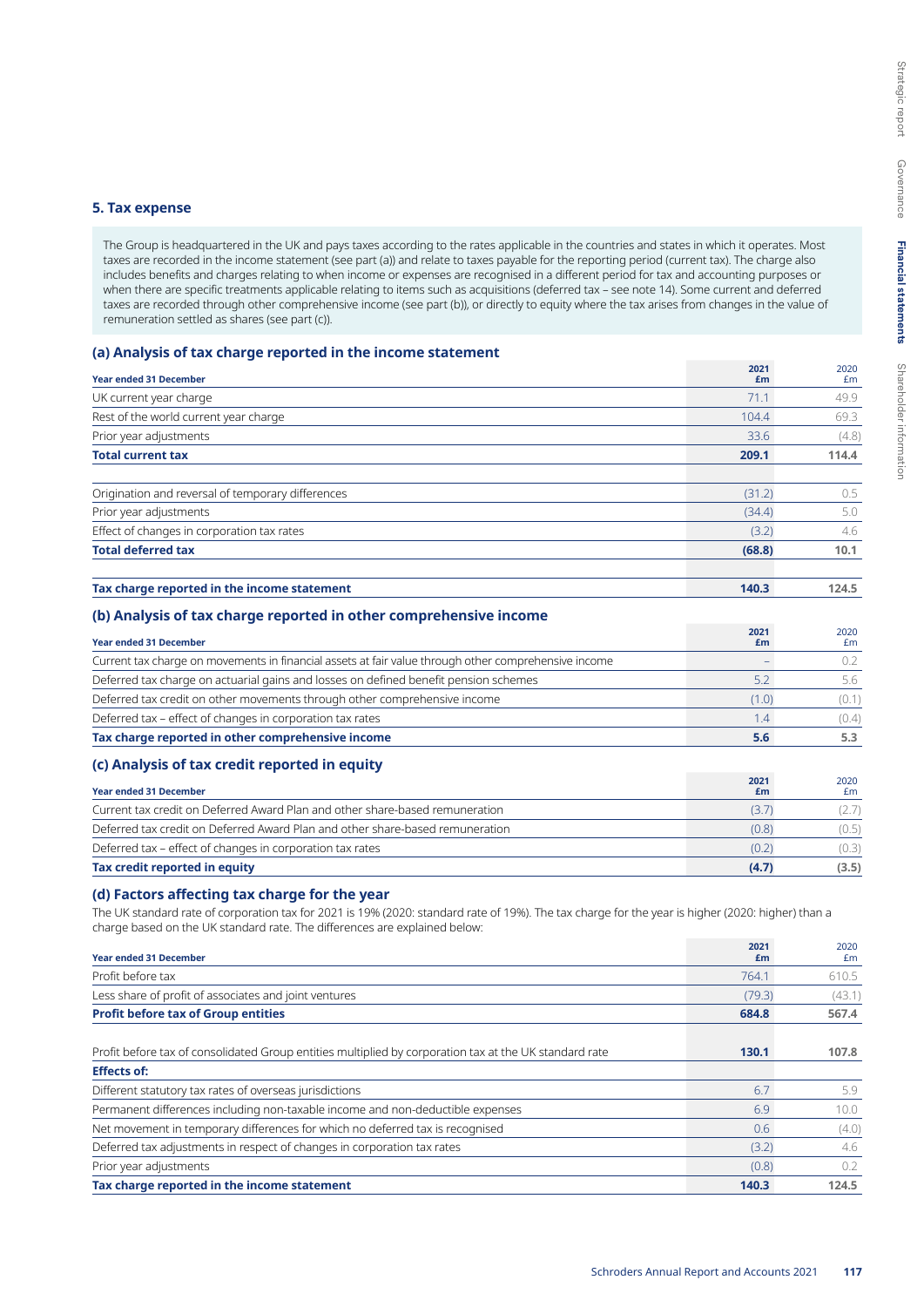#### **5. Tax expense** continued

#### Estimates and judgements

The calculation of the Group's tax charge involves a degree of estimation and judgement. Liabilities relating to open and judgemental matters, including those in relation to deferred taxes, are based on the Group's assessment of the most likely outcome based on the information available. As a result, certain tax amounts are based on estimates using factors that are relevant to the specific judgement. The Group engages constructively and transparently with tax authorities with a view to early resolution of any uncertain tax matters. Where the final tax outcome of these matters is different from the amounts provided, such differences will impact the tax charge in a future period. Such estimates are based on assumptions made on the probability of potential challenge within certain jurisdictions and the possible outcome based on relevant facts and circumstances, including local tax laws. There was no individual judgemental component of the tax expense that was material to the Group results when taking into account the likely range of potential outcomes (2020: none).

## **6. Earnings per share**

This key performance indicator shows the portion of the Group's profit after tax that is attributable to each share issued by the Company, excluding own shares held by the Group. The calculation is based on the weighted average number of shares in issue during the year. The diluted figure recalculates that number as if all share options that would be expected to be exercised, as they have value to the option holder, had been exercised in the year. Shares that may be issued are not taken into account if the impact does not reduce earnings per share.

Reconciliation of the figures used in calculating basic and diluted earnings per share:

| <b>Year ended 31 December</b>                                                           | 2021<br><b>Number</b><br><b>Millions</b> | 2020<br><b>Number</b><br><b>Millions</b> |
|-----------------------------------------------------------------------------------------|------------------------------------------|------------------------------------------|
| Weighted average number of shares used in the calculation of basic earnings per share   | 2771                                     | 276.2                                    |
| Effect of dilutive potential shares - share options                                     | 4.7                                      | 5.0                                      |
| Effect of dilutive potential shares - contingently issuable shares                      | 0.1                                      | O 1                                      |
| Weighted average number of shares used in the calculation of diluted earnings per share | 281.9                                    | 281.3                                    |

The pre-exceptional earnings per share calculations are based on pre-exceptional profit after tax excluding non-controlling interest of £14.7 million (2020: £14.2 million). After exceptional items, the profit after tax attributable to non-controlling interest was £11.9 million (2020: £9.7 million).

### **7. Dividends**

Dividends are distributions of profit to holders of the Group's share capital, usually announced with the Group's half-year and annual results. Dividends are recognised only when they are paid or approved by shareholders. The reduction in equity in the year therefore comprises the prior year final dividend and the current year interim dividend.

|                                                |       | 2022               |       | 2021               | 2020  |                    |  |
|------------------------------------------------|-------|--------------------|-------|--------------------|-------|--------------------|--|
|                                                | £m    | Pence per<br>share | £m    | Pence per<br>share | £m    | Pence per<br>share |  |
| Prior year final dividend paid                 |       |                    | 217.3 | 79.0               | 216.0 | 79.0               |  |
| Interim dividend paid                          |       |                    | 101.3 | 37.0               | 95.7  | 35.0               |  |
| <b>Total dividends paid</b>                    |       |                    | 318.6 | 116.0              | 311.7 | 114.0              |  |
| <b>Current year final dividend recommended</b> | 232.9 | 85.0               |       |                    |       |                    |  |

Dividends of £9.1 million (2020: £10.4 million) on shares held by employee benefit trusts have been waived and dividends may not be paid on treasury shares. The Board has recommended a 2021 final dividend of 85.0 pence per share (2020 final dividend: 79.0 pence), amounting to £232.9 million (2020 final dividend: £216.3 million). The dividend will be paid on 5 May 2022 to shareholders on the register at 25 March 2022 and will be accounted for in 2022.

In addition, the Group paid £9.8 million of dividends to holders of non-controlling interests in subsidiaries of the Group during 2021 (2020: £0.1 million), resulting in total dividends paid of £328.4 million (2020: £311.8 million).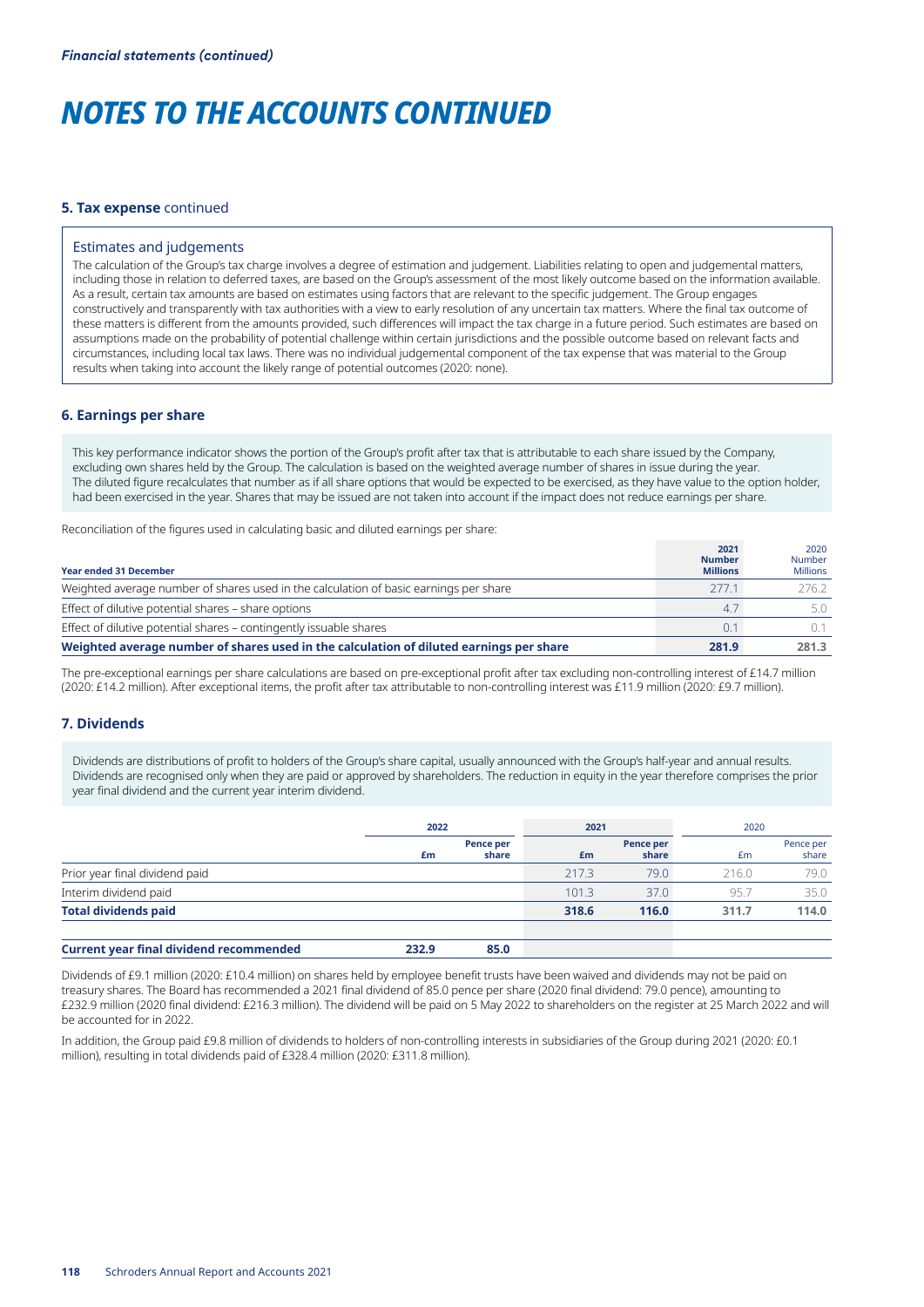### **8. Trade and other receivables**

Trade and other receivables includes prepayments and deposits with banks in the form of bullion as well as amounts the Group is due to receive from third parties in the normal course of business. Trade and other receivables, other than deposits with banks in the form of bullion, are recorded initially at fair value and subsequently at amortised cost (see note 9). Prepayments arise where the Group pays cash in advance for services. As the service is provided, the prepayment is reduced and the operating expense is recognised in the income statement. Accrued income, other than amounts relating to carried interest, represents unbilled revenue and is not dependent on future performance. Amounts due from third parties also include settlement accounts for transactions undertaken on behalf of funds and investors. Deposits with banks in the form of bullion are recorded at fair value.

|                                                     | 2021                     |                      |                    | 2020              |               |                    |  |
|-----------------------------------------------------|--------------------------|----------------------|--------------------|-------------------|---------------|--------------------|--|
|                                                     | <b>Non-current</b><br>£m | <b>Current</b><br>£m | <b>Total</b><br>£m | Non-current<br>Em | Current<br>Em | <b>Total</b><br>£m |  |
| Trade and other receivables held at amortised cost: |                          |                      |                    |                   |               |                    |  |
| Fee debtors                                         |                          | 76.8                 | 76.8               | $\qquad \qquad -$ | 77.6          | 77.6               |  |
| Settlement accounts                                 | $\qquad \qquad -$        | 285.3                | 285.3              | -                 | 155.2         | 155.2              |  |
| Accrued income                                      | 67.5                     | 426.9                | 494.4              | 53.8              | 430.2         | 484.0              |  |
| Prepayments                                         | 5.4                      | 62.6                 | 68.0               | 6.2               | 52.3          | 58.5               |  |
| Other receivables                                   | 10.5                     | 25.6                 | 36.1               | 7.6               | 39.5          | 47.1               |  |
| Current tax                                         |                          | 37.8                 | 37.8               | -                 | 14.8          | 14.8               |  |
|                                                     | 83.4                     | 915.0                | 998.4              | 67.6              | 769.6         | 837.2              |  |
| Trade and other receivables held at fair value:     |                          |                      |                    |                   |               |                    |  |
| Deposits with banks in the form of bullion          | -                        | 2.5                  | 2.5                | -                 | 3.1           | 3.1                |  |
| <b>Total trade and other receivables</b>            | 83.4                     | 917.5                | 1.000.9            | 67.6              | 772.7         | 840.3              |  |

The fair value of trade and other receivables held at amortised cost approximates their carrying value. Deposits with banks in the form of bullion are categorised as level 1 in the fair value hierarchy. Refer to note 9 for details on the fair value hierachy.

### Estimates and judgements – carried interest receivable

Accrued income includes £100.0 million of receivables in respect of carried interest (2020: £90.7 million). This income is due over a number of years and only when contractually agreed performance levels are exceeded. The income received may vary as a result of the actual experience, including future investment returns, differing from that assumed. Further information regarding the estimates and judgements applied is set out in note 2.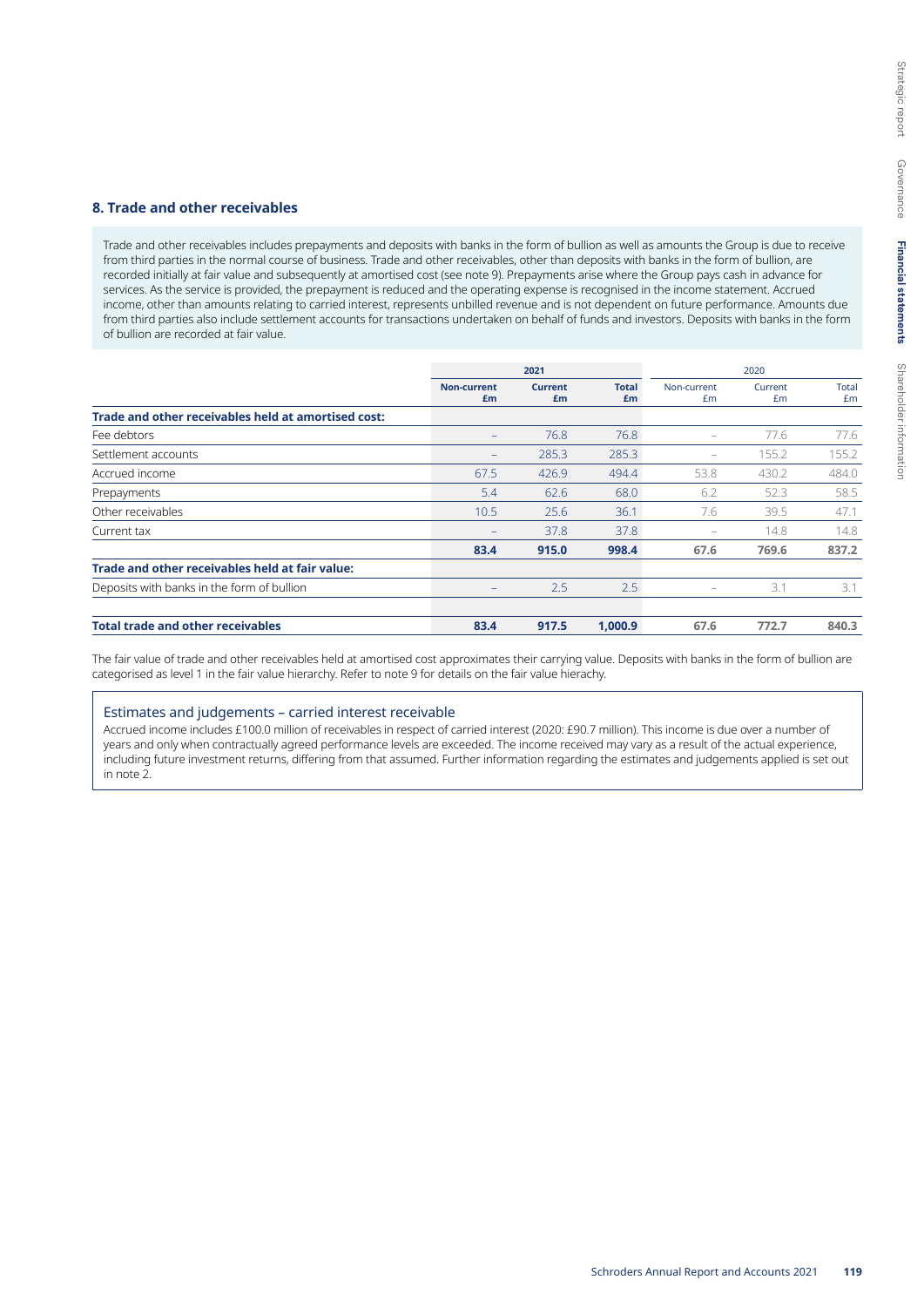#### **9. Financial assets**

The Group holds financial assets including equities, debt securities, pooled investment vehicles and derivatives to support its Group capital strategies and its Wealth Management banking book, including loans to clients. The Group also enters into derivatives on behalf of Wealth Management clients, referred to as client facilitation (see note 19).

#### *Classification and measurement*

The Group initially records all financial assets at fair value. The Group subsequently holds each financial asset at FVTPL, FVOCI or amortised cost. Fair value is the price that would be received to sell an asset or paid to transfer a liability between market participants. Amortised cost is the amount determined based on moving the initial fair value to the maturity value on a systematic basis using a fixed interest rate (the effective interest rate), taking account of repayment dates and initial expected premiums or discounts.

#### *Financial assets at amortised cost*

Financial assets are measured at amortised cost when their contractual cash flows represent solely payments of principal and interest and they are held within a business model designed to collect cash flows. This classification typically applies to the Group's loans and advances, trade receivables and some debt securities held by the Group's Wealth Management entities. The carrying value of amortised cost financial assets is adjusted for impairment under the expected credit loss model (see note 3 and note 20).

#### *Financial assets at fair value through other comprehensive income*

Financial assets are held at FVOCI when their contractual cash flows represent solely payments of principal and interest and they are held within a business model designed to collect cash flows and to sell assets. This classification applies to certain debt securities within the Group's Wealth Management entities and to debt securities held as part of the Group's investment capital portfolio. Impairment is recognised for debt securities classified as FVOCI under the expected credit loss model (see note 3 and note 20).

### *Financial assets at fair value through profit or loss*

All other financial assets are held at FVTPL. The Group's financial assets at FVTPL principally comprise investments in debt securities, equities, pooled investment vehicles and derivatives.

#### Estimates and judgements – fair value measurements

The Group holds financial instruments that are measured at fair value. The fair value of financial instruments may be derived from readily available sources or may require some estimation. The degree of estimation involved depends on the individual financial instrument and is reflected in the fair value hierarchy below. Judgements may include determining which valuation approach to apply as well as determining appropriate assumptions. For level 2 and 3 financial instruments, the judgement applied by the Group gives rise to an estimate of fair value. The approach to determining the fair value estimate of level 2 and 3 financial instruments is set out below. The fair value levels are based on the degree to which the fair value is observable and are defined as follows:

- Level 1 fair value measurements are those derived from quoted prices (unadjusted) in active markets for identical assets or liabilities and principally comprise investments in pooled investment vehicles, quoted equities, government debt and exchange-traded derivatives;
- Level 2 fair value measurements are those derived from prices that are not traded in an active market but are determined using valuation techniques, which make maximum use of observable market data. The Group's level 2 financial instruments principally comprise foreign exchange contracts, certain debt securities, asset and mortgage backed securities, and loans held at fair value. Valuation techniques may include using a broker quote in an inactive market or an evaluated price based on a compilation of primarily observable market information utilising information readily available via external sources. For funds not priced on a daily basis, the net asset value which is issued monthly or quarterly is used; and
- Level 3 fair value measurements are those derived from valuation techniques that include significant inputs that are not based on observable market data. The Group's level 3 financial assets principally comprise holdings in pooled investment vehicles, including private equity funds, and holdings in property investment vehicles that operate hotel businesses. The pooled investment vehicles are measured in accordance with International Private Equity and Venture Capital Valuation Guidelines 2018 using the valuation technique that is most suitable to the applicable investment. The property investment vehicles are valued based on the expected future cash flows that could be generated from the underlying hotel businesses. Given the application of different valuation techniques, and as the investments are not homogenous in nature, there are no significant assumptions or reasonably possible alternatives that would lead to a material change in fair value.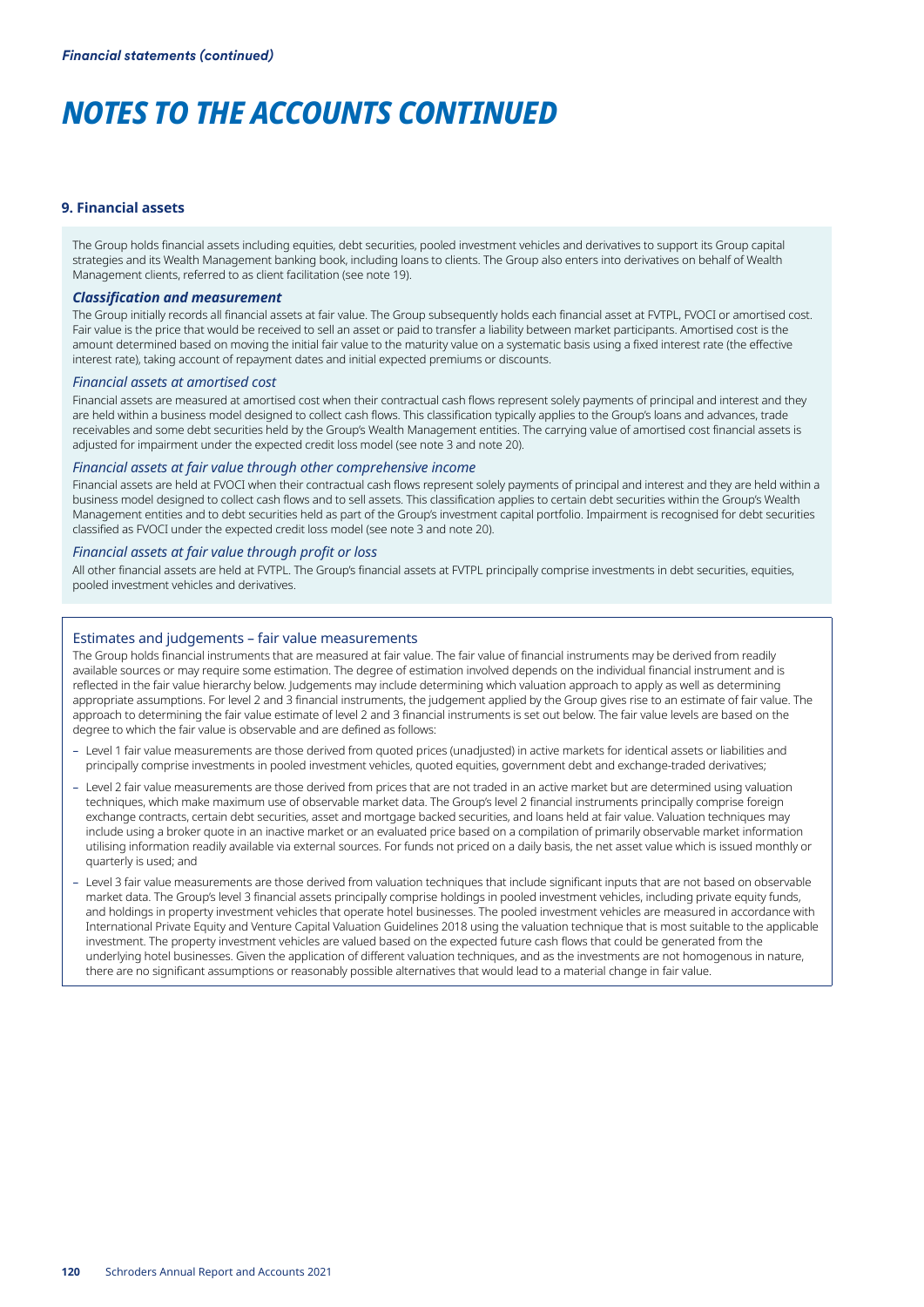## **9. Financial assets** continued

|                                            | 2021          |                          |                   |                            |                    |  |  |
|--------------------------------------------|---------------|--------------------------|-------------------|----------------------------|--------------------|--|--|
|                                            | Level 1<br>£m | Level <sub>2</sub><br>£m | Level 3<br>£m     | Not at<br>fair value<br>£m | <b>Total</b><br>£m |  |  |
| <b>Financial assets at amortised cost:</b> |               |                          |                   |                            |                    |  |  |
| Loans and advances to banks                |               |                          | ÷                 | 153.0                      | 153.0              |  |  |
| Loans and advances to clients              |               |                          | -                 | 614.0                      | 614.0              |  |  |
| Debt securities                            |               |                          | -                 | 109.9                      | 109.9              |  |  |
|                                            | -             | -                        | -                 | 876.9                      | 876.9              |  |  |
| <b>Financial assets at FVOCI:</b>          |               |                          |                   |                            |                    |  |  |
| Debt securities                            | 405.7         | 4.2                      | -                 | $\qquad \qquad -$          | 409.9              |  |  |
|                                            | 405.7         | 4.2                      | -                 | ۰                          | 409.9              |  |  |
| <b>Financial assets at FVTPL:</b>          |               |                          |                   |                            |                    |  |  |
| Debt securities                            | 185.5         | 231.1                    | 4.0               | $-$                        | 420.6              |  |  |
| Pooled investment vehicles                 | 603.9         | 38.0                     | 135.1             |                            | 777.0              |  |  |
| Equities                                   | 557.8         | 4.1                      | 8.2               | -                          | 570.1              |  |  |
| Derivative contracts                       | 28.5          | 49.3                     | $\qquad \qquad -$ | -                          | 77.8               |  |  |
|                                            | 1,375.7       | 322.5                    | 147.3             | ۰                          | 1,845.5            |  |  |
| <b>Total financial assets</b>              | 1,781.4       | 326.7                    | 147.3             | 876.9                      | 3,132.3            |  |  |

|                                            |                          | 2020                     |                          |                            |                    |  |  |  |  |
|--------------------------------------------|--------------------------|--------------------------|--------------------------|----------------------------|--------------------|--|--|--|--|
|                                            | Level 1<br>£m            | Level 2<br>£m            | Level 3<br>£m            | Not at<br>fair value<br>£m | <b>Total</b><br>£m |  |  |  |  |
| <b>Financial assets at amortised cost:</b> |                          |                          |                          |                            |                    |  |  |  |  |
| Loans and advances to banks                | $\overline{\phantom{m}}$ | $\overline{\phantom{m}}$ | $\overline{\phantom{m}}$ | 206.5                      | 206.5              |  |  |  |  |
| Loans and advances to clients              | $\overline{\phantom{m}}$ | $\overline{\phantom{m}}$ | $\overline{\phantom{m}}$ | 477.9                      | 477.9              |  |  |  |  |
| Debt securities                            | $\qquad \qquad -$        | $\qquad \qquad -$        | $\overline{\phantom{0}}$ | 107.9                      | 107.9              |  |  |  |  |
|                                            | -                        | -                        | -                        | 792.3                      | 792.3              |  |  |  |  |
| <b>Financial assets at FVOCI:</b>          |                          |                          |                          |                            |                    |  |  |  |  |
| Debt securities                            | 343.0                    | 246.5                    | $\overline{\phantom{0}}$ |                            | 589.5              |  |  |  |  |
|                                            | 343.0                    | 246.5                    | -                        | $\overline{\phantom{a}}$   | 589.5              |  |  |  |  |
| <b>Financial assets at FVTPL:</b>          |                          |                          |                          |                            |                    |  |  |  |  |
| Loans and advances to clients              |                          | 4.1                      | $\overline{\phantom{0}}$ | $\qquad \qquad -$          | 4.1                |  |  |  |  |
| Debt securities                            | 99.0                     | 168.0                    | 6.2                      | -                          | 273.2              |  |  |  |  |
| Pooled investment vehicles                 | 668.5                    | 62.8                     | 108.8                    |                            | 840.1              |  |  |  |  |
| Equities                                   | 293.7                    | 21.5                     | 23.3                     |                            | 338.5              |  |  |  |  |
| Derivative contracts                       | 0.6                      | 33.5                     | $\qquad \qquad -$        |                            | 34.1               |  |  |  |  |
|                                            | 1,061.8                  | 289.9                    | 138.3                    | $\overline{\phantom{a}}$   | 1,490.0            |  |  |  |  |
| <b>Total financial assets</b>              | 1,404.8                  | 536.4                    | 138.3                    | 792.3                      | 2,871.8            |  |  |  |  |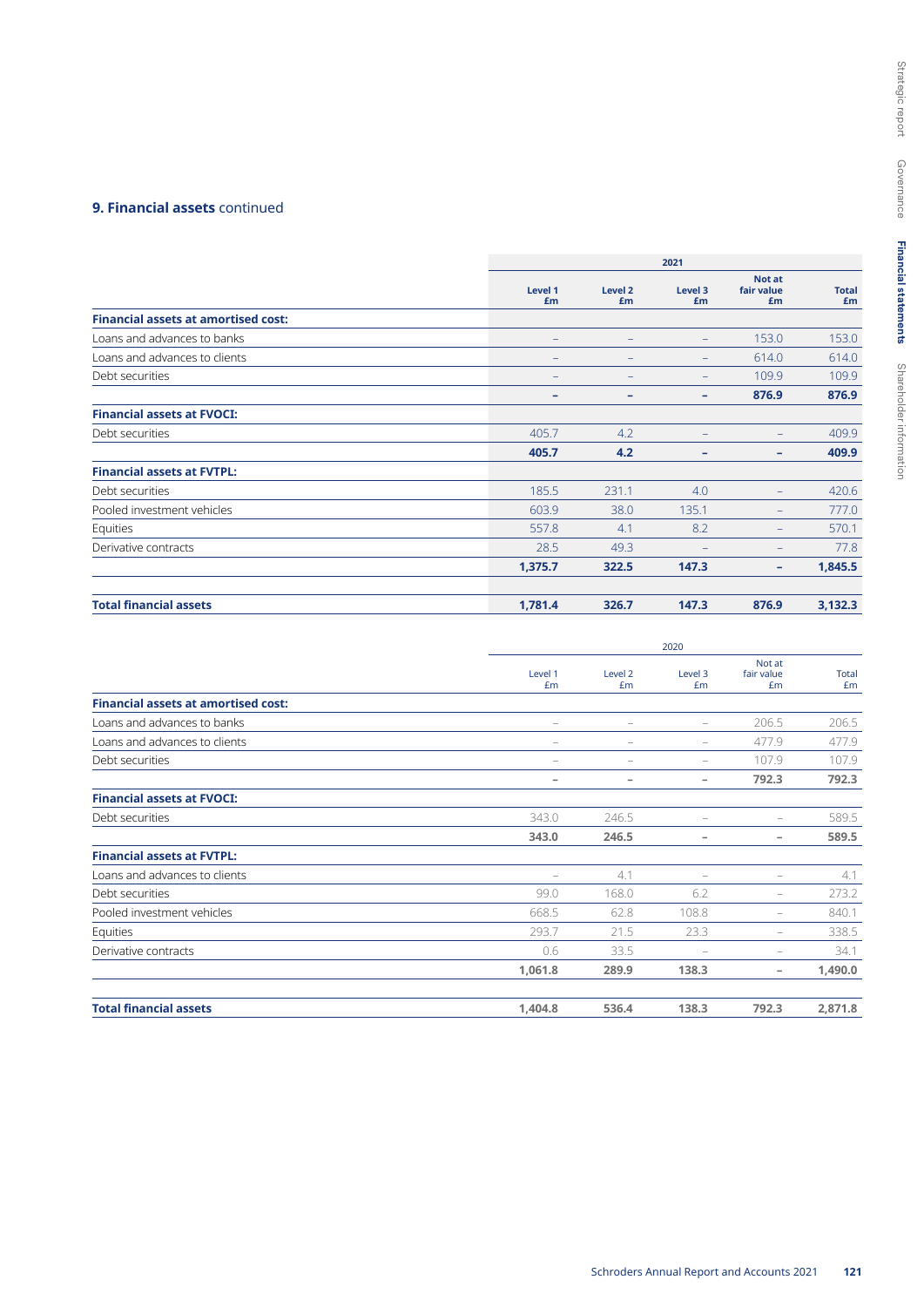#### **9. Financial assets** continued

|             | 2021<br>£m | 2020<br>£m |
|-------------|------------|------------|
| Current     | 2,435.5    | 2,354.3    |
| Non-current | 696.8      | 517.5      |
|             | 3,132.3    | 2,871.8    |

The fair value of financial assets at amortised cost approximates their carrying value. No financial assets were transferred between levels during 2021 (2020: none).

Movements in financial assets categorised as level 3 during the year were:

|                                             | 2021<br>£m | 2020<br>£m |
|---------------------------------------------|------------|------------|
| At 1 January                                | 138.3      | 134.9      |
| Exchange translation adjustments            | (3.8)      | 3.0        |
| Net gain recognised in the income statement | 42.4       | 4.1        |
| Additions                                   | 29.3       | 23.3       |
| Disposals                                   | (58.9)     | (27.0)     |
| <b>At 31 December</b>                       | 147.3      | 138.3      |

## **10. Associates and joint ventures**

Associates are entities in which the Group has an investment and over which it has significant influence, but not control, through participation in the financial and operating policy decisions. Joint ventures are entities in which the Group has an investment where it, along with one or more other shareholders, has contractually agreed to share control of the business and where the major decisions require the unanimous consent of the joint partners. In both cases, the Group initially records the investment at the fair value of the purchase consideration, including purchase related costs. The Group's income statement reflects its share of the entity's profit or loss after tax and amortisation of intangible assets. The Group's statement of other comprehensive income records the Group's share of gains and losses arising from the entity's financial assets at FVOCI (see note 9). The statement of financial position subsequently records the Group's share of the net assets of the entity plus any goodwill and intangible assets that arose on purchase less subsequent amortisation. The statement of changes in equity records the Group's share of other equity movements of the entity. At each reporting date, the Group applies judgement to determine whether there is any indication that the carrying value of associates and joint ventures may be impaired.

The associates and joint ventures reserve in the statement of changes in equity represents the Group's share of profits in its investments yet to be received (for example, in the form of dividends or distributions), less any amortisation of intangible assets. Certain associates are held within financial assets at fair value through profit or loss where permitted by the accounting standards (see note 9). Information about the Group's principal associates measured at fair value is disclosed within this note.

## **(a) Investments in associates and joint ventures accounted for using the equity method**

|                                                              |        | 2021                                   |                          | 2020   |                                   |             |  |
|--------------------------------------------------------------|--------|----------------------------------------|--------------------------|--------|-----------------------------------|-------------|--|
|                                                              | £m     | <b>Associates Joint ventures</b><br>£m | <b>Total</b><br>£m       | Em     | Associates   loint ventures<br>£m | Total<br>£m |  |
| At 1 January                                                 | 211.0  | 194.2                                  | 405.2                    | 200.2  | 197.8                             | 398.0       |  |
| Exchange translation adjustments                             | 6.1    | (0.1)                                  | 6.0                      | 2.0    | (0.1)                             | 1.9         |  |
| Additions                                                    | 1.1    | 5.9                                    | 7.0                      | 0.2    | 2.5                               | 2.7         |  |
| <b>Disposals</b>                                             | (0.8)  | $\qquad \qquad \blacksquare$           | (0.8)                    | (34.3) |                                   | (34.3)      |  |
| Profit/(loss) for the year after tax                         | 72.3   | 7.0                                    | 79.3                     | 48.5   | (5.4)                             | 43.1        |  |
| Gains recognised in other comprehensive income               | 0.1    |                                        | 0.1                      | 0.1    |                                   | 0.1         |  |
| Other movements in reserves of associates and joint ventures |        |                                        | $\overline{\phantom{0}}$ | 0.2    |                                   | 0.2         |  |
| Distributions of profit                                      | (29.2) | (0.9)                                  | (30.1)                   | (5.9)  | (0.6)                             | (6.5)       |  |
| <b>At 31 December</b>                                        | 260.6  | 206.1                                  | 466.7                    | 211.0  | 194.2                             | 405.2       |  |

Information about the significant associates and joint ventures held by the Group at 31 December 2021 is shown below. The companies are unlisted.

| Name of associate or joint venture                                  | <b>Nature of its</b><br><b>business</b> | <b>Principal place of</b><br><b>business</b> | <b>Class of share</b> | Percentage<br>owned by the<br>Group |
|---------------------------------------------------------------------|-----------------------------------------|----------------------------------------------|-----------------------|-------------------------------------|
| Scottish Widows Schroder Wealth Holdings Limited (SPW)              | Wealth management                       | England                                      | Ordinary shares       | 49.9%                               |
| Bank of Communications Schroder Fund Management Co.<br>Ltd. (BoCom) | Investment management                   | China                                        | Ordinary shares       | 30.0%                               |
| Axis Asset Management Company Limited (Axis)                        | Investment management                   | India                                        | Ordinary shares       | 25.0%                               |
| A10 Capital Parent Company LLC (A10)                                | Real estate lending                     | US.                                          | Common units          | 19.3%                               |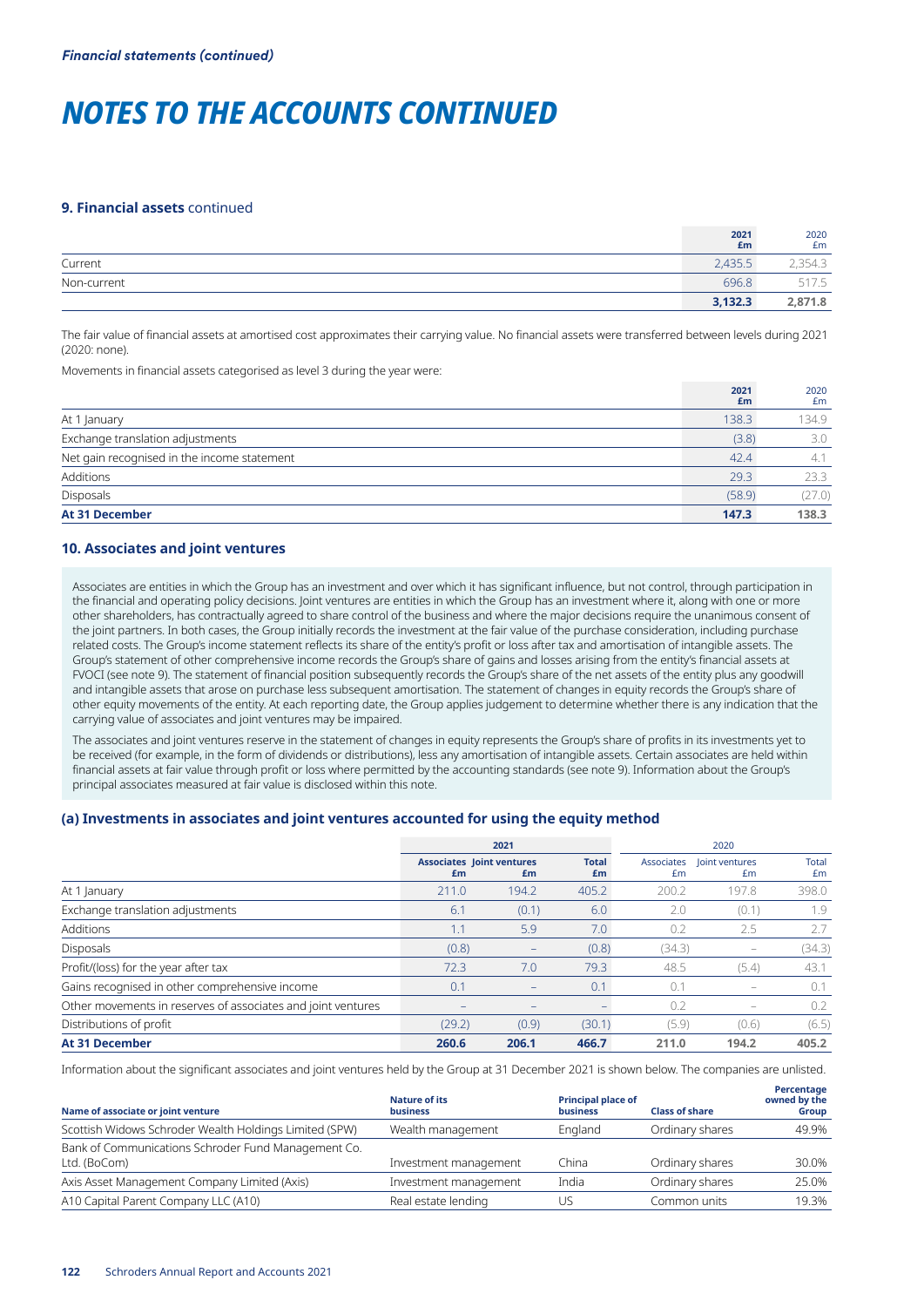## **10. Associates and joint ventures** continued

|                                                                                 | 2021                   |                          |                          |           |                    | 2020               |                          |                                   |                          |                          |                          |                    |
|---------------------------------------------------------------------------------|------------------------|--------------------------|--------------------------|-----------|--------------------|--------------------|--------------------------|-----------------------------------|--------------------------|--------------------------|--------------------------|--------------------|
|                                                                                 | SPW <sup>1</sup><br>£m | <b>BoCom</b><br>£m       | <b>Axis</b><br>£m        | A10<br>£m | <b>Other</b><br>£m | <b>Total</b><br>£m | <b>SPW</b><br>£m         | <b>BoCom</b><br>£m                | Axis<br>Em               | A10<br>£m                | Other<br>£m              | <b>Total</b><br>£m |
| Non-current assets                                                              | 209.7                  | 54.6                     | 14.3                     | 1,390.2   | 5.8                | 1,674.6            | 216.0                    | 36.7                              | 13.1                     | 953.2                    | 2.2                      | 1,221.2            |
| Current assets                                                                  | 157.3                  | 756.2                    | 96.2                     | 176.9     | 22.5               | 1,209.1            | 143.0                    | 636.4                             | 58.5                     | 125.5                    | 19.4                     | 982.8              |
| Non-current liabilities                                                         | (23.2)                 | (1.1)                    | $\overline{\phantom{m}}$ | (1,404.0) | (1.5)              | (1,429.8)          | (22.0)                   | (0.9)                             | (4.7)                    | (956.6)                  | (0.7)                    | (984.9)            |
| Current liabilities                                                             | (58.0)                 | (146.7)                  | (14.4)                   | (113.1)   | (5.9)              | (338.1)            | (68.1)                   | (142.2)                           | (6.8)                    | (77.9)                   | (3.7)                    | (298.7)            |
| <b>Total equity</b>                                                             | 285.8                  | 663.0                    | 96.1                     | 50.0      | 20.9               | 1,115.8            | 268.9                    | 530.0                             | 60.1                     | 44.2                     | 17.2                     | 920.4              |
| Group's share of net assets                                                     | 142.6                  | 198.9                    | 24.0                     | 9.6       | 7.7                | 382.8              | 134.2                    | 159.0                             | 15.0                     | 8.5                      | 6.1                      | 322.8              |
| Goodwill and intangible assets                                                  | 58.1                   | $\overline{\phantom{0}}$ | 10.4                     | 1.3       | 17.2               | 87.0               | 60.9                     | $\overline{\phantom{m}}$          | 10.4                     | 1.2                      | 13.0                     | 85.5               |
| Deferred tax liability                                                          | (3.1)                  | -                        |                          |           |                    | (3.1)              | (3.1)                    | $\overline{a}$                    | $\overline{\phantom{a}}$ | L,                       | ÷,                       | (3.1)              |
| <b>Carrying value held by the Group</b>                                         | 197.6                  | 198.9                    | 34.4                     | 10.9      | 24.9               | 466.7              | 192.0                    | 159.0                             | 25.4                     | 9.7                      | 19.1                     | 405.2              |
| Net income                                                                      | 135.1                  | 355.2                    | 79.4                     | 66.5      | 29.0               | 665.2              | 125.2                    | 263.3                             | 57.4                     | 34.0                     | 23.4                     | 503.3              |
| Profit/(loss) for the year                                                      | 16.9                   | 201.4                    | 36.7                     | 14.1      | 8.1                | 277.2              | (6.8)                    | 141.7                             | 22.7                     | 4.0                      | 4.1                      | 165.7              |
| Other comprehensive income                                                      | -                      | $\overline{\phantom{0}}$ | $\qquad \qquad -$        | 0.3       | ÷,                 | 0.3                | $\overline{\phantom{a}}$ | $\hspace{1.0cm} - \hspace{1.0cm}$ | $\overline{\phantom{a}}$ | 0.5                      | $\overline{\phantom{0}}$ | 0.5                |
| <b>Total comprehensive income</b>                                               | 16.9                   | 201.4                    | 36.7                     | 14.4      | 8.1                | 277.5              | (6.8)                    | 141.7                             | 22.7                     | 4.5                      | 4.1                      | 166.2              |
| Group's share of profit/(loss)<br>for the year before amortisation <sup>2</sup> | 8.4                    | 60.4                     | 9.2                      | 2.7       | 2.8                | 83.5               | (3.4)                    | 42.5                              | 5.7                      | 0.8                      | 1.6                      | 47.2               |
| Amortisation charge                                                             | (2.8)                  | -                        | $\qquad \qquad -$        | ÷,        | (1.4)              | (4.2)              | (2.8)                    | $\overline{\phantom{a}}$          | $\overline{\phantom{a}}$ | $\overline{\phantom{a}}$ | (1.3)                    | (4.1)              |
| <b>Group's share of profit/(loss)</b><br>for the year                           | 5.6                    | 60.4                     | 9.2                      | 2.7       | 1.4                | 79.3               | (6.2)                    | 42.5                              | 5.7                      | 0.8                      | 0.3                      | 43.1               |
| Group's share of other<br>comprehensive income                                  |                        |                          |                          | 0.1       |                    | 0.1                |                          |                                   | $\overline{\phantom{m}}$ | 0.1                      |                          | 0.1                |
| <b>Group's share of total</b><br>comprehensive income                           | 5.6                    | 60.4                     | 9.2                      | 2.8       | 1.4                | 79.4               | (6.2)                    | 42.5                              | 5.7                      | 0.9                      | 0.3                      | 43.2               |

1. SPW is a joint venture of the Group and has £114.8 million of cash and cash equivalents (2020: £105.6 million) within its current assets.

2. Includes £4.7 million of exceptional items within the share of profit of associates and joint ventures (2020: £16.9 million).

## **(b) Investments in associates measured at fair value**

Where the Group holds units in pooled investment vehicles that give the Group significant influence, but not control, through participation in the financial and operating policy decisions, the Group records such investments at fair value. Information about the Group's principal associates measured at fair value is shown below. The investments are recorded as financial assets within the statement of financial position.

|                                   |                                                                   | 2021                                                                 |                                                   |                                                  |                                                         |                                                                               |  |  |  |  |  |  |  |
|-----------------------------------|-------------------------------------------------------------------|----------------------------------------------------------------------|---------------------------------------------------|--------------------------------------------------|---------------------------------------------------------|-------------------------------------------------------------------------------|--|--|--|--|--|--|--|
|                                   | <b>Schroder ISF</b><br><b>Smart</b><br><b>Manufacturing</b><br>£m | <b>SSSF Wealth</b><br><b>Management USD</b><br><b>Balanced</b><br>£m | <b>Schroder Core</b><br><b>Plus FIC FIA</b><br>£m | <b>ICBC</b> (Europe)<br><b>ECITS SICAV</b><br>£m | <b>Schroder QEP Global</b><br><b>Active value</b><br>£m | <b>Schroder Advanced</b><br><b>Beta Global</b><br><b>Corporate Bond</b><br>£m |  |  |  |  |  |  |  |
| Current assets                    | 32.1                                                              | 15.4                                                                 | 5.8                                               | 21.9                                             | 458.9                                                   | 1,277.7                                                                       |  |  |  |  |  |  |  |
| Current liabilities               |                                                                   |                                                                      |                                                   |                                                  |                                                         | (0.7)                                                                         |  |  |  |  |  |  |  |
| <b>Total equity</b>               | 32.1                                                              | 15.4                                                                 | 5.8                                               | 21.9                                             | 458.9                                                   | 1,277.0                                                                       |  |  |  |  |  |  |  |
| Net income                        | 1.4                                                               | 0.3                                                                  | 0.1                                               | 0.1                                              | 13.7                                                    | 19.6                                                                          |  |  |  |  |  |  |  |
| Profit for the year               | 1.4                                                               | 0.3                                                                  | 0.1                                               | 0.1                                              | 13.7                                                    | 19.6                                                                          |  |  |  |  |  |  |  |
| <b>Total comprehensive income</b> | 1.4                                                               | 0.3                                                                  | 0.1                                               | 0.1                                              | 13.7                                                    | 19.6                                                                          |  |  |  |  |  |  |  |
| Country of incorporation          | Luxembourg                                                        | Luxembourg                                                           | <b>Brazil</b>                                     | Luxembourg                                       | Luxembourg                                              | <b>UK</b>                                                                     |  |  |  |  |  |  |  |
| Percentage owned by the Group     | 29%                                                               | 28%                                                                  | 28%                                               | 33%                                              | 27%                                                     | 23%                                                                           |  |  |  |  |  |  |  |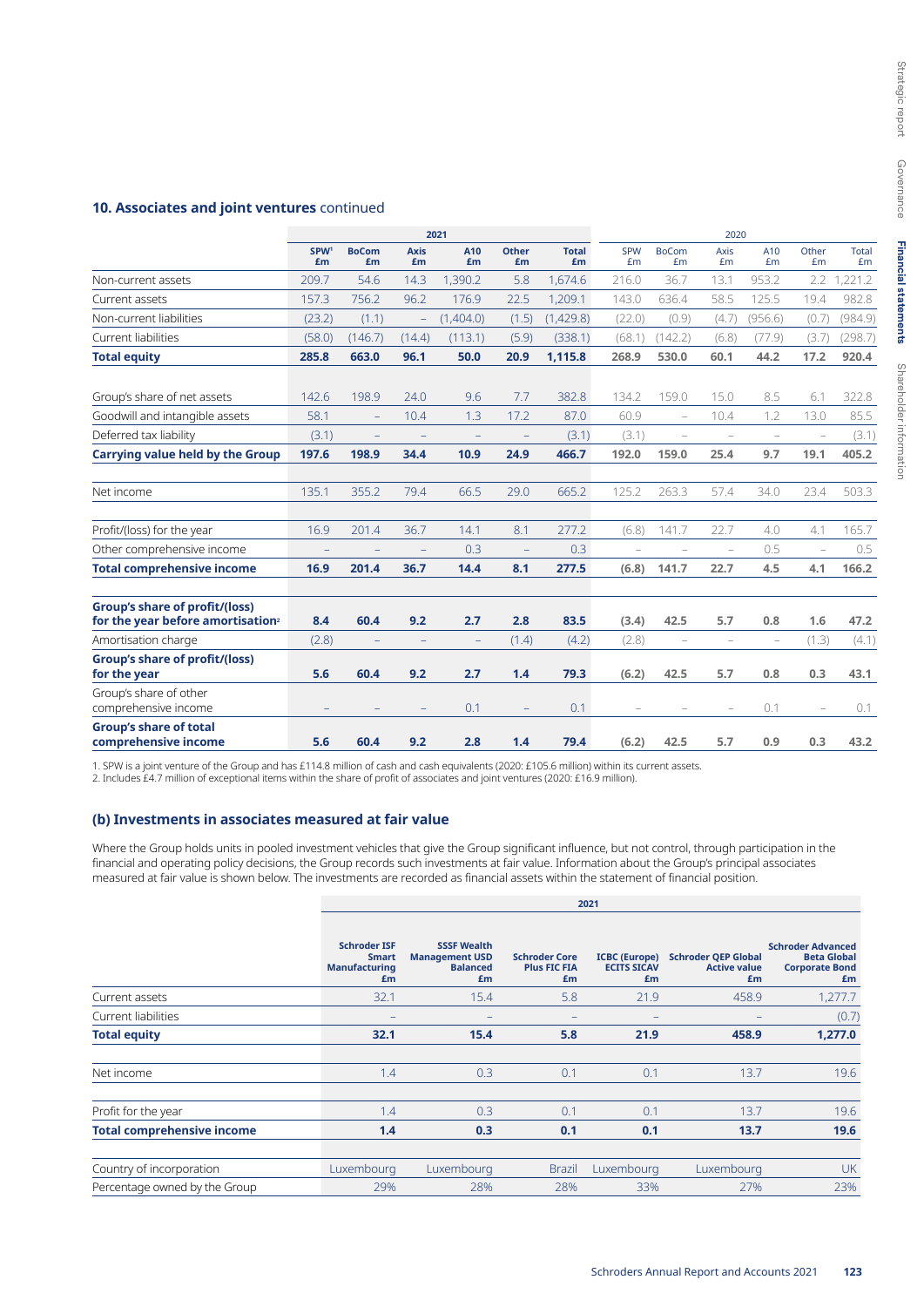## **10. Associates and joint ventures** continued

|                                   | 2020                                                                                     |                                                |                                    |                                                                    |                                                         |                                                  |                                                  |                                                                 |                                                                     |  |  |
|-----------------------------------|------------------------------------------------------------------------------------------|------------------------------------------------|------------------------------------|--------------------------------------------------------------------|---------------------------------------------------------|--------------------------------------------------|--------------------------------------------------|-----------------------------------------------------------------|---------------------------------------------------------------------|--|--|
|                                   | Schroder Absolute<br><b>Return Emerging</b><br><b>Markets Debt</b><br>Portfolio LP<br>£m | Schroder ISF<br>Healthcare<br>Innovation<br>£m | Schroder<br>Indian<br>Equity<br>Em | Schroder<br><b>Global CB</b><br><b>Fund PPIT</b><br>Unhedged<br>Em | Schroder<br>Fusion<br>Managed<br><b>Defensive</b><br>£m | <b>ICBC</b> (Europe)<br><b>ECITS SICAV</b><br>£m | <b>SPW</b><br><b>Balanced</b><br>Portfolio<br>£m | <b>Schroder Long</b><br>Dated<br>Corporate<br><b>Bond</b><br>£m | Schroder All<br><b>Maturities</b><br>Corporate<br><b>Bond</b><br>Em |  |  |
| Current assets                    | 5.9                                                                                      | 38.2                                           | 30.0                               | 17.6                                                               | 21.8                                                    | 22.3                                             | 4.5                                              | 395.6                                                           | 1,231.2                                                             |  |  |
| Current liabilities               | $\overline{\phantom{0}}$                                                                 |                                                |                                    |                                                                    |                                                         |                                                  |                                                  |                                                                 |                                                                     |  |  |
| <b>Total equity</b>               | 5.9                                                                                      | 38.2                                           | 30.0                               | 17.6                                                               | 21.8                                                    | 22.3                                             | 4.5                                              | 395.6                                                           | 1,231.2                                                             |  |  |
| Net income                        | 0.4                                                                                      | 2.1                                            | -                                  | 2.2                                                                | 0.6                                                     | 0.2                                              |                                                  | 11.1                                                            | 20.8                                                                |  |  |
| Profit for the year               | 0.4                                                                                      | 2.1                                            |                                    | 2.2                                                                | 0.6                                                     | 0.2                                              | -                                                | 11.1                                                            | 20.7                                                                |  |  |
| <b>Total comprehensive income</b> | 0.4                                                                                      | 2.1                                            | -                                  | 2.2                                                                | 0.6                                                     | 0.2                                              | -                                                | 11.1                                                            | 20.7                                                                |  |  |
| Country of incorporation          |                                                                                          | US Luxembourg                                  | UK                                 | lapan                                                              |                                                         | UK Luxembourg                                    | UK                                               | UK                                                              | UK                                                                  |  |  |
| Percentage owned by the<br>Group  | 30%                                                                                      | 21%                                            | 23%                                | 24%                                                                | 25%                                                     | 33%                                              | 24%                                              | 26%                                                             | 34%                                                                 |  |  |

## **11. Property, plant and equipment**

The Group's property, plant and equipment provides the infrastructure to enable the Group to operate, and principally comprises leasehold improvements, freehold land and buildings, fixtures and fittings and computer equipment. Right-of-use assets in the form of leases are also included within property, plant and equipment (further detail is found in note 12). Assets are initially stated at cost, which includes expenditure associated with acquisition. The cost of the asset is recognised in the income statement as a depreciation charge on a straight-line basis over the estimated useful life, with the exception of land as it is assumed to have an indefinite useful life.

|                                                                       |                                 | 2021                                      |                       | 2020               |                                 |                             |                       |                    |
|-----------------------------------------------------------------------|---------------------------------|-------------------------------------------|-----------------------|--------------------|---------------------------------|-----------------------------|-----------------------|--------------------|
|                                                                       | Leasehold<br>improvements<br>£m | <b>Land and</b><br><b>buildings</b><br>£m | Other<br>assets<br>£m | <b>Total</b><br>£m | Leasehold<br>improvements<br>£m | Land and<br>buildings<br>£m | Other<br>assets<br>£m | <b>Total</b><br>£m |
| Cost                                                                  |                                 |                                           |                       |                    |                                 |                             |                       |                    |
| At 1 January                                                          | 188.7                           | 19.7                                      | 157.5                 | 365.9              | 187.6                           | 19.7                        | 145.4                 | 352.7              |
| Exchange translation adjustments                                      | (0.8)                           | $\qquad \qquad -$                         | (1.6)                 | (2.4)              | ۰                               | ۳                           | 0.9                   | 0.9                |
| Additions                                                             | 11.2                            | -                                         | 14.8                  | 26.0               | 4.9                             | $\qquad \qquad -$           | 14.0                  | 18.9               |
| <b>Disposals</b>                                                      | (4.5)                           |                                           | (4.9)                 | (9.4)              | (3.8)                           | ۰                           | (2.8)                 | (6.6)              |
| <b>At 31 December</b>                                                 | 194.6                           | 19.7                                      | 165.8                 | 380.1              | 188.7                           | 19.7                        | 157.5                 | 365.9              |
| <b>Accumulated depreciation</b>                                       |                                 |                                           |                       |                    |                                 |                             |                       |                    |
| At 1 January                                                          | (50.7)                          | (1.3)                                     | (77.8)                | (129.8)            | (34.0)                          | (0.9)                       | (60.2)                | (95.1)             |
| Exchange translation adjustments                                      | 0.6                             | -                                         | 0.8                   | 1.4                | (0.1)                           | $\overline{\phantom{m}}$    | (0.2)                 | (0.3)              |
| Depreciation charge                                                   | (13.6)                          | (0.5)                                     | (17.1)                | (31.2)             | (19.6)                          | (0.4)                       | (19.6)                | (39.6)             |
| Disposals                                                             | 4.5                             |                                           | 4.9                   | 9.4                | 3.0                             | $\equiv$                    | 2.2                   | 5.2                |
| <b>At 31 December</b>                                                 | (59.2)                          | (1.8)                                     | (89.2)                | (150.2)            | (50.7)                          | (1.3)                       | (77.8)                | (129.8)            |
| Net book value at 31 December                                         | 135.4                           | 17.9                                      | 76.6                  | 229.9              | 138.0                           | 18.4                        | 79.7                  | 236.1              |
| Right-of-use assets (see note 12)                                     |                                 |                                           |                       | 330.1              |                                 |                             |                       | 354.8              |
| <b>Property, plant and equipment</b><br>net book value at 31 December |                                 |                                           |                       | 560.0              |                                 |                             |                       | 590.9              |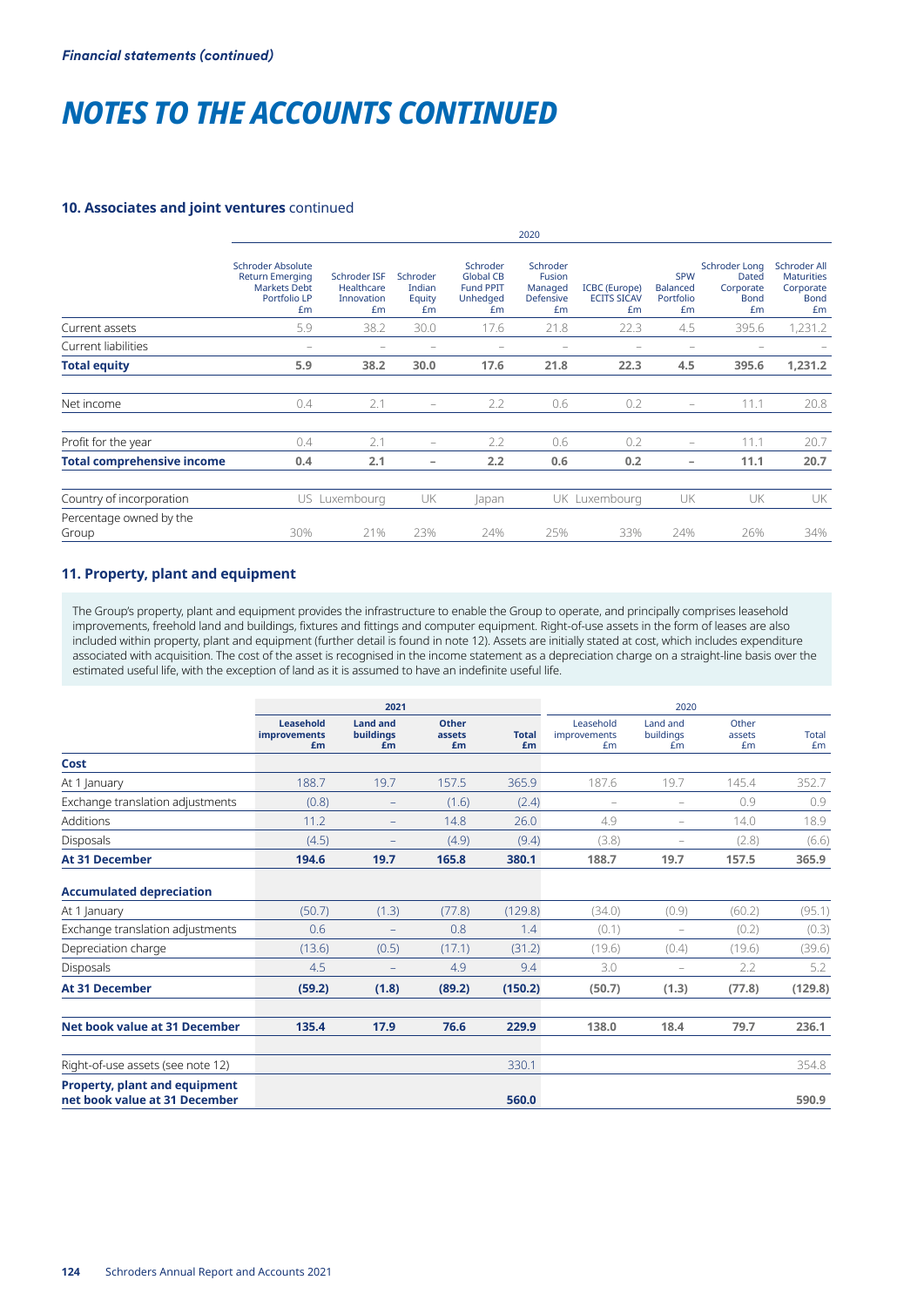#### **12. Leases**

The Group's lease arrangements primarily consist of operating leases relating to office space.

The Group initially records a lease liability in the statement of financial position reflecting the present value of the future contractual cash flows to be made over the lease term, discounted using the Group's incremental borrowing rate. This is the rate that the Group would have to pay for a loan of a similar term, and with similar security to obtain an asset of similar value. A right-of-use (ROU) asset is recorded at the value of the lease liability plus any directly related costs and estimated future dilapidation expense and is presented within property, plant and equipment (see note 11). Interest is accrued on the lease liability using the effective interest method to give a constant rate of return over the life of the lease whilst the balance is reduced as lease payments are made. The ROU asset is depreciated from commencement date to the earlier of the end of the useful life of the ROU asset or the end of the lease term as the benefit of the asset is consumed. Increases or decreases that occur at contractually agreed market rent review dates are included in the lease liability once revised market rents have been agreed.

The Group considers whether the lease term should reflect options to extend or reduce the life of the lease. Relevant factors that could create an economic incentive to exercise the option are considered and the extensions/termination is included if it is reasonably certain to be exercised. After the commencement date, the Group reassesses the lease term if there is a significant event or change in circumstances that is within its control and affects the likelihood that it will exercise (or not exercise) the option. Should this occur, the Group modifies the lease liability and associated ROU asset to reflect the revised remaining expected cashflows.

|                                                   | 2021                                |                                   | 2020                         |                            |  |
|---------------------------------------------------|-------------------------------------|-----------------------------------|------------------------------|----------------------------|--|
|                                                   | <b>Right-of-use</b><br>assets<br>£m | Lease<br><b>liabilities</b><br>£m | Right-of-use<br>assets<br>£m | Lease<br>liabilities<br>£m |  |
| At 1 January                                      | 354.8                               | 397.2                             | 394.7                        | 425.3                      |  |
| Exchange translation adjustments                  | (1.8)                               | (1.2)                             | 0.1                          | (0.7)                      |  |
| Additions and remeasurements of lease obligations | 14.5                                | 14.5                              | 4.4                          | 5.0                        |  |
| Lease payments                                    |                                     | (47.5)                            |                              | (44.4)                     |  |
| Depreciation charge                               | (37.4)                              | -                                 | (44.4)                       | $\overline{\phantom{0}}$   |  |
| Interest expense                                  | $\overline{\phantom{0}}$            | 10.8                              | $\overline{\phantom{a}}$     | 12.0                       |  |
| <b>At 31 December</b>                             | 330.1                               | 373.8                             | 354.8                        | 397.2                      |  |

The depreciation charge and interest expense relating to leases are recorded within operating expenses.

|                                 | 2021  | 2020  |
|---------------------------------|-------|-------|
| Lease liabilities - current     |       |       |
| Lease liabilities - non-current | 342.6 | 361.3 |
|                                 | 373.8 | 397.2 |

The Group's lease liabilities contractually mature in the following time periods:

|                                               | 2021<br>£m | 2020<br>£m |
|-----------------------------------------------|------------|------------|
| Less than 1 year                              | 46.3       | 48.7       |
|                                               |            |            |
|                                               | 47.9       | 47.1       |
| $\frac{1-2 \text{ years}}{2-5 \text{ years}}$ | 98.8       | 114.8      |
| More than 5 years                             | 267.9      | 283.5      |
|                                               | 414.6      | 445.4      |
|                                               |            |            |
|                                               | 460.9      | 494.1      |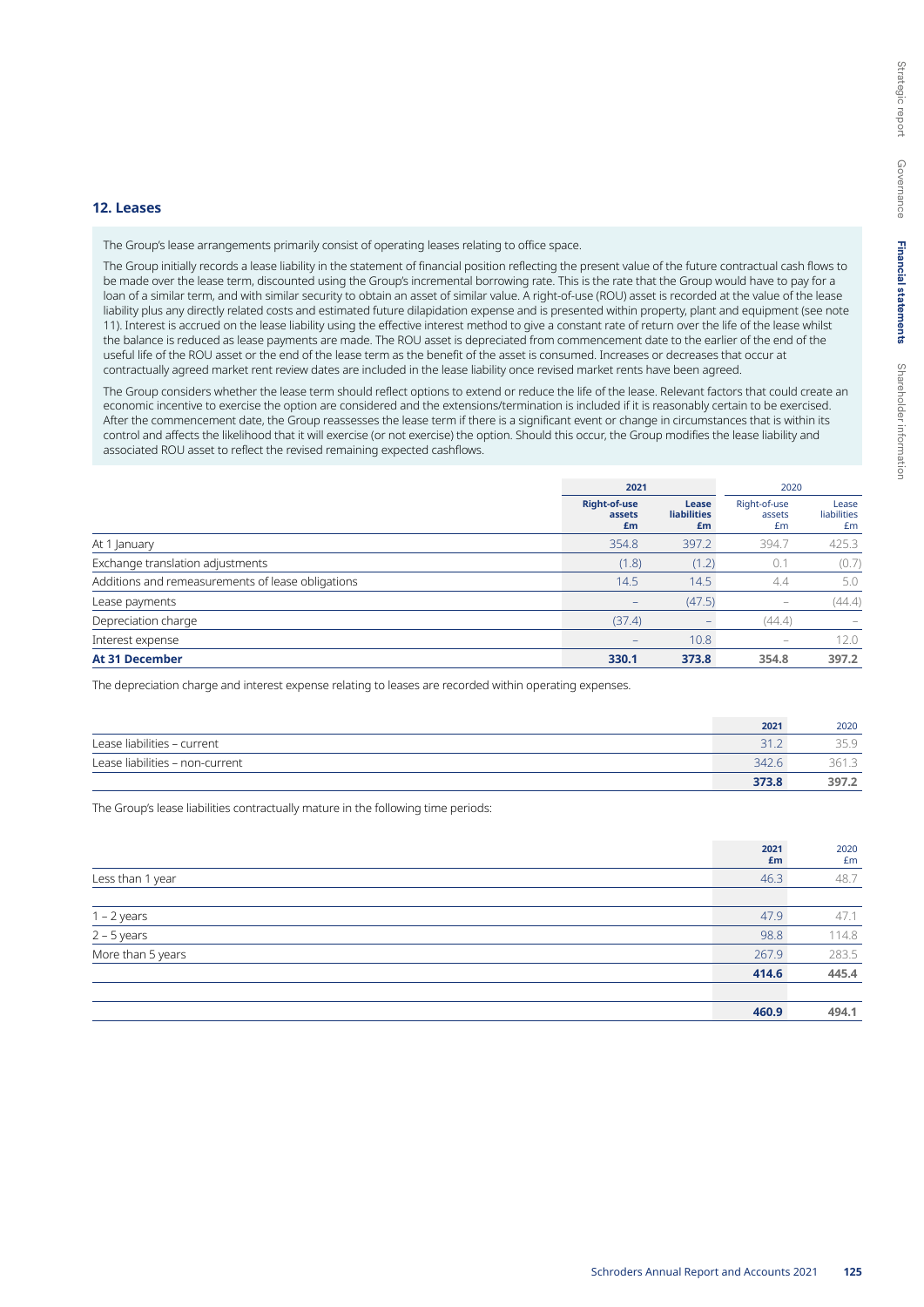### **13. Goodwill and intangible assets**

Intangible assets (other than software) arise when the Group acquires a business and the fair value paid exceeds the fair value of the net tangible assets acquired. This premium reflects additional value that the Group determines to be attached to the business. Identifiable acquired intangible assets relating to business combinations include technology, contractual agreements to manage client assets and gain additional access to new or existing clients and geographies. Where such assets can be identified, they are classified as acquired intangible assets and amortised to the income statement within operating expenses on a straight line basis, primarily over seven years.

Consideration paid to acquire a business in excess of the acquisition date fair value of net tangible and identifiable intangible assets is known as goodwill. Goodwill is not charged to the income statement unless its value has diminished. The assessment of whether goodwill has become impaired is based on the expected future returns of the relevant cash-generating unit (CGU) as a whole.

Software purchased and developed for use in the business is also classified as an intangible asset. The cost of purchasing and developing software is taken to the income statement over time as an amortisation charge within operating expenses. The treatment is similar to property, plant and equipment, and the asset is normally amortised on a straight line basis over three to five years, but can have an estimated useful life of up to ten years.

|                                       |                   | 2021                                          |                       |                    |                                                                           | 2020                                   |                |                    |  |
|---------------------------------------|-------------------|-----------------------------------------------|-----------------------|--------------------|---------------------------------------------------------------------------|----------------------------------------|----------------|--------------------|--|
|                                       | Goodwill<br>£m    | <b>Acquired</b><br>intangible<br>assets<br>£m | <b>Software</b><br>£m | <b>Total</b><br>£m | Goodwill<br>£m                                                            | Acquired<br>intangible<br>assets<br>£m | Software<br>£m | <b>Total</b><br>£m |  |
| Cost                                  |                   |                                               |                       |                    |                                                                           |                                        |                |                    |  |
| At 1 January                          | 811.7             | 362.8                                         | 413.2                 | 1,587.7            | 761.8                                                                     | 326.0                                  | 340.6          | 1,428.4            |  |
| Exchange translation adjustments      | (8.3)             | (3.2)                                         | (0.8)                 | (12.3)             | 16.6                                                                      | 5.4                                    | 0.6            | 22.6               |  |
| Additions                             |                   | 2.3                                           | 63.4                  | 65.7               | 33.3                                                                      | 31.4                                   | 73.9           | 138.6              |  |
| Disposals                             |                   | ۳                                             | (5.1)                 | (5.1)              |                                                                           |                                        | (1.9)          | (1.9)              |  |
| <b>At 31 December</b>                 | 803.4             | 361.9                                         | 470.7                 | 1,636.0            | 811.7                                                                     | 362.8                                  | 413.2          | 1,587.7            |  |
| <b>Accumulated amortisation</b>       |                   |                                               |                       |                    |                                                                           |                                        |                |                    |  |
| At 1 January                          | $\qquad \qquad -$ | (220.2)                                       | (159.5)               | (379.7)            | $\overline{\phantom{m}}$                                                  | (182.7)                                | (112.3)        | (295.0)            |  |
| Exchange translation adjustments      |                   | 0.9                                           | 0.6                   | 1.5                | $\hspace{1.0cm} \rule{1.5cm}{0.15cm} \hspace{1.0cm} \rule{1.5cm}{0.15cm}$ | (1.2)                                  | (0.6)          | (1.8)              |  |
| Amortisation charge for the year      |                   | (33.5)                                        | (60.7)                | (94.2)             | $\overline{\phantom{a}}$                                                  | (36.3)                                 | (48.5)         | (84.8)             |  |
| <b>Disposals</b>                      |                   |                                               | 4.9                   | 4.9                | ۰                                                                         | $\overline{\phantom{0}}$               | 1.9            | 1.9                |  |
| <b>At 31 December</b>                 | ٠                 | (252.8)                                       | (214.7)               | (467.5)            | -                                                                         | (220.2)                                | (159.5)        | (379.7)            |  |
| <b>Carrying amount at 31 December</b> | 803.4             | 109.1                                         | 256.0                 | 1,168.5            | 811.7                                                                     | 142.6                                  | 253.7          | 1,208.0            |  |

The Group did not complete any business combinations during 2021 (2020: £29.1 million of intangible assets were acquired as a result of business combinations). The Group acquired £2.3 million (2020: £2.3 million) of customer contracts through Benchmark Capital that were not considered to be business combinations.

## Estimates and judgements

The Group estimates the fair value of intangible assets acquired at the acquisition date based on forecast profits, taking account of synergies, derived from existing contractual arrangements. This assessment involves judgement in determining assumptions relating to potential future revenues, profit margins, appropriate discount rates and the expected duration of client relationships. The difference between the fair value of the consideration and the value of the identifiable assets and liabilities acquired, including intangible assets, is accounted for as goodwill.

At each reporting date, the Group applies judgement to determine whether there is any indication that an acquired intangible asset may be impaired. If any indication exists a full assessment is undertaken. Goodwill is assessed for impairment on an annual basis. If the assessment of goodwill or an acquired intangible asset determines that the carrying value exceeds the estimated recoverable amount at that time, the assets are written down to their recoverable amount.

The recoverable amount of goodwill is determined using a discounted cash flow model. Any impairment is recognised in the income statement and cannot be reversed. Goodwill acquired in a business combination is allocated to the CGUs that are expected to benefit from that business combination. For all relevant acquisitions, it is the Group's judgement that the lowest level of CGU used to determine impairment is segment level for Asset Management. The Benchmark Capital business within Wealth Management is assessed separately from the rest of Wealth Management. Of the total goodwill, £574.9 million (2020: £583.1 million) is allocated to Asset Management and £228.5 million (2020: £228.6 million) is allocated to Wealth Management, of which £68.1 million (2020: £68.1 million) relates to Benchmark Capital.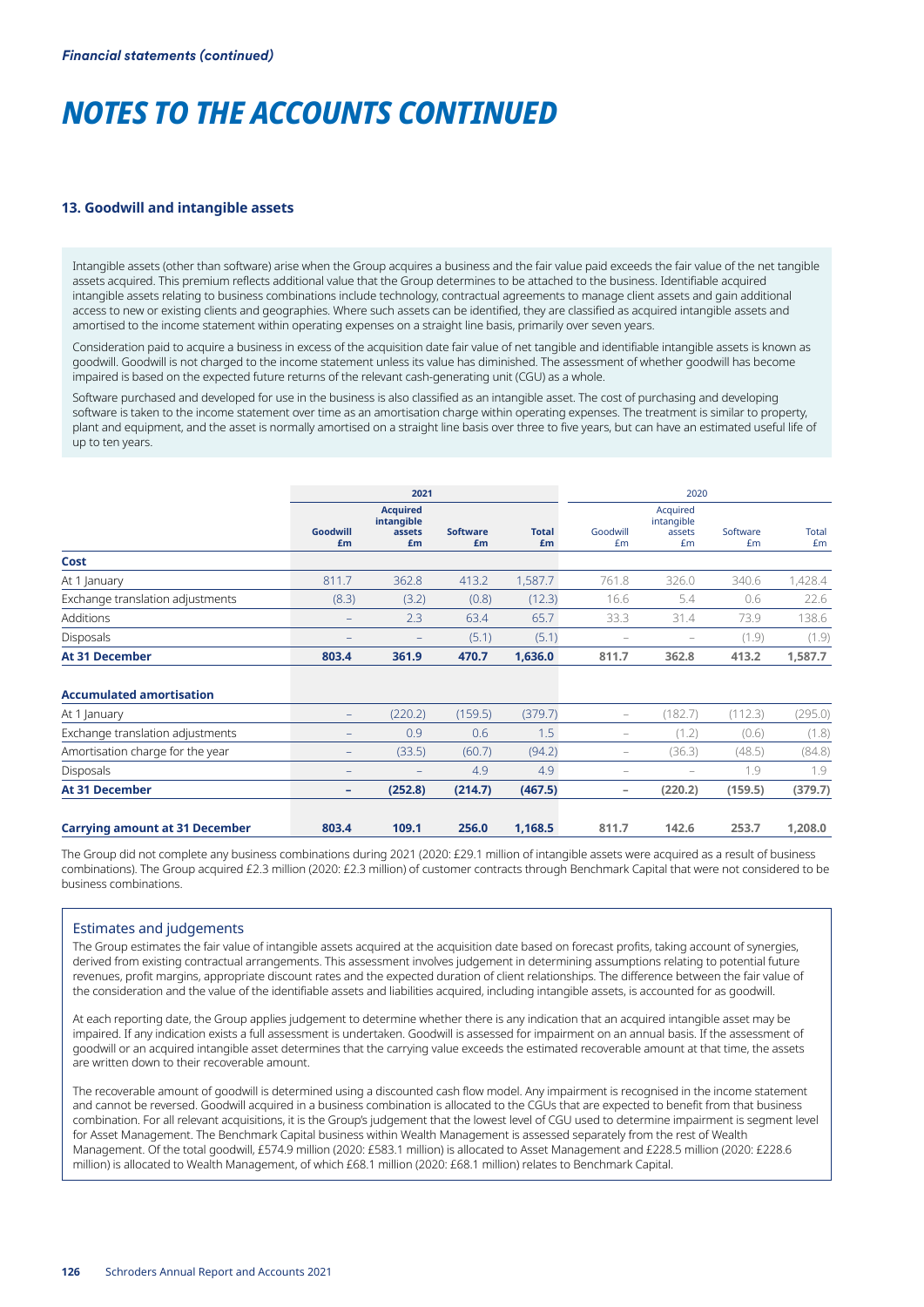### **13. Goodwill and intangible assets** continued

The recoverable amounts of the CGUs are determined from value-in-use calculations applying a discounted cash flow model using the Group's five-year strategic business plan cash flows. The key assumptions on which the Group's cash flow projections are based include long-term market growth rates of 2% per annum (2020: 2%), a pre-tax discount rate of 10% (2020: 10%), expected flows and expected changes to margins. The results of the calculations indicate that goodwill is not impaired.

Movements in the growth rate and/or the discount rate of 1% would not lead to any impairment. This is due to the amount of goodwill allocated to the relevant CGU relative to the size of the relevant future profitability estimate. A comparison of actual results to the projected results used to assess goodwill impairment in prior years shows that the Group would have recognised no changes (2020: nil) to its goodwill asset in the year as a result of inaccurate projections.

The recoverable amount of acquired intangible assets is the greater of fair value less costs to sell and the updated discounted valuation of the remaining net residual income stream. Any impairment is recognised in the income statement but may be reversed if relevant conditions improve.

## **14. Deferred tax**

Deferred tax assets and liabilities represent amounts of tax that will become recoverable and payable in future accounting periods. They arise as a result of temporary differences, where the time at which profits and losses are recognised for tax purposes differs from the time at which the relevant transaction is recorded. A deferred tax asset represents a tax reduction that is expected to arise in a future period based on past transactions. A deferred tax liability represents taxes that will become payable in a future period as a result of current or prior year transactions.

Deferred tax liabilities also arise on certain acquisitions where the amortisation of the acquired intangible asset does not result in a tax deduction. The deferred tax liability is established on acquisition and is released to the income statement to match the intangible asset amortisation.

Deferred tax assets and liabilities are measured at the tax rates that are expected to apply to the period when the asset is realised or the liability is settled, based on tax rates (and tax laws) that have been enacted or substantively enacted at the year-end date.

|                                                                                              | 2021                                              |                                   |                                        |                            |                                             |                    |                                            | 2020                                 |                          |                                                          |                    |
|----------------------------------------------------------------------------------------------|---------------------------------------------------|-----------------------------------|----------------------------------------|----------------------------|---------------------------------------------|--------------------|--------------------------------------------|--------------------------------------|--------------------------|----------------------------------------------------------|--------------------|
|                                                                                              | <b>Accelerated</b><br>capital<br>allowances<br>£m | <b>Deferred</b><br>employee<br>£m | <b>Pension</b><br>awards schemes<br>£m | Tax<br><b>losses</b><br>£m | Other net<br>temporary<br>differences<br>£m | <b>Total</b><br>£m | Accelerated<br>capital<br>allowances<br>£m | Deferred<br>employee<br>awards<br>£m | Pension<br>schemes<br>£m | Other net<br>temporary<br>differences <sup>1</sup><br>Em | <b>Total</b><br>£m |
| At 1 January                                                                                 | (4.6)                                             | 82.3                              | (31.2)                                 | 3.0                        | (48.1)                                      | 1.4                | (5.7)                                      | 77.3                                 | (22.3)                   | (28.6)                                                   | 20.7               |
| Income statement credit/(charge)                                                             | 12.6                                              | 13.6                              | (0.5)                                  | 34.7                       | 5.2                                         | 65.6               | 1.3                                        | 1.1                                  | (0.5)                    | (7.4)                                                    | (5.5)              |
| Income statement credit/(charge)<br>due to changes in tax rates                              | 3.8                                               | 4.9                               | (10.3)                                 | 10.4                       | (5.6)                                       | 3.2                | (0.3)                                      | 3.2                                  | (3.4)                    | (4.1)                                                    | (4.6)              |
| (Charge)/credit to other<br>comprehensive income                                             | -                                                 | -                                 | (5.2)                                  | $\qquad \qquad -$          | 1.0                                         | (4.2)              | -                                          | $\qquad \qquad -$                    | (5.6)                    | 0.1                                                      | (5.5)              |
| (Charge)/credit to statement of<br>other comprehensive income due<br>to changes in tax rates | -                                                 | $\qquad \qquad -$                 | (1.5)                                  |                            | 0.1                                         | (1.4)              |                                            |                                      | 0.6                      | (0.2)                                                    | 0.4                |
| Credit to equity                                                                             | -                                                 | 0.8                               | -                                      |                            | $\overline{\phantom{a}}$                    | 0.8                | $\overline{\phantom{m}}$                   | 0.5                                  |                          | $\overline{\phantom{m}}$                                 | 0.5                |
| Credit to equity due to changes in<br>tax rates                                              | $\qquad \qquad -$                                 | 0.2                               |                                        |                            |                                             | 0.2                | $\qquad \qquad -$                          | 0.3                                  |                          |                                                          | 0.3                |
| <b>Business combinations</b>                                                                 |                                                   |                                   |                                        |                            |                                             |                    |                                            |                                      |                          | (5.5)                                                    | (5.5)              |
| Exchange translation adjustments                                                             |                                                   | (0.5)                             |                                        | 0.1                        | (0.6)                                       | (1.0)              | 0.1                                        | (0.1)                                | -                        | 0.6                                                      | 0.6                |
| <b>At 31 December</b>                                                                        | 11.8                                              | 101.3                             | (48.7)                                 | 48.2                       | (48.0)                                      | 64.6               | (4.6)                                      | 82.3                                 | (31.2)                   | (45.1)                                                   | 1.4                |

1. Tax losses for 2020 are presented within other net temporary differences.

The UK corporation tax rate is currently 19%. The UK Chancellor announced in the March 2021 Budget that the rate will increase to 25% from April 2023. The rate increase was substantively enacted in May 2021 and the UK deferred tax balances have been revalued accordingly.

Included in the deferred tax asset is an asset relating to UK tax deductions for share-based remuneration which is dependent on the prices of the Company's ordinary and non-voting shares at the time the awards are exercised.

A deferred tax asset of £6.5 million (2020: £7.6 million) relating to £34.3 million of realised and unrealised capital losses has not been recognised as there is insufficient evidence that there will be sufficient taxable gains in the future against which the deferred tax asset could be utilised.

A deferred tax asset of £13.3 million (2020: £11.1 million) relating to £56.2 million of other losses and other temporary differences have not been recognised as there is insufficient evidence that there will be sufficient taxable profits in the future against which these deferred tax assets could be utilised.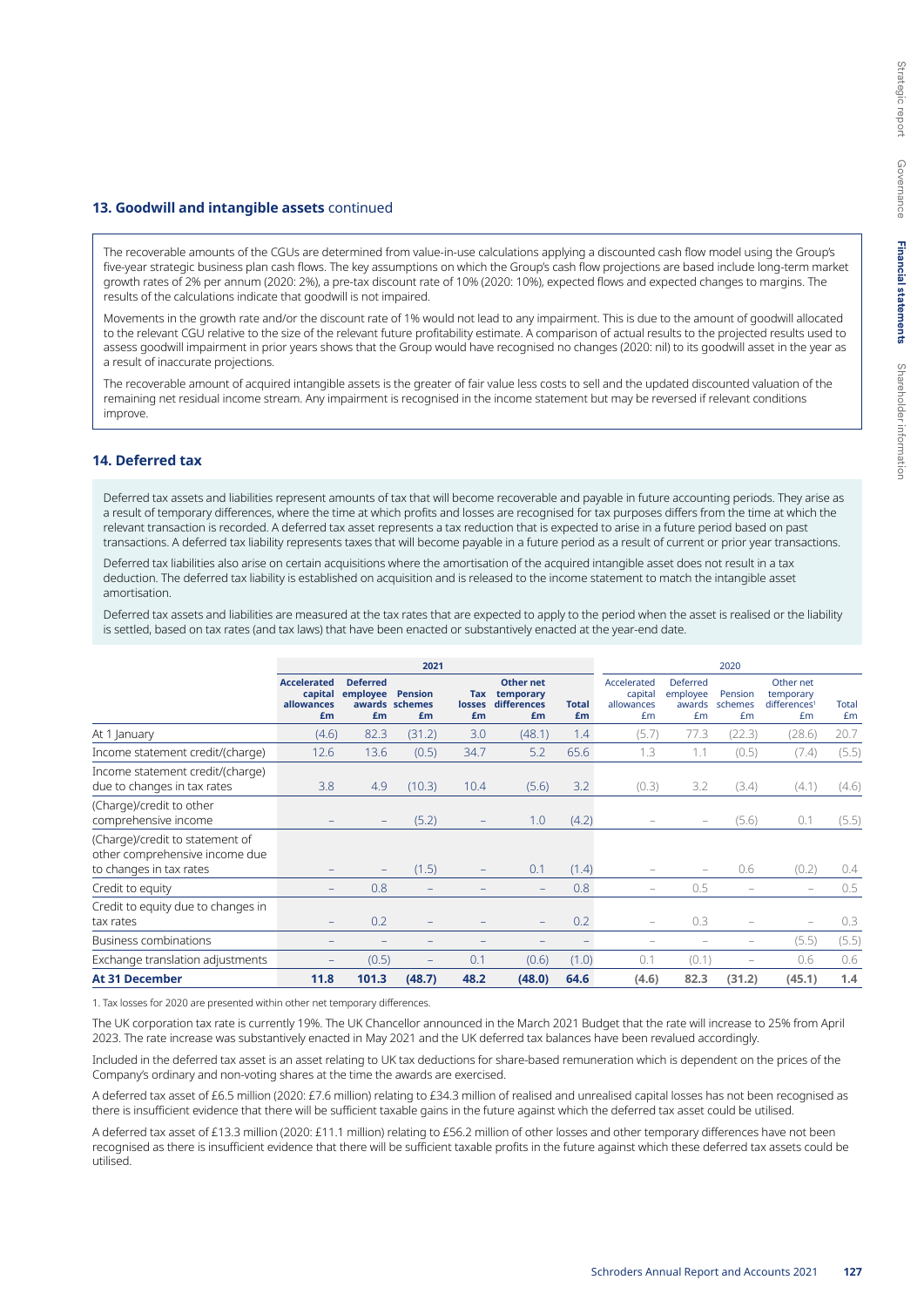#### **14. Deferred tax** continued

After offsetting deferred tax assets and liabilities where appropriate within territories, the net deferred tax asset comprises:

|                          | 2021<br>£m | 2020<br>£m           |
|--------------------------|------------|----------------------|
| Deferred tax assets      | 145.0      |                      |
| Deferred tax liabilities | (80.4)     | the contract of<br>. |
|                          | 64.6       | 1.4                  |

## **15. Unit-linked liabilities and assets backing unit-linked liabilities**

The Group operates a unit-linked life assurance business through the wholly owned subsidiary Schroder Pension Management Limited (the Life Company). The Life Company provides investment products through a life assurance wrapper. The investment products do not provide cover for insurance risk and are therefore recognised and accounted for as financial instruments and presented as financial liabilities due to Life Company investors (policyholders) within unit-linked liabilities.

The investment product is almost identical to a unit trust. As it is a life assurance product, the contractual rights and obligations of the investments remain with the Group and the AUM is therefore included on the statement of financial position, together with the liability to investors. The Group earns fee income from managing the investment, which is included in revenue.

Financial assets and liabilities held by the Life Company are measured at FVTPL. Other balances include cash and receivables, which are measured at amortised cost (see note 9). The Life Company's assets are regarded as current assets as they represent the amount available to Life Company investors (or third party investors in consolidated funds) who are able to withdraw their funds on call, subject to certain restrictions in the case of illiquidity. Gains and losses from assets and liabilities held to cover investor obligations are attributable to investors in the Life Company or third party investors in the funds. As a result, any gain or loss is offset by a change in the obligation to investors.

|                                                         | 2021<br>£m | 2020<br>£m |
|---------------------------------------------------------|------------|------------|
| Financial liabilities due to Life Company investors     | 10.439.8   | 9,727.6    |
| Financial liabilities due to third parties <sup>1</sup> | 3.023.3    | 2,358.6    |
|                                                         | 13.463.1   | 12.086.2   |

1. In accordance with the accounting standards, the Group is deemed to hold a controlling interest in certain funds as a result of the investments held by the Life Company. This results in all of the assets and liabilities of those funds being consolidated within the statement of financial position and the third party interest in the fund being recorded as a financial liability due to third party investors.

The Group has no primary exposure to market risk, credit risk or liquidity risk in relation to the investments due to Life Company investors. The risks and rewards associated with its investments are borne by the investors in the Life Company's investment products or third party investors in the funds and not by the Life Company itself. Consequently no further financial instrument risk disclosures are included.

#### Fair value measurements of Life Company financial assets and liabilities

Each of the Life Company's financial assets and liabilities has been categorised using a fair value hierarchy as shown below. These levels are based on the degree to which the fair value is observable and are defined in note 9.

|                                                        | 2021          |                   |               |                            |                    |  |  |
|--------------------------------------------------------|---------------|-------------------|---------------|----------------------------|--------------------|--|--|
|                                                        | Level 1<br>£m | Level 2<br>£m     | Level 3<br>£m | Not at<br>fair value<br>£m | <b>Total</b><br>£m |  |  |
| <b>Assets backing unit-linked liabilities</b>          |               |                   |               |                            |                    |  |  |
| Financial assets at fair value through profit or loss: |               |                   |               |                            |                    |  |  |
| Debt securities                                        | 2,130.6       | 1,547.2           | ۰             | $\qquad \qquad -$          | 3,677.8            |  |  |
| Pooled investment vehicles                             | 3,654.5       | $\qquad \qquad -$ | 22.9          | $\qquad \qquad -$          | 3,677.4            |  |  |
| Equities                                               | 4,952.6       | 10.8              |               | $\qquad \qquad -$          | 4,963.4            |  |  |
| Derivative contracts                                   | 62.8          | 40.0              |               |                            | 102.8              |  |  |
|                                                        | 10,800.5      | 1,598.0           | 22.9          | -                          | 12,421.4           |  |  |
| <b>Financial assets at amortised cost:</b>             |               |                   |               |                            |                    |  |  |
| Cash and cash equivalents                              | -             | $\qquad \qquad -$ |               | 911.7                      | 911.7              |  |  |
| Trade and other receivables                            |               | ۳                 |               | 130.0                      | 130.0              |  |  |
|                                                        | -             | -                 | ۰             | 1,041.7                    | 1,041.7            |  |  |
| <b>Total assets backing unit-linked liabilities</b>    | 10,800.5      | 1,598.0           | 22.9          | 1,041.7                    | 13,463.1           |  |  |
| <b>Unit-linked liabilities</b>                         | 13,369.6      | 77.7              |               | 15.8                       | 13,463.1           |  |  |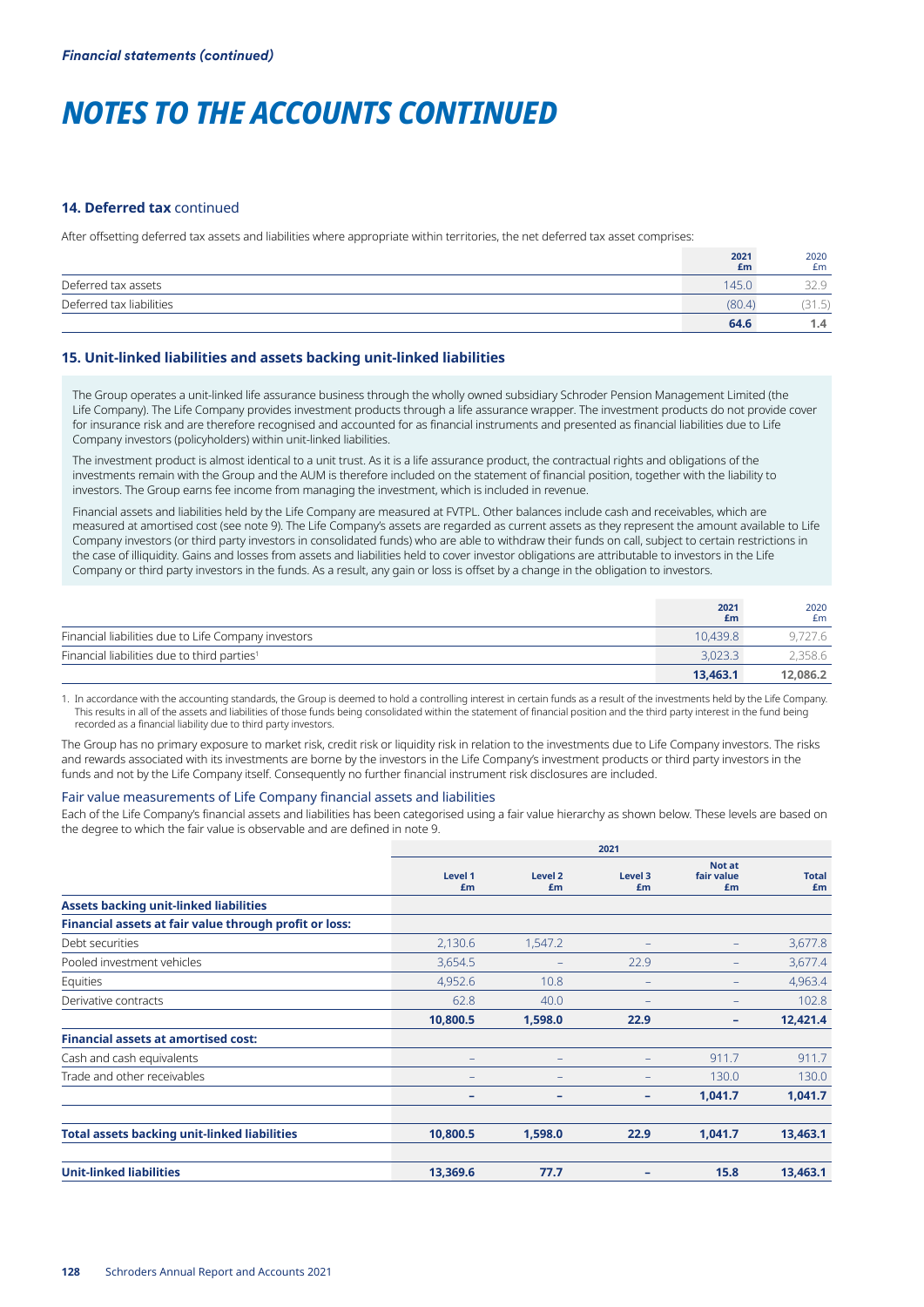## **15. Unit-linked liabilities and assets backing unit-linked liabilities** continued

|                                                        | Level 1<br>£m | Level <sub>2</sub><br>£m | Level 3<br>£m | Not at<br>fair value<br>£m | <b>Total</b><br>£m |
|--------------------------------------------------------|---------------|--------------------------|---------------|----------------------------|--------------------|
| <b>Assets backing unit-linked liabilities</b>          |               |                          |               |                            |                    |
| Financial assets at fair value through profit or loss: |               |                          |               |                            |                    |
| Debt securities                                        | 1,572.7       | 1,722.1                  | 3.3           | $\overline{\phantom{0}}$   | 3,298.1            |
| Pooled investment vehicles                             | 3,369.0       | $\qquad \qquad -$        | 24.8          | $\overline{\phantom{0}}$   | 3,393.8            |
| Equities                                               | 4,480.4       | 1.9                      |               | $\overline{\phantom{m}}$   | 4,482.3            |
| Derivative contracts                                   | 37.6          | 4.6                      |               |                            | 42.2               |
|                                                        | 9,459.7       | 1,728.6                  | 28.1          | -                          | 11,216.4           |
| <b>Financial assets at amortised cost:</b>             |               |                          |               |                            |                    |
| Cash and cash equivalents                              |               | $\qquad \qquad -$        |               | 746.3                      | 746.3              |
| Trade and other receivables                            |               | $\qquad \qquad -$        |               | 123.5                      | 123.5              |
|                                                        |               | -                        | -             | 869.8                      | 869.8              |
| <b>Total assets backing unit-linked liabilities</b>    | 9,459.7       | 1,728.6                  | 28.1          | 869.8                      | 12,086.2           |
| <b>Unit-linked liabilities</b>                         | 11,963.8      | 58.9                     |               | 63.5                       | 12,086.2           |

2020

The fair value of financial instruments not held at fair value approximates their carrying value. No financial assets were transferred between levels during the year (2020: none).

## Estimates and judgements – fair value measurements

Each instrument has been categorised within one of three levels using a fair value hierarchy (see note 9). Level 1 investments principally comprise quoted equities, investments in pooled investment vehicles, government debt and exchange-traded derivatives. Level 2 investments principally comprise debt securities such as commercial paper and certificates of deposit. Level 3 investments principally compromise investments in private equity funds. There are no assumptions that are individually significant or reasonably possible alternatives that would lead to a material change in fair value.

Movements in financial assets categorised as level 3 during the year were:

| 28.1<br>At 1 January<br>Exchange translation adjustments<br>Net gain recognised in the income statement<br>Additions<br><b>Disposals</b><br>(14.5) |            |               |
|----------------------------------------------------------------------------------------------------------------------------------------------------|------------|---------------|
|                                                                                                                                                    | 2021<br>£m | 2020<br>£m    |
|                                                                                                                                                    |            | 29.5          |
|                                                                                                                                                    | (1.1)      | (0.9)         |
|                                                                                                                                                    | 10.4       | $3.4^{\circ}$ |
|                                                                                                                                                    |            | 2.1           |
|                                                                                                                                                    |            | (6.0)         |
| <b>At 31 December</b>                                                                                                                              | 22.9       | 28.1          |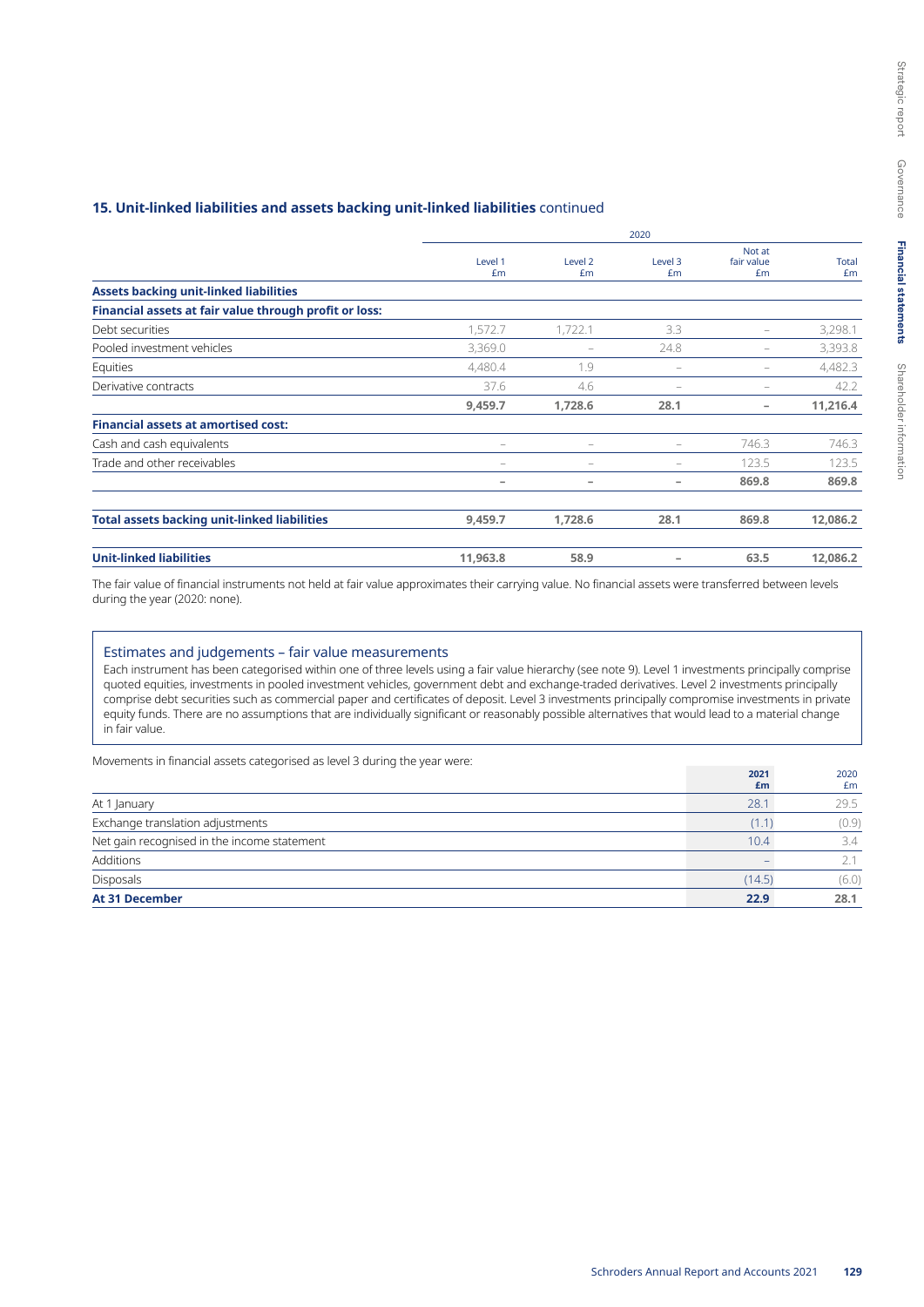#### **16. Trade and other payables**

Trade and other payables includes amounts the Group is due to pay in the normal course of business, accruals and deferred income (being fees received in advance of services provided as well as deferred cash awards), and bullion deposits by customers. Trade and other payables, other than deferred cash awards and bullion deposits, are recorded initially at fair value and subsequently at amortised cost (see note 9). Amounts due to be paid by the Group in the normal course of business are made up of creditors and accruals. Accruals represent costs, including remuneration, that are not yet billed or due for payment, but for which the goods or services have been received. Deferred cash awards (being deferred employee remuneration payable in cash), and bullion deposits by customers are recorded at fair value.

|                                             | 2021                     |                      |                    | 2020                     |               |             |
|---------------------------------------------|--------------------------|----------------------|--------------------|--------------------------|---------------|-------------|
|                                             | <b>Non-current</b><br>£m | <b>Current</b><br>£m | <b>Total</b><br>£m | Non-current<br>£m        | Current<br>£m | Total<br>£m |
| Trade and other payables at amortised cost: |                          |                      |                    |                          |               |             |
| Settlement accounts                         | $-$                      | 138.2                | 138.2              | $\qquad \qquad -$        | 151.7         | 151.7       |
| Trade creditors                             |                          | 8.8                  | 8.8                | $\overline{\phantom{0}}$ | 11.0          | 11.0        |
| Social security                             | 28.4                     | 86.5                 | 114.9              | 21.0                     | 70.1          | 91.1        |
| Accruals and deferred income                | 18.5                     | 619.7                | 638.2              | 13.4                     | 463.3         | 476.7       |
| Other payables                              |                          | 14.7                 | 14.7               | 0.3                      | 18.9          | 19.2        |
|                                             | 46.9                     | 867.9                | 914.8              | 34.7                     | 715.0         | 749.7       |
| Trade and other payables at fair value:     |                          |                      |                    |                          |               |             |
| Deferred cash awards                        | 80.6                     | 117.4                | 198.0              | 84.7                     | 90.2          | 174.9       |
| Bullion deposits by customers               |                          | 2.2                  | 2.2                | -                        | 3.1           | 3.1         |
|                                             | 80.6                     | 119.6                | 200.2              | 84.7                     | 93.3          | 178.0       |
| <b>Total trade and other payables</b>       | 127.5                    | 987.5                | 1,115.0            | 119.4                    | 808.3         | 927.7       |

The fair value of trade and other payables held at amortised cost approximates their carrying value. The fair value of bullion deposits by customers is derived from level 1 inputs (see note 9). The fair value of deferred cash awards is derived from level 1 inputs, being equal to the fair value of the units in funds to which the employee award is linked.

The Group's trade and other payables contractually mature in the following time periods:

|                               | 2021<br>£m | 2020<br>£m |
|-------------------------------|------------|------------|
| Less than 1 year <sup>1</sup> | 987.5      | 808.3      |
|                               |            |            |
| $1 - 2$ years                 | 65.4       | 59.0       |
| $2 - 5$ years                 | 60.3       | 59.3       |
| More than 5 years             | 1.8        | 1.1        |
|                               | 127.5      | 119.4      |
|                               |            |            |
|                               | 1,115.0    | 927.7      |

1. Settlement accounts are generally settled within four working days and trade creditors have an average settlement period of 20 working days (2020: 23 working days).

## **17. Financial liabilities**

The Group's financial liabilities principally comprise deposits by Wealth Management clients and banking counterparties. They also include derivatives held for client facilitation or interest rate matching in Wealth Management (see note 19), and the hedging of risk exposures within investment capital (see note 19). Other financial liabilities at fair value mainly comprise liabilities that arise from financial obligations in respect of carried interest, contingent consideration and other financial liabilities arising from acquisitions completed by the Group, and third party interests in consolidated funds. Consolidation occurs when the Group is deemed to control a fund, usually in respect of Life Company or seed capital investments. When a fund is consolidated, the Group accounts for the fund in its statement of financial position as if it were wholly owned by the Group, but records an additional liability representing the fair value of the proportion of the fund owned by third-party investors. Where the investment is held by the Life Company, the fair value of the proportion of the fund owned by third-party investors is shown as part of unit-linked liabilities (see note 15). Each instrument has been categorised within one of three levels using a fair value hierarchy (see note 9).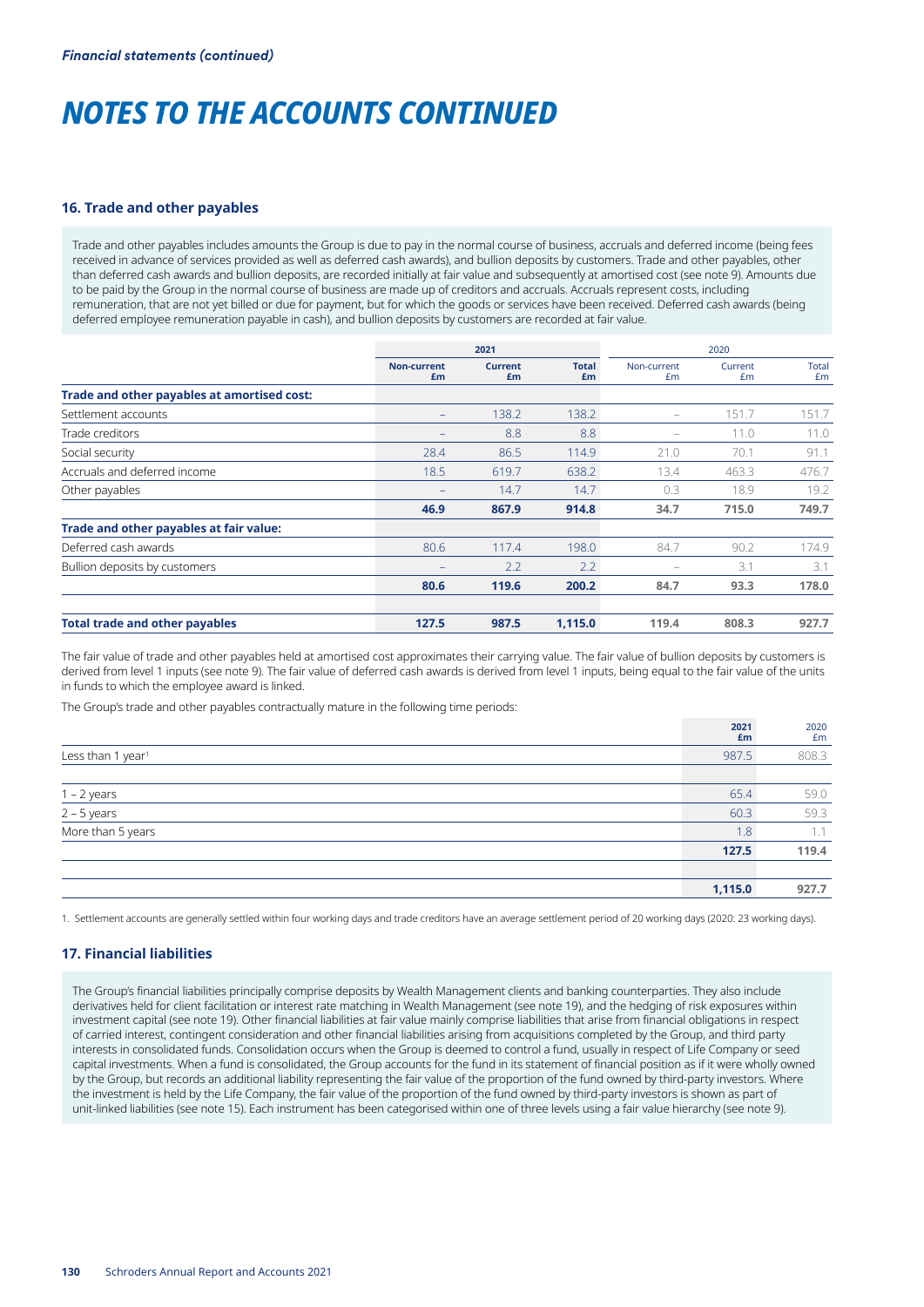### **17. Financial liabilities** continued

|                                                             |                              | 2021              |                              |                            |                    |  |
|-------------------------------------------------------------|------------------------------|-------------------|------------------------------|----------------------------|--------------------|--|
|                                                             | Level 1<br>£m                | Level 2<br>£m     | Level 3<br>£m                | Not at<br>fair value<br>£m | <b>Total</b><br>£m |  |
| <b>Financial liabilities at amortised cost:</b>             |                              |                   |                              |                            |                    |  |
| Client accounts                                             | $\qquad \qquad -$            | -                 | $\qquad \qquad -$            | 3,748.3                    | 3,748.3            |  |
| Deposits by banks                                           | $\qquad \qquad \blacksquare$ | $\qquad \qquad -$ | $\qquad \qquad \blacksquare$ | 69.9                       | 69.9               |  |
| Other financial liabilities                                 | $\overline{\phantom{0}}$     | -                 |                              | 4.4                        | 4.4                |  |
|                                                             | ۰                            | ۰                 | ۰                            | 3,822.6                    | 3,822.6            |  |
| Financial liabilities at fair value through profit or loss: |                              |                   |                              |                            |                    |  |
| Derivative contracts (see note 19)                          | 29.8                         | 58.5              |                              | $\qquad \qquad -$          | 88.3               |  |
| Other financial liabilities                                 | 733.0                        |                   | 149.7                        | -                          | 882.7              |  |
|                                                             | 762.8                        | 58.5              | 149.7                        | -                          | 971.0              |  |
| <b>Total financial liabilities</b>                          | 762.8                        | 58.5              | 149.7                        | 3,822.6                    | 4,793.6            |  |

|                                                             | 2020                     |                          |                              |                            |                    |  |
|-------------------------------------------------------------|--------------------------|--------------------------|------------------------------|----------------------------|--------------------|--|
|                                                             | Level 1<br>£m            | Level 2<br>Em            | Level 3<br>£m                | Not at<br>fair value<br>Em | <b>Total</b><br>£m |  |
| <b>Financial liabilities at amortised cost:</b>             |                          |                          |                              |                            |                    |  |
| Client accounts                                             | -                        | -                        | -                            | 3,550.3                    | 3,550.3            |  |
| Deposits by banks                                           | $\overline{\phantom{0}}$ | -                        | $\overline{\phantom{0}}$     | 72.8                       | 72.8               |  |
| Other financial liabilities                                 | -                        | -                        | -                            | 5.5                        | 5.5                |  |
|                                                             | $\overline{\phantom{a}}$ | $\overline{\phantom{a}}$ | $\qquad \qquad \blacksquare$ | 3,628.6                    | 3,628.6            |  |
| Financial liabilities at fair value through profit or loss: |                          |                          |                              |                            |                    |  |
| Derivative contracts (see note 19)                          | 3.9                      | 29.1                     | $\overline{\phantom{0}}$     | $\overline{\phantom{a}}$   | 33.0               |  |
| Other financial liabilities                                 | 279.9                    |                          | 143.7                        | $\overline{\phantom{0}}$   | 423.6              |  |
|                                                             | 283.8                    | 29.1                     | 143.7                        | $\overline{\phantom{a}}$   | 456.6              |  |
| <b>Total financial liabilities</b>                          | 283.8                    | 29.1                     | 143.7                        | 3,628.6                    | 4,085.2            |  |

For the maturity profiles of client accounts, deposits by banks and derivative contracts see notes 19 and 20.

The fair value of financial liabilities held at amortised cost approximates their carrying value.

|             | 2021<br>£m | 2020<br>£m |
|-------------|------------|------------|
| Current     | 4.660.9    | 3,945.5    |
| Non-current | 132.7      | 1397       |
|             | 4,793.6    | 4,085.2    |

### Estimates and judgements

The Group holds financial liabilities that are measured at fair value. The carrying value of financial liabilities may involve estimation or be derived from readily available sources. Financial liabilities have been categorised using a fair value hierarchy that reflects the extent of estimates and judgements used in the valuation (see note 9). The Group's financial liabilities categorised as level 3 principally consist of third party liabilities related to carried interest arrangements, obligations arising from contingent consideration, and other financial liabilities arising from prior acquisitions completed by the Group. Information about the estimates and judgements made in determining the fair value of carried interest payable is set out in note 2. The remaining level 3 liabilities are measured using different valuation methodologies and assumptions, and there are no assumptions that are individually significant or reasonably possible alternatives that would lead to a material change in fair value.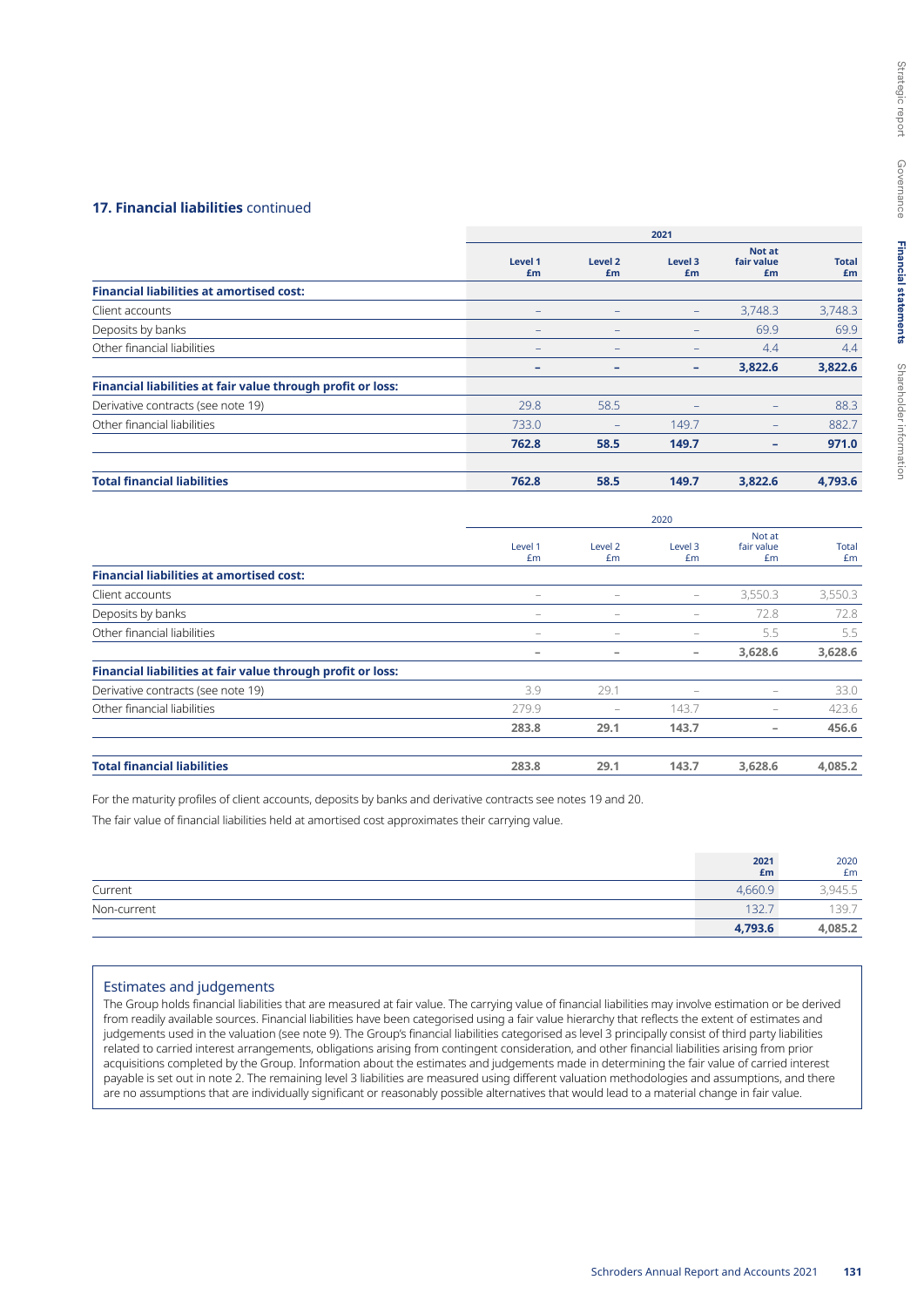## **17. Financial liabilities** continued

Movements in financial liabilities categorised as level 3 during the year were:

|                                             | 2021<br>£m | 2020<br>£m |
|---------------------------------------------|------------|------------|
| At 1 January                                | 143.7      | 155.1      |
| Exchange translation adjustments            | (2.7)      | 4.6        |
| Net loss recognised in the income statement | 59.0       | 14.6       |
| Additions                                   | 1.1        | 18.4       |
| Disposals and settlements                   | (51.4)     | (49.0)     |
| <b>At 31 December</b>                       | 149.7      | 143.7      |

## **18. Provisions and contingent liabilities**

Provisions are liabilities where there is uncertainty over the timing or amount of settlement and therefore usually require the use of estimates. They are recognised when three conditions are fulfilled: when the Group has a present obligation (legal or constructive) as a result of a past event, when it is probable that the Group will incur a loss in order to settle the obligation and when a reliable estimate can be made of the amount of the obligation. They are recorded at the Group's best estimate of the cost of settling the obligation. Any differences between those estimates and the amounts for which the Group actually becomes liable are taken to the income statement as additional charges where the Group has underestimated and credits where the Group has overestimated. Where the estimated timing and settlement is longer term, the amount is discounted using a rate reflecting specific risks associated with the provision.

Contingent liabilities are potential liabilities, which could include a dependency on events not within the Group's control, but where there is a possible obligation. Contingent liabilities are only disclosed where significant and are not included within the statement of financial position.

|                                  | Legal, regulatory          |                          |                    |
|----------------------------------|----------------------------|--------------------------|--------------------|
|                                  | <b>Dilapidations</b><br>£m | and other<br>£m          | <b>Total</b><br>£m |
| At 1 January 2021                | 15.2                       | 11.2                     | 26.4               |
| Exchange translation adjustments | (0.2)                      | $\overline{\phantom{a}}$ | (0.2)              |
| Provisions utilised              | (0.1)                      | (1, 2)                   | (1.3)              |
| Additional provisions charged    | 0.3                        | 1.6                      | 1.9                |
| At 31 December 2021              | 15.2                       | 11.6                     | 26.8               |

|                    | <b>Dilapidations</b><br>£m | Legal, regulatory<br>and other<br>£m | <b>Total</b><br>£m |
|--------------------|----------------------------|--------------------------------------|--------------------|
| Current - 2021     | 1.0                        | 4.6                                  | 5.6                |
| Non-current - 2021 | 14.2                       | 7.0                                  | 21.2               |
|                    | 15.2                       | 11.6                                 | 26.8               |
| Current - 2020     | -                          | 5.2                                  | 5.2                |
| Non-current - 2020 | 15.2                       | 6.0                                  | 21.2               |
|                    | 15.2                       | 11.2                                 | 26.4               |

The Group's provisions are expected to mature in the following time periods:

|                                               | 2021<br>£m | 2020<br>£m |
|-----------------------------------------------|------------|------------|
| Less than 1 year                              | 5.6        | 5.2        |
|                                               |            |            |
|                                               | 8.2        | 7.5        |
| $\frac{1-2 \text{ years}}{2-5 \text{ years}}$ | 0.8        | 1.8        |
| More than 5 years                             | 12.2       | 11.9       |
|                                               | 21.2       | 21.2       |
|                                               |            |            |
|                                               | 26.8       | 26.4       |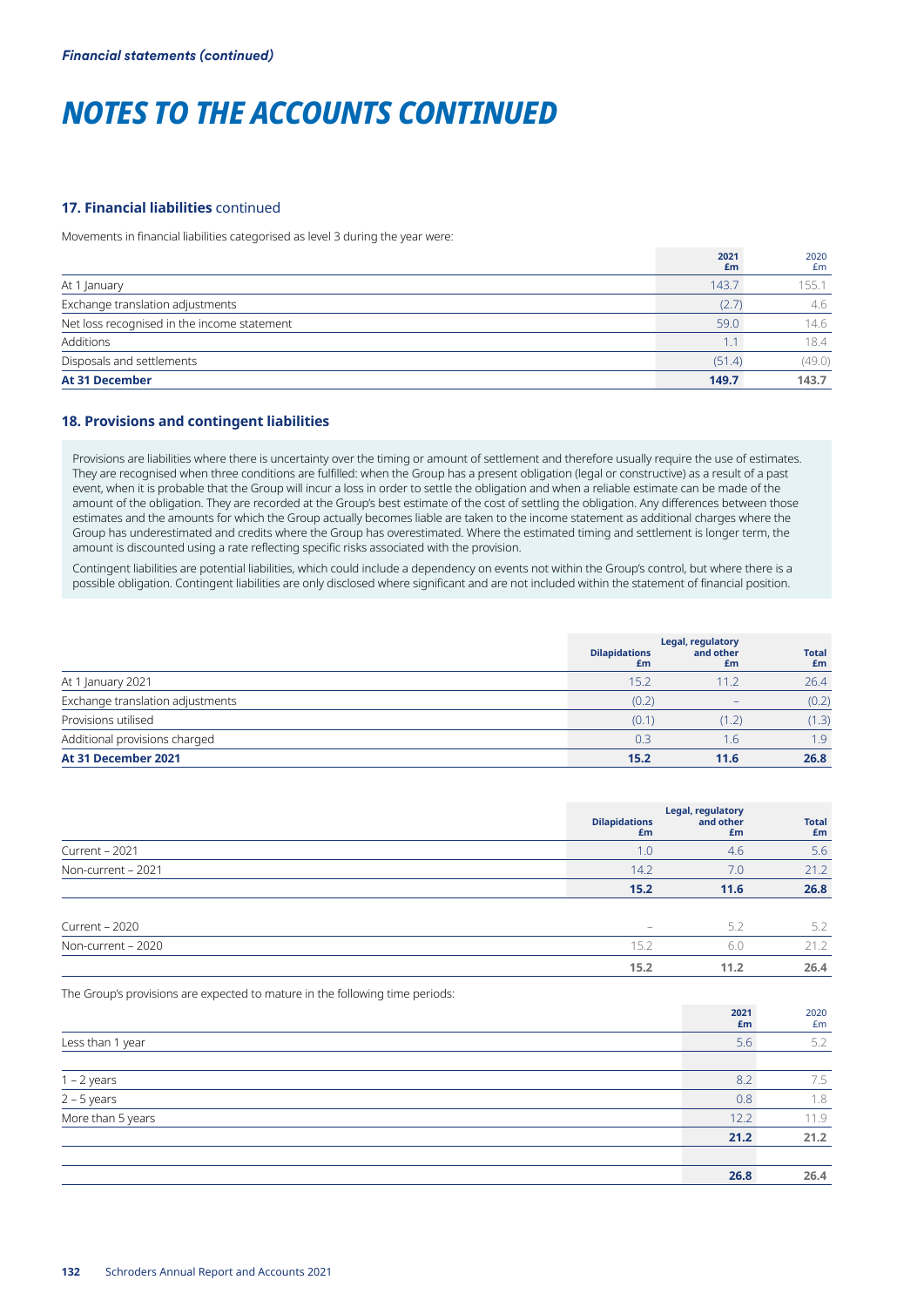### **18. Provisions and contingent liabilities** continued

Dilapidation provisions associated with the Group's office leases have a weighted average maturity of 13 years (2020: 13 years).

Legal and regulatory obligations associated with the Group's business arise from past events that are estimated to crystallise mainly within two years (2020: two years). These matters are ongoing.

### Estimates and judgements

The timing and amount of settlement of each legal claim or potential claim, regulatory matter and constructive obligation is uncertain. The Group applies judgement to determine whether a provision is required. The Group performs an assessment of the timing and amount of each event and reviews this assessment periodically. For some provisions there is greater certainty as the cash flows have largely been determined. Potential legal claims, regulatory related costs and other obligations to third parties arise as a consequence of normal business activity. They can arise from actual or alleged breaches of obligations and may be covered by the Group's insurance arrangements, but subject to insurance excess. In certain circumstances, legal and regulatory claims can arise despite there being no error or breach. The Group's risk management and compliance procedures are designed to mitigate, but are not able to eliminate, the risk of losses occurring. Where such claims and costs arise there is often uncertainty over whether a payment will be required and estimation is required in determining the quantum and timing of that payment. As a result, there is also uncertainty over the timing and amount of any insurance recovery, although this does not change the likelihood of insurance cover being available, where applicable. The Group makes periodic assessments of all cash flows, including taking external advice where appropriate, to determine an appropriate provision. Some matters may be settled through commercial negotiation as well as being covered in whole or in part by the Group's insurance arrangements. The Group has made provisions based on the reasonable expectation of likely outflows. The inherent uncertainty in such matters and the results of negotiations and insurance cover may result in different outcomes.

There are no key judgements or estimates that would result in any additional material provisions being recognised or any material contingent liabilities being disclosed in the financial statements (2020: none). The provisions included in the financial statements at 31 December 2021 are based on estimates of reasonable ranges of likely outcomes, applying assumptions regarding the probability of payments being due and the settlement value. The aggregate reasonable ranges have been assessed as not materially different to the carrying values.

## **19. Derivative contracts (a) The Group's use of derivatives**

The Group holds derivatives for risk management, client facilitation and within its consolidated structured entities to provide exposure to market returns. The Group most commonly uses forward foreign exchange contracts, where it agrees to buy or sell specified amounts of a named currency at a future date, allowing the Group to effectively fix exchange rates so that it can avoid unpredictable gains and losses on financial instruments in foreign currencies. The Group uses equity contracts to hedge market-related gains and losses on its seed capital investments where the purpose of investing is to help establish a new product rather than gain additional market exposure. Interest rate contracts are used to hedge exposures to fixed or floating rates of interest.

The Group designates certain derivatives as hedges of a net investment in a foreign operation. In these scenarios, and where relevant conditions are met, hedge accounting is applied and the Group formally documents the relationship between the derivative and any hedged item, its risk management objectives and its strategy for undertaking the various hedging transactions. It also documents its assessment, both at hedge inception and on an ongoing basis, of whether the derivatives that are used in hedging transactions are highly effective in offsetting changes in the fair value of hedged items. In respect of hedges of a net investment in a foreign operation, the portion of the gain or loss on the hedging instrument that is determined to be an effective hedge is recognised directly in other comprehensive income. The Group's net investment hedges are generally fully effective, but any ineffective portion that may arise is recognised in the income statement. On disposal of the foreign operation, together with the hedged gain or loss, the cumulative gain or loss on the hedging instrument is transferred to the income statement.

Risk management: the Group actively seeks to limit and manage its exposures to risk where that exposure is not desired by the Group. This may take the form of unwanted exposures to a particular currency, type of interest rate or other price risk. By entering into derivative contracts, the Group is able to mitigate or eliminate such exposures. The principal risk that the Group faces through such use of derivative contracts is credit risk.

Client facilitation: the Group's Wealth Management entities are involved in providing portfolio management, banking and investment advisory services, primarily to private clients. In carrying out this business, they transact as agent or as principal in financial assets and liabilities (including derivatives) in order to facilitate client portfolio requirements. Wealth Management's policy is to hedge, as appropriate, market risk on its client facilitation positions. This does not eliminate credit risk.

For details of how the Group manages its exposure to credit risk, see below and note 20.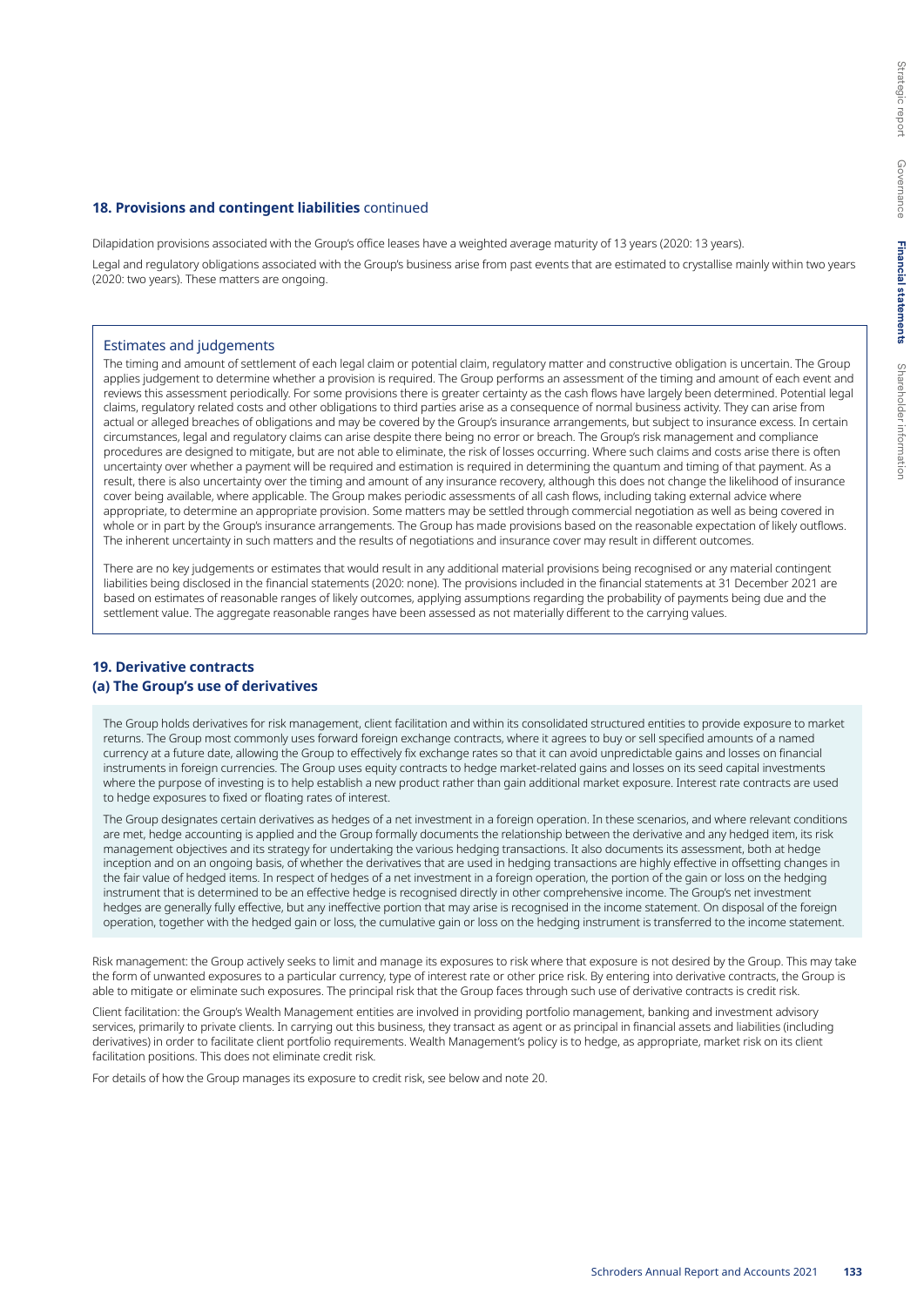## **19. Derivative contracts** continued

## **(b) Derivatives used by the Group**

Forwards are contractual obligations to buy or sell foreign currency on a future date at a specified exchange rate. The maximum exposure to credit risk is represented by the fair value of the contracts.

Currency, interest rate, total return and credit default swaps are commitments to exchange one set of cash flows for another. Swaps result in an economic exchange of currencies, interest rates or total returns (for example, fixed rate for floating rate) or a combination of these (i.e. cross-currency interest rate swaps). No exchange of principal takes place, except in the case of certain currency swaps. The Group's credit risk represents the potential cost of replacing the swap contracts if counterparties fail to perform their obligations. This risk is monitored on an ongoing basis with reference to the current fair value, the proportion of the notional amount of the contracts, and the liquidity of the market. To control the level of credit risk taken, the Group assesses counterparties in accordance with its internal policies and procedures.

Futures contracts are standardised contracts to buy or sell specified assets for an agreed price at a specified future date. Contracts are negotiated at a futures exchange, which acts as an intermediary between the two parties. For futures contracts, the maximum exposure to credit risk is represented by the fair value of the contracts.

The fair value of derivative instruments becomes favourable (assets) or unfavourable (liabilities) as a result of fluctuations in market interest rates, indices, foreign exchange rates and other relevant variables relative to their terms. The aggregate contractual amount of derivative financial instruments held, the extent to which instruments are favourable or unfavourable, and thus the aggregate fair values of derivative financial assets and liabilities, can fluctuate significantly from time to time. The fair values and contractual maturities are set out below:

|                                    |                     | 2021                     |                              | 2020              |  |
|------------------------------------|---------------------|--------------------------|------------------------------|-------------------|--|
|                                    | <b>Assets</b><br>£m | <b>Liabilities</b><br>£m | Assets<br>£m                 | Liabilities<br>£m |  |
| Equity contracts                   | 59.                 | 71.7                     |                              | 11.9)             |  |
| Forward foreign exchange contracts | 18.7                | (16.6)                   | $\sim$ $\sim$ $\sim$<br>32.Z |                   |  |
|                                    | 77.8                | (88.3)                   | 34.1                         | (33.0)            |  |

|                                                                                             | 2021                |                          | 2020                |                          |
|---------------------------------------------------------------------------------------------|---------------------|--------------------------|---------------------|--------------------------|
|                                                                                             | <b>Assets</b><br>£m | <b>Liabilities</b><br>£m | <b>Assets</b><br>£m | <b>Liabilities</b><br>£m |
| Net-settled derivative contracts <sup>1</sup> maturing/repricing <sup>2</sup> in:           |                     |                          |                     |                          |
| Less than 1 year                                                                            | 59.7                | (71.7)                   | 1.9                 | (11.9)                   |
| $1 - 2$ years                                                                               | $\qquad \qquad -$   |                          | $\qquad \qquad -$   |                          |
| $2 - 5$ years                                                                               |                     |                          |                     |                          |
| More than 5 years                                                                           |                     |                          |                     |                          |
|                                                                                             | 59.7                | (71.7)                   | 1.9                 | (11.9)                   |
| Gross-settled derivatives <sup>3</sup> maturing/repricing <sup>2</sup> in less than 1 year: |                     |                          |                     |                          |
| Gross inflows                                                                               | 1,066.9             | 953.0                    | 1,402.2             | 874.4                    |
| Gross outflows                                                                              | (1,048.9)           | (969.7)                  | (1,374.1)           | (889.8)                  |
| Difference between future contractual cash flows and fair value                             | 0.1                 | 0.1                      | 4.1                 | (5.7)                    |
|                                                                                             | 18.1                | (16.6)                   | 32.2                | (21.1)                   |
|                                                                                             | 77.8                | (88.3)                   | 34.1                | (33.0)                   |

1. Equity contracts.

2. Whichever is earlier.

3. Forward foreign exchange contracts.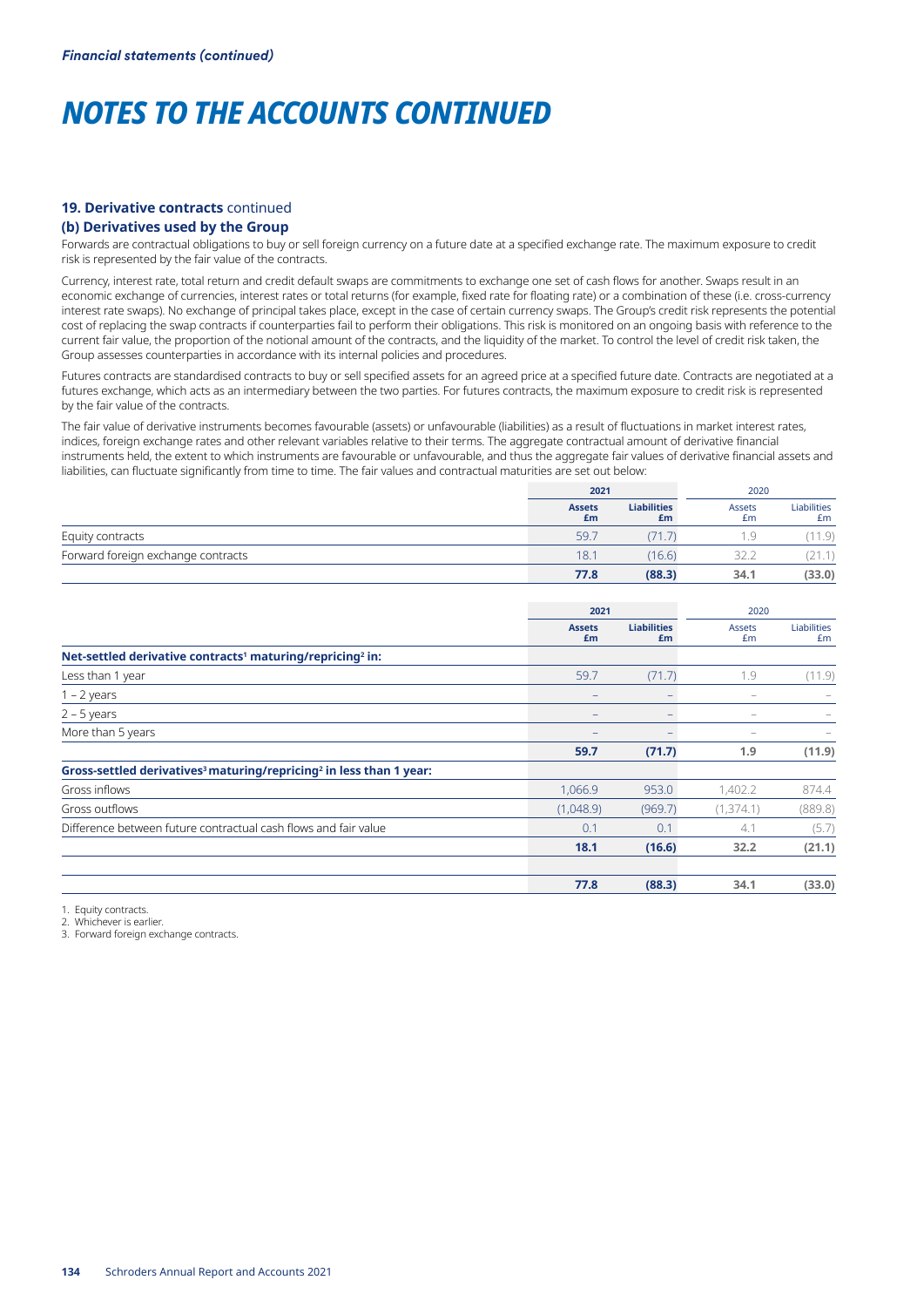#### **20. Financial instrument risk management**

The Group Capital Committee (GCC) is responsible for the management of the Group's capital and sets objectives for how it is deployed. This note explains how the Group manages its capital, setting out the nature of the risks the Group faces as a result of its operations, and how these risks are quantified and managed.

The Group is exposed to different forms of financial instrument risk including: (i) the risk that money owed to the Group will not be received (credit risk); (ii) the risk that the Group may not have sufficient cash available to pay its creditors as they fall due (liquidity risk); and (iii) the risk that the value of assets will fluctuate as a result of movements in factors such as market prices, interest rates and foreign exchange rates (market risk). The management of such risks is embedded in managerial responsibilities fundamental to the wellbeing of the Group.

The Group's primary exposure to financial instrument risk is derived from the financial instruments that it holds as principal. In addition, due to the nature of the business, the Group's exposure extends to the impact on investment management and other fees that are determined on the basis of a percentage of AUM and are therefore impacted by the financial instrument risk exposure of our clients – the secondary exposure. This note deals only with the direct or primary exposure of the risks from the Group's holding of financial instruments.

The Life Company provides unit-linked investment products through a life assurance wrapper. The financial risks of these products are largely borne by the third party investors, consistent with other investment products managed by the Group. However, since the Life Company, which is a subsidiary, issues the investment instrument and holds the relevant financial assets, both the investments and the third party obligations are recorded in the statement of financial position. Financial instrument risk management disclosures in respect of the Life Company's financial instruments are set out in note 15.

### **(a) Capital**

The Group's approach to capital management is to maintain a strong capital position to enable it to invest in the future of the Group, in line with its strategy, and to support the risks inherent in conducting its business. Capital management is an important part of the Group's risk management framework and is underpinned by the Internal Capital Adequacy Assessment Process (ICAAP). The ICAAP considers the relevant current and future risks to the business and the capital considered necessary to support these risks. The Group actively monitors its capital base to ensure it maintains sufficient and appropriate capital resources to cover the relevant risks to the business and to meet consolidated and local regulatory and working capital requirements.

The Group's lead regulator is the Prudential Regulation Authority as the Group includes an entity with a UK banking licence. The Group is required to maintain adequate capital resources to meet its Total Capital Requirement (TCR) of £937 million (2020: £874 million). The TCR incorporates the Group's Pillar 1 regulatory capital requirement of £769 million (2020: £717 million). In addition to the TCR of the banking group, the Group is required to hold additional capital of £282 million (2020: £256 million) in respect of its insurance companies and regulatory buffers. The Group's overall regulatory capital requirement was £1,220 million at 31 December 2021 (2020: £1,130 million).

In managing the Group's capital position, the Group considers the composition of the capital base, which consists of: working capital deployed to support the Group's general operating activities and regulatory requirements; investment capital held in excess of these operating requirements; and other items that are not investible or otherwise available to meet the Group's operating or regulatory requirements.

The table below shows the components of our capital position:

|                                          | 2021<br>£m | 2020<br>£m |
|------------------------------------------|------------|------------|
| Working capital – regulatory and other   | 1.403      | 1,548      |
| Working capital - seed and co-investment | 666        | 612        |
| Investment capital - liquid              | 780        | 320        |
| Investment capital - illiquid            | 58         | 97         |
| Other items                              | 1.519      | 1,509      |
| <b>Total equity</b>                      | 4,426      | 4.086      |

### (i) Working capital

The Group's policy is for subsidiaries to hold sufficient working capital to meet their regulatory and other operating requirements. Operating capital principally comprises cash and cash equivalents and other low-risk financial instruments, as well as financial instruments held to hedge fair value movements on certain deferred fund awards. Local regulators oversee the activities of, and impose minimum capital and liquidity requirements on certain Group operating entities. The Group complied with all externally imposed regulatory capital requirements during the year. Other investible equity held in excess of operating requirements is transferred to investment capital, which is managed centrally in accordance with limits approved by the Board.

Working capital is also deployed through certain subsidiaries to support new investment strategies and growth opportunities and to co-invest alongside the Group's clients.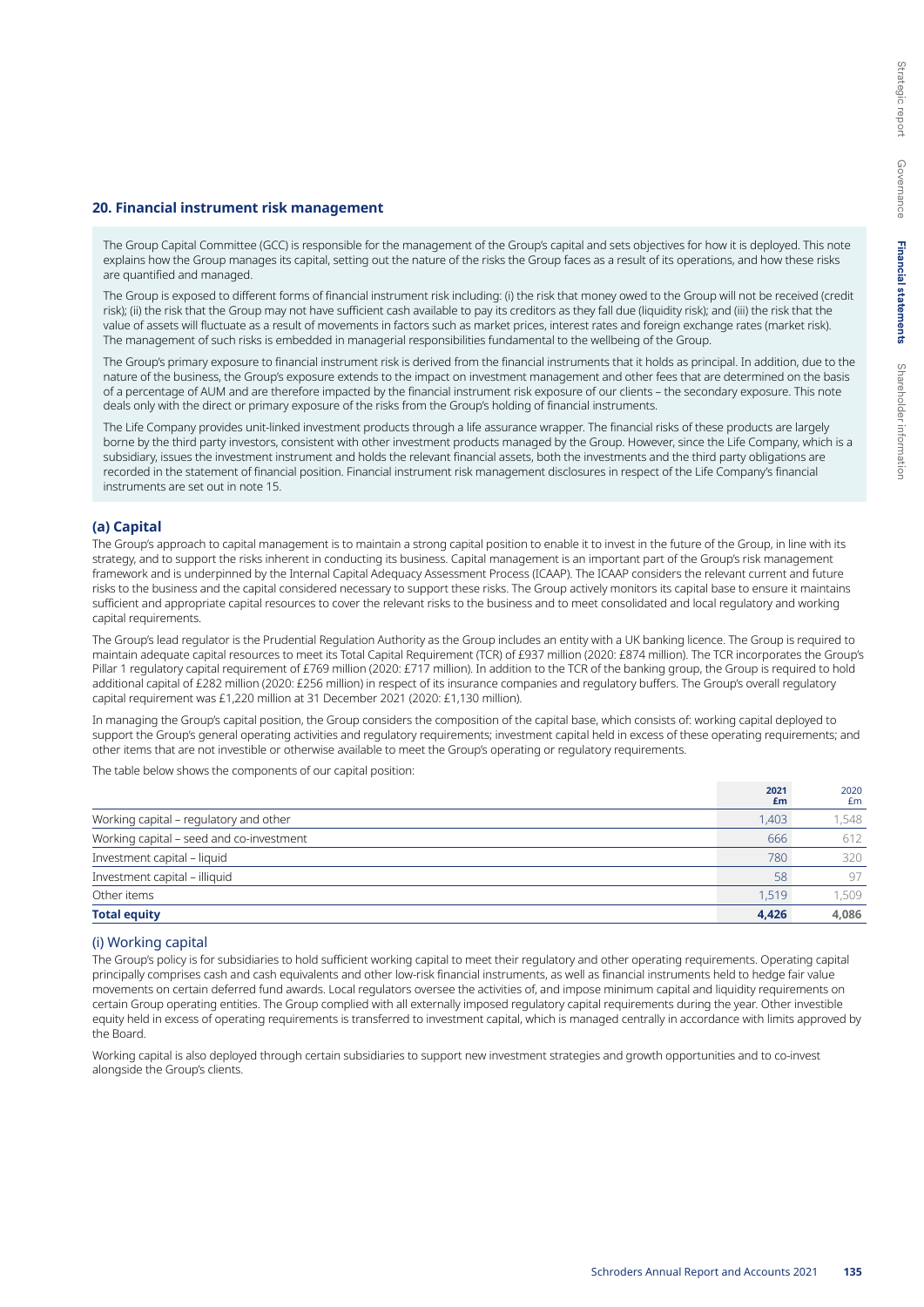### **20. Financial instrument risk management** continued

## **(a) Capital** continued

### (ii) Investment capital

Available capital held in excess of working capital requirements is transferred to investment capital. Investment capital is managed with the aim of achieving a low-volatility return. It is mainly held in cash, funds managed by the Group and investment grade corporate bonds. Liquid investments are available to support the organic development of existing and new business strategies and to respond to other investment and growth opportunities as they arise, such as acquisitions. Investment capital also includes certain commercial private equity investments and illiquid legacy investments.

## (iii) Other items

Other items comprises assets that are not investible or available to meet the Group's general operating or regulatory requirements. It includes assets that are actually or potentially inadmissible for regulatory capital purposes, principally goodwill, intangible assets, minority interest in certain subsidiaries and pension scheme surplus.

The tables below provide a detailed breakdown of the Group's capital in accordance with IFRS 9:

|                                        |                                                            |                                                                                            | 2021                                                                                                    |                                                  |                    |
|----------------------------------------|------------------------------------------------------------|--------------------------------------------------------------------------------------------|---------------------------------------------------------------------------------------------------------|--------------------------------------------------|--------------------|
|                                        | <b>Financial</b><br>instruments at<br>amortised cost<br>£m | <b>Financial assets</b><br>at fair value<br>through other<br>comprehensive<br>income<br>£m | <b>Financial</b><br><b>instruments</b><br>at fair value<br>through<br>profit or loss <sup>1</sup><br>£m | <b>Non-financial</b><br><b>instruments</b><br>£m | <b>Total</b><br>£m |
| <b>Assets</b>                          |                                                            |                                                                                            |                                                                                                         |                                                  |                    |
| Cash and cash equivalents              | 4,207.3                                                    |                                                                                            |                                                                                                         |                                                  | 4,207.3            |
| Trade and other receivables            | 892.6                                                      |                                                                                            |                                                                                                         | 108.3                                            | 1,000.9            |
| Financial assets:                      |                                                            |                                                                                            |                                                                                                         |                                                  |                    |
| Loans and advances to banks            | 153.0                                                      | $\equiv$                                                                                   |                                                                                                         | $\equiv$                                         | 153.0              |
| Loans and advances to clients          | 614.0                                                      |                                                                                            |                                                                                                         |                                                  | 614.0              |
| Debt securities                        | 109.9                                                      | 409.9                                                                                      | 420.6                                                                                                   |                                                  | 940.4              |
| Pooled investment vehicles             |                                                            |                                                                                            | 777.0                                                                                                   |                                                  | 777.0              |
| Equities                               |                                                            | L.                                                                                         | 570.1                                                                                                   |                                                  | 570.1              |
| Derivatives                            | $\equiv$                                                   | $\qquad \qquad -$                                                                          | 77.8                                                                                                    | $\equiv$                                         | 77.8               |
| Associates and joint ventures          |                                                            |                                                                                            |                                                                                                         | 466.7                                            | 466.7              |
| Property, plant and equipment          |                                                            |                                                                                            |                                                                                                         | 560.0                                            | 560.0              |
| Goodwill and intangible assets         |                                                            |                                                                                            |                                                                                                         | 1,168.5                                          | 1,168.5            |
| Deferred tax                           |                                                            |                                                                                            |                                                                                                         | 145.0                                            | 145.0              |
| Retirement benefit scheme surplus      |                                                            | $\overline{\phantom{0}}$                                                                   |                                                                                                         | 197.9                                            | 197.9              |
| Assets backing unit-linked liabilities | 1,041.7                                                    | $\qquad \qquad -$                                                                          | 12,421.4                                                                                                | $\equiv$                                         | 13,463.1           |
| <b>Total assets</b>                    | 7,018.5                                                    | 409.9                                                                                      | 14,266.9                                                                                                | 2,646.4                                          | 24,341.7           |
| <b>Liabilities</b>                     |                                                            |                                                                                            |                                                                                                         |                                                  |                    |
| Trade and other payables               | 799.9                                                      | ÷                                                                                          | 198.0                                                                                                   | 117.1                                            | 1,115.0            |
| Financial liabilities                  | 3,822.6                                                    | $\equiv$                                                                                   | 971.0                                                                                                   | $\qquad \qquad -$                                | 4,793.6            |
| Lease liabilities                      | 373.8                                                      |                                                                                            |                                                                                                         |                                                  | 373.8              |
| Current tax                            |                                                            |                                                                                            |                                                                                                         | 52.2                                             | 52.2               |
| Provisions                             | 26.8                                                       | $\overline{\phantom{0}}$                                                                   |                                                                                                         |                                                  | 26.8               |
| Deferred tax                           |                                                            | $\overline{\phantom{0}}$                                                                   |                                                                                                         | 80.4                                             | 80.4               |
| Retirement benefit scheme deficits     | $\equiv$                                                   | $\qquad \qquad -$                                                                          | $\qquad \qquad -$                                                                                       | 11.1                                             | 11.1               |
| Unit-linked liabilities                | 15.8                                                       |                                                                                            | 13,447.3                                                                                                | $\overline{a}$                                   | 13,463.1           |
| <b>Total liabilities</b>               | 5,038.9                                                    | ۰                                                                                          | 14,616.3                                                                                                | 260.8                                            | 19,916.0           |
| <b>Capital</b>                         |                                                            |                                                                                            |                                                                                                         |                                                  | 4.425.7            |

1. Financial assets at fair value through profit or loss includes £12,432.1 million of assets that are designated at fair value through profit or loss and £1,834.8 million that are mandatorily measured at fair value through profit or loss. Financial liabilities at fair value through profit or loss includes £14,522.2 million of liabilities that are designated at fair value through profit or loss and £94.1 million that are mandatorily measured at fair value through profit or loss.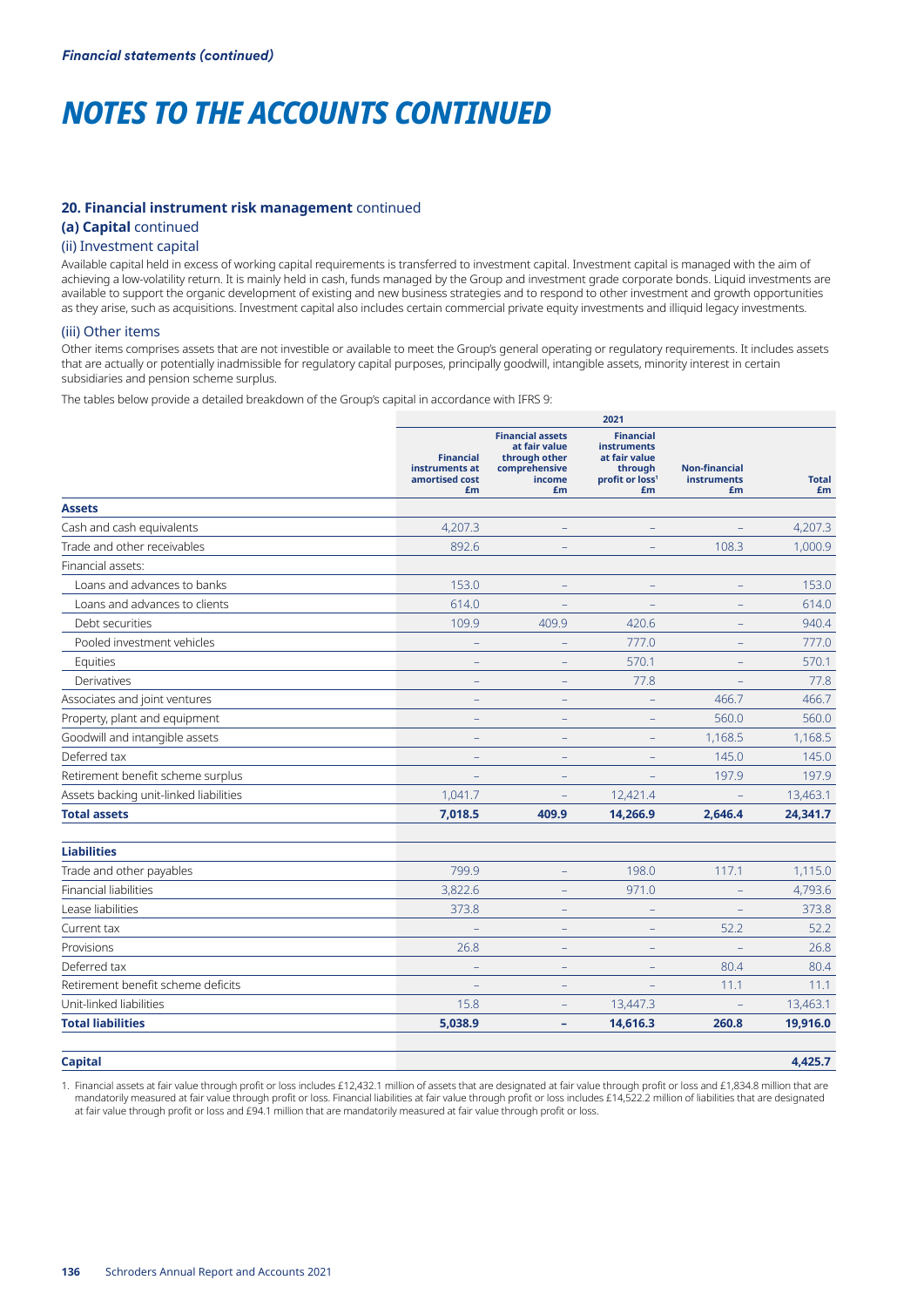### **20. Financial instrument risk management** continued

## **(a) Capital** continued

|                                        |                                                     | 2020                                                                                       |                                                                                        |                                    |             |  |  |  |
|----------------------------------------|-----------------------------------------------------|--------------------------------------------------------------------------------------------|----------------------------------------------------------------------------------------|------------------------------------|-------------|--|--|--|
|                                        | Financial<br>instruments at<br>amortised cost<br>£m | <b>Financial assets</b><br>at fair value<br>through other<br>comprehensive<br>income<br>£m | Financial<br>instruments at fair<br>value through<br>profit or loss <sup>1</sup><br>£m | Non-financial<br>instruments<br>£m | Total<br>£m |  |  |  |
| <b>Assets</b>                          |                                                     |                                                                                            |                                                                                        |                                    |             |  |  |  |
| Cash and cash equivalents              | 3.469.6                                             | $\overline{\phantom{0}}$                                                                   |                                                                                        |                                    | 3,469.6     |  |  |  |
| Trade and other receivables            | 763.9                                               | $\overline{\phantom{0}}$                                                                   |                                                                                        | 76.4                               | 840.3       |  |  |  |
| Financial assets:                      |                                                     |                                                                                            |                                                                                        |                                    |             |  |  |  |
| Loans and advances to banks            | 206.5                                               | L,                                                                                         | $\overline{\phantom{0}}$                                                               | $\equiv$                           | 206.5       |  |  |  |
| Loans and advances to clients          | 477.9                                               |                                                                                            | 4.1                                                                                    |                                    | 482.0       |  |  |  |
| Debt securities                        | 107.9                                               | 589.5                                                                                      | 273.2                                                                                  |                                    | 970.6       |  |  |  |
| Pooled investment vehicles             | $\qquad \qquad -$                                   | $\qquad \qquad -$                                                                          | 840.1                                                                                  | $\qquad \qquad -$                  | 840.1       |  |  |  |
| Equities                               |                                                     |                                                                                            | 338.5                                                                                  |                                    | 338.5       |  |  |  |
| Derivatives                            |                                                     | ÷                                                                                          | 34.1                                                                                   |                                    | 34.1        |  |  |  |
| Associates and joint ventures          |                                                     | $\overline{\phantom{0}}$                                                                   |                                                                                        | 405.2                              | 405.2       |  |  |  |
| Property, plant and equipment          |                                                     | $\overline{\phantom{0}}$                                                                   |                                                                                        | 590.9                              | 590.9       |  |  |  |
| Goodwill and intangible assets         | ۰                                                   | $\overline{\phantom{0}}$                                                                   |                                                                                        | 1,208.0                            | 1,208.0     |  |  |  |
| Deferred tax                           |                                                     |                                                                                            |                                                                                        | 32.9                               | 32.9        |  |  |  |
| Retirement benefit scheme surplus      |                                                     | L.                                                                                         |                                                                                        | 168.2                              | 168.2       |  |  |  |
| Assets backing unit-linked liabilities | 869.8                                               | ÷                                                                                          | 11,216.4                                                                               | $\overline{\phantom{a}}$           | 12,086.2    |  |  |  |
| <b>Total assets</b>                    | 5,895.6                                             | 589.5                                                                                      | 12,706.4                                                                               | 2,481.6                            | 21,673.1    |  |  |  |
| <b>Liabilities</b>                     |                                                     |                                                                                            |                                                                                        |                                    |             |  |  |  |
| Trade and other payables               | 658.6                                               | -                                                                                          | 174.9                                                                                  | 94.2                               | 927.7       |  |  |  |
| <b>Financial liabilities</b>           | 3,628.6                                             | ÷                                                                                          | 456.6                                                                                  | $\overline{\phantom{a}}$           | 4.085.2     |  |  |  |
| Lease liabilities                      | 397.2                                               | L.                                                                                         |                                                                                        |                                    | 397.2       |  |  |  |
| Current tax                            | $\equiv$                                            | L,                                                                                         | $\equiv$                                                                               | 21.5                               | 21.5        |  |  |  |
| Provisions                             | 26.4                                                | L,                                                                                         | L.                                                                                     |                                    | 26.4        |  |  |  |
| Deferred tax                           | $\qquad \qquad -$                                   | $\equiv$                                                                                   | $\equiv$                                                                               | 31.5                               | 31.5        |  |  |  |
| Retirement benefit scheme deficits     |                                                     | $\overline{\phantom{0}}$                                                                   |                                                                                        | 11.5                               | 11.5        |  |  |  |
| Unit-linked liabilities                | 63.5                                                | $\overline{\phantom{0}}$                                                                   | 12,022.7                                                                               | $\equiv$                           | 12,086.2    |  |  |  |
| <b>Total liabilities</b>               | 4,774.3                                             | $\overline{\phantom{a}}$                                                                   | 12,654.2                                                                               | 158.7                              | 17,587.2    |  |  |  |

#### **Capital 4,085.9**

1. Financial assets at fair value through profit or loss includes £11,255.0 million of assets that are designated at fair value through profit or loss and £1,451.4 million that are mandatorily measured at fair value through profit or loss. Financial liabilities at fair value through profit or loss includes £12,602.4 million of liabilities that are designated at fair value through profit or loss and £51.8 million that are mandatorily measured at fair value through profit or loss.

#### **(b) Credit risk, liquidity risk and market risk**

The Group is exposed to credit, liquidity and market risk as a result of the financial instruments it holds. Settlement of financial instruments (on both a principal and agency basis) also gives rise to operational risk. The Group's risk management framework is critical to effective management of these risks and considerable resources are dedicated to this area. Risk management is the direct responsibility of the Board, with responsibility for oversight delegated to the Audit and Risk Committee. The Group applies the three lines of defence model to risk management, which includes financial instrument risk. More details on the risk management framework and approach are set out in the Risk Management report and the Audit and Risk Committee report on pages 49 and 70 respectively.

## (i) Credit risk

Credit risk is the risk that a counterparty to a financial instrument, loan or commitment will cause the Group financial loss by failing to discharge their obligations. For this purpose, the impact on fair value of a credit loss arising from credit spread price changes in a portfolio of investments is excluded. This risk is addressed within pricing risk.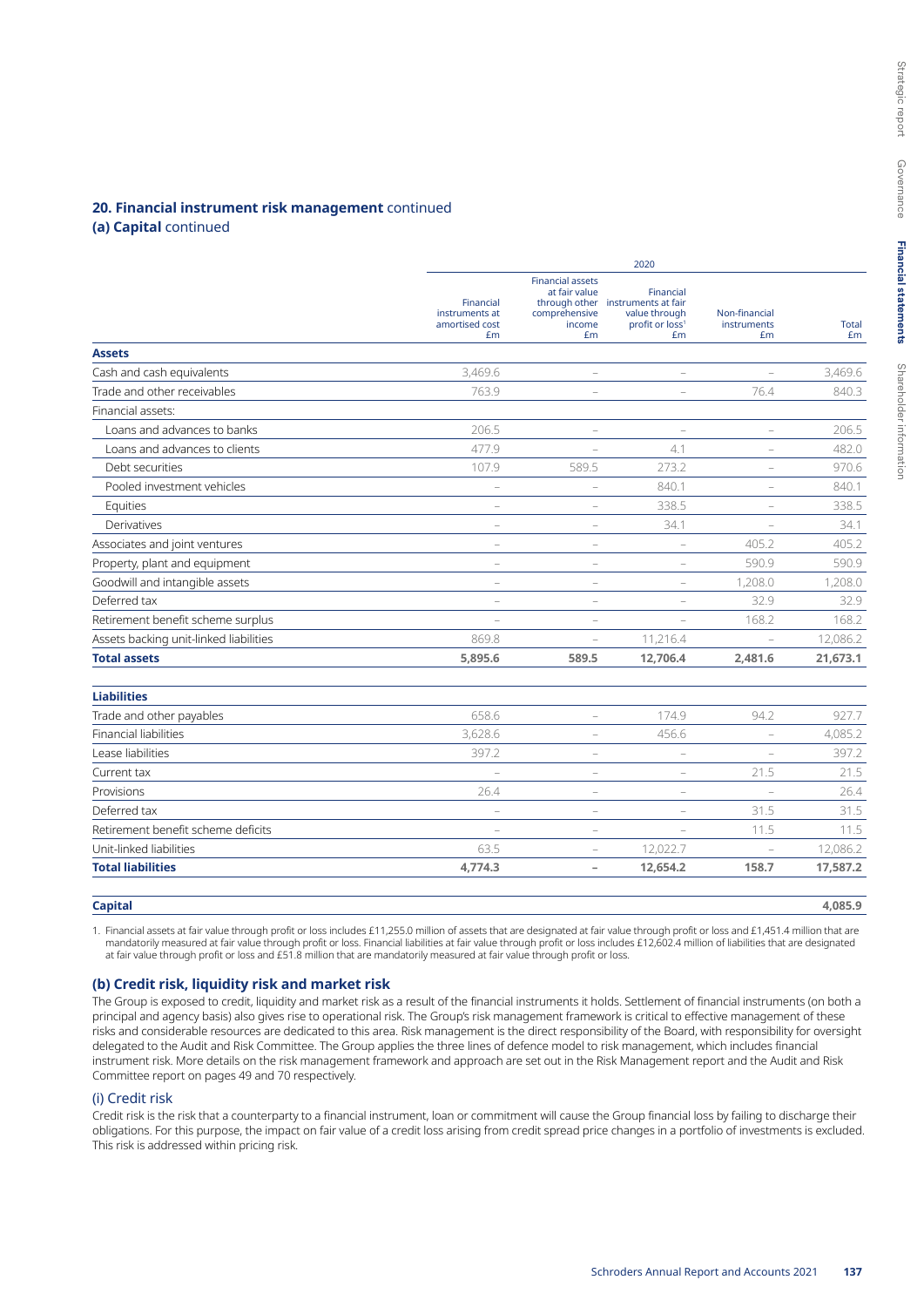## **20. Financial instrument risk management** continued **(b) Credit risk, liquidity risk and market risk** continued

#### (i) Credit risk continued

The Group has exposure to credit risk from its normal activities where it is exposed to the risk that a counterparty will be unable to pay amounts when due. The Group carefully manages its exposure to credit risk by monitoring exposures to individual counterparties and sectors, monitoring counterparties' creditworthiness, taking collateral and reducing settlement risk where possible and approving lending policies that specify the type of acceptable collateral and lending margins. The Group's maximum exposure to credit risk is represented by the gross carrying value of its financial assets.

Externally published credit ratings are indicators of the level of credit risk associated with a counterparty. A breakdown of the Group's relevant financial assets held with rated and unrated counterparties is set out below:

|                       | <b>Cash and cash equivalents</b> |            | <b>Loans and advances to banks</b> |                          | <b>Debt securities</b> |            |
|-----------------------|----------------------------------|------------|------------------------------------|--------------------------|------------------------|------------|
|                       | 2021<br>£m                       | 2020<br>£m | 2021<br>£m                         | 2020<br>£m               | 2021<br>£m             | 2020<br>£m |
| <b>Credit rating:</b> |                                  |            |                                    |                          |                        |            |
| AAA                   | 128.0                            | 140.4      |                                    | $\qquad \qquad -$        | 279.7                  | 257.8      |
| AA+                   | 117.4                            | 159.2      | 14.8                               | $\overline{\phantom{0}}$ | 76.6                   | 9.1        |
| AA                    | 173.5                            | 277.3      | 56.2                               | 55.2                     | 16.9                   | 11.0       |
| AA-                   | 2,260.3                          | 2,131.6    | 45.0                               | 27.1                     | 286.3                  | 159.9      |
| $A+$                  | 898.6                            | 437.7      | 30.6                               | 119.5                    | 8.4                    | 139.9      |
| Α                     | 188.3                            | 44.9       | $\qquad \qquad -$                  | $\qquad \qquad -$        | 15.7                   | 40.0       |
| $A-$                  | 391.3                            | 231.7      | 6.4                                | 4.7                      | 8.8                    | 59.5       |
| BBB+ and lower        | 47.5                             | 44.7       | -                                  | $\qquad \qquad -$        | 158.0                  | 206.5      |
| Not rated             | 2.4                              | 2.1        | $\overline{\phantom{0}}$           | $\qquad \qquad -$        | 90.0                   | 86.9       |
|                       | 4,207.3                          | 3.469.6    | 153.0                              | 206.5                    | 940.4                  | 970.6      |

Expected credit losses are calculated on all of the Group's financial assets that are measured at amortised cost and all debt instruments that are measured at fair value through other comprehensive income. Factors considered in determining whether a default has taken place include how many days past the due date a payment is, deterioration in the credit quality of a counterparty, and knowledge of specific events that could influence a counterparty's ability to pay.

A three stage model is used for calculating expected credit losses, which requires financial assets to be assessed as:

- Performing (stage 1) Financial assets where there has been no significant increase in credit risk since original recognition;
- Under-performing (stage 2) Financial assets where there has been a significant increase in credit risk since initial recognition, but no default; or,
- Non-performing (stage 3) Financial assets that are in default.

For financial assets in stage 1, expected credit losses are calculated based on the credit losses that are expected to be incurred over the following 12-month period. For financial assets in stages 2 and 3, expected credit losses are calculated based on credit losses expected to be incurred over the life of the instrument. The Group applies the simplified approach to calculate expected credit losses for trade and other receivables. Under this approach, instruments are not categorised into three stages and expected credit losses are calculated based on the life of the instrument.

#### **Wealth Management activities**

All client credit requests are presented to the relevant Wealth Management approval authorities and counterparty exposures are monitored daily against limits. Loans, overdrafts and advances to clients, as well as certain derivative positions, are secured on a range of assets including real estate (both residential and commercial), cash, client portfolios and life assurance policies.

The Group does not usually provide loans, overdrafts or advances to clients on an unsecured basis. Where disposal of non-cash collateral is required, in the event of default, the terms and conditions relevant to the specific contract and country will apply. Portfolios held as collateral are marked to market daily and positions compared to clients' exposures. Credit limits are set following an assessment of the market value and lending value of each type of collateral, depending on the perceived risk associated with the collateral. Clients are contacted if these limits are expected to be or are breached, or if collateral is not sufficient to cover the outstanding exposure.

The collateral accepted by the Group includes certain investment-grade securities that can be sold or repledged without default of the provider. At 31 December 2021, the fair value of collateral that could be sold or repledged but had not been, relating solely to these arrangements, was £534.9 million (2020: £831.8 million).

Policies covering various counterparty and market risk limits are set and monitored by the relevant Wealth Management asset and liability management committees. All instruments held within the Wealth Management treasury book have an investment grade credit rating.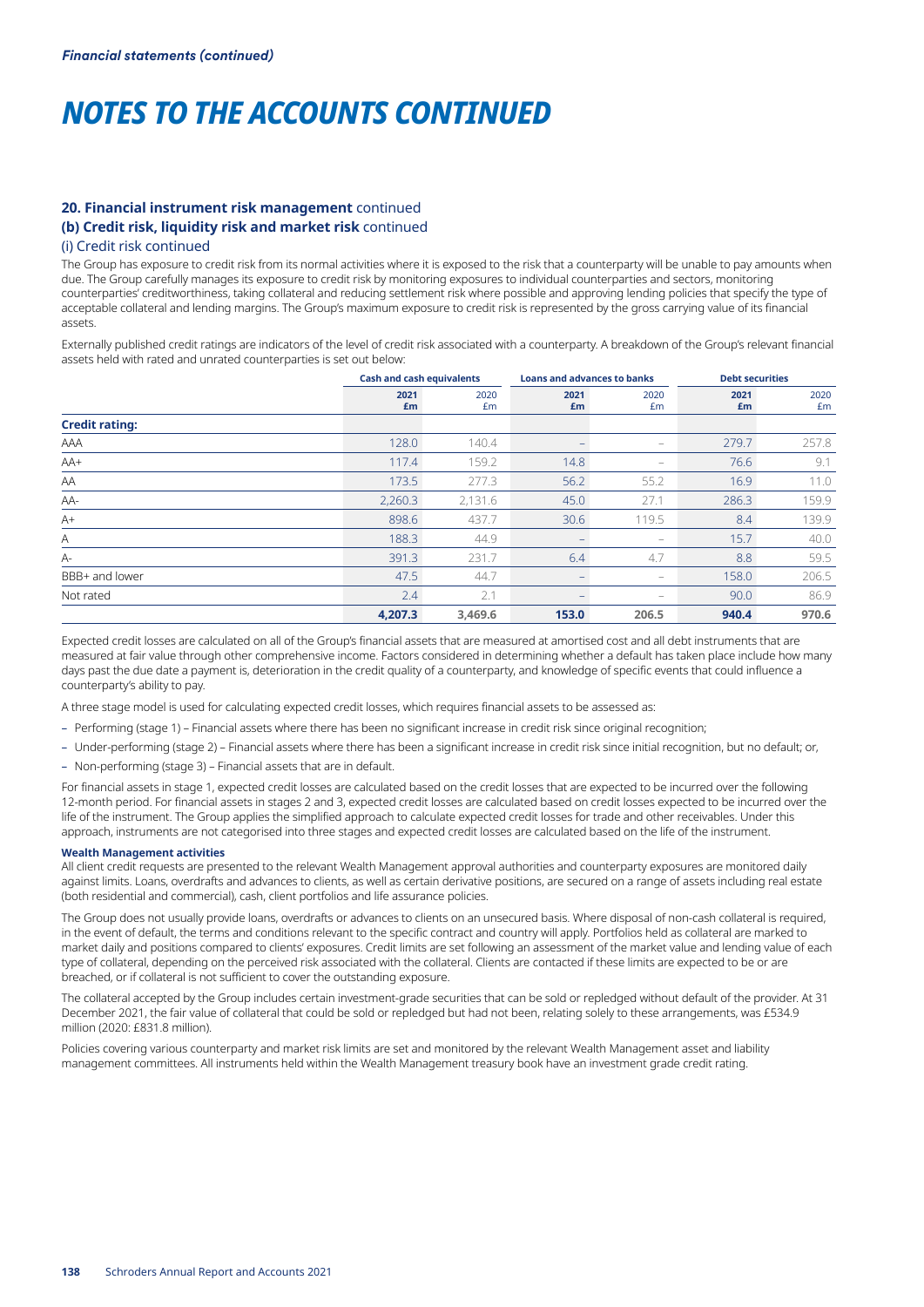## **20. Financial instrument risk management** continued

## **(b) Credit risk, liquidity risk and market risk** continued

## (i) Credit risk continued

Wealth Management takes a conservative approach to its treasury investments, placing them with, or purchasing debt securities issued by, UK and overseas banks and corporates, central banks, supranational banks and sovereigns.

Expected credit losses on financial assets at amortised cost within the Wealth Management entities at 31 December 2021 were £0.3 million (2020: £0.4 million). Loans and advances to clients includes one under-performing (stage 2) loan of £2.9 million (2020: £2.9 million) and no non-performing (stage 3) loans (2020: £2.0 million) giving rise to no expected credit losses (2020: nil and £0.2 million respectively). All other financial assets at amortised cost (excluding trade and other receivables to which the three stage model is not applied) were performing (stage 1) (2020: same).

Expected credit losses on financial assets at fair value through other comprehensive income within the Wealth Management entities at 31 December 2021 were £0.1 million (2020 £0.3 million). All financial assets at fair value through other comprehensive income were performing (stage 1) (2020: same).

#### **Other activities**

Fee debtors and other receivables arise as a result of the Group's asset management activities and amounts are monitored regularly. Historically, default levels have been insignificant and unless a client has withdrawn its funds, there is an ongoing relationship between the Group and the client.

Fee debtors past due but not in default as at 31 December 2021 were £48.6 million (31 December 2020: £54.3 million), the majority of which were less than 90 days past due (31 December 2020: less than 90 days).

The Group seeks to manage its exposure to credit risk arising from debt securities and derivatives within the investment portfolio by adopting a conservative approach and through ongoing credit analysis. Corporate bond portfolios have an investment grade mandate, and exposure to sub-investment grade debt is low.

Most derivative positions, other than forward foreign exchange contracts, are taken in exchange-traded securities where there is minimal credit risk. Forward foreign exchange positions generally have a maturity between one and three months.

The Group's cash and cash equivalents in the non-Wealth Management entities are held primarily in current accounts, on deposit with well-rated banks, or invested in money market funds.

Expected credit losses on financial assets at amortised cost within non-Wealth Management entities at 31 December 2021 were £0.8 million (2020: £0.7 million). All financial assets at amortised cost (excluding trade and other receivables to which the three stage model is not applied) were performing (stage 1) (2020: same).

There were no expected credit losses on financial assets at fair value through other comprehensive income within non-Wealth Management entities at 31 December 2021 (2020: £0.3 million). Debt securities includes no under-performing (stage 2) securities (2020: £10.7 million giving rise to £0.1 million of expected credit losses). All other financial assets at fair value through other comprehensive income were performing (stage 1) (2020: same).

#### (ii) Liquidity risk

Liquidity risk is the risk that the Group cannot meet its obligations as they fall due or can only do so at a cost. The Group has a clearly defined liquidity risk management framework in place in the form of a Consolidated Group Internal Liquidity Adequacy Assessment Process (ILAAP). The Group policy is that its subsidiaries should trade solvently, comply with regulatory liquidity requirements and have access to adequate liquidity for all activities undertaken in the normal course of business. As part of its ILAAP, the Group performs stress testing to confirm that sufficient liquidity is available to cover severe but plausible stress events.

#### **Wealth Management activities**

The principal liquidity risk in the Group's Wealth Management business arises as a result of its banking activities, where the timing of cash flows from liabilities relating to client accounts can be impacted by client action. The objective of the Group's liquidity policy is to maintain sufficient liquidity within the relevant entities to meet regulatory and prudential requirements, to cover cash flow imbalances and fluctuations in funding and the timely repayment of funds to depositors.

Liquidity positions are actively monitored against both regulatory and internal limits and cash flows are managed so that sufficient liquidity is available to cover potential liquidity risks.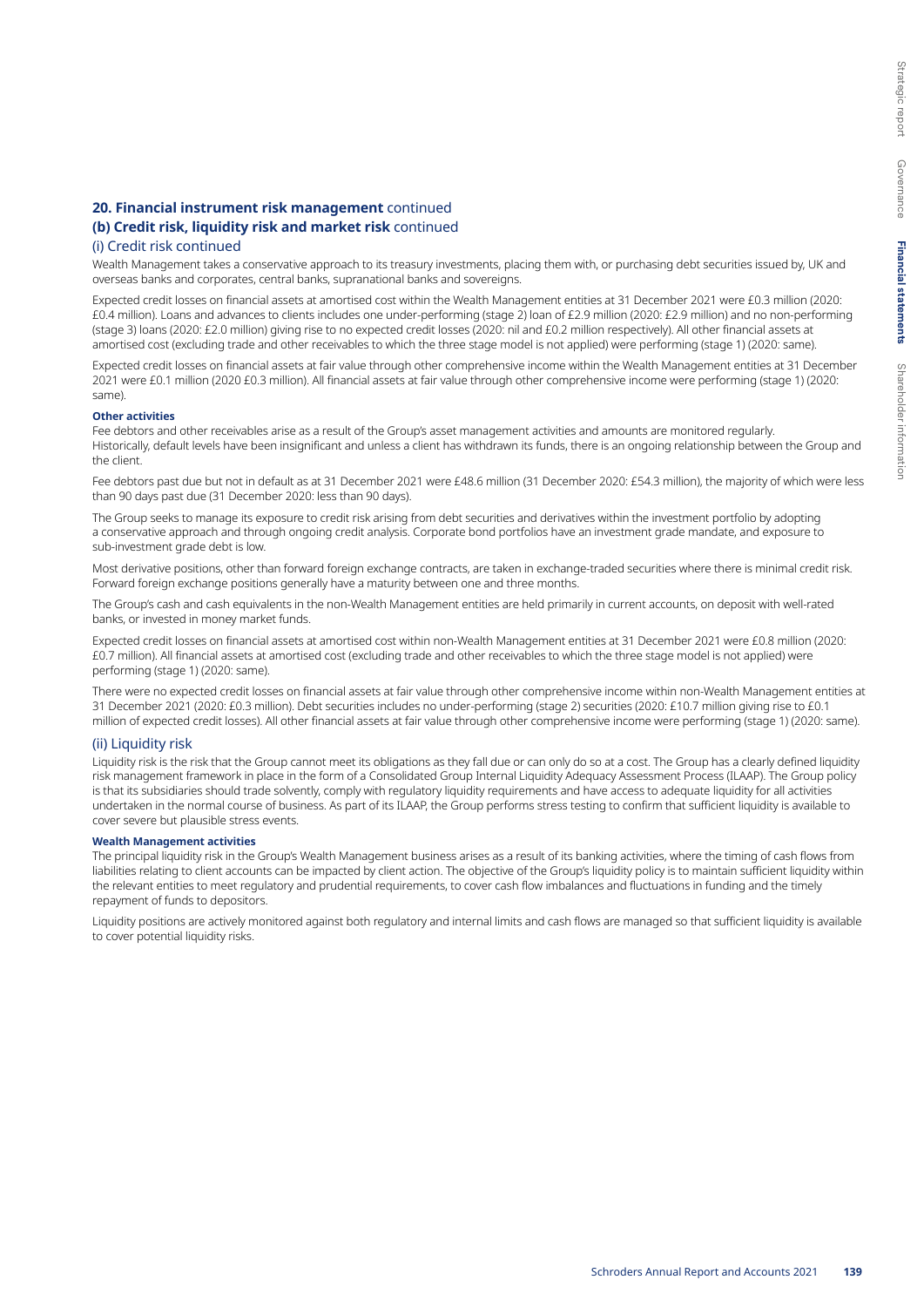# **20. Financial instrument risk management** continued

# **(b) Credit risk, liquidity risk and market risk** continued

# (ii) Liquidity risk continued

The contractual maturity of Wealth Management financial assets and liabilities is set out below:

|                                    | 2021                   |                   |                   |                                   |                    |  |
|------------------------------------|------------------------|-------------------|-------------------|-----------------------------------|--------------------|--|
|                                    | Less than 1 year<br>£m | 1-2 years<br>£m   | £m                | 2-5 years More than 5 years<br>£m | <b>Total</b><br>£m |  |
| <b>Assets</b>                      |                        |                   |                   |                                   |                    |  |
| Cash and cash equivalents          | 2,966.0                | $\qquad \qquad -$ | $\qquad \qquad -$ | $\qquad \qquad -$                 | 2,966.0            |  |
| Loans and advances to banks        | 147.2                  | -                 | -                 | $\qquad \qquad -$                 | 147.2              |  |
| Loans and advances to clients      | 236.4                  | 89.8              | 287.0             | 0.8                               | 614.0              |  |
| Debt securities                    | 329.3                  | 164.6             | $\qquad \qquad -$ | $\qquad \qquad -$                 | 493.9              |  |
| Other financial assets             | 3.4                    | -                 | -                 |                                   | 3.4                |  |
| <b>Total financial assets</b>      | 3,682.3                | 254.4             | 287.0             | 0.8                               | 4,224.5            |  |
| <b>Liabilities</b>                 |                        |                   |                   |                                   |                    |  |
| Client accounts                    | 3,748.3                |                   | -                 | $\qquad \qquad -$                 | 3,748.3            |  |
| Deposits by banks                  | 69.9                   | -                 | $\qquad \qquad -$ |                                   | 69.9               |  |
| Other financial liabilities        | 9.1                    | -                 | $\qquad \qquad -$ |                                   | 9.1                |  |
| <b>Total financial liabilities</b> | 3,827.3                | ۰                 | -                 | -                                 | 3,827.3            |  |
| <b>Cumulative gap</b>              | (145.0)                | 109.4             | 396.4             | 397.2                             | 397.2              |  |

|                                    |                        | 2020                     |                          |                          |                    |  |  |
|------------------------------------|------------------------|--------------------------|--------------------------|--------------------------|--------------------|--|--|
|                                    | Less than 1 year<br>Em | $1-2$ years<br>£m        | 2-5 years<br>Em          | More than 5 years<br>Em  | <b>Total</b><br>£m |  |  |
| <b>Assets</b>                      |                        |                          |                          |                          |                    |  |  |
| Cash and cash equivalents          | 2,894.1                | $\overline{\phantom{0}}$ | $\qquad \qquad -$        | $\overline{\phantom{m}}$ | 2,894.1            |  |  |
| Loans and advances to banks        | 189.9                  | $\overline{\phantom{0}}$ | $\overline{\phantom{0}}$ | $\qquad \qquad -$        | 189.9              |  |  |
| Loans and advances to clients      | 228.9                  | 49.8                     | 203.3                    | -                        | 482.0              |  |  |
| Debt securities                    | 322.6                  | 107.3                    | -                        | $\qquad \qquad -$        | 429.9              |  |  |
| Other financial assets             | 13.9                   | $\overline{\phantom{0}}$ | $\overline{\phantom{0}}$ | $\overline{\phantom{0}}$ | 13.9               |  |  |
| <b>Total financial assets</b>      | 3,649.4                | 157.1                    | 203.3                    | $\overline{\phantom{a}}$ | 4,009.8            |  |  |
| <b>Liabilities</b>                 |                        |                          |                          |                          |                    |  |  |
| Client accounts                    | 3,550.3                | -                        | -                        | $\overline{\phantom{m}}$ | 3,550.3            |  |  |
| Deposits by banks                  | 72.8                   | $\overline{\phantom{0}}$ | $\overline{\phantom{0}}$ | -                        | 72.8               |  |  |
| Other financial liabilities        | 20.9                   | -                        | -                        | -                        | 20.9               |  |  |
| <b>Total financial liabilities</b> | 3,644.0                | -                        | -                        | $\overline{\phantom{a}}$ | 3,644.0            |  |  |
| <b>Cumulative gap</b>              | 5.4                    | 162.5                    | 365.8                    | 365.8                    | 365.8              |  |  |

#### **Other activities**

The Group's exposure to liquidity risk outside of its Wealth Management activities is low. Excluding the Life Company and consolidated funds, the Asset Management and Group segment together hold cash and cash equivalents of £1,109.5 million (2020: £527.8 million). Financial liabilities relating to other operating entities are £966.4 million (2020: £441.2 million).

The Group has a committed revolving credit facility of £595.0 million (2020: £595.0 million), which expires on 4 October 2024. The facility was undrawn at 31 December 2021 (31 December 2020: undrawn). On 11 February 2022 the Group increased the committed revolving credit facility to £765.0 million.

#### (iii) Market risk

Market risk is the risk that the value of assets will fluctuate as a result of movements in factors such as market prices, interest rates and foreign exchange rates.

#### Pricing risk

Pricing risk is the risk that the fair value or future cash flows of financial instruments will fluctuate because of changes in market prices other than those arising from interest rate risk or currency risk.

In respect of financial instrument risk, the Group's exposure to pricing risk is principally through investments held in investment capital, seed and co-investment capital, deferred employee compensation in the form of fund awards and some investments held for regulatory capital purposes.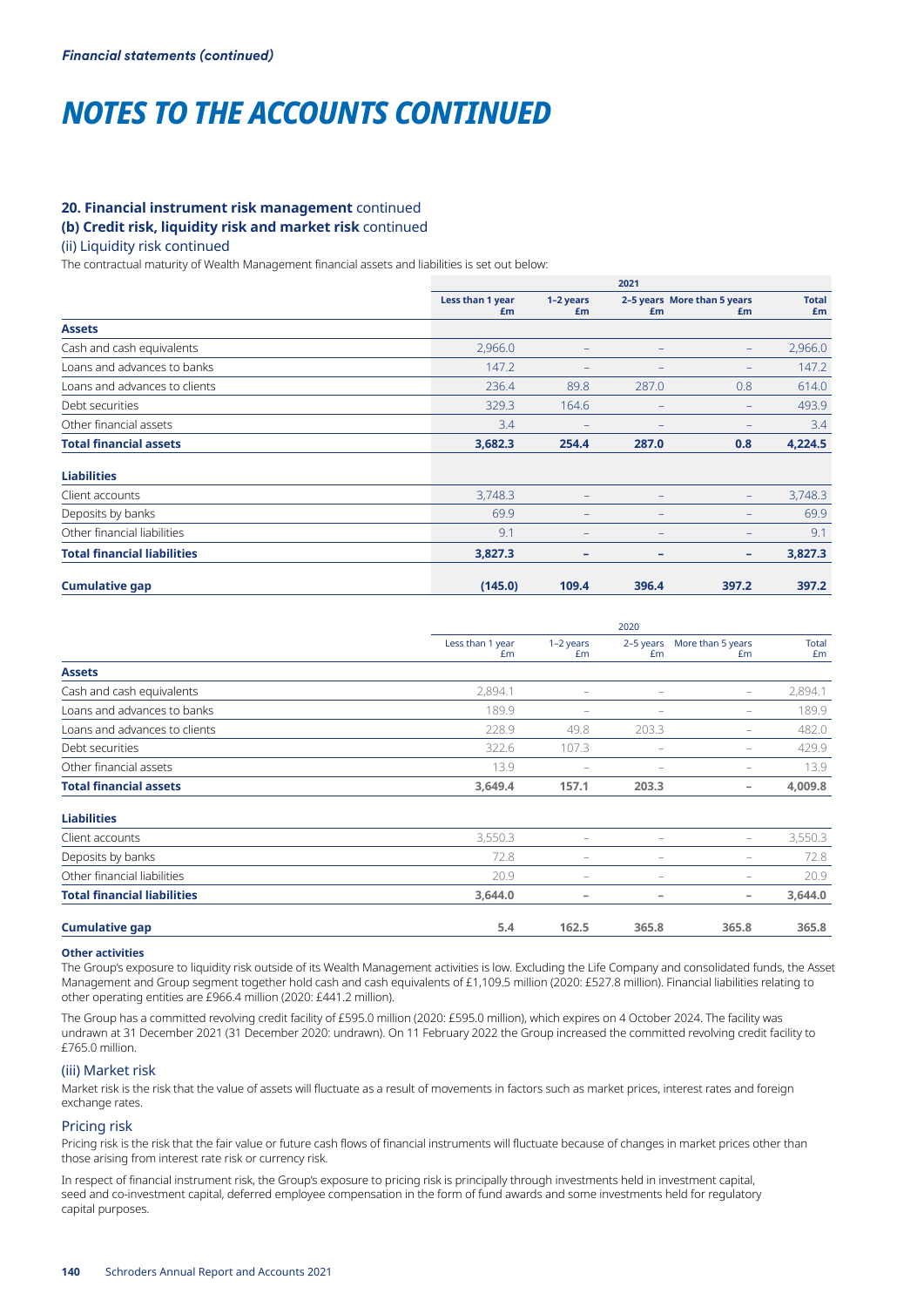# **20. Financial instrument risk management** continued

# **(b) Credit risk, liquidity risk and market risk** continued

# (iii) Market risk continued

#### Pricing risk continued

The Group does not hedge exposures to pricing risk except in relation to seed capital, where it is practical to do so, and in respect of deferred employee compensation awards, where these can be matched by interests in funds managed by the Group. Where financial instruments are held to hedge deferred compensation awards, movements in the fair value of the asset are normally offset by changes in the amounts payable to employees (see note 4).

#### Interest rate risk

Interest rate risk is the risk that the fair value or future cash flows of financial instruments will fluctuate because of changes in market interest rates.

#### **Wealth Management activities**

In Wealth Management, interest rate risk is monitored against policies and limits set by the relevant risk committee on a daily basis. Interest rate risk is managed within set limits by matching asset and liability positions and through the use of interest rate swaps.

Sensitivity-based and stress-based models are used for monitoring interest rate risk. These models assess the impact of a prescribed basis point rise in interest rates, and the potential impact of severe but plausible stress scenarios.

#### **Other activities**

Cash held by the other operating companies is not normally expected to be placed on deposit for longer than three months and is not exposed to significant interest rate risk.

The Group's capital can include investments in corporate investment-grade bonds managed by the Group's fixed income fund managers. The market risk (including interest rate risk) exposure of these investments is actively monitored against limits set by the Board.

#### Foreign exchange risk

Foreign exchange risk is the risk that the fair value or future cash flows of financial instruments will fluctuate because of changes in foreign exchange rates.

#### **Wealth Management activities**

In Wealth Management, foreign exchange risk is monitored against policies and limits set by the relevant risk committees on a daily basis. Foreign exchange risk is managed within set limits by the treasury departments using spot, forward and foreign exchange swap contracts.

#### **Other activities**

The Group's policy in relation to foreign exchange risks arising from revenue, expenditure and capital currency exposure from its Asset Management activities is generally not to hedge. The Group's revenue is earned and expenditure incurred in many currencies and the resulting exposure is considered to be a normal part of the Group's business activities.

The Group also has exposure to foreign currency through investments in currencies other than sterling. The Group uses forward foreign exchange contracts with third parties to mitigate this exposure. The gain or loss on these contracts is included in the statement of other comprehensive income or the income statement, as appropriate. The use of such instruments is subject to approval by the GCC.

The sensitivities to market risk are estimated as follows:

|                                   |             | 31 December 2021                                                             |                                                     | 31 December 2020                                                             |                                                     |
|-----------------------------------|-------------|------------------------------------------------------------------------------|-----------------------------------------------------|------------------------------------------------------------------------------|-----------------------------------------------------|
| Variable <sup>1</sup>             |             | A reasonable change<br>in the variable within<br>the next calendar year<br>% | Increase/<br>(decrease) in<br>post-tax profit<br>£m | A reasonable change in<br>the variable within<br>the next calendar year<br>% | Increase/<br>(decrease) in<br>post-tax profit<br>£m |
| Interest rates $2$                | -increase   | 1.0                                                                          | 1.5                                                 | 0.2                                                                          |                                                     |
|                                   | -decrease   | (0.8)                                                                        | (1.1)                                               | (0.4)                                                                        | (2)                                                 |
| US dollar against sterling        | -strengthen | 10                                                                           |                                                     | 10                                                                           |                                                     |
|                                   | -weaken     | (10)                                                                         | (3)                                                 | (10)                                                                         | (2)                                                 |
| Euro against sterling             | -strengthen | 8                                                                            |                                                     | 8                                                                            |                                                     |
|                                   | -weaken     | (8)                                                                          | (2)                                                 | (8)                                                                          | (1)                                                 |
| US dollar against Euro            | -strengthen | 10                                                                           | 3                                                   | 10                                                                           |                                                     |
|                                   | -weaken     | (10)                                                                         |                                                     | (10)                                                                         | (3)                                                 |
| FTSE All-Share Index <sup>3</sup> | -increase   | 20                                                                           | 37                                                  | 20                                                                           | 38                                                  |
|                                   | -decrease   | (20)                                                                         | (37)                                                | (20)                                                                         | (38)                                                |

1. The underlying assumption is that there is one variable increase/decrease with all other variables held constant.

2. Assumes that the fair value of assets and liabilities will not be affected by a change in interest rates.

3. Assumes that changes in the FTSE All-Share Index correlate to changes in the fair value of the Group's equity investments.

The reasonable changes in variables will have no impact on any other components of equity. These sensitivities concern only the direct impact on financial instruments and exclude indirect impacts on fee income and certain costs that may be affected by changes in the variable. The changes used in the sensitivity analysis were provided by the Group's Global Economics team who determine reasonable assumptions.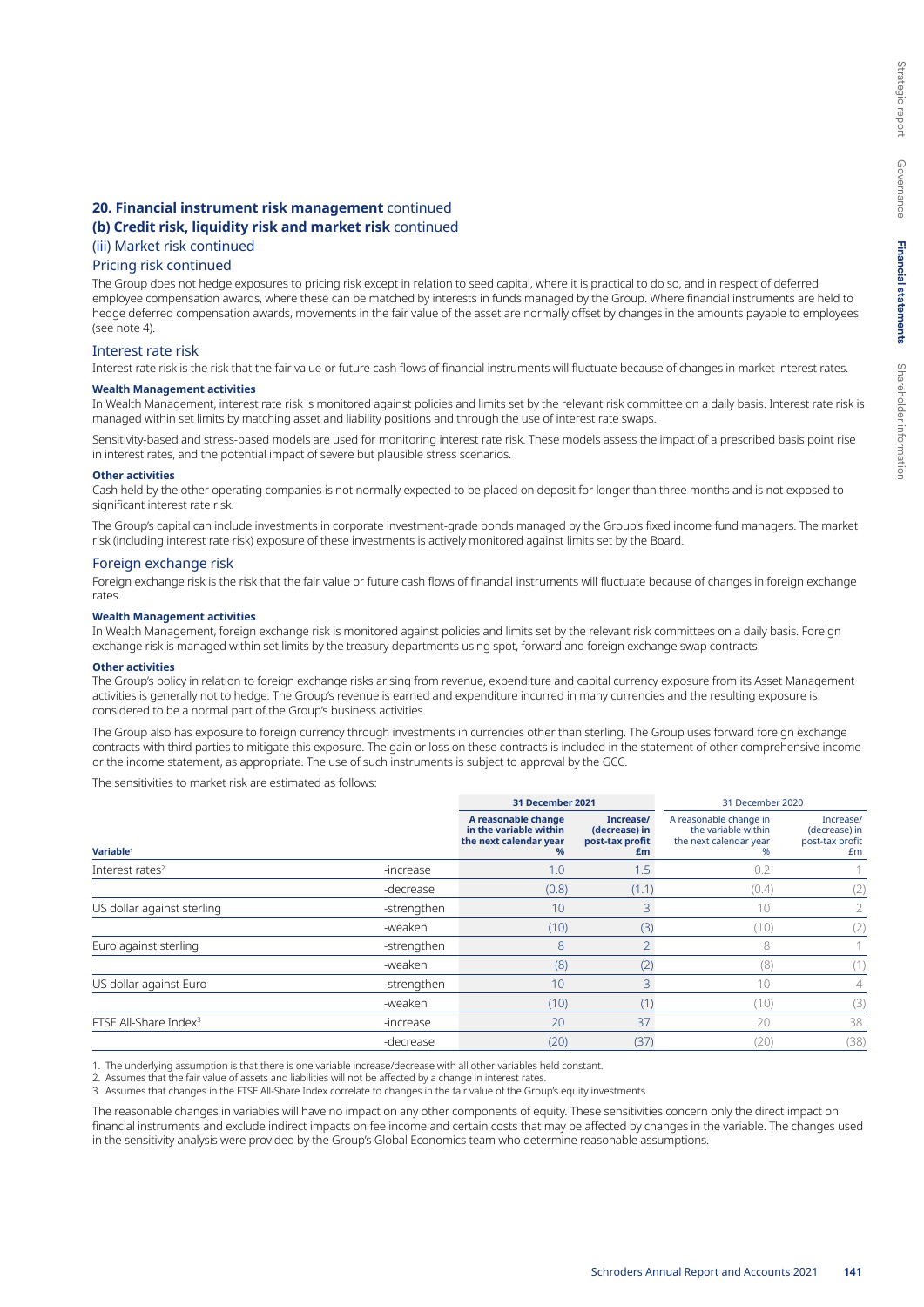#### **21. Share capital and share premium**

Share capital represents the number of issued ordinary and non-voting ordinary shares in Schroders plc multiplied by their nominal value of £1 each. Share premium substantially represents the aggregate of all amounts that have ever been paid above nominal value to Schroders plc when it has issued ordinary and non-voting ordinary shares. There are certain circumstances in which the share premium can be reduced but these did not arise in 2020 or 2021. The Company has no authority to issue, buy back, or cancel ordinary shares in issue (including those held in trust) and has authority limited by shareholder resolution to issue or purchase non-voting ordinary shares, which may either be cancelled or held in treasury.

|                     | <b>Number</b><br>of shares<br><b>Millions</b> | <b>Ordinary</b><br>shares<br>£m | <b>Non-voting</b><br>ordinary<br>shares<br>£m | <b>Total</b><br>shares<br>£m | <b>Share</b><br>premium<br>£m |
|---------------------|-----------------------------------------------|---------------------------------|-----------------------------------------------|------------------------------|-------------------------------|
| At 1 January 2021   | 282.5                                         | 226.0                           | 56.5                                          | 282.5                        | 124.2                         |
| At 31 December 2021 | 282.5                                         | 226.0                           | 56.5                                          | 282.5                        | 124.2                         |
|                     | Number<br>of shares<br><b>Millions</b>        | Ordinary<br>shares<br>Em        | Non-voting<br>ordinary<br>shares<br>£m        | Total<br>shares<br>Em        | Share<br>premium<br>£m        |
| At 1 January 2020   | 282.5                                         | 226.0                           | 56.5                                          | 282.5                        | 124.2                         |
| At 31 December 2020 | 282.5                                         | 226.0                           | 56.5                                          | 282.5                        | 124.2                         |

|                                       | 2021<br><b>Number</b><br>of shares<br><b>Millions</b> | 2020<br>Number<br>of shares<br><b>Millions</b> |
|---------------------------------------|-------------------------------------------------------|------------------------------------------------|
| Issued and fully paid:                |                                                       |                                                |
| Ordinary shares of £1 each            | 226.0                                                 | 226.0                                          |
| Non-voting ordinary shares of £1 each | 56.5                                                  | 56.5                                           |
|                                       | 282.5                                                 | 282.5                                          |

#### **The difference between the share classes**

The non-voting ordinary shares carry the same rights as ordinary shares except that they do not confer the right to attend and vote at any general meeting of the Company, and that on a capitalisation issue they carry the right to receive non-voting ordinary shares rather than ordinary shares.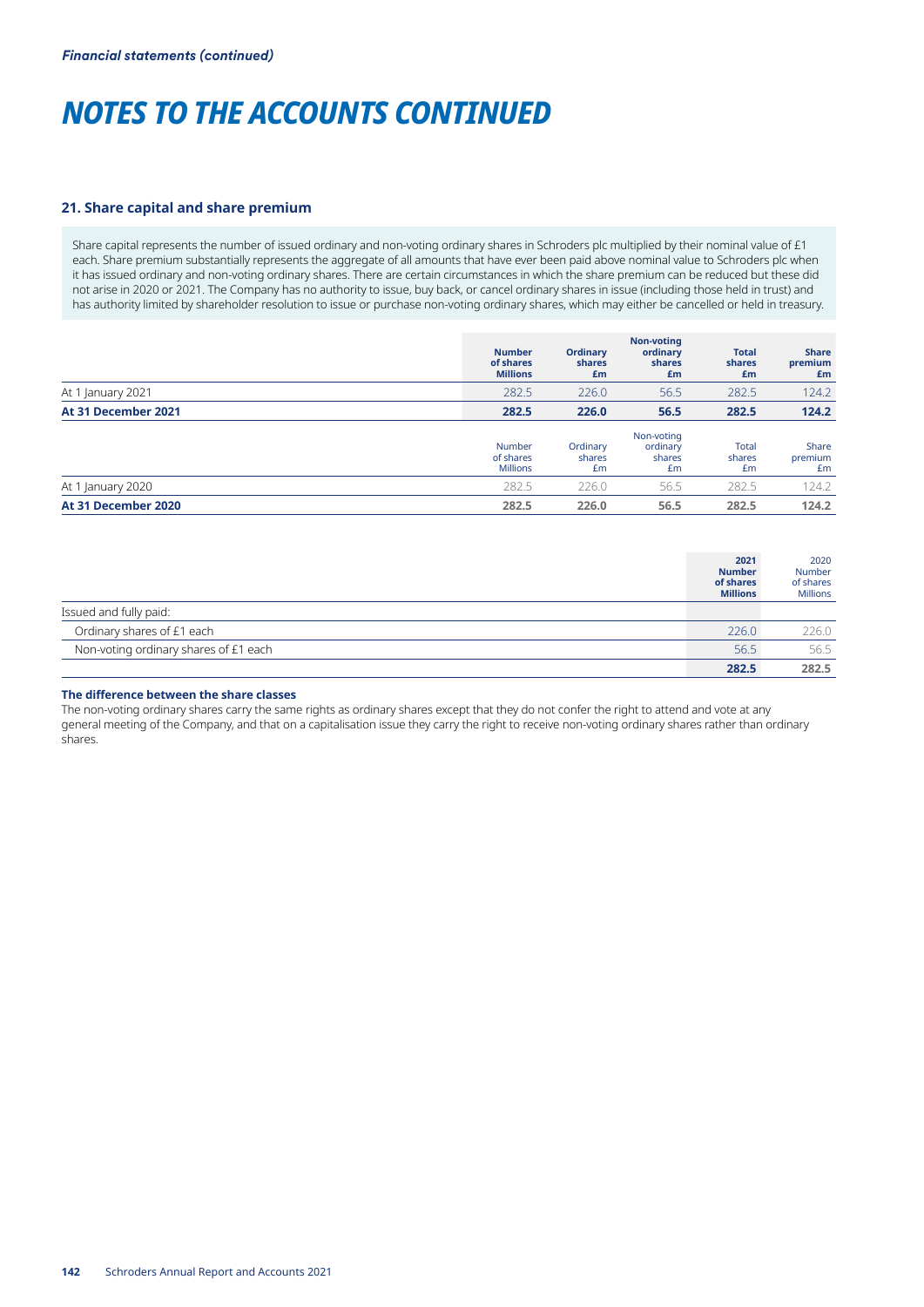#### **22. Own shares**

Own shares are recorded by the Group when non-voting ordinary shares are acquired by the Company, or ordinary or non-voting ordinary shares are acquired through employee benefit trusts. This enables the Group to hold some of its shares in treasury to settle option exercises or for other permitted purposes. Own shares are held at cost and their purchase reduces the Group's net assets by the amount spent. When shares vest unconditionally or are cancelled, they are transferred from own shares to the profit and loss reserve at their weighted average cost.

Movements in own shares during the year were as follows:

|                       | 2021<br>£m | 2020<br>£m |
|-----------------------|------------|------------|
| At 1 January          | (159.8)    | (169.1)    |
| Own shares purchased  | (75.3)     | (58.3)     |
| Awards vested         | 84.9       | 67.6       |
| <b>At 31 December</b> | (150.2)    | (159.8)    |

During the year 2.1 million own shares (2020: 2.4 million own shares) were purchased and held for hedging share-based awards. 3.1 million shares (2020: 2.6 million shares) awarded to employees vested in the period and were transferred out of own shares.

The total number of shares in the Company held within the Group's employee benefit trusts comprise:

|                            | 2021                                                    |                                                           | 2020                            |                                                  |                                                    |                          |
|----------------------------|---------------------------------------------------------|-----------------------------------------------------------|---------------------------------|--------------------------------------------------|----------------------------------------------------|--------------------------|
|                            | <b>Number of</b><br>vested<br>shares<br><b>Millions</b> | <b>Number of</b><br>unvested<br>shares<br><b>Millions</b> | <b>Total</b><br><b>Millions</b> | Number of<br>vested<br>shares<br><b>Millions</b> | Number of<br>unvested<br>shares<br><b>Millions</b> | Total<br><b>Millions</b> |
| Ordinary shares            | 3.3                                                     | 5.2                                                       | 8.5                             |                                                  |                                                    | 8.6                      |
| Non-voting ordinary shares |                                                         |                                                           |                                 |                                                  | $\overline{\phantom{a}}$                           | 0.1                      |
|                            | 3.3                                                     | 5.2                                                       | 8.5                             | 2.5                                              | 6.2                                                | 8.7                      |

|                             |                               | 2021                            |                    | 2020                   |                          |             |  |
|-----------------------------|-------------------------------|---------------------------------|--------------------|------------------------|--------------------------|-------------|--|
|                             | <b>Vested</b><br>shares<br>£m | <b>Unvested</b><br>shares<br>£m | <b>Total</b><br>£m | Vested<br>shares<br>£m | Unvested<br>shares<br>£m | Total<br>£m |  |
| Ordinary shares:            |                               |                                 |                    |                        |                          |             |  |
| Cost                        | 83.0                          | 150.0                           | 233.0              | 58.1                   | 159.6                    | 217.7       |  |
| Fair value                  | 118.0                         | 185.1                           | 303.1              | 82.7                   | 207.7                    | 290.4       |  |
| Non-voting ordinary shares: |                               |                                 |                    |                        |                          |             |  |
| Cost                        | $\qquad \qquad -$             | 0.2                             | 0.2                | 0.2                    | 0.2                      | 0.4         |  |
| Fair value                  | $\qquad \qquad -$             | 0.3                             | 0.3                | 0.6                    | 0.3                      | 0.9         |  |
| <b>Total:</b>               |                               |                                 |                    |                        |                          |             |  |
| Cost                        | 83.0                          | 150.2                           | 233.2              | 58.3                   | 159.8                    | 218.1       |  |
| <b>Fair value</b>           | 118.0                         | 185.4                           | 303.4              | 83.3                   | 208.0                    | 291.3       |  |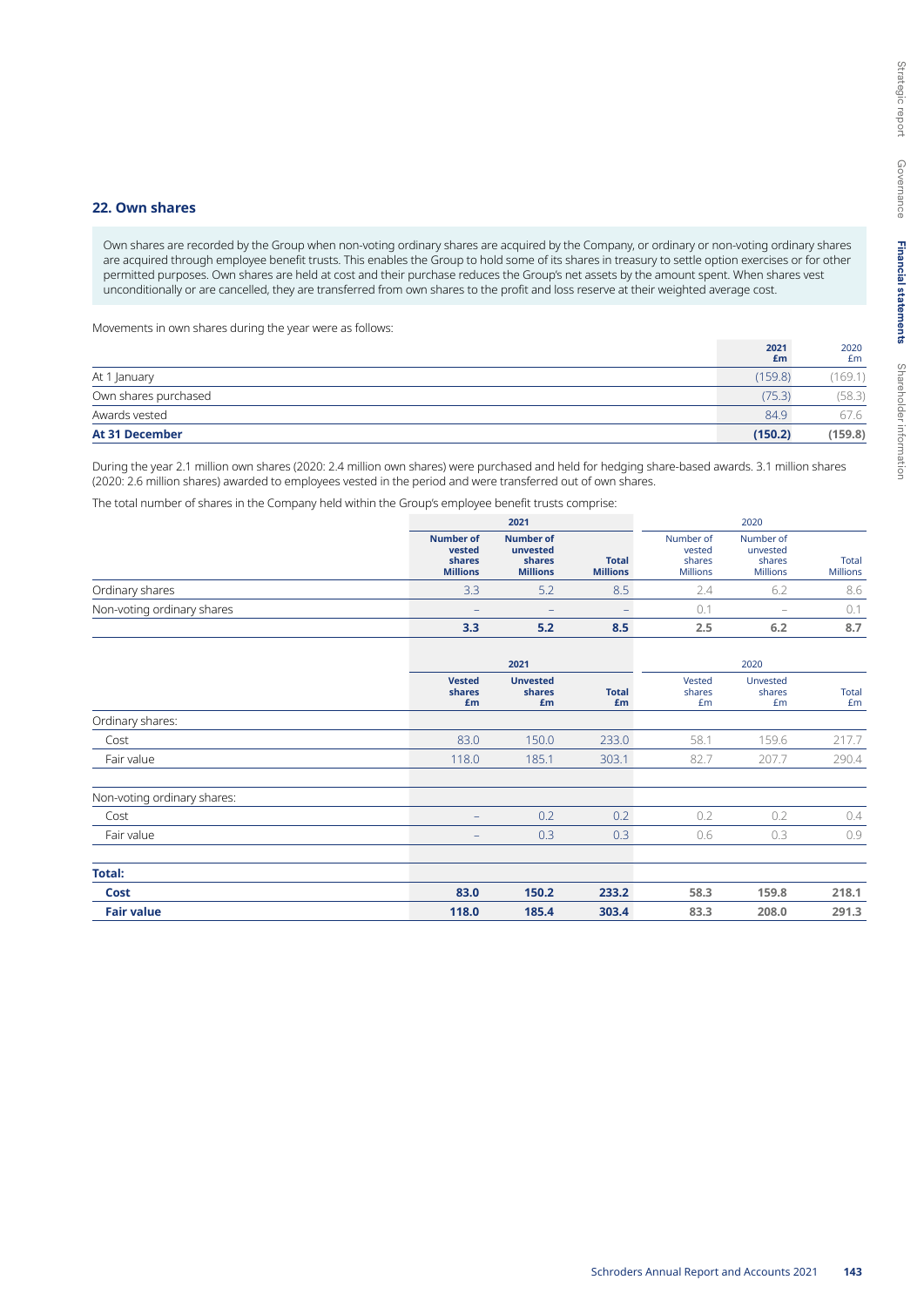# **23. Reconciliation of net cash from operating activities**

This note should be read in conjunction with the cash flow statement. It provides a reconciliation to show how profit before tax, which is based on accounting rules, translates to cash flows.

|                                                                                             | 2021<br>£m | 2020<br>Em |
|---------------------------------------------------------------------------------------------|------------|------------|
| Profit before tax                                                                           | 764.1      | 610.5      |
| <b>Adjustments for income statement non-cash movements:</b>                                 |            |            |
| Depreciation of property, plant and equipment and amortisation of intangible assets         | 162.8      | 168.8      |
| Net gain on financial instruments                                                           | (20.5)     |            |
|                                                                                             | 895        | (71.6)     |
| Share-based payments                                                                        |            | 56.1       |
| Net charge/(release) for provisions                                                         | 1.9        | (5.3)      |
| Other non-cash movements                                                                    | (8.0)      | 6.3        |
|                                                                                             | 225.7      | 154.3      |
| Adjustments for which the cash effects are investing activities:                            |            |            |
| Net finance income                                                                          | 2.0        | (1.1)      |
| Interest expense on lease liabilities                                                       | 10.8       | 12.0       |
| Share of profit of associates and joint ventures                                            | (79.3)     | (43.1)     |
|                                                                                             | (66.5)     | (32.2)     |
| <b>Adjustments for statement of financial position movements:</b>                           |            |            |
| (Increase)/decrease in loans and advances within Wealth Management                          | (96.1)     | 77.8       |
| Increase in trade and other receivables                                                     | (10.5)     | (6.9)      |
| Increase in deposits and client accounts within Wealth Management                           | 212.9      | 453.6      |
| Increase/(decrease) in trade and other payables, other financial liabilities and provisions | 149.4      | (26.7)     |
|                                                                                             | 255.7      | 497.8      |
| Adjustments for Life Company and consolidated pooled investment vehicles movements:         |            |            |
| Net (increase)/decrease in financial assets backing unit-linked liabilities                 | (1,211.5)  | 113.4      |
| Net increase/(decrease) in unit-linked liabilities                                          | 1,376.9    | (339.7)    |
| Net increase/(decrease) in cash within consolidated pooled investment vehicles              | 84.1       | (34.2)     |
|                                                                                             | 249.5      | (260.5)    |
| Tax paid                                                                                    | (194.3)    | (137.4)    |
| <b>Net cash from operating activities</b>                                                   | 1.234.2    | 832.5      |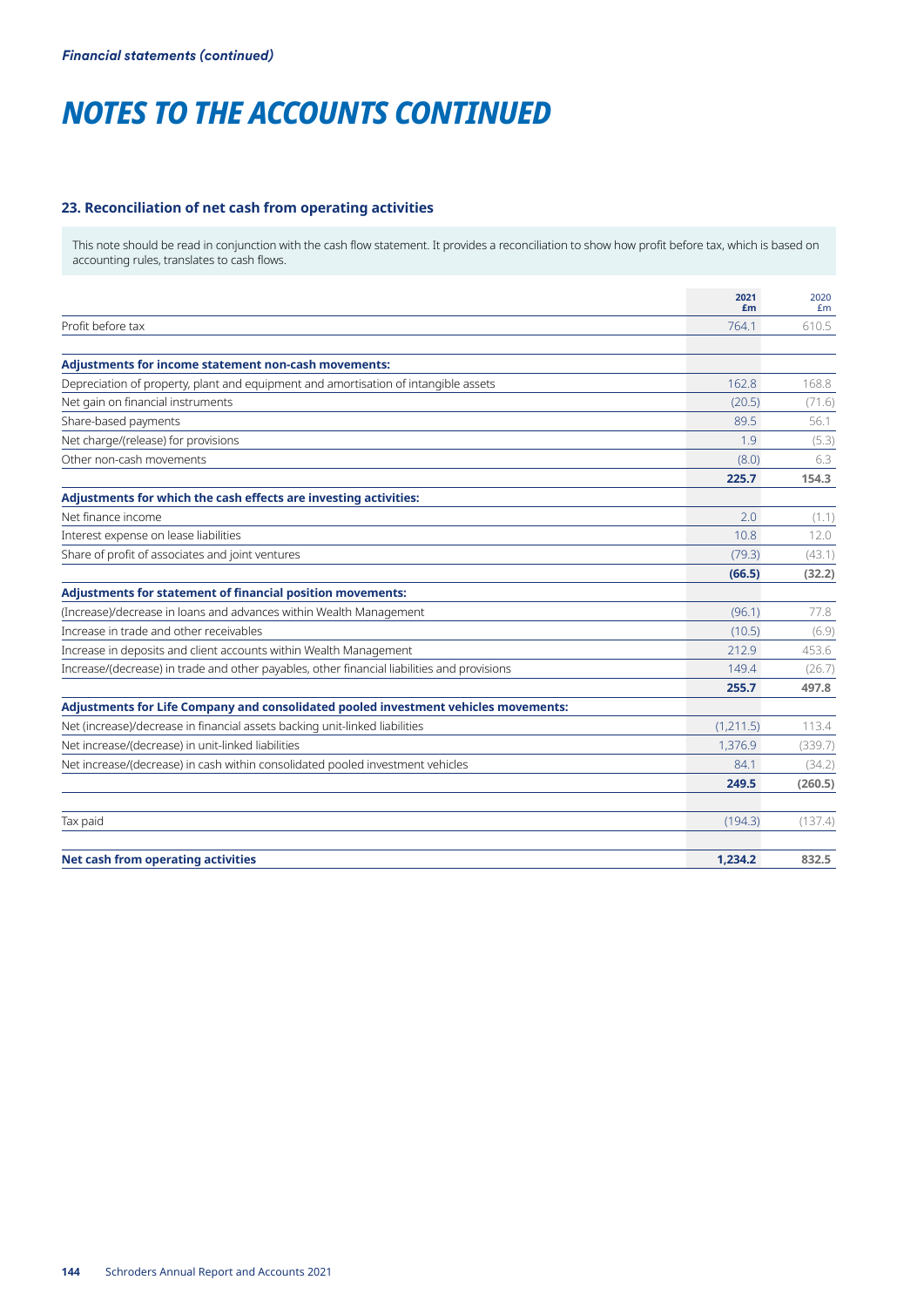#### **24. Commitments**

Commitments represent amounts the Group has contractually committed to pay to third parties but do not yet represent a liability or impact the Group's financial results for the year.

The Group's commitments primarily relate to investment call commitments, commitments for property, plant and equipment and future leases not yet commenced and commitments under IT service agreements.

The Group sublets a small number of its owned and leased properties where such properties, or parts of such properties, are not required for use by the Group. The table below discloses the commitments sub-lessees have made in respect of such arrangements. These commitments are not recorded on the statement of financial position in advance of the period to which they relate.

|                                                          |                               | 2021                                                    |                                    |                    |
|----------------------------------------------------------|-------------------------------|---------------------------------------------------------|------------------------------------|--------------------|
|                                                          | No later than<br>1 year<br>£m | Later than 1 year<br>and no later<br>than 5 years<br>£m | <b>Later than</b><br>5 years<br>£m | <b>Total</b><br>£m |
| Undrawn Ioan facilities                                  | 5.7                           | 56.1                                                    | 0.3                                | 62.1               |
| Investment call commitments                              | 70.7                          | 20.4                                                    | 2.1                                | 93.2               |
| Commitments for property, plant and equipment and leases | 1.4                           | 5.8                                                     | 20.6                               | 27.8               |
| Commitments under IT service agreements                  | 37.0                          | 35.3                                                    | $\overline{\phantom{0}}$           | 72.3               |
| <b>Total commitments</b>                                 | 114.8                         | 117.6                                                   | 23.0                               | 255.4              |
| Operating leases receivable as lessor                    | (0.8)                         | (2.4)                                                   | (0.5)                              | (3.7)              |
| <b>Net commitments payable</b>                           | 114.0                         | 115.2                                                   | 22.5                               | 251.7              |

|                                                          |                               | 2020                                                    |                             |             |  |  |
|----------------------------------------------------------|-------------------------------|---------------------------------------------------------|-----------------------------|-------------|--|--|
|                                                          | No later than<br>1 year<br>£m | Later than 1 year<br>and no later<br>than 5 years<br>£m | Later than<br>5 years<br>£m | Total<br>£m |  |  |
| Undrawn Ioan facilities                                  | 4.7                           | 55.4                                                    |                             | 60.1        |  |  |
| Investment call commitments                              | 74.5                          | 18.2                                                    | 1.8                         | 94.5        |  |  |
| Commitments for property, plant and equipment and leases | 16.4                          | 26.1                                                    | 21.3                        | 63.8        |  |  |
| Commitments under IT service agreements                  | 12.0                          | 22.5                                                    |                             | 34.5        |  |  |
| <b>Total commitments</b>                                 | 107.6                         | 122.2                                                   | 23.1                        | 252.9       |  |  |
| Operating leases receivable as lessor                    | (1.3)                         | (3.0)                                                   | (1.3)                       | (5.6)       |  |  |
| <b>Net commitments payable</b>                           | 106.3                         | 119.2                                                   | 21.8                        | 247.3       |  |  |

Office property sub-leases have a weighted average term of 3 years (2020: 3 years) and rentals are fixed for a weighted average term of 3 years (2020: 3 years).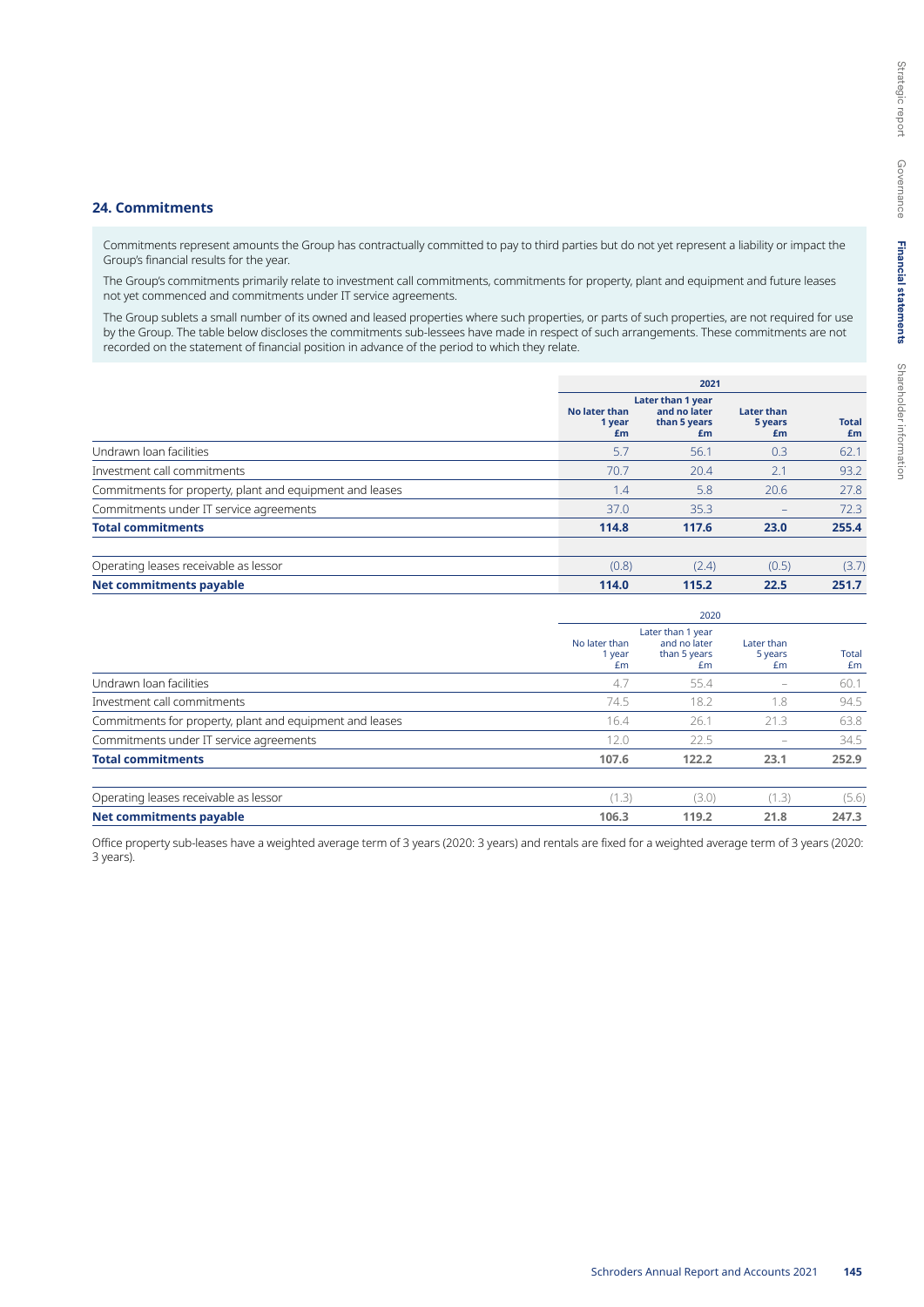#### **25. Retirement benefit obligations**

The Group has two principal types of pension benefit for employees: defined benefit (DB), where the Group has an obligation to provide participating employees with pension payments that represent a specified percentage of their final salary for each year of service, and defined contribution (DC), where the Group's contribution to an employee's pension is measured as, and limited to, a specified percentage of salary.

Accounting for DB schemes requires an assessment of the likely quantum of future pension payments to be made. If ring-fenced assets are held specifically to meet this cost, the scheme is funded, and if not, it is unfunded. The Group periodically reviews its funded DB schemes using actuarial specialists to assess whether it is on course to meet the expected pension payments that current and former employees are, or will be, entitled to. In the case of a projected shortfall, a plan must be formulated to reverse the deficit.

The income statement charge or credit represents the sum of pension entitlements earned by employees in the period, plus a notional net interest charge (if the scheme is in deficit) or income (if it is in surplus) based on the market yields on high quality corporate bonds. Experience differences, principally the difference between actual investment returns and the notional interest amount, as well as actuarial changes in estimating the present value of future liabilities, are recorded in other comprehensive income.

Assets or liabilities recognised in the statement of financial position represent the differences between the fair value of plan assets (if any) and the actuarially determined estimates of the present value of future liabilities. The Group closed its largest DB scheme to future accrual on 30 April 2011, although it still operates some small unfunded schemes overseas. This means that no future service will contribute to the closed scheme member benefits but those members continue to have the benefits determined by the Scheme rules as at 30 April 2011.

The Group's exposure to funding DC pension schemes is limited to the contributions it has agreed to make. These contributions generally stop when employment ceases. The income statement charge represents the contributions the Group has agreed to make into employees' pension schemes in that year.

The disclosures within this note are provided mainly in respect of the principal DB scheme, which is the DB section of the funded Schroders Retirement Benefits Scheme (the Scheme).

The income statement charge for retirement benefit costs is as follows:

|                                            | 2021<br>£m | 2020<br>£m |
|--------------------------------------------|------------|------------|
| Pension costs - defined contribution plans | 57.9       |            |
| Pension credit – defined benefit plans     | (0.6)      |            |
| Other post-employment benefits             | 0.1        |            |
|                                            | 57.4       | 54.1       |

### **(a) Profile of the Scheme**

The Scheme is administered by a trustee company, Schroder Pension Trustee Limited (the Trustee). The board of the Trustee comprises an independent chairman, three directors appointed by the employer and two directors elected by the Scheme members. The Trustee is required by law to act in the interest of all relevant beneficiaries and is responsible for setting the investment strategy and for the day-to-day administration of the benefits. The Trustee's investment committee comprises four of the Trustee directors and two representatives of the Group. This committee, which reports to the Trustee board, is responsible for making investment strategy recommendations to the board of the Trustee and for monitoring the performance of the investment manager.

Under the Scheme, employees are entitled to annual pensions on retirement based on a specified percentage of their final pensionable salary or, in the case of active members at 30 April 2011 (the date the DB section of the Scheme closed for future accrual), actual pensionable salaries at that date, for each year of service. These benefits are adjusted for the effects of inflation, subject to a cap of 2.5% for pensions accrued after 12 August 2007 and 5.0% for pensions accrued before that date.

As at 31 December 2021, there were no active members in the DB section (2020: nil) and 2,249 active members in the DC section (2020: 2,159). The weighted average duration of the Scheme's DB obligation is 18 years (2020: 19 years).

Membership details of the DB section of the Scheme as at 31 December are as follows:

|                                                     | 2021             | 2020             |
|-----------------------------------------------------|------------------|------------------|
| Number of deferred members                          | 1.116            | 1.199            |
| Total deferred pensions (at date of leaving Scheme) | £7.6m per annum  | £8.2m per annum  |
| Average age (deferred)                              | 55               |                  |
| Number of pensioners                                | 982              | 937              |
| Average age (pensioners)                            | $70^{\circ}$     | 70               |
| Total pensions in payment                           | £21.8m per annum | £20.8m per annum |

#### **(b) Funding requirements**

The last completed triennial valuation of the Scheme was carried out as at 31 December 2020. The funding level at that date was 107% on the technical provisions basis and no contribution to the Scheme was required. The next triennial valuation is due as at 31 December 2023 and will be performed in 2024.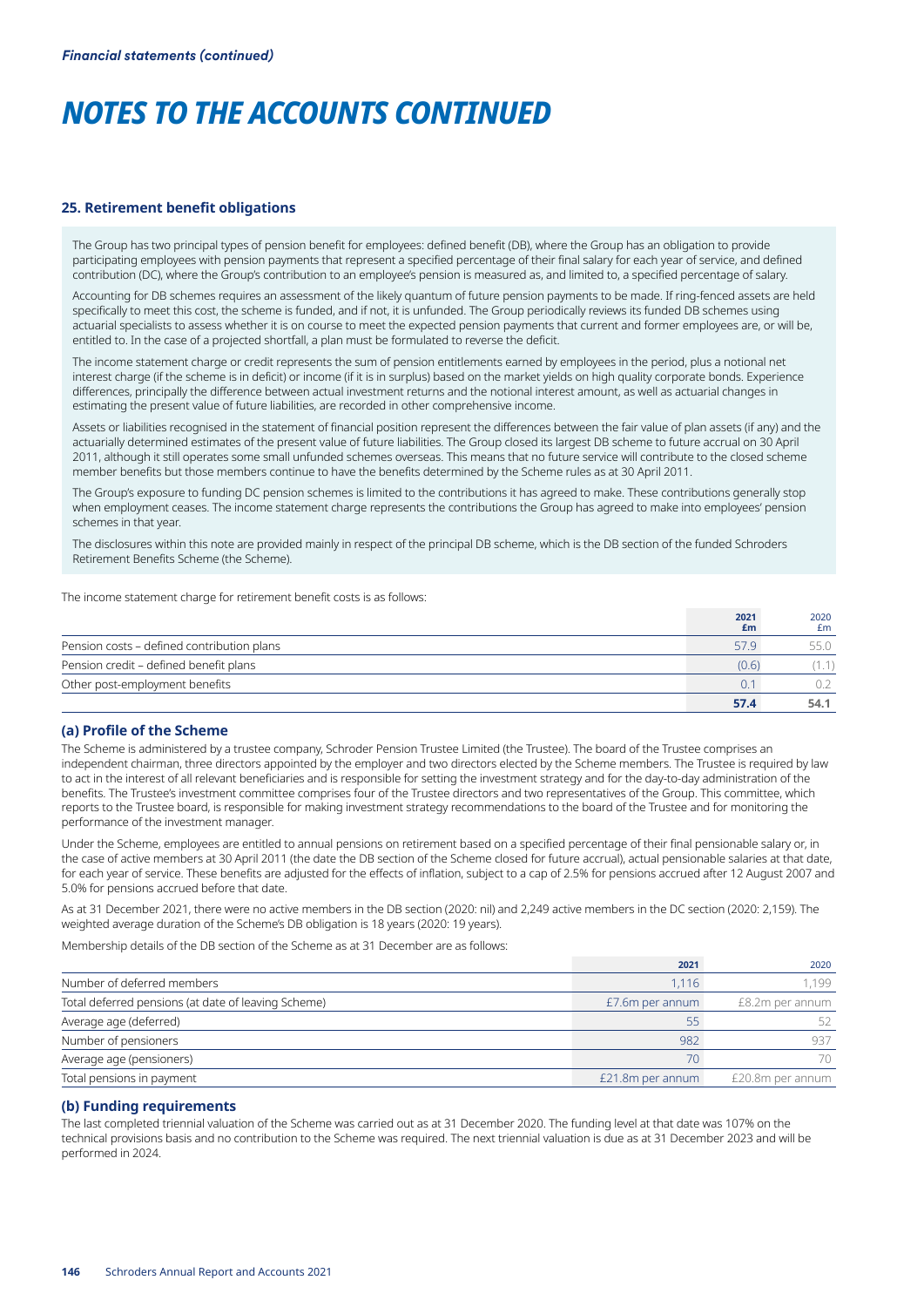### **25. Retirement benefit obligations** continued

# **(c) Risks of the Scheme**

The Company and the Trustee have agreed a long-term strategy for reducing investment risk as and when appropriate. This includes an asset-liability matching policy that aims to reduce the volatility of the funding level of the Scheme by investing in assets that perform in line with the liabilities of the Scheme.

The most significant risks to which the Scheme exposes the Group are:

#### Asset volatility

The liabilities are calculated using a discount rate set with reference to corporate bond yields. If assets underperform this yield, this will reduce the surplus or may create a deficit. The Group manages this risk by holding 71% (2020: 71%) of Scheme assets in a liability matching portfolio and the remainder in growth assets such as the Schroder Life Diversified Growth Fund. This asset mix is designed to provide returns that match or exceed the unwinding of the discount rate in the long term, but that can create volatility and risk in the short term. The allocation to growth assets is monitored to ensure it remains appropriate given the Scheme's long-term objectives.

#### Credit risk

The assets of the Scheme include liability driven investments (LDI) and other fixed income instruments that expose the Group to credit risk. A significant amount of this exposure is to the UK Government as a result of holding gilts and bonds guaranteed by the UK Government. Other instruments held include derivatives, which are collateralised daily to cover unrealised gains or losses. The minimum rating for any derivatives counterparty is BBB.

#### Interest rate risk

A decrease in corporate bond yields will increase the value placed on the Scheme's liabilities for accounting purposes, although this should be partially offset by an increase in the value of the Scheme's liability matching portfolio, which comprises gilts, corporate bonds and other LDI instruments. The liability matching investments have been designed to mitigate interest rate exposures measured on a funding rather than an accounting basis. One of the principal differences between these bases is that the liability under the funding basis is calculated using a discount rate set with reference to gilt yields; the latter uses corporate bond yields. As a result, the liability matching portfolio hedges against interest rate risk by purchasing instruments that seek to replicate movements in gilt yields rather than corporate bond yields. Movements in the different types of instrument are not exactly correlated, and it is therefore likely that a tracking error can arise when assessing whether the liability matching portfolio has provided an effective hedge against interest rate risk on an accounting basis. At 31 December 2021, the liability matching portfolio was designed to mitigate 83% (2020: 83%) of the Scheme's exposure to changes in gilt yields.

#### Inflation risk

A significant proportion of the Scheme's benefit obligations are linked to inflation and higher inflation will lead to higher liabilities. However, in most cases, caps on the level of inflationary increases are in place. The majority of the growth assets are either unaffected by or not closely correlated with inflation, which means that an increase in inflation will also decrease any Scheme surplus. The liability matching portfolio includes instruments such as index-linked gilts to provide protection against inflation risk. At 31 December 2021, the liability matching portfolio was designed to mitigate 83% (2020: 83%) of the Scheme's exposure to inflation risk.

#### Life expectancy

The majority of the Scheme's obligations are to provide benefits for the life of the member, so increases in life expectancy will result in an increase in the liability.

#### **(d) Reporting at 31 December**

The principal financial assumptions used for the Scheme are:

|                                                                                                 | 2021<br>%    | 2020<br>% |
|-------------------------------------------------------------------------------------------------|--------------|-----------|
| Discount rate                                                                                   | 2.0          | 1.4       |
| RPI inflation rate                                                                              | 3.3          | 2.8       |
| CPI inflation rate                                                                              | 2.9          | 2.2       |
| Future pension increases (for benefits earned before 13 August 2007)                            | 3.2          | 2.7       |
| Future pension increases (for benefits earned after 13 August 2007)                             | 2.2          | 2.0       |
|                                                                                                 |              |           |
|                                                                                                 |              |           |
|                                                                                                 | Years        | Years     |
| Average number of years a current pensioner is expected to live beyond age 60:<br>Men           | 28           | 28        |
| Women                                                                                           | 30           | 29        |
|                                                                                                 |              |           |
| Average number of years future pensioners currently aged 45 are expected to live beyond age 60: | <b>Years</b> | Years     |
| Men                                                                                             | 29           | 29        |

Net interest income is determined by applying the discount rate to the opening net surplus in the Scheme. The Group determines the appropriate discount rate at the end of each year. This is the interest rate that is used to determine the present value of estimated future cash outflows expected to be required to settle the pension obligations. In determining the appropriate discount rate, the Group considers the interest rates of high quality, long dated corporate bonds that are denominated in the currency in which the benefits will be paid.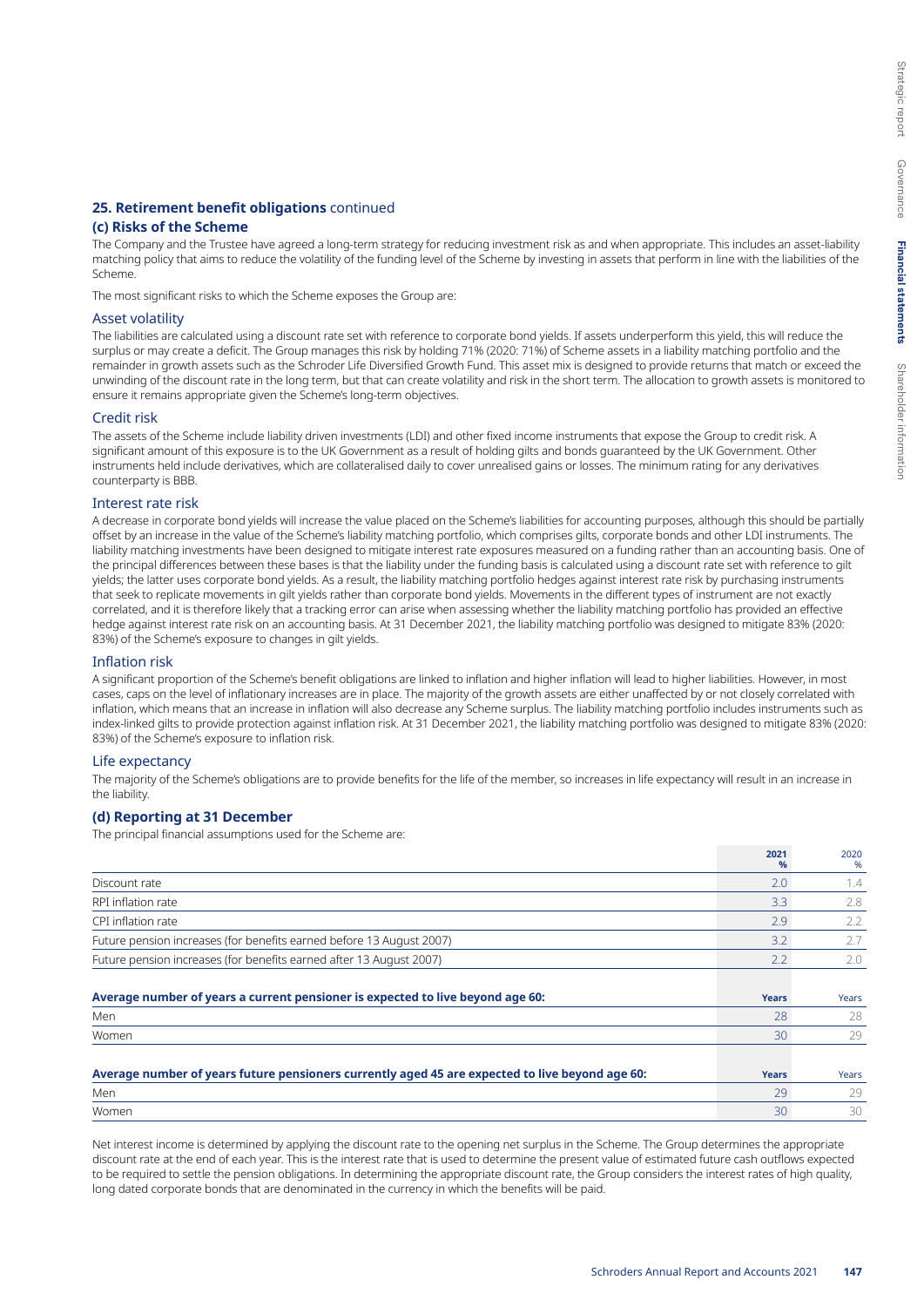#### **25. Retirement benefit obligations** continued

#### Estimates and judgements

The Group estimates the carrying value of the Scheme by applying judgement to determine the assumptions as set out on page 147, used to calculate the valuation of the pension obligation using member data and applying the Scheme rules. The Scheme assets are mainly quoted in an active market. The sensitivity to those assumptions is set out below. The most significant judgemental assumption relates to mortality rates, which are inherently uncertain. The Group's mortality assumptions are based on standard mortality tables with Continuous Mortality Investigation core projection factors and a long-term rate of mortality improvement of 1.0% (2020: 1.0%) per annum. An additional adjustment, an "A parameter" set to 0.25% (2020: 0.25%) per annum, allows for the typically higher rate of mortality improvement among members of the Scheme compared to general population statistics. The latest base mortality tables have been adopted with no scaling (2020: nil) following a Scheme specific review of the membership data.

The Group reviews its assumptions annually in conjunction with its independent actuaries and considers this adjustment appropriate given the geographic and demographic profile of Scheme members. Other assumptions for pension obligations are based in part on current market conditions.

The financial impact of the Scheme on the Group has been determined by independent qualified actuaries, Aon Solutions UK Limited, and is based on an assessment of the Scheme as at 31 December 2021.

The amounts recognised in the income statement are:

|                                                                                 | 2021<br>£m | 2020<br>£m |
|---------------------------------------------------------------------------------|------------|------------|
| Interest income on Scheme assets                                                | (14.8)     | (20.7)     |
| Interest cost on Scheme liabilities                                             | 12.4       | 178        |
| Net interest income recognised in the income statement in respect of the Scheme | (2.4)      | (2.9)      |
| Income statement charge in respect of other defined benefit schemes             | 1.8        | 1.8        |
| Total defined benefit schemes income statement credit                           | (0.6)      | (1.1)      |

The amounts recognised in the statement of comprehensive income are:

|                                                                             | 2021<br>£m | 2020<br>£m |
|-----------------------------------------------------------------------------|------------|------------|
| Gains on Scheme assets in excess of that recognised in interest income      | (20.1)     | (91.5)     |
| Actuarial (gains)/losses due to change in demographic assumptions           | (1.0)      | 0.6        |
| Actuarial (gains)/losses due to change in financial assumptions             | (18.6)     | 74.8       |
| Actuarial losses/(gains) due to experience                                  | 11.4       | (12.9)     |
| Total other comprehensive gain in respect of the Scheme                     | (28.3)     | (29.0)     |
| Other comprehensive loss/(gain) in respect of other defined benefit schemes | 0.7        | (1.4)      |
| Total other comprehensive gain in respect of defined benefit schemes        | (27.6)     | (30.4)     |

The sensitivity of the Scheme pension liabilities to changes in assumptions are:

|                                    |                            |                                                                                       | 2021                                                                                             |                                                                         | 2020                                                                   |
|------------------------------------|----------------------------|---------------------------------------------------------------------------------------|--------------------------------------------------------------------------------------------------|-------------------------------------------------------------------------|------------------------------------------------------------------------|
| <b>Assumption</b>                  | <b>Assumption change</b>   | <b>Estimated</b><br>(increase)/<br>decrease in<br>pension<br><b>liabilities</b><br>£m | <b>Estimated</b><br>(increase)/<br>decrease in<br>pension<br><b>liabilities</b><br>$\frac{9}{6}$ | Estimated<br>(increase)/<br>decrease in<br>pension<br>liabilities<br>£m | Estimated<br>(increase)/<br>decrease in<br>pension<br>liabilities<br>% |
| Discount rate                      | Increase by 0.5% per annum | 66.2                                                                                  | 7.6                                                                                              | 78.1                                                                    | 8.6                                                                    |
| Discount rate                      | Decrease by 0.5% per annum | (78.3)                                                                                | (9.0)                                                                                            | (87.7)                                                                  | (9.6)                                                                  |
| Expected rate of pension increases | Increase by 0.5% per annum | (51.5)                                                                                | (5.9)                                                                                            | (80.7)                                                                  | (8.9)                                                                  |
| Expected rate of pension increases | Decrease by 0.5% per annum | 51.3                                                                                  | 5.5                                                                                              | 62.3                                                                    | 6.9                                                                    |
| Life expectancy                    | Increase by one year       | (43.6)                                                                                | (4.7)                                                                                            | (45.4)                                                                  | (5.0)                                                                  |
| Life expectancy                    | Decrease by one year       | 42.9                                                                                  | 4.9                                                                                              | 44.6                                                                    | 4.9                                                                    |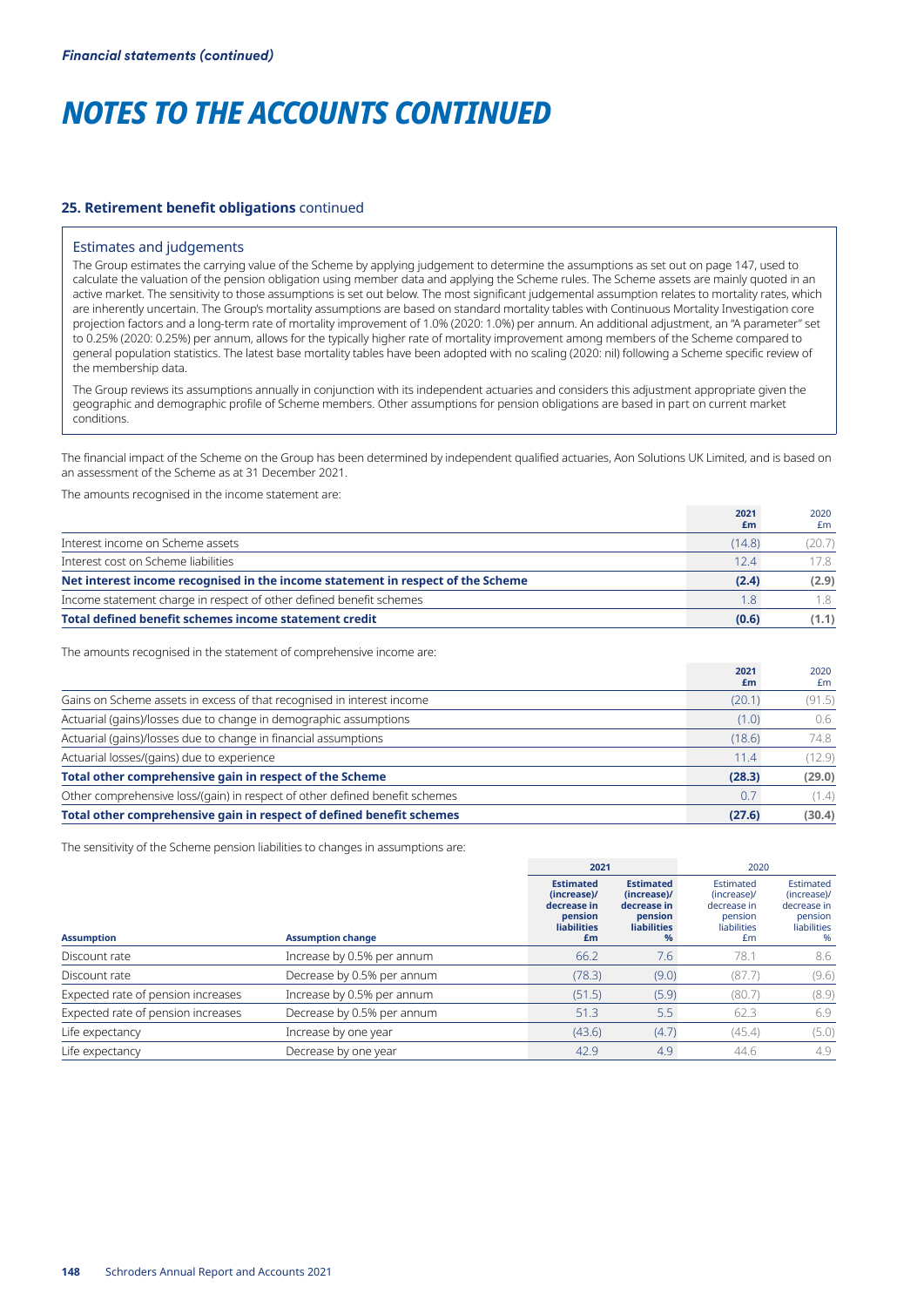#### **25. Retirement benefit obligations** continued

Movements in respect of the assets and liabilities of the Scheme are:

|                                                                   | 2021<br>£m | 2020<br>£m |
|-------------------------------------------------------------------|------------|------------|
| At 1 January                                                      | 1,077.2    | 1,001.5    |
| Interest income                                                   | 14.8       | 20.7       |
| Remeasurement of assets                                           | 20.1       | 91.5       |
| Benefits paid                                                     | (40.5)     | (36.5)     |
| Administrative expenses <sup>1</sup>                              | (1.0)      |            |
| <b>Fair value of plan assets</b>                                  | 1,070.6    | 1,077.2    |
| At 1 January                                                      | (909.0)    | (865.2)    |
| Interest cost                                                     | (12.4)     | (17.8)     |
| Actuarial gains/(losses) due to change in demographic assumptions | 1.0        | (0.6)      |
| Actuarial gains/(losses) due to change in financial assumptions   | 18.6       | (74.8)     |
| Actuarial (losses)/gains due to experience                        | (11.4)     | 12.9       |
| Benefits paid                                                     | 40.5       | 36.5       |
| <b>Present value of funded obligations</b>                        | (872.7)    | (909.0)    |
| <b>Net assets</b>                                                 | 197.9      | 168.2      |

1. Following the last completed triennial valuation it was agreed that certain administrative expenses of the scheme would be paid out of the scheme surplus. The approach will be reviewed as part of the next triennial valuation.

The Group has not materially changed the basis of any of the principal financial assumptions underlying the calculation of the Scheme's net financial position during 2021, although such assumptions have been amended where applicable to reflect current market conditions and expectations. The fair values of the Scheme's plan assets at the year end are:

|                                                          | 2021               |                                                     | 2020        |                                                     |
|----------------------------------------------------------|--------------------|-----------------------------------------------------|-------------|-----------------------------------------------------|
|                                                          | <b>Value</b><br>£m | Of which not<br>quoted in an<br>active market<br>£m | Value<br>Em | Of which not<br>quoted in an<br>active market<br>£m |
| Liability matching investments                           | 752.3              |                                                     | 762.4       |                                                     |
| Portfolio funds                                          | 307.3              | 44.6                                                | 286.9       | 38.8                                                |
| Exchange-traded futures and over-the-counter derivatives | (12.3)             |                                                     | 3.3         | 5.6                                                 |
| Cash                                                     | 23.3               |                                                     | 24.6        |                                                     |
|                                                          | 1,070.6            | 44.6                                                | 1,077.2     | 44.4                                                |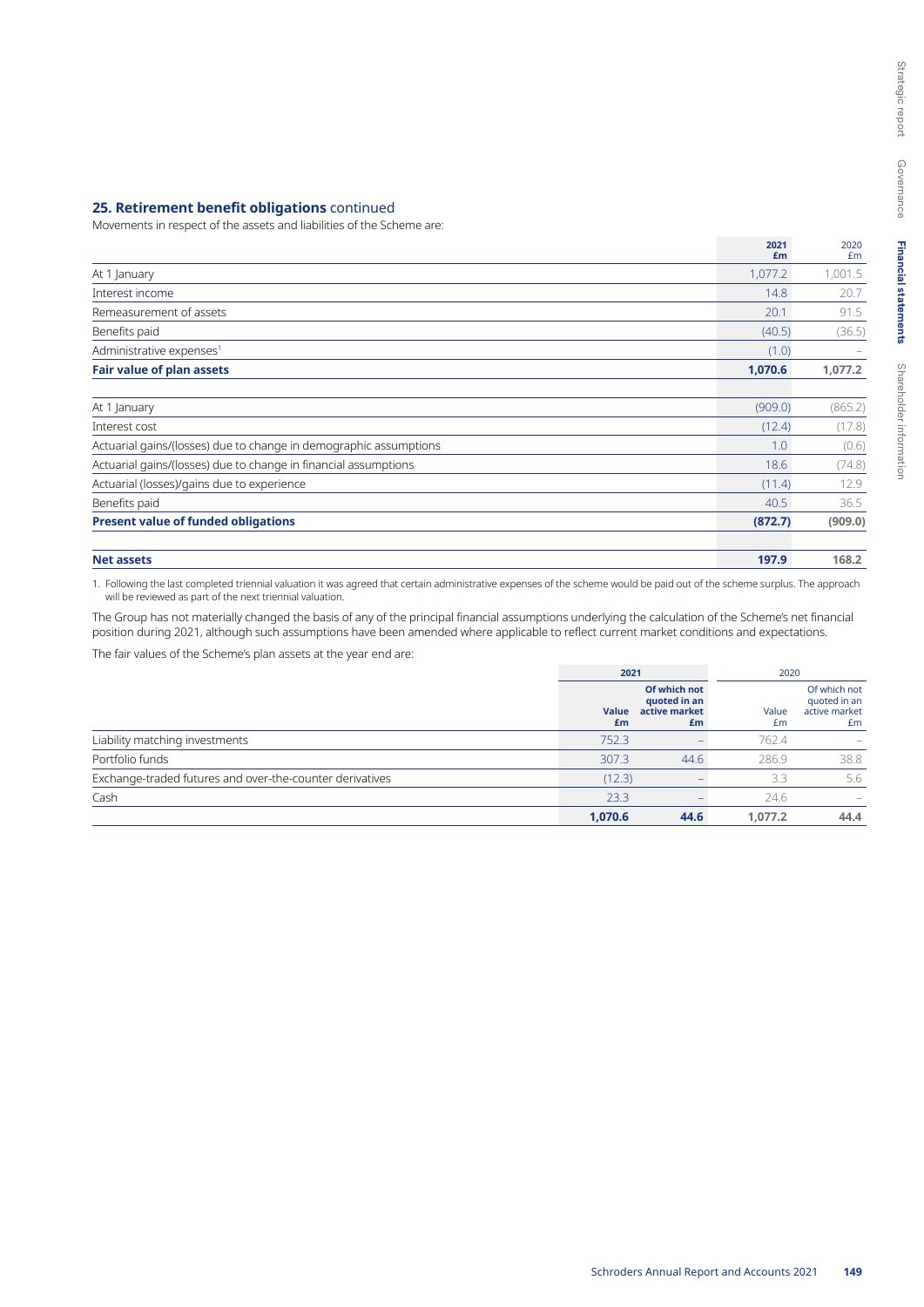#### **26. Share-based payments**

Share-based payments are remuneration payments to selected employees that take the form of an award of shares in Schroders plc. Employees are generally not able to exercise such awards in full until three years after the award has been made, although conditions vary between different types of award. The accounting for share-based awards settled by transferring shares to the employees (equity-settled) differs from the accounting for similar awards settled in cash (cash-settled). The charge for equity-settled share-based payments is determined based on the fair value of the award on the grant date. Such awards can include share awards that may or may not have performance criteria. The initial fair value of the award takes into account the current value of shares expected to be issued (i.e. estimates of the likely levels of forfeiture and achievement of performance criteria), the contribution, if required, by the employee. This initial fair value is charged to the income statement reflecting benefits received from employment, where relevant, in the performance period and over the vesting period. The income statement charge is offset by a credit to the statement of changes in equity, where the award is expected to be settled through the issue of shares. Such awards constituted 8.7% (2020: 6.4%) of salaries, wages and other remuneration (see note 4).

The Group may make share-based payments to employees through awards over or linked to the value of ordinary shares and by the grant of market value share options over ordinary shares. These arrangements involve a maximum term of ten years.

It is the Group's practice to hedge all awards to eliminate the impact of changes in the market value of shares between the grant date and the exercise date.

Awards that lapse or are forfeited during the vesting period result in a credit to the income statement (reversing the previous charge) in the year in which they lapse or are forfeited.

The Group recognised total expenses of £92.1 million (2020: £57.5 million) arising from share-based payment transactions during the year, of which £89.5 million (2020: £56.1 million) were equity-settled share-based payment transactions. In 2021, there were total exceptional costs of £1.5 million included within equity-settled share-based payments (2020: £2.0 million).

The Group has the following share-based payment arrangements (further details of the current schemes may be found in the Remuneration report):

#### **(a) Deferred Award Plan**

Awards over ordinary shares made under the Group's Deferred Award Plan are charged at fair value as operating expenses in the income statement. Fair value is determined at the date of grant and is equal to the market value of the shares at that time. The fair value charges, adjusted to reflect actual levels of vesting, are spread over the performance period and the vesting periods of the awards. Awards are structured as nil-cost options.

|                                                        | 2021<br><b>Number of</b><br>ordinary<br>shares<br><b>Millions</b> | 2020<br>Number of<br>ordinary<br>shares<br><b>Millions</b> |
|--------------------------------------------------------|-------------------------------------------------------------------|------------------------------------------------------------|
| Rights outstanding at 1 January                        | 3.8                                                               | 2.8                                                        |
| Granted                                                | 2.4                                                               | 1.7                                                        |
| Forfeited                                              |                                                                   | (0.1)                                                      |
| Exercised                                              | (1.0)                                                             | (0.6)                                                      |
| <b>Rights outstanding at 31 December</b>               | 5.2                                                               | 3.8                                                        |
| Vested                                                 | 1.5                                                               | 0.6                                                        |
| Unvested                                               | 3.7                                                               | 3.2                                                        |
| Weighted average fair value of shares granted (£)      | 33.80                                                             | 23.86                                                      |
| Weighted average share price at date of exercise $(E)$ | 35.14                                                             | 27.43                                                      |

The weighted average exercise price per share is nil.

A charge of £79.9 million (2020: £39.7 million) was recognised during the year.

The table below shows the expected charges for awards issued under the Deferred Award Plan to be expensed in future years:

|         | £m           |
|---------|--------------|
| 2022    | 1521<br>ے. ب |
| 2023    | 6.3          |
| $2024+$ | 4.4          |
|         | 25.9         |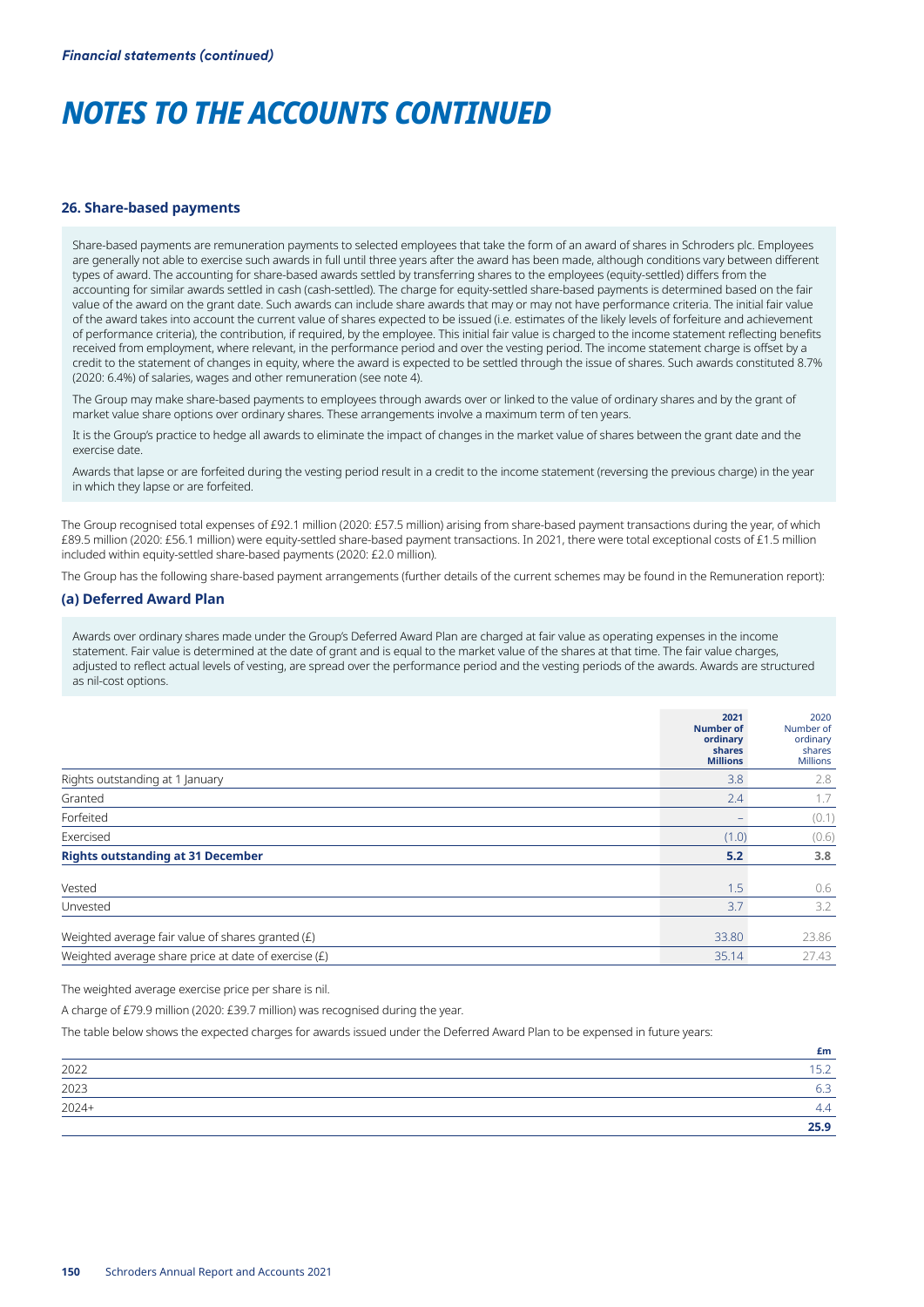#### **26. Share-based payments** continued

# **(b) Equity Compensation Plan**

Awards over ordinary and non-voting ordinary shares made under the Group's Equity Compensation Plan are charged at fair value as operating expenses in the income statement. Fair value is determined at the date of grant and is equal to the market value of the shares at that time. The fair value charges, adjusted to reflect actual levels of vesting, are spread over the performance period and the vesting periods of the awards. Awards are structured as nil-cost options.

|                                                       | 2021                                                      |                                                                      | 2020                                               |                                                               |
|-------------------------------------------------------|-----------------------------------------------------------|----------------------------------------------------------------------|----------------------------------------------------|---------------------------------------------------------------|
|                                                       | <b>Number of</b><br>ordinary<br>shares<br><b>Millions</b> | <b>Number of</b><br>non-voting<br>ordinary shares<br><b>Millions</b> | Number of<br>ordinary<br>shares<br><b>Millions</b> | Number of<br>non-voting<br>ordinary shares<br><b>Millions</b> |
| Rights outstanding at 1 January                       | 3.5                                                       | 0.1                                                                  | 3.9                                                | 0.1                                                           |
| Granted                                               | 0.1                                                       |                                                                      | 0.8                                                |                                                               |
| Forfeited                                             | (0.1)                                                     |                                                                      | (0.1)                                              |                                                               |
| Exercised                                             | (0.8)                                                     | (0.1)                                                                | (1.1)                                              |                                                               |
| <b>Rights outstanding at 31 December</b>              | 2.7                                                       | $\overline{\phantom{0}}$                                             | 3.5                                                | 0.1                                                           |
| Vested                                                | 1.4                                                       |                                                                      | 1.5                                                | 0.1                                                           |
| Unvested                                              | 1.3                                                       | $\qquad \qquad -$                                                    | 2.0                                                |                                                               |
| Weighted average fair value of shares granted (£)     | $\overline{\phantom{a}}$                                  |                                                                      | 23.76                                              |                                                               |
| Weighted average share price at dates of exercise (£) | 35.04                                                     | 23.88                                                                | 28.67                                              | 18.93                                                         |

The weighted average exercise price per share is nil.

A charge of £3.7 million (2020: £10.3 million) was recognised during the year.

The table below shows the expected charges for awards issued under the Equity Compensation Plan to be expensed in future years:

|      | £m |
|------|----|
| 2022 |    |
| 2023 |    |
|      |    |

# **(c) Equity Incentive Plan**

Awards over ordinary shares made under the Group's Equity Incentive Plan are charged at fair value as operating expenses to the income statement, over a five-year vesting period. Fair value is determined at the date of grant and is equal to the market value of the shares at that time. Awards are structured as nil-cost options.

|                                                         | 2021<br><b>Number of</b><br>ordinary<br>shares<br><b>Millions</b> | 2020<br>Number of<br>ordinary<br>shares<br><b>Millions</b> |
|---------------------------------------------------------|-------------------------------------------------------------------|------------------------------------------------------------|
| Rights outstanding at 1 January                         | 1.3                                                               | 1.4                                                        |
| Granted                                                 |                                                                   | 0.2                                                        |
| Forfeited                                               | (0.1)                                                             | (0.1)                                                      |
| Exercised                                               | (0.2)                                                             | (0.2)                                                      |
| <b>Rights outstanding at 31 December</b>                | 1.0                                                               | 1.3                                                        |
| Vested                                                  | 0.5                                                               | 0.4                                                        |
| Unvested                                                | 0.5                                                               | 0.9                                                        |
| Weighted average fair value of shares granted (£)       |                                                                   | 27.82                                                      |
| Weighted average share price at dates of exercise $(E)$ | 35.90                                                             | 30.24                                                      |

The weighted average exercise price per share is nil.

A charge of £3.6 million (2020: £3.8 million) was recognised during the year.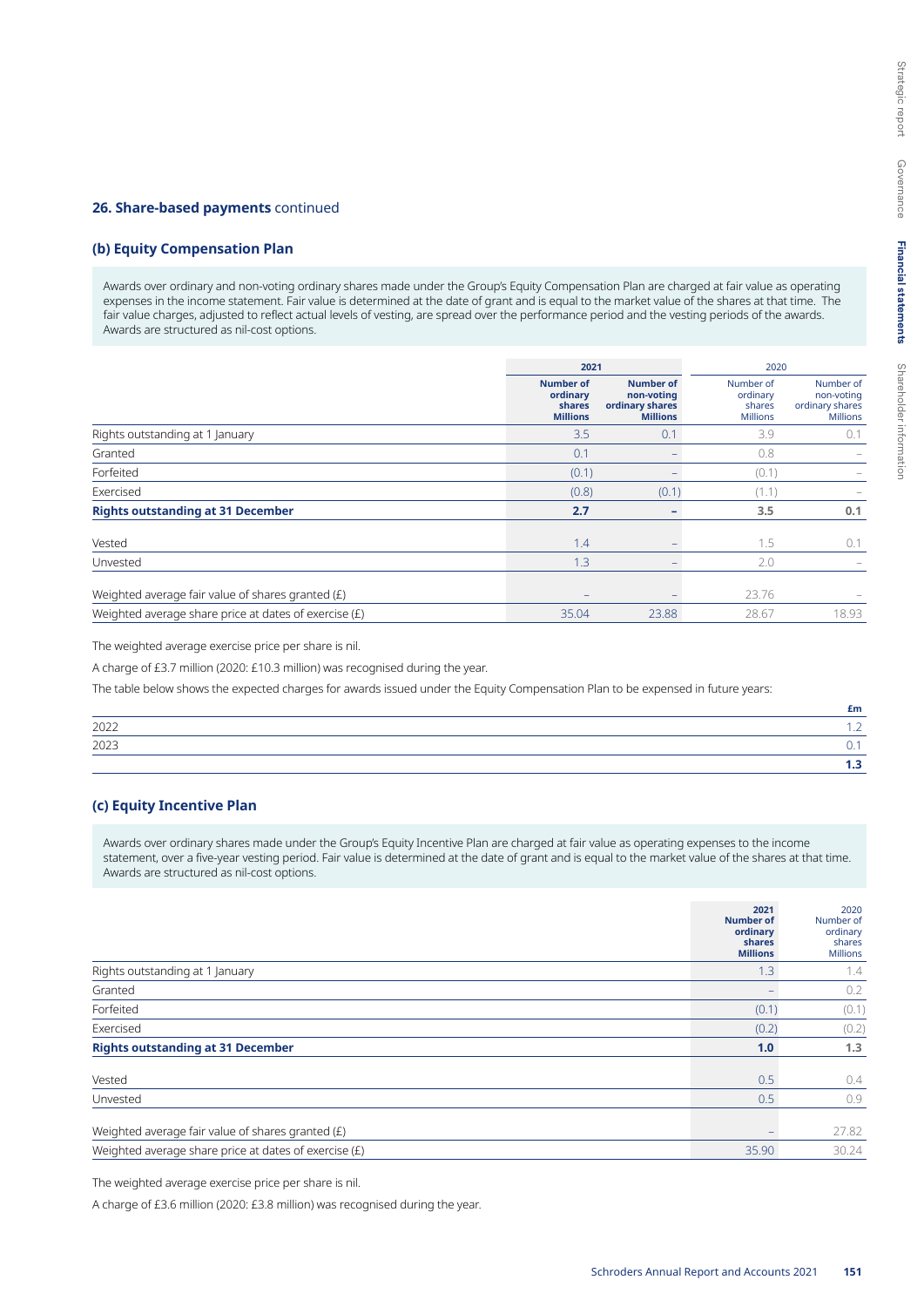# **26. Share-based payments** continued **(c) Equity Incentive Plan** continued

The table below shows the expected charges for awards issued under the Equity Incentive Plan to be expensed in future years:

|      | £m  |
|------|-----|
| 2022 | 3.0 |
| 2023 |     |
| 2024 | -   |
| 2025 | -   |
|      | 7.4 |

### **(d) Long Term Incentive Plan**

Awards over ordinary and non-voting ordinary shares made under the Group's Long Term Incentive Plan are charged at fair value to the income statement over a four-year vesting period. Fair value is calculated using the market value of the shares at the grant date, discounted for dividends forgone over the vesting period of the award and adjusted based on an estimate at the year-end date of the extent to which the performance conditions are expected to be met. Awards are structured as nil-cost options.

|                                                         | 2021                                                      |                                                                      | 2020                                               |                                                               |
|---------------------------------------------------------|-----------------------------------------------------------|----------------------------------------------------------------------|----------------------------------------------------|---------------------------------------------------------------|
|                                                         | <b>Number of</b><br>ordinary<br>shares<br><b>Millions</b> | <b>Number of</b><br>non-voting<br>ordinary shares<br><b>Millions</b> | Number of<br>ordinary<br>shares<br><b>Millions</b> | Number of<br>non-voting<br>ordinary shares<br><b>Millions</b> |
| Rights outstanding at 1 January                         | 0.1                                                       | 0.1                                                                  | 0.1                                                | 0.1                                                           |
| Granted                                                 |                                                           |                                                                      | -                                                  |                                                               |
| Forfeited                                               |                                                           |                                                                      | -                                                  |                                                               |
| Exercised                                               |                                                           | (0.1)                                                                | -                                                  |                                                               |
| <b>Rights outstanding at 31 December</b>                | 0.1                                                       | -                                                                    | 0.1                                                | 0.1                                                           |
| Vested                                                  |                                                           | -                                                                    |                                                    | 0.1                                                           |
| Unvested                                                | 0.1                                                       |                                                                      | 0.1                                                |                                                               |
| Weighted average fair value of shares granted (£)       | $\overline{\phantom{0}}$                                  |                                                                      | -                                                  |                                                               |
| Weighted average share price at dates of exercise $(E)$ | 36.50                                                     | 23.88                                                                |                                                    |                                                               |

The weighted average exercise price per share is nil.

A charge of £0.2 million (2020: £0.3 million) was recognised during the year.

### **(e) Share Incentive Plan**

The employee monthly share purchase plan is open to UK permanent employees and provides free shares from the Group to match the employee purchase of shares up to a maximum of £100 per month. The shares vest after one year.

Pursuant to this plan, the Group purchased 64,556 ordinary shares in 2021 (2020: 73,339) at a weighted average share price of £35.86 (2020: £29.22). A charge of £2.1 million (2020: £2.0 million) was recognised during the year.

#### **(f) Cash-settled share-based awards**

Certain employees have been awarded cash-settled equivalents to these share-based awards. The fair value of these awards is determined using the same methods and models used to value the equivalent equity-settled awards. The fair value of the liability is remeasured at each balance sheet date and at settlement date.

At 31 December 2021, the total carrying value of liabilities arising from cash-settled share-based awards was £5.6 million (2020: £4.1 million). The total intrinsic value at 31 December 2021 of liabilities for which the employee's right to cash or other assets had vested by that date was £2.6 million (2020: £2.4 million).

A charge of £2.6 million (2020: £1.4 million) was recognised during the year. This charge has arisen as the liability was remeasured at the balance sheet date at a share price of £35.60 (31 December 2020: £33.37).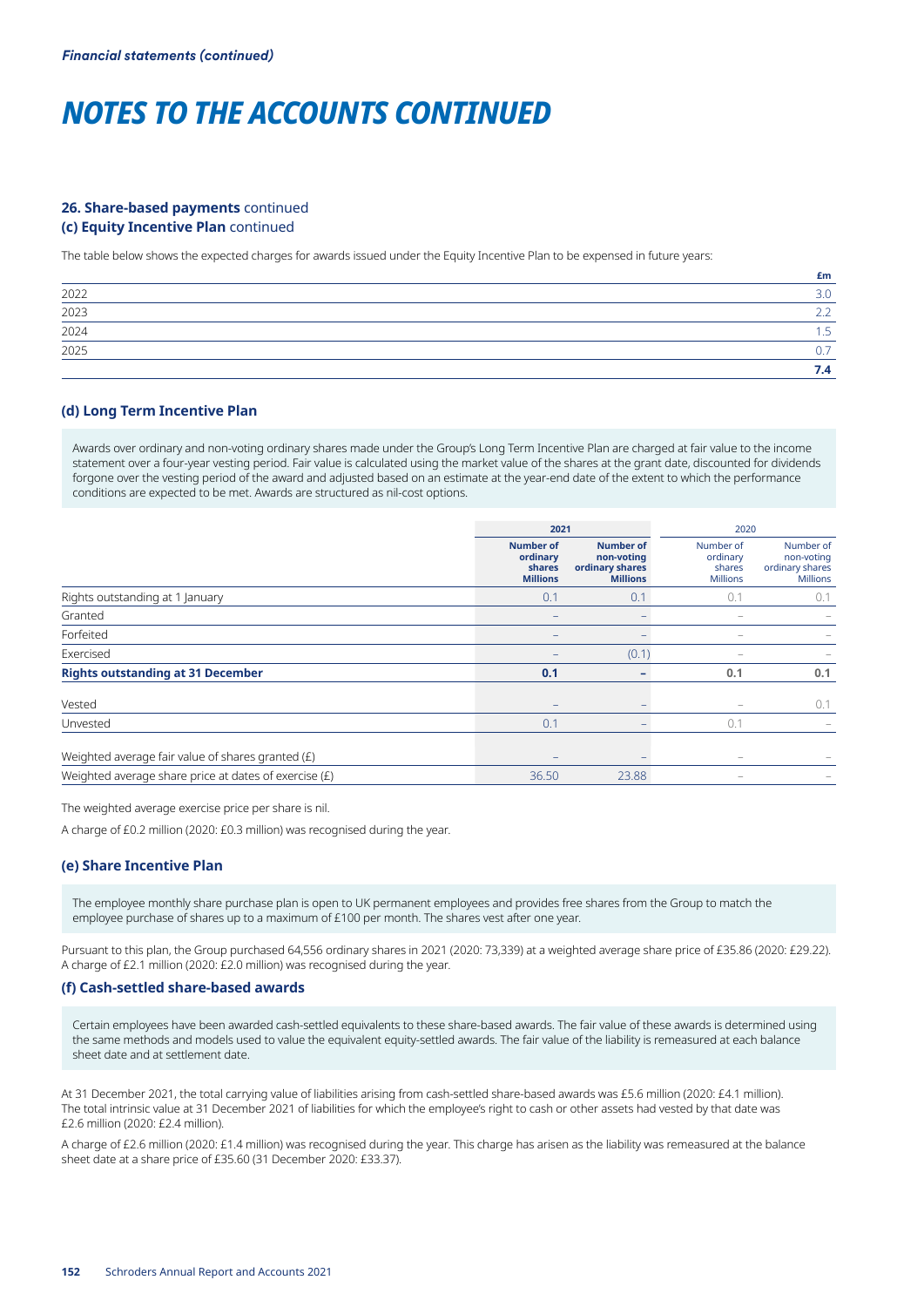#### **27. Related party transactions**

Transactions between the Group and parties related to the Group are required to be disclosed to the extent that they are necessary for an understanding of the potential effect of the relationship on the financial statements. Other disclosures, such as key management personnel compensation, are also required.

The Group is not deemed to be controlled or jointly controlled by a party directly or through intermediaries under the accounting standards. As a result the related parties of the Group are members of the Group, including associates and joint ventures, key management personnel, close family members of key management personnel and any entity controlled by those parties.

Cash transactions with associates or joint ventures are reported in the cash flow statement and in note 10.

£41.3 million (2020: £40.4 million) was held in customer accounts in respect of amounts payable to key management personnel or their related parties.

Included within loans and advances to clients are amounts due from related parties of £7.6 million (2020: £1.6 million). All related party loans and advances were at commercial rates.

Some of the plan assets of the Schroders Retirement Benefit Scheme are invested in products managed by the Life Company (see note 15). At 31 December 2021, the fair value of these assets was £127.8 million (2020: £136.4 million).

Transactions between the Group and its related parties were made at market rates. Any amounts outstanding are unsecured and will be settled in cash. No guarantees have been given or received.

#### **Key management personnel compensation**

Key management personnel are defined as members of the Board or the Group Management Committee. The remuneration of key management personnel during the year was as follows:

| <b>Type of remuneration</b>                  | Typical composition of this type of benefit | 2021<br>£m | 2020<br>£m |
|----------------------------------------------|---------------------------------------------|------------|------------|
| Short-term employee benefits                 | Salary and upfront bonus                    | 29.7       | 23.3       |
| Share-based payments                         | Deferred share awards                       | 20.4       | 12.8       |
| Other long-term benefits                     | Deferred cash awards                        | 17.6       | 12.8       |
| Termination benefits<br>Termination benefits |                                             | 1.2        |            |
| Post-employment benefits                     | Pension plans                               | 0.1        |            |
|                                              |                                             | 69.0       | 49.0       |

The remuneration of key management personnel is based on individual performance and market rates. The remuneration policy (which applies to Directors and management) is described in more detail at www.schroders.com/directors-remuneration-policy.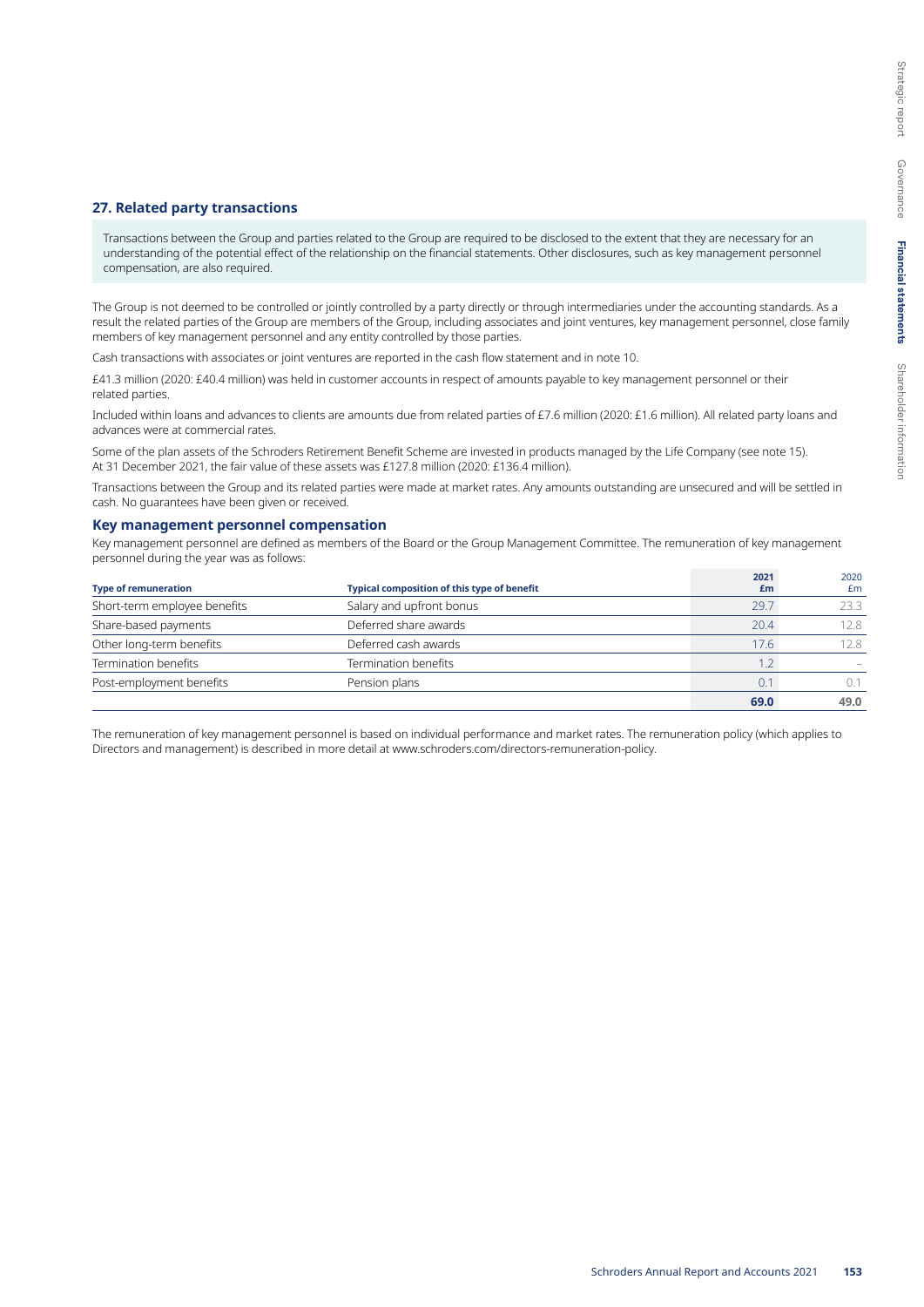#### **28. Interests in structured entities**

Structured entities are those entities that have been designed so that voting or similar rights are not the dominant factor in deciding who has control, such as when any voting rights relate to administrative tasks only, or when the relevant activities are directed by means of contractual arrangements. The Group's interests in consolidated and unconsolidated structured entities are described below.

The Group has interests in structured entities as a result of contractual arrangements arising from its principal activity, the management of assets on behalf of its clients. AUM, excluding deposits by Wealth Management clients and some segregated client portfolios held within the Group's Asset Management business, is managed within structured entities. These structured entities typically consist of investment vehicles such as Open Ended Investment Companies, Authorised Unit Trusts, Limited Partnerships and Sociétés d'Investissement à Capital Variable, which entitle investors to a percentage of the vehicle's net asset value. The vehicles are financed by the purchase of units or shares by investors. The Group also has interests in structured entities through proprietary investments. These are mainly into vehicles that help facilitate the Group's stated aim of generating a return on investment capital and when it deploys seed and co-investment capital in developing new investment strategies or as it invests alongside its clients. Additionally, the Group holds interests in structured entities for liquidity management purposes, for example via investments in money market funds.

The Group does not guarantee returns on the investments it manages or commit to financially support its structured entities. A small proportion of the Group's AUM, principally real estate funds, is permitted to raise finance through loans from banks and other financial institutions. Where external finance is raised, the Group does not provide a guarantee for the repayment of any borrowings.

The business activity of all structured entities in which the Group has an interest, is the management of assets in order to generate investment returns for investors from capital appreciation and/or investment income. The Group earns a management fee from its structured entities, normally based on a percentage of the entity's net asset value, committed capital value or gross asset value and, where contractually agreed, a performance fee or carried interest, based on outperformance against predetermined benchmarks. In addition, where the Group owns a proportion of the structured entity it is entitled to receive investment returns.

#### **(a) Interests arising from managing assets**

The Group's interests in structured entities arising as a result of contractual relationships from its principal activity, the management of assets on behalf of its clients, are reflected in the Group's AUM excluding associates and joint ventures.

|                   |                                                        | 2021                                                               |                                                                      |                     |  |  |
|-------------------|--------------------------------------------------------|--------------------------------------------------------------------|----------------------------------------------------------------------|---------------------|--|--|
|                   | <b>AUM outside of</b><br>structured<br>entities<br>£bn | <b>AUM within</b><br>consolidated<br>structured<br>entities<br>£bn | <b>AUM within</b><br>unconsolidated<br>structured<br>entities<br>£bn | <b>Total</b><br>£bn |  |  |
| Asset Management  | 293.0                                                  | 11.2                                                               | 229.8                                                                | 534.0               |  |  |
| Wealth Management | 71.2                                                   | -                                                                  | 10.0                                                                 | 81.2                |  |  |
|                   | 364.2                                                  | 11.2                                                               | 239.8                                                                | 615.2               |  |  |

|                   |                                                 | 2020                                                               |                                                                      |              |  |  |
|-------------------|-------------------------------------------------|--------------------------------------------------------------------|----------------------------------------------------------------------|--------------|--|--|
|                   | AUM outside of<br>structured<br>entities<br>£bn | <b>AUM</b> within<br>consolidated<br>structured<br>entities<br>£bn | <b>AUM</b> within<br>unconsolidated<br>structured<br>entities<br>£bn | Total<br>£bn |  |  |
| Asset Management  | 281.2                                           | 9.8                                                                | 211.4                                                                | 502.4        |  |  |
| Wealth Management | 65.3                                            | $\hspace{1.0cm} \rule{1.5cm}{0.15cm}$                              | 6.7                                                                  | 72.0         |  |  |
|                   | 346.5                                           | 9.8                                                                | 218.1                                                                | 574.4        |  |  |

Certain AUM is managed outside of structured entities. Within Asset Management, this occurs either because it is formed of segregated investment portfolios for Institutional clients comprising directly held investments in individual financial instruments, or because the voting structures of the vehicles themselves allow the investment manager to be removed without cause. Within Wealth Management, AUM is not generally considered to be within structured entities as the contractual relationships exists directly with the client rather than with structured entities, for example discretionary and advisory asset management and banking services. In addition, Wealth Management AUM in the form of loans and advances to customers is conducted outside of structured entities.

Certain structured entities are deemed to be controlled by the Group and are accounted for as subsidiaries and consolidated in accordance with the accounting standards. AUM within consolidated structured entities represents the net assets of the beneficial interest in the consolidated structured entity owned by third parties.

AUM within unconsolidated structured entities constitutes the remaining balance, represented principally by the net asset value of pooled vehicles managed for Intermediary clients, as well as some assets invested in pooled vehicles on behalf of Institutional and Wealth Management clients. The Group's beneficial interest in structured entities is not included within AUM and is described separately overleaf.

The Group has no direct exposure to losses in relation to the AUM reported above, as the investment risk is borne by clients. The main risk the Group faces from its interest in AUM managed on behalf of clients is the loss of fee income as a result of the withdrawal of funds by clients. Outflows from funds are dependent on market sentiment, asset performance and investor considerations.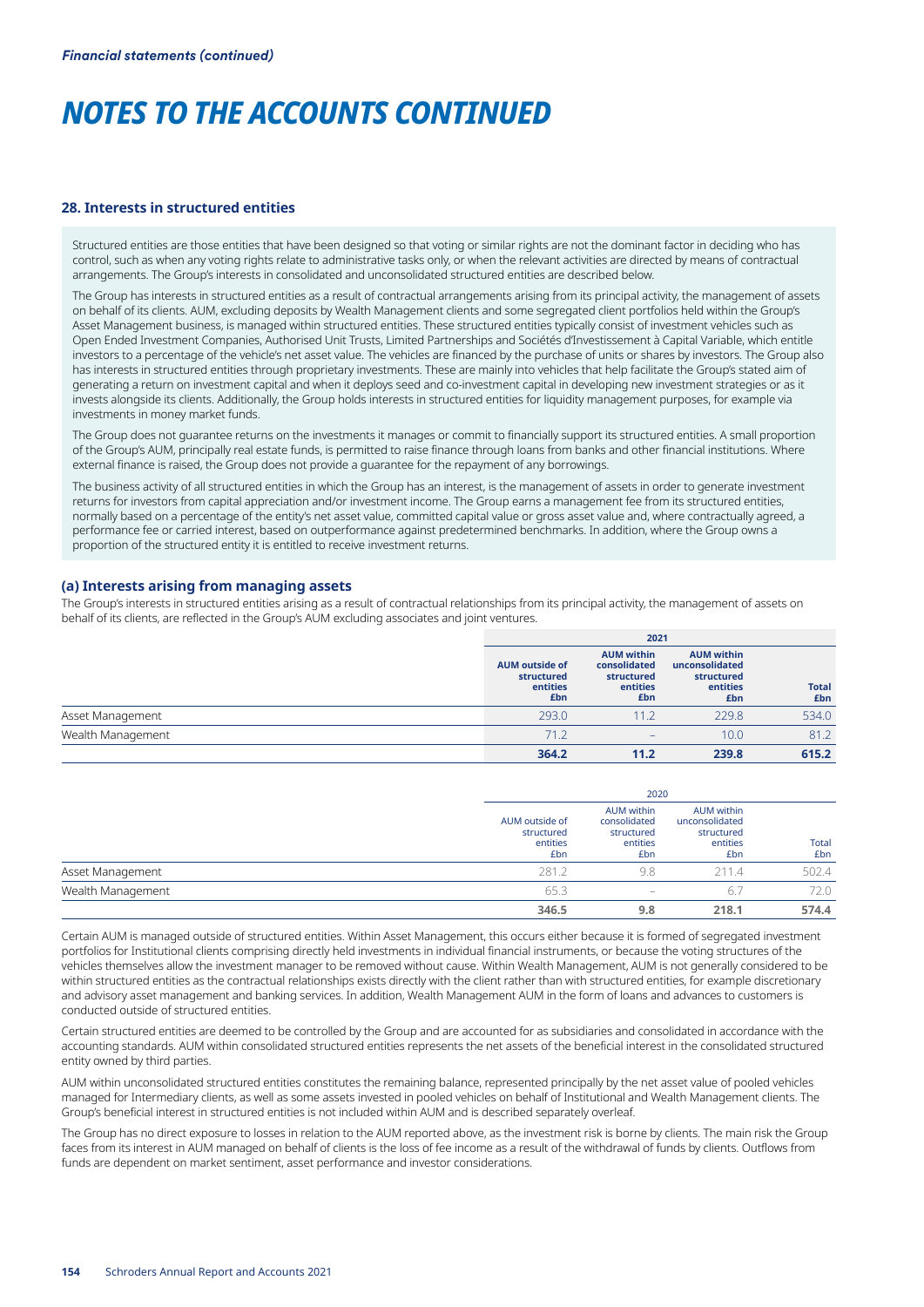### **28. Interests in structured entities** continued

# **(a) Interests arising from managing assets** continued

Fee income includes £1,506.1 million (2020: £1,290.6 million) of fees from structured entities managed by the Group. The table below shows the carrying value of the Group's interests in structured entities as a result of its management of assets, where income is accrued over the period for which assets are managed before being invoiced. The carrying value represents the Group's maximum exposure to loss from these interests.

|                                                        | 2021<br>£m | 2020<br>£m |
|--------------------------------------------------------|------------|------------|
| Fee debtors from structured entities                   | 22 A       |            |
| Accrued income from structured entities                | 2871       | 72.6       |
| Total exposure due to investment management activities | 309.5      | 292.7      |

# **(b) Interest arising from the Group's investment in unconsolidated structured entities**

The table below shows the carrying values of the Group's proprietary investments in unconsolidated structured entities, which resulted in a net gain on financial instruments and other income of £43.8 million (2020: £35.5 million). The carrying values represent the Group's maximum exposure to loss from these interests.

|                                               | 2021<br>£m | 2020<br>£m |
|-----------------------------------------------|------------|------------|
| Cash and cash equivalents                     | 1779       | 203.4      |
| Financial assets                              | 686.9      | 6939       |
| Total exposure due to the Group's investments | 864.8      | 897.3      |

The Group's proprietary investments include interests in unconsolidated structured entities in the form of cash and cash equivalents and financial assets. Cash and cash equivalents comprise investments in money market funds, none of which are managed by the Group (2020: nil). Financial assets include seed and co-investment capital, legacy private equity investments and hedges of deferred cash awards. Of the financial assets, £685.8 million (2020: £458.6 million) is invested in funds managed by the Group. The Group has no interest apart from its role as investor in those funds for which it does not act as manager. The main risk the Group faces from its interests in unconsolidated structured entities arising from proprietary investments is that the investments will decrease in value. Note 20 includes further information on the Group's exposure to market risk arising from proprietary investments.

The Group has contractual commitments to co-invest alongside its clients and provide a minimum level of capital for certain private assets and alternative vehicles. The Group's investment call commitments are set out in note 24.

The statement of financial position also includes the Life Company assets of £13,403.7 million (2020: £12,086.2 million), which are included in AUM. The exposure to the risks and rewards associated with these assets is borne by unit-linked policyholders, or, where Life Company funds are consolidated, third-party investors in those funds.

#### Financial support for consolidated structured entities where there is no contractual obligation to do so

The Group supports some of its funds through the injection of seed capital in order to enable the funds to establish a track record before they are more widely marketed. During the year, the Group purchased units at a cost of £181.4 million (2020: £120.3 million) to provide seed capital to investment funds managed by the Group, of which £145.2 million (2020: £69.1 million) resulted in the consolidation of those funds and £36.2 million (2020: £51.2 million) did not.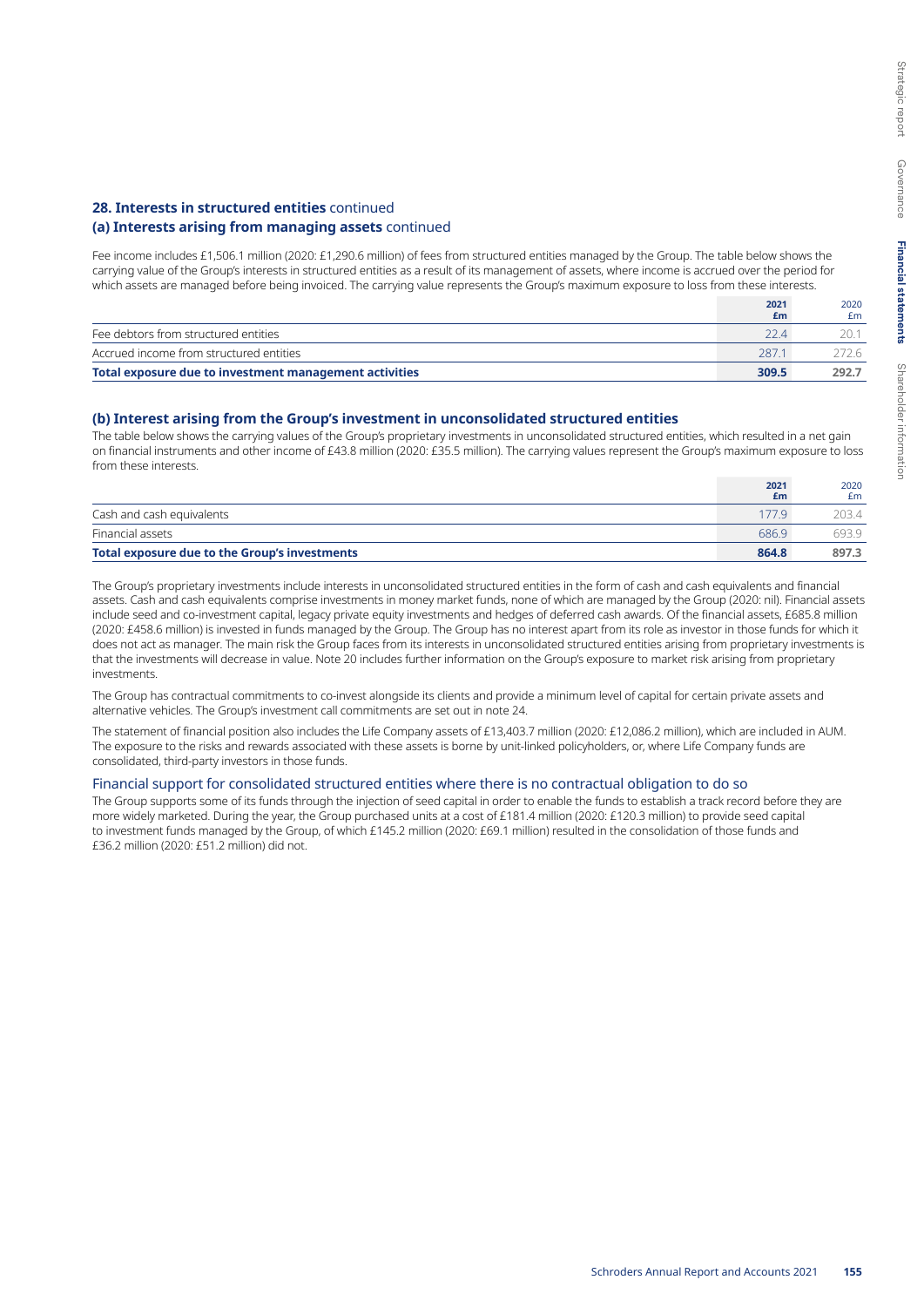#### **29. Events after the reporting period**

The Group has completed two acquisitions after the reporting period with a further acquisition announced and not yet completed.

On 31 January 2022, the Group acquired 100% of the issued share capital of River and Mercantile Investments Limited, the Solution's Division of River and Mercantile Group plc. The acquisition contributed £43.1 billion of Asset Management AUM and strengthens the Group's position in the UK fiduciary management market. The initial consideration was satisfied by means of a £237.2 million cash payment, of which approximately 70% is represented by goodwill and approximately 30% is represented by intangible assets.

On 31 January 2022, the Group acquired 100% of the issued share capital of Cairn Real Estate B.V., a European real estate asset management business. The acquisition contributed approximately £1.1 billion of Asset Management AUM and strengthens the Group's Private Asset capabilities. The initial consideration was satisfied by means of a £24.1 million cash payment, of which approximately 75% is represented by goodwill and approximately 25% is represented by intangible assets.

Due to the timing of the acquisitions, the determination of the final amounts is ongoing and subject to review. The results for the year ended 31 December 2021 for these acquisitions have not been included in these financial statements.

The Group announced an agreement to acquire a majority interest in Greencoat Capital Holdings Limited and expects the transaction to complete in the near future.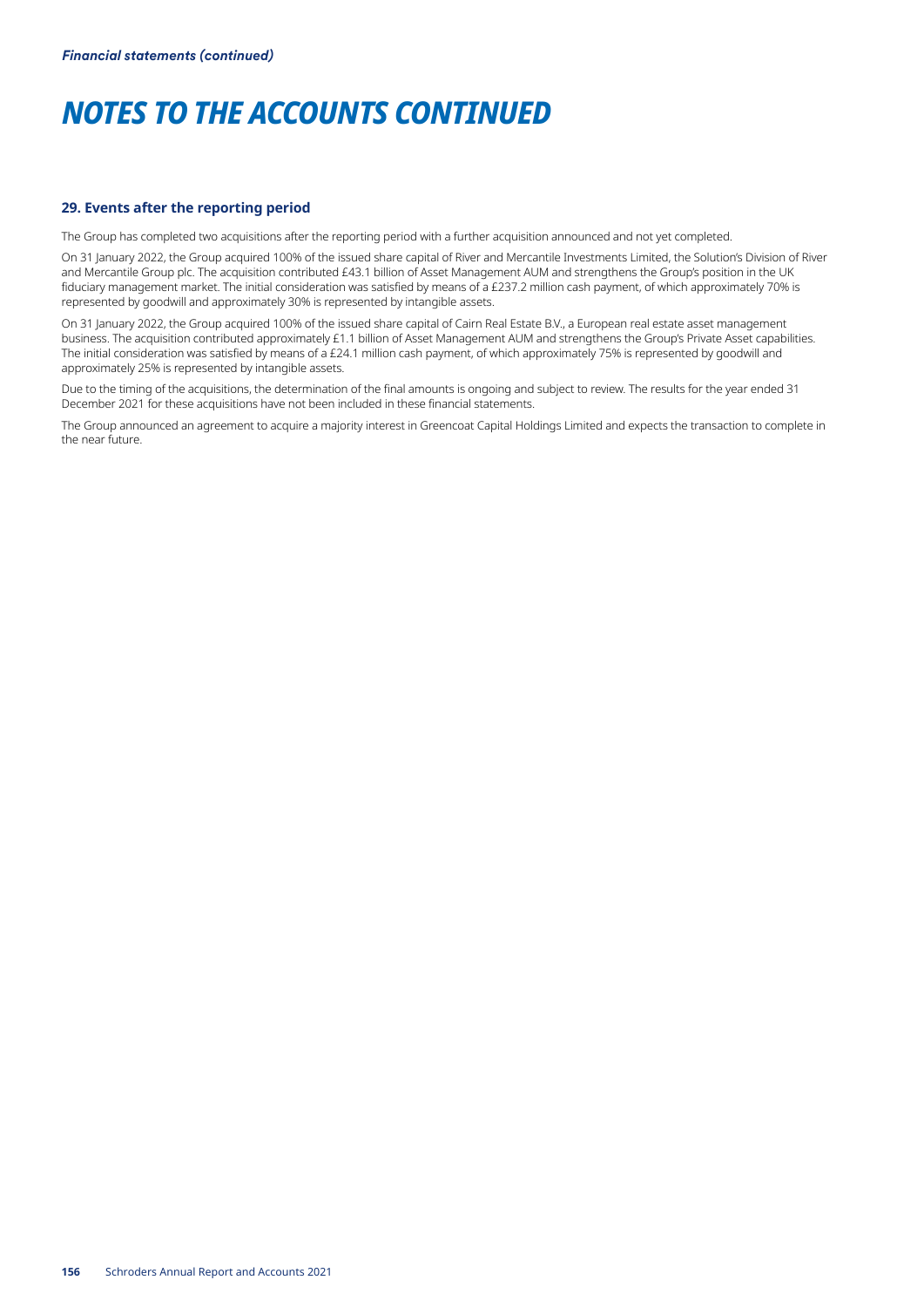### **Presentation of the financial statements**

# **(a) Basis of preparation**

The consolidated financial statements are prepared in accordance with UK-adopted international accounting standards and in conformity with the requirements of the Companies Act 2006.

The consolidated financial information presented within these financial statements has been prepared on the going concern basis under the historical cost convention, except for the measurement at fair value of derivative financial instruments and financial assets and liabilities that are held at fair value through profit or loss or at fair value through other comprehensive income, liabilities in respect of deferred cash awards and certain deposits both with banks and by customers and banks (including those that relate to bullion).

The consolidated statement of financial position is shown in order of liquidity. The classification between current and non-current is set out in the notes. The Group's Life Company business is reported separately. If the assets and liabilities of the Group's Life Company business were to be included within existing captions on the consolidated statement of financial position, the effect would be to gross up a number of individual line items to a material extent. By not doing this, the Group can provide a more transparent presentation that shows the assets of the Life Company and the related unit-linked liabilities as separate and distinct from the remainder of the consolidated statement of financial position.

The Group's principal accounting policies have been consistently applied. Further information is provided below and highlighted in the notes to the accounts.

#### **(b) Future accounting developments**

The Group did not implement the requirements of any other Standards or Interpretations that were in issue but were not required to be adopted by the Group at the year end date. No other Standards or Interpretations have been issued that are expected to have a material impact on the consolidated financial statements.

#### **(c) Basis of consolidation**

The consolidated financial information includes the total comprehensive gains or losses, the financial position and the cash flows of the Company and its subsidiaries, associates and joint ventures. This includes share ownership trusts established for certain share-based awards. In the case of associates and joint ventures, those entities are presented as single line items in the consolidated income statement and consolidated statement of financial position (see note 10). Intercompany transactions and balances are eliminated on consolidation. Consistent accounting policies have been applied across the Group in the preparation of the consolidated financial statements. Details of the Company's related undertakings are presented in note 38.

The entities included in the consolidation may vary year on year due to both the restructuring of the Group (including acquisitions and disposals) and changes to the number of pooled investment vehicles controlled by the Group.

Where the Group controls a pooled investment vehicle, it is consolidated and the third party interest is recorded as a financial liability until the Group loses control. This consolidation has no net effect on the Group's consolidated income statement. The consolidated cash flow statement separately presents acquisitions and disposals of interests in consolidated pooled vehicles. Cash movements within the pooled vehicles are shown net within cash flows from operating activities as the cash held within the underlying pooled investment vehicles is restricted and is not available to the Group for corporate purposes. This presentation provides more relevant information about the impact of the Group's investment in pooled vehicles on corporate cash resources than an analysis of the underlying cash flows of the vehicles.

The Group records any non-controlling interest at the proportionate share of the acquiree's identifiable assets. The most significant non-controlling interest relates to a third party interest of 19.1% in Schroders Wealth Holdings Limited (SWHL). The profit after tax of

SWHL's Group was £45.6 million for the year (2020: £22.4 million). The net assets of SWHL were £325.8 million at 31 December 2021 (31 December 2020: £291.2 million). Dividends of £7.9 million were paid to SWHL's non-controlling interest during the year (2020: none).

#### **(d) Net gains and losses on foreign exchange**

Many subsidiaries are denominated in currencies other than sterling. The results of these subsidiaries are translated at the average rate of exchange. At the year end, the assets and liabilities are translated at the closing rate of exchange. Gains or losses on translation are recorded in the consolidated statement of comprehensive income and as a separate component of equity together with gains or losses on any hedges of overseas operations. Such gains or losses are transferred to the consolidated income statement on disposal or liquidation of the relevant subsidiary.

Transactions undertaken in foreign currencies are translated into the functional currency of the subsidiary at the exchange rate prevailing on the date of the transaction. Foreign currency assets and liabilities, other than those measured at historical cost, are translated into the functional currency at the rates of exchange ruling at the year end date. Any exchange differences arising are included within 'Net gain on financial instruments and other income' in the consolidated income statement.

#### **(e) Cash and cash equivalents**

Cash and cash equivalents include cash at bank and any highly liquid investments with a contractual maturity less than three months.

#### **(f) Estimates and judgements**

The preparation of the consolidated financial statements in conformity with international accounting standards requires the use of certain significant accounting estimates. It also requires management to exercise its judgement in the process of applying the Group's accounting policies and in determining whether certain assets and liabilities should be recorded or an impairment recognised. Any areas involving a higher degree of judgement or complexity, or areas where assumptions and estimates are significant to the consolidated financial statements, are disclosed within the notes and identified under the title estimates and judgements. Estimates and judgements used in preparing the financial statements are periodically evaluated and are based on historical experience and other factors, including expectations of future events that are believed to be reasonable. The resulting accounting estimates may not equal the related actual results.

The separate classification and presentation of exceptional items in the consolidated income statement requires judgement of whether this enables better understanding of the Group's financial performance. This consideration is reassessed if there are indications that the circumstances leading to the presentation have changed.

In applying IFRS 10 Consolidated Financial Statements, the Group uses judgement to determine whether its interests in funds (and other entities), including those held by the Life Company, constitute controlling interests. The Group has interests in funds through its role as fund manager and through its proprietary investments in pooled investment vehicles. The Group is exposed to variable returns and judgement is required to determine whether the power to affect those variable returns is substantive. The Group considers all relevant facts and circumstances in making this judgment. This includes consideration of the purpose and design of an investee, the extent and nature of the Group's exposure to variability of returns as an investor and, where appropriate, as a fund manager, and the Group's ability to direct the relevant activities, including whether voting rights are substantive or protective in consideration of rights held by other parties. These considerations are reassessed if there are indications that circumstances have changed since the original assessment.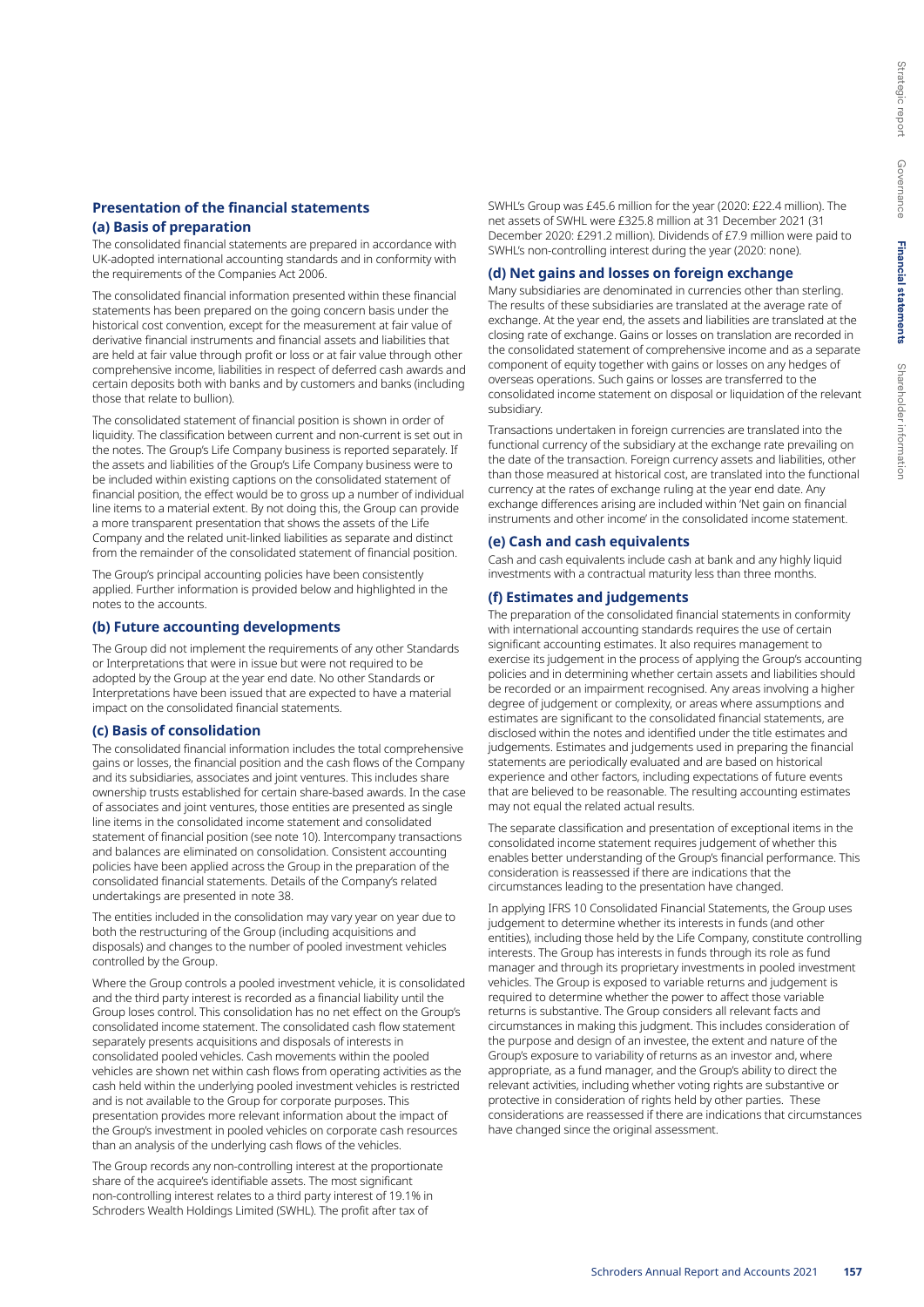# **Presentation of the financial statements** continued **(f) Estimates and judgements** continued

The other estimates and judgements that could have a significant effect on the carrying amounts of assets and liabilities are set out in the following notes, including sensitivities where relevant or material:

| Note 2  | Net operating revenue                                                 |
|---------|-----------------------------------------------------------------------|
| Note 5  | Tax expense                                                           |
| Note 8  | Trade and other receivables                                           |
| Note 9  | Financial assets                                                      |
| Note 13 | Goodwill and intangible assets                                        |
| Note 15 | Unit-linked liabilities and assets backing<br>unit-linked liabilities |
| Note 17 | Financial liabilities                                                 |
| Note 18 | Provisions and contingent liabilities                                 |
| Note 25 | Retirement benefit obligations                                        |

Climate risks have been considered in the preparation of these consolidated financial statements where relevant. The principal areas of focus include: the valuation of financial assets and impairment assessments.

Financial assets measured at fair value are principally valued using traded prices or market observable inputs that incorporate potential climate risks where appropriate. The valuation of some financial instruments involves a greater level of judgement or estimation. In these scenarios climate risks are incorporated where relevant in the relevant assumptions, such as cash flow forecasts. Where financial assets are carried at amortised cost, climate risks are considered as part of the credit risk assessments.

Impairment assessments relating to goodwill and other intangible assets depend on value in use and discounted cash flow models. These valuations include climate risks in the relevant assumptions where appropriate.

The Group's net operating revenues are typically earned as an agreed percentage of the value of AUM or based on the performance of the underlying AUM. The potential impact of climate change on the Group's AUM and future net operating revenue generation is considered in the principal risks and uncertainties section of this Annual Report and Accounts.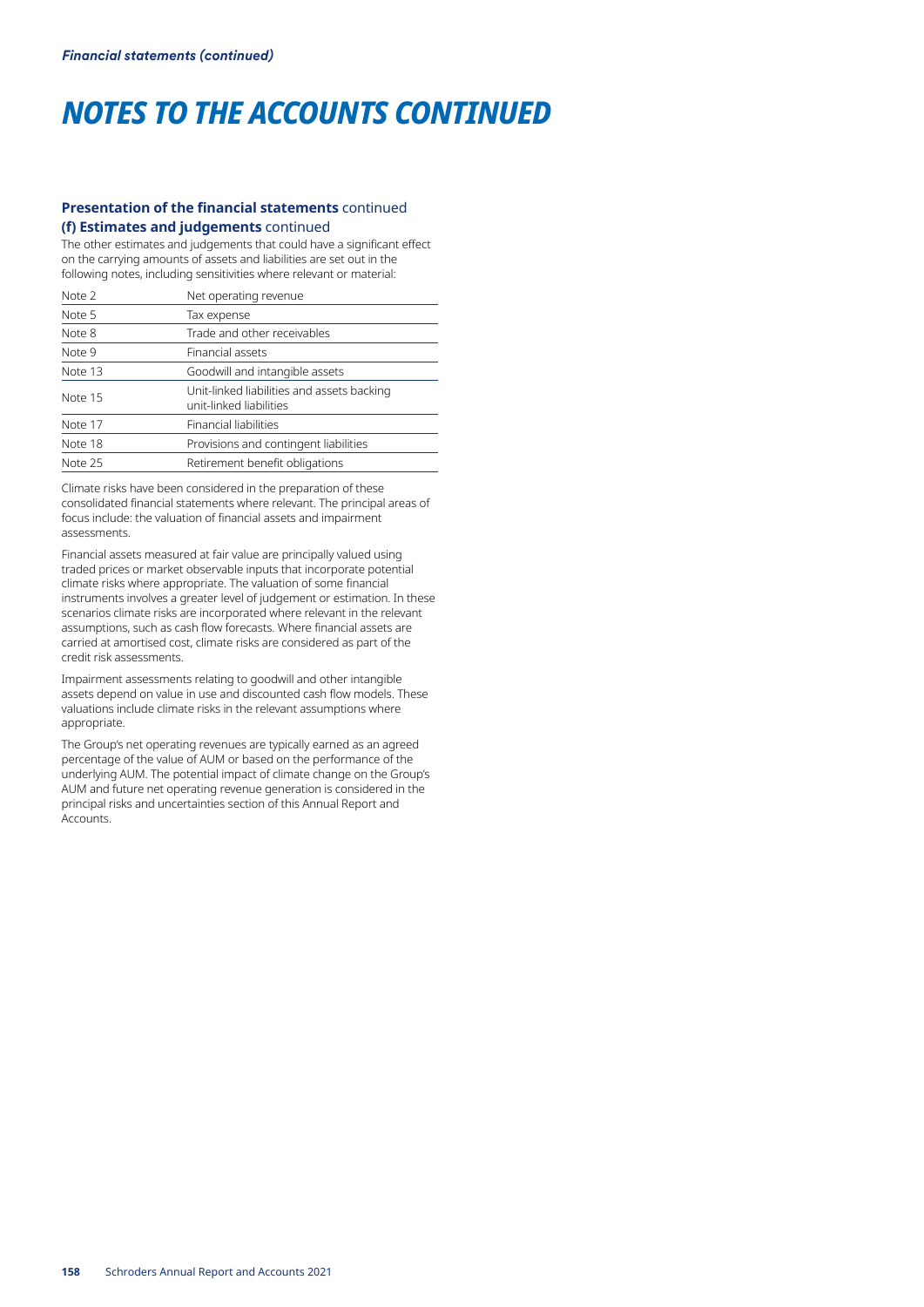# *SCHRODERS PLC – STATEMENT OF FINANCIAL POSITION*

**at 31 December 2021**

|                                   | <b>Notes</b> | 2021<br>£m | 2020<br>£m |
|-----------------------------------|--------------|------------|------------|
| <b>Assets</b>                     |              |            |            |
| Trade and other receivables       | 32           | 1,427.0    | 1,536.1    |
| Retirement benefit scheme surplus | 25           | 197.9      | 168.2      |
| Deferred tax                      | 34           | 33.5       |            |
| Investments in subsidiaries       | 38           | 3,092.6    | 3,092.6    |
| <b>Total assets</b>               |              | 4,751.0    | 4,796.9    |
| <b>Liabilities</b>                |              |            |            |
| Trade and other payables          | 33           | 25.3       | 25.2       |
| Deferred tax                      | 34           | 49.3       | 28.8       |
| <b>Total liabilities</b>          |              | 74.6       | 54.0       |
| <b>Net assets</b>                 |              | 4,676.4    | 4,742.9    |
| Equity at 1 January               |              | 4,742.9    | 4,684.2    |
| Profit for the year               |              | 217.7      | 346.4      |
| <b>Dividends</b>                  |              | (318.6)    | (311.7)    |
| Other changes in equity           |              | 34.4       | 24.0       |
| <b>Equity at 31 December</b>      |              | 4,676.4    | 4,742.9    |

The financial statements were approved by the Board of Directors on 2 March 2022 and signed on its behalf by:

**Richard Keers**

Director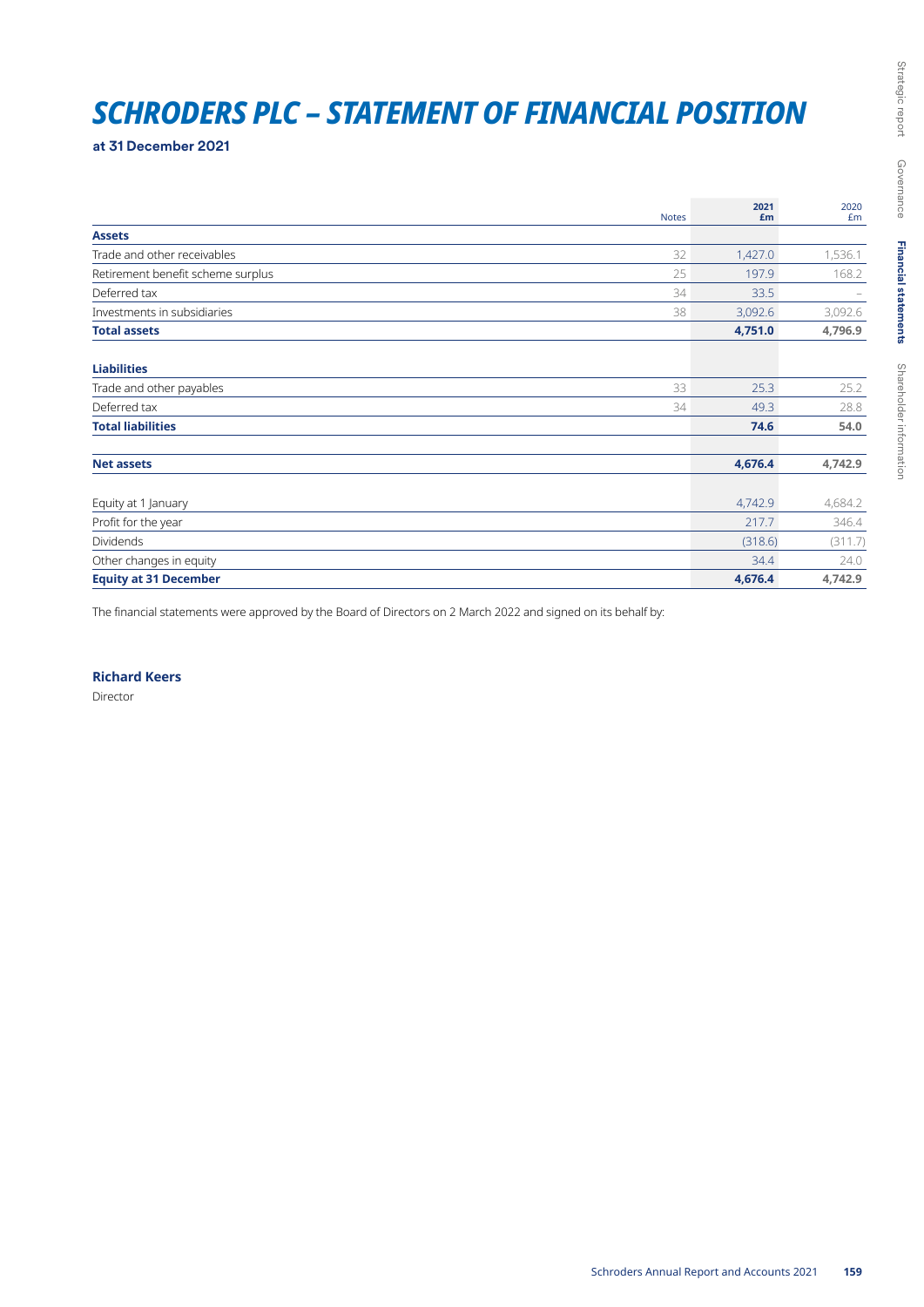# *SCHRODERS PLC – STATEMENT OF CHANGES IN EQUITY*

**for the year ended 31 December 2021**

|                                                              | <b>Notes</b> | <b>Share</b><br>capital<br>£m | <b>Share</b><br>premium<br>£m | Own<br>shares<br>£m      | <b>Profit and</b><br>loss<br>reserve<br>£m | <b>Total</b><br>£m |
|--------------------------------------------------------------|--------------|-------------------------------|-------------------------------|--------------------------|--------------------------------------------|--------------------|
| At 1 January 2021                                            |              | 282.5                         | 124.2                         | (144.1)                  | 4,480.3                                    | 4,742.9            |
| <b>Profit for the year</b>                                   |              | -                             | ۰                             | -                        | 217.7                                      | 217.7              |
| Items that will not be reclassified to the income statement: |              |                               |                               |                          |                                            |                    |
| Net actuarial gain on defined benefit pension scheme         | 25           | $\qquad \qquad -$             |                               | $\overline{\phantom{0}}$ | 27.3                                       | 27.3               |
| Tax on items taken directly to other comprehensive income    |              |                               |                               |                          | (6.7)                                      | (6.7)              |
| <b>Other comprehensive income</b>                            |              | -                             | -                             | -                        | 20.6                                       | 20.6               |
| Total comprehensive income for the year                      |              | -                             | ۰                             | ٠                        | 238.3                                      | 238.3              |
| Own shares purchased                                         | 36           | $\qquad \qquad -$             | $\qquad \qquad -$             | (67.7)                   |                                            | (67.7)             |
| Share-based payments                                         |              | -                             |                               |                          | 81.2                                       | 81.2               |
| Tax in respect of share schemes                              |              | $\qquad \qquad -$             | $\overline{\phantom{0}}$      | -                        | 0.3                                        | 0.3                |
| <b>Dividends</b>                                             |              |                               |                               |                          | (318.6)                                    | (318.6)            |
| <b>Transactions with shareholders</b>                        |              | ۰                             | ۰                             | (67.7)                   | (237.1)                                    | (304.8)            |
| <b>Transfers</b>                                             |              | -                             |                               | 77.6                     | (77.6)                                     |                    |
| At 31 December 2021                                          |              | 282.5                         | 124.2                         | (134.2)                  | 4,403.9                                    | 4,676.4            |

|                                                              | <b>Notes</b> | Share<br>capital<br>£m   | Share<br>premium<br>Em   | Own<br>shares<br>£m      | Profit and<br>loss<br>reserve<br>£m | <b>Total</b><br>Em |
|--------------------------------------------------------------|--------------|--------------------------|--------------------------|--------------------------|-------------------------------------|--------------------|
| At 1 January 2020                                            |              | 282.5                    | 124.2                    | (151.9)                  | 4,429.4                             | 4,684.2            |
| <b>Profit for the year</b>                                   |              | $\overline{\phantom{0}}$ | $\overline{\phantom{a}}$ | $\overline{\phantom{a}}$ | 346.4                               | 346.4              |
| Items that will not be reclassified to the income statement: |              |                          |                          |                          |                                     |                    |
| Net actuarial gain on defined benefit pension scheme         | 25           |                          | $\overline{\phantom{0}}$ | $\overline{\phantom{0}}$ | 29.0                                | 29.0               |
| Tax on items taken directly to other comprehensive income    |              |                          |                          |                          | (4.9)                               | (4.9)              |
| <b>Other comprehensive income</b>                            |              | $\overline{\phantom{0}}$ | $\overline{\phantom{a}}$ | $\overline{\phantom{a}}$ | 24.1                                | 24.1               |
| Total comprehensive income for the year                      |              | $\overline{\phantom{0}}$ | $\overline{\phantom{a}}$ | $\overline{\phantom{0}}$ | 370.5                               | 370.5              |
| Own shares purchased                                         | 36           |                          |                          | (50.9)                   |                                     | (50.9)             |
| Share-based payments                                         |              |                          | $\overline{\phantom{0}}$ |                          | 50.5                                | 50.5               |
| Tax in respect of share schemes                              |              | -                        | $\overline{\phantom{m}}$ | $\overline{\phantom{m}}$ | 0.3                                 | 0.3                |
| <b>Dividends</b>                                             | 7            | $\overline{\phantom{0}}$ | $\qquad \qquad -$        | ÷                        | (311.7)                             | (311.7)            |
| <b>Transactions with shareholders</b>                        |              | -                        | $\overline{\phantom{a}}$ | (50.9)                   | (260.9)                             | (311.8)            |
| <b>Transfers</b>                                             |              | -                        | -                        | 58.7                     | (58.7)                              |                    |
| At 31 December 2020                                          |              | 282.5                    | 124.2                    | (144.1)                  | 4,480.3                             | 4,742.9            |

The distributable profits of Schroders plc are £2.8 billion (2020: £2.9 billion) and comprise retained profits of £2.9 billion (2020: £3.0 billion), included within the 'Profit and loss reserve', less amounts held within the own shares reserve.

The Group's ability to pay dividends is however restricted by the need to hold regulatory capital and to maintain sufficient other operating capital to support its ongoing business activities. In addition, the Group invests in its own funds as seed capital for the purposes of supporting new investment strategies. An analysis of the Group's capital position is provided in note 20.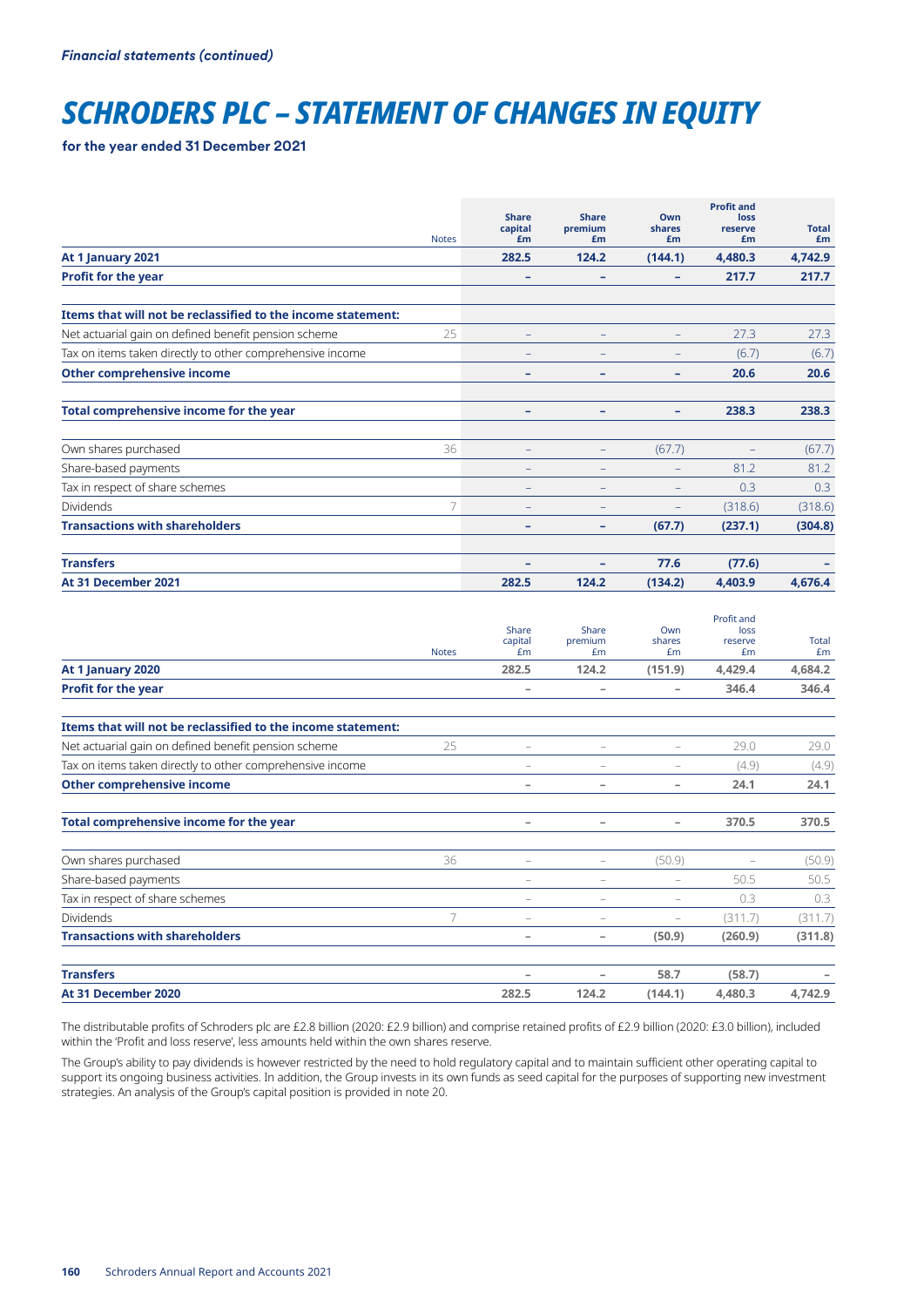# *SCHRODERS PLC – CASH FLOW STATEMENT*

**for the year ended 31 December 2021**

|                                                                                                 | 2021<br>£m               | 2020<br>Em |
|-------------------------------------------------------------------------------------------------|--------------------------|------------|
| <b>Profit before tax</b>                                                                        | 213.3                    | 344.1      |
|                                                                                                 |                          |            |
| <b>Adjustments for:</b>                                                                         |                          |            |
| Decrease/(increase) in trade and other receivables                                              | 103.1                    | (33.9)     |
| Increase/(decrease) in trade and other payables                                                 | 1.1                      | (3.0)      |
| Net credit taken in respect of the scheme                                                       | (2.4)                    | (2.9)      |
| Share-based payments                                                                            | 81.2                     | 50.5       |
| Amounts received in respect of Group tax relief                                                 | (9.0)                    | 9.0        |
| <b>Net cash from operating activities</b>                                                       | 387.3                    | 363.8      |
| <b>Cash flows from financing activities:</b><br>Repayment of loan received from a Group company | (1.0)                    | (1.2)      |
| Acquisition of own shares                                                                       | (67.7)                   | (50.9)     |
| Dividends paid                                                                                  | (318.6)                  | (311.7)    |
| Net cash used in financing activities                                                           | (387.3)                  | (363.8)    |
| Net decrease in cash and cash equivalents                                                       |                          |            |
| Opening cash and cash equivalents                                                               |                          |            |
| Net decrease in cash and cash equivalents                                                       | -                        |            |
| <b>Closing cash and cash equivalents</b>                                                        | $\overline{\phantom{a}}$ |            |

# **30. Significant accounting policies**

The separate financial statements of Schroders plc (Company) have been prepared on a going concern basis in accordance with UK-adopted international accounting standards and in conformity with the requirements of the Companies Act 2006. The Company has taken advantage of the exemption in section 408 of the Act not to present its own income statement and statement of comprehensive income.

The financial statements have been prepared on the historical cost basis. The principal accounting policies adopted are the same as those set out in the Group's financial statement note disclosures, where applicable. In addition, note 38 sets out the accounting policy in respect of investments in subsidiary undertakings.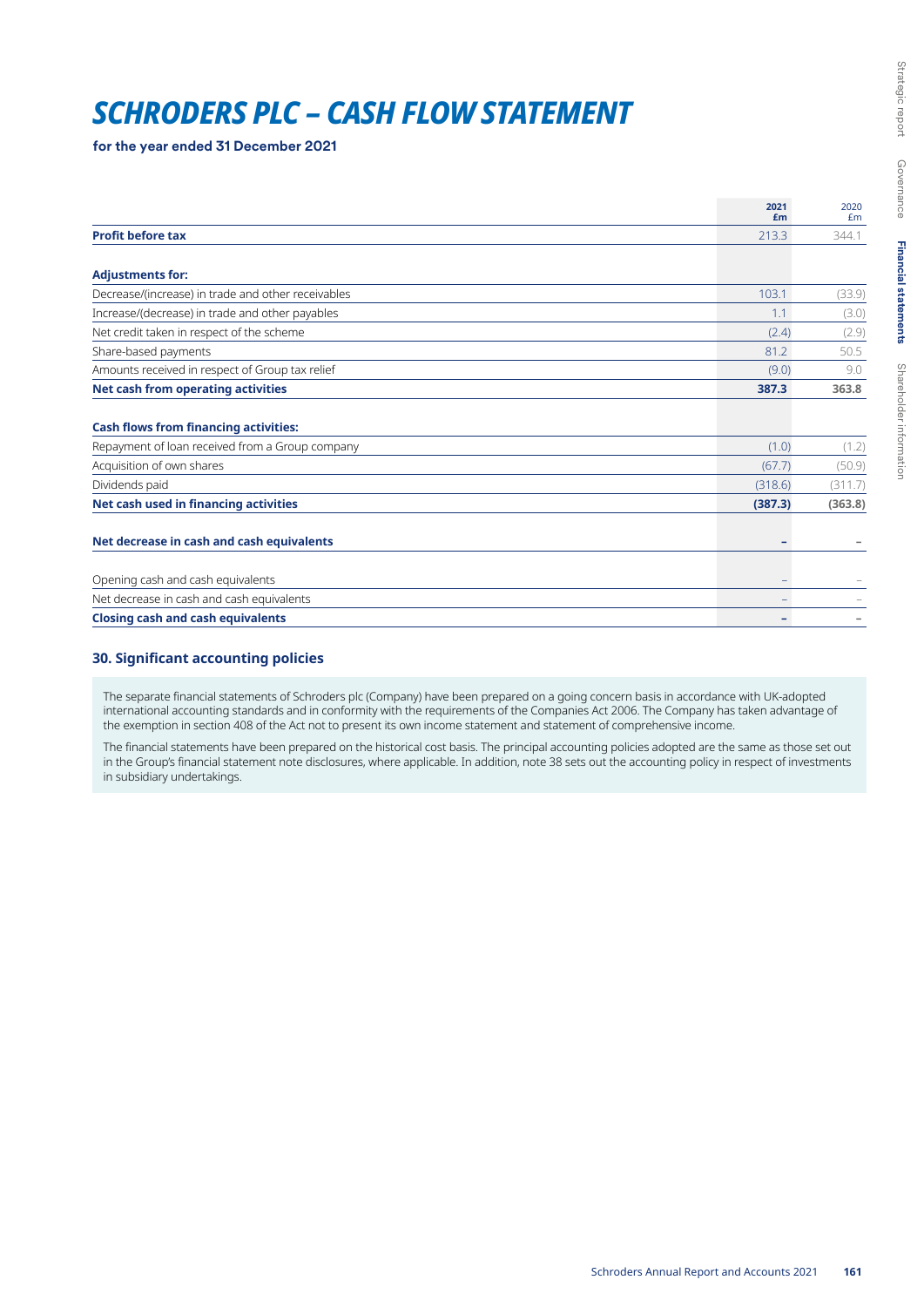# *SCHRODERS PLC – CASH FLOW STATEMENT CONTINUED*

#### **31. Expenses and other disclosures**

The auditor's remuneration for audit services to the Company was £0.7 million (2020: £0.6 million). There were no fees relating to further assurance services in the year (2020: nil).

#### **Key management personnel compensation**

The remuneration policy is described in more detail at www.schroders.com/directors-remuneration-policy. The Company has no employees. The key management personnel of the Company are defined as the Board of Directors. The remuneration of key management personnel, borne by the Company, during the year was as follows:

| <b>Type of remuneration</b>  | <b>Typical composition of this type of benefit</b> | 2021<br>£m    | 2020<br>£m |
|------------------------------|----------------------------------------------------|---------------|------------|
| Short-term employee benefits | Salary and upfront bonus                           |               |            |
| Share-based payments         | Deferred share awards                              | 4.8           | 3.6        |
| Other long-term benefits     | Deferred cash awards                               | $3.0^{\circ}$ | 3 O        |
|                              |                                                    | 15.5          | 12.9       |

# **32. Trade and other receivables**

|                                | 2021<br>£m | 2020<br>£m |
|--------------------------------|------------|------------|
| Amounts due from subsidiaries  | 1.426.2    | .525.0     |
| Prepayments and accrued income | 0.5        |            |
| Other receivables              | 0.3        | 10.9       |
|                                | 1.427.0    | 1.536.1    |

Trade and other receivables are initially recorded at fair value and subsequently at amortised cost. All trade and other receivables are due within one year or repayable on demand.

Expected credit losses on trade and other receivables at 31 December 2021 were £1.1 million (2020: £1.2 million). Note 20 sets out the details of the expected credit loss calculation.

### **33. Trade and other payables**

|                                                  | 2021                     |                      |                    |                          | 2020          |             |
|--------------------------------------------------|--------------------------|----------------------|--------------------|--------------------------|---------------|-------------|
|                                                  | <b>Non-current</b><br>£m | <b>Current</b><br>£m | <b>Total</b><br>£m | Non-current<br>£m        | Current<br>£m | Total<br>£m |
| Trade and other payables held at amortised cost: |                          |                      |                    |                          |               |             |
| Social security                                  | 1.9                      |                      | 3.0                | $\cdot$                  |               |             |
| Accruals                                         | 3.0                      | 7.2                  | 10.2 <sup>2</sup>  | 35                       | 6.8           | 10.3        |
| Amounts owed to subsidiaries                     | -                        | 12.1                 | 12.1               | $\overline{\phantom{0}}$ | 12.2          | 12.2        |
|                                                  | 4.9                      | 20.4                 | 25.3               |                          | 20.1          | 25.2        |

The Company's trade and other payables mature in the following time periods:

|                                               | 2021<br>£m | 2020<br>£m |
|-----------------------------------------------|------------|------------|
| Less than one year                            | 20.4       | 20.1       |
|                                               |            |            |
|                                               | 2.5        | 2.0        |
| $\frac{1-2 \text{ years}}{2-5 \text{ years}}$ | 2.4        | 3.1        |
|                                               | 4.9        | 5.1        |
|                                               |            |            |
|                                               | 25.3       | 25.2       |

Amounts owed to subsidiaries include an interest-bearing loan of £2.8 million (2020: £3.8 million) that is repayable on demand.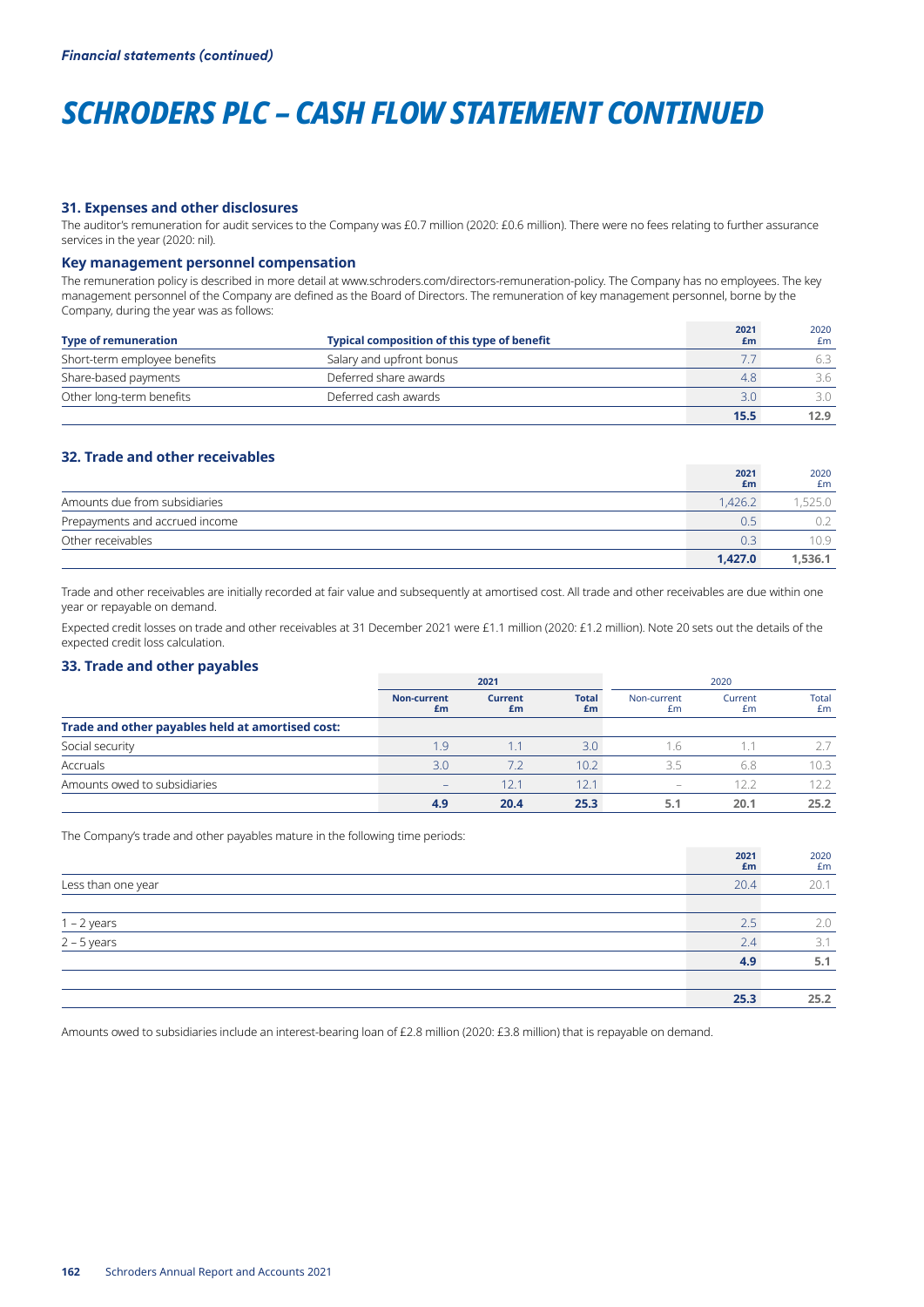# *SCHRODERS PLC – NOTES TO THE ACCOUNTS*

#### **34. Deferred tax**

|                                                                                           |                                             | 2021                     |                                 |                    | 2020                                 |                          |             |
|-------------------------------------------------------------------------------------------|---------------------------------------------|--------------------------|---------------------------------|--------------------|--------------------------------------|--------------------------|-------------|
|                                                                                           | <b>Deferred</b><br>employee<br>awards<br>£m | <b>Losses</b><br>£m      | <b>Pension</b><br>surplus<br>£m | <b>Total</b><br>£m | Deferred<br>employee<br>awards<br>£m | Pension<br>surplus<br>Em | Total<br>Em |
| At 1 January                                                                              | (3.0)                                       | $\overline{\phantom{m}}$ | 31.8                            | 28.8               | (3.1                                 | 23.1                     | 20.0        |
| Income statement (credit)/charge                                                          | 0.1                                         | (23.1)                   | 0.5                             | (22.5)             | 0.4                                  | 0.5                      | 0.9         |
| Income statement (credit)/charge due to changes in tax rates                              | (0.2)                                       | (7.3)                    | 10.3                            | 2.8                | (0.3)                                | 3.3                      | 3.0         |
| Charge to statement of other comprehensive income                                         |                                             | $\overline{\phantom{m}}$ | 5.2                             | 5.2                | -                                    | 5.5                      | 5.5         |
| Charge/(credit) to statement of other comprehensive income due to<br>changes in tax rates |                                             | $\overline{\phantom{m}}$ | 1.5                             | .5                 | $\overline{\phantom{0}}$             | (0.6)                    | (0.6)       |
| <b>At 31 December</b>                                                                     | (3.1)                                       | (30.4)                   | 49.3                            | 15.8               | (3.0)                                | 31.8                     | 28.8        |

### **35. Financial instrument risk management**

The Company's policy is to have adequate capital for all activities undertaken in the normal course of business. In particular, it should have adequate capital to maintain sufficient liquid funds to meet peak working capital requirements. Generally, surplus capital is loaned back to the Group's investment capital management entities.

The risk management processes of the Company are aligned with those of the Group as a whole. Details of the Group's risk management processes are outlined in the 'Risk management' section within the Strategic report and the 'Risk and internal controls' section within the Audit and Risk Committee report as well as in note 20. The Company's specific risk exposures are explained below.

#### Credit risk

The Company has exposure to credit risk from its normal activities where the risk is that a counterparty will be unable to pay in full amounts when due. The Company's counterparties are predominantly its subsidiaries and therefore there is minimal external credit risk exposure.

#### Liquidity risk

Liquidity risk is the risk that the Company cannot meet its obligations as they fall due or can only do so at a cost. The Group's liquidity policy is to maintain sufficient liquidity to cover any cash flow funding, meet all obligations as they fall due and maintain solvency. The Company holds sufficient liquid funds to cover its needs in the normal course of business. The Company can recall intercompany loans to subsidiaries or utilise the Group loan facility to maintain sufficient liquidity.

### Interest rate risk

Interest rate risk is the risk that the fair value of future cash flows of financial instruments will fluctuate because of changes in market interest rates.

At 31 December 2021, if interest rates had been 100 bps higher (2020: 15 bps higher) or 75 bps lower (2020: 35 bps lower) with all other variables held constant, the Company estimates that profit after tax for the year would have increased by £10.9 million (2020: increased by £1.8 million) or decreased by £8.2 million (2020: decreased by £4.2 million) respectively. These changes are mainly as a result of net interest income on the Company's interest-bearing intercompany receivables and payables and cash. Other components of equity are not directly affected by interest rate movements.

The model used to calculate the effect on post-tax profits does not take into account the indirect effect of interest rates on the fair value of other assets and liabilities.

### Foreign exchange and pricing risk

Foreign exchange risk is the risk that the fair value or future cash flows of financial instruments will fluctuate because of changes in foreign exchange rates. Pricing risk is the risk that the fair value or future cash flows of financial instruments will fluctuate because of changes in market prices. The Company is not directly exposed to foreign exchange or pricing risk. The Company's investments in its directly held subsidiaries are in sterling and are held at historic cost. It has indirect exposure to foreign exchange and pricing risk in the Group, which could result in the impairment of these subsidiaries. There are currently sufficient resources in subsidiaries to absorb any normal market events.

#### **36. Own shares**

Movements in own shares during the year were as follows:

|                       | 2021<br>£m | 2020<br>£m |
|-----------------------|------------|------------|
| At 1 January          | (144.1)    | 151.9      |
| Own shares purchased  | (67.7)     | (50.9)     |
| Awards vested         | 77.6       | 58.7       |
| <b>At 31 December</b> | (134.2)    | (144.1)    |

During the year 1.9 million own shares (2020: 2.1 million) were purchased and held for hedging share-based awards. 2.8 million shares (2020: 2.2 million) awarded to employees vested in the year and were transferred out of own shares.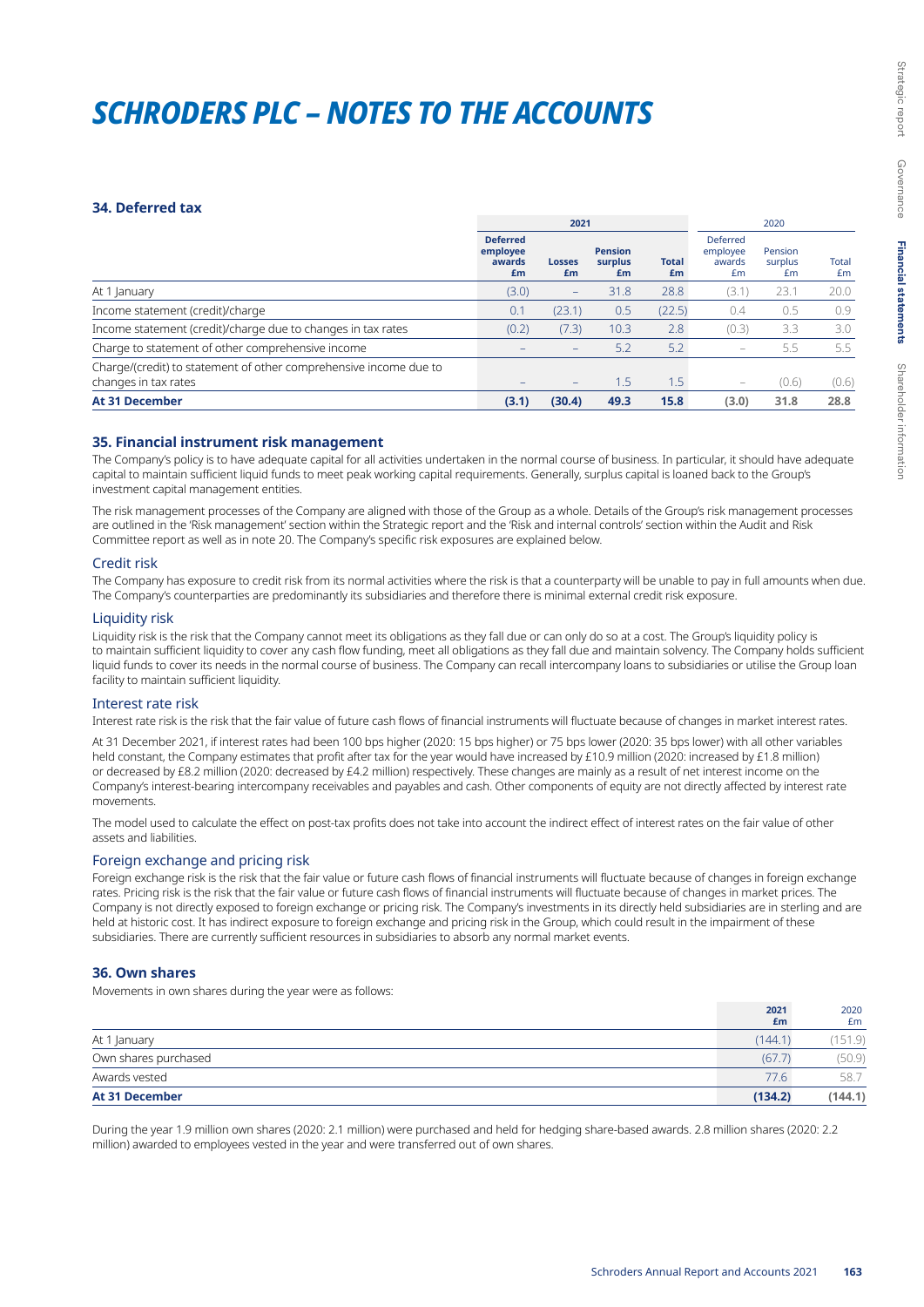# *SCHRODERS PLC – NOTES TO THE ACCOUNTS CONTINUED*

#### **36. Own shares** continued

The total number of shares in the Company held within the Company's employee benefit trusts comprise:

|                            |                                                         | 2021                                                      |                                 |                                                  | 2020                                                                      |                          |
|----------------------------|---------------------------------------------------------|-----------------------------------------------------------|---------------------------------|--------------------------------------------------|---------------------------------------------------------------------------|--------------------------|
|                            | <b>Number of</b><br>vested<br>shares<br><b>Millions</b> | <b>Number of</b><br>unvested<br>shares<br><b>Millions</b> | <b>Total</b><br><b>Millions</b> | Number of<br>vested<br>shares<br><b>Millions</b> | Number of<br>unvested<br>shares<br><b>Millions</b>                        | Total<br><b>Millions</b> |
| Ordinary shares            | 3.3                                                     | 4.6                                                       | 7.9                             |                                                  | 5.5                                                                       | 7.9                      |
| Non-voting ordinary shares | $\overline{\phantom{0}}$                                | $\overline{\phantom{0}}$                                  |                                 |                                                  | $\hspace{1.0cm} \rule{1.5cm}{0.15cm} \hspace{1.0cm} \rule{1.5cm}{0.15cm}$ | 0.1                      |
|                            | 3.3                                                     | 4.6                                                       | 7.9                             | 2.5                                              | 5.5                                                                       | 8.0                      |

|                             |                               | 2021                            |                    |                        | 2020                     |             |
|-----------------------------|-------------------------------|---------------------------------|--------------------|------------------------|--------------------------|-------------|
|                             | <b>Vested</b><br>shares<br>£m | <b>Unvested</b><br>shares<br>£m | <b>Total</b><br>£m | Vested<br>shares<br>Em | Unvested<br>shares<br>£m | Total<br>£m |
| Ordinary shares:            |                               |                                 |                    |                        |                          |             |
| Cost                        | 83.2                          | 134.0                           | 217.2              | 58.3                   | 143.8                    | 202.1       |
| Fair value                  | 118.0                         | 161.0                           | 279.0              | 82.7                   | 182.6                    | 265.3       |
| Non-voting ordinary shares: |                               |                                 |                    |                        |                          |             |
| Cost                        | -                             | 0.2                             | 0.2                | 0.3                    | 0.3                      | 0.6         |
| Fair value                  | $\qquad \qquad -$             | 0.3                             | 0.3                | 0.6                    | 0.3                      | 0.9         |
| <b>Total:</b>               |                               |                                 |                    |                        |                          |             |
| Cost                        | 83.2                          | 134.2                           | 217.4              | 58.6                   | 144.1                    | 202.7       |
| <b>Fair value</b>           | 118.0                         | 161.3                           | 279.3              | 83.3                   | 182.9                    | 266.2       |

### **37. Related party transactions**

The Company is not deemed to be controlled or jointly controlled by a party directly or through intermediaries under the accounting standards. As a result, the related parties of the Company comprise principally subsidiaries, associates and joint ventures, key management personnel, close family members of key management personnel and any entity controlled by those parties.

The Company has determined that key management personnel comprises only the Board of Directors.

#### Transactions between related parties

Details of transactions between the Company and its subsidiaries, which are related parties of the Company, and transactions between the Company and other related parties, excluding compensation (which is set out in note 31), are disclosed below:

|                             | 2021                 |                          |                                     |                                  |                             |                                                                 |
|-----------------------------|----------------------|--------------------------|-------------------------------------|----------------------------------|-----------------------------|-----------------------------------------------------------------|
|                             | <b>Revenue</b><br>£m | <b>Expenses</b><br>£m    | <b>Interest</b><br>receivable<br>£m | <b>Interest</b><br>payable<br>£m | by related<br>parties<br>£m | <b>Amounts owed Amounts owed</b><br>to related<br>parties<br>£m |
| Subsidiaries of the Company | 252.2                | 24.4                     |                                     | $\overline{\phantom{0}}$         | 1.426.2                     | (12.1)                                                          |
| Key management personnel    | 0.6                  | $\overline{\phantom{0}}$ | $\qquad \qquad \blacksquare$        | $\overline{\phantom{0}}$         | 7.6                         |                                                                 |

|                             |               | 2020                     |                                                                           |                           |                                             |                                             |  |  |
|-----------------------------|---------------|--------------------------|---------------------------------------------------------------------------|---------------------------|---------------------------------------------|---------------------------------------------|--|--|
|                             | Revenue<br>£m | Expenses<br>£m           | Interest<br>receivable<br>£m                                              | Interest<br>payable<br>£m | Amounts owed<br>by related<br>parties<br>£m | Amounts owed<br>to related<br>parties<br>£m |  |  |
| Subsidiaries of the Company | 370.9         | 189                      |                                                                           |                           | .5250                                       | 2.2                                         |  |  |
| Key management personnel    |               | $\overline{\phantom{a}}$ | $\hspace{1.0cm} \rule{1.5cm}{0.15cm} \hspace{1.0cm} \rule{1.5cm}{0.15cm}$ | $\overline{\phantom{a}}$  |                                             | 30.7                                        |  |  |

Transactions with related parties were made at market rates. The amounts outstanding are unsecured and will be settled in cash.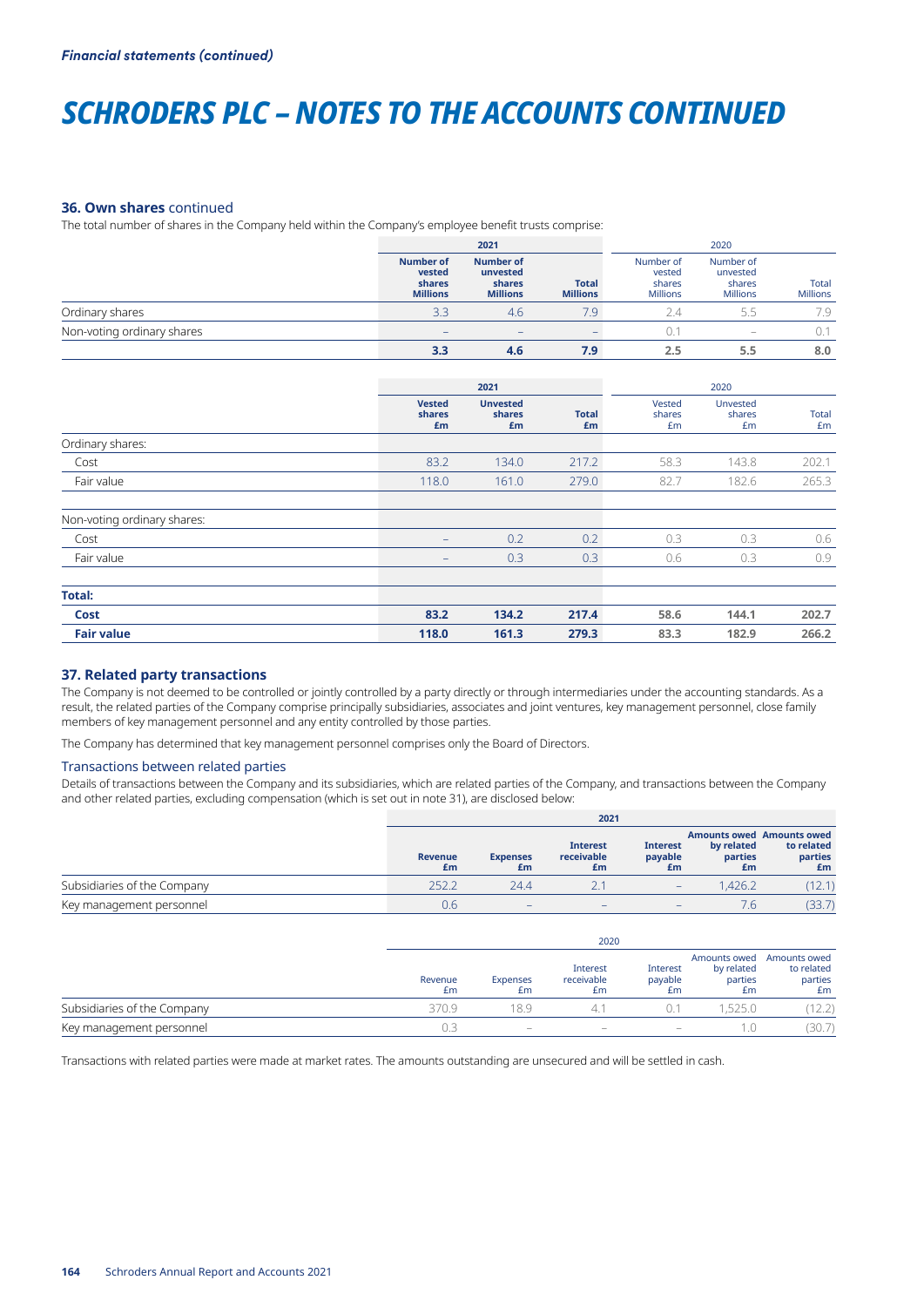#### **38. Subsidiaries and other related undertakings**

The Group operates globally, which results in the Company having a corporate structure consisting of a number of related undertakings, comprising subsidiaries, joint ventures, associates and other qualifying undertakings. A full list of these undertakings, the country of incorporation, registered office, classes of shares held and the effective percentage of equity owned at 31 December 2021 is disclosed below.

Additionally, related undertakings include entities where the Company has a significant holding of a share class or unit class of a pooled vehicle. These holdings can arise through the Group's investment management activities on behalf of clients or as part of the stated aim of generating a return on investment capital. The seeding of structured entities in order to develop new investment strategies can give rise to these holdings. A listing of related undertakings arising from the Company's interest in structured entities along with registered offices is included on pages 173 to 176.

# **(a) Related undertakings arising from the Company's corporate structure**

#### Principal subsidiaries

The principal subsidiaries listed below are those that, in the opinion of the Directors, principally affect the consolidated profits or net assets of the Company. The principal subsidiary entities are wholly owned subsidiary undertakings of the Company, unless otherwise stated. All undertakings operate in the countries where they are registered or incorporated and are stated at cost less, where appropriate, provision for impairment.

| <b>Name</b>                                        | <b>Share class Footnote</b> |              | %     | <b>Address</b>                                                                                   |
|----------------------------------------------------|-----------------------------|--------------|-------|--------------------------------------------------------------------------------------------------|
| UK                                                 |                             |              |       |                                                                                                  |
| Leadenhall Securities Corporation Limited          | <b>OS</b>                   |              | 100%  | 1 London Wall Place, London, EC2Y 5AU, England                                                   |
| Schroder & Co. Limited                             | <b>OS</b>                   | a            | 80.9% |                                                                                                  |
| Schroder Administration Limited                    | <b>OS</b>                   | <sub>b</sub> | 100%  |                                                                                                  |
| Schroder Corporate Services Limited                | <b>OS</b>                   |              | 100%  |                                                                                                  |
| Schroder Financial Holdings Limited                | OS                          |              | 100%  |                                                                                                  |
| Schroder Financial Services Limited                | <b>OS</b>                   |              | 100%  |                                                                                                  |
| Schroder International Holdings Limited            | <b>OS</b>                   |              | 100%  |                                                                                                  |
| Schroder Investment Company Limited                | OS                          |              | 100%  |                                                                                                  |
| Schroder Investment Management Limited             | OS                          |              | 100%  |                                                                                                  |
| Schroder Private Assets Holdings Limited           | <b>OS</b>                   |              | 100%  |                                                                                                  |
| Schroder Real Estate Investment Management Limited | OS                          |              | 100%  |                                                                                                  |
| Schroder Unit Trusts Limited                       | OS                          |              | 100%  |                                                                                                  |
| Schroder Wealth Holdings Limited                   | OS                          |              | 80.9% |                                                                                                  |
| Schroder Wealth International Holdings Limited     | OS                          |              | 100%  |                                                                                                  |
| <b>Australia</b>                                   |                             |              |       |                                                                                                  |
| Schroder Investment Management Australia Limited   | OS, CPS                     |              | 100%  | Level 20, Angel Place, 123 Pitt Street, Sydney, NSW 2000, Australia                              |
| <b>Guernsey</b>                                    |                             |              |       |                                                                                                  |
| Schroder Investment Company (Guernsey) Limited     | <b>OS</b>                   |              | 100%  | PO Box 334, Regency Court, Glategny Esplanade, St. Peter Port,                                   |
| Schroders (C.I.) Limited                           | <b>OS</b>                   |              | 100%  | Guernsey, GY1 3UF, Channel Islands                                                               |
| <b>Hong Kong</b>                                   |                             |              |       |                                                                                                  |
| Schroder Investment Management (Hong Kong) Limited | <b>OS</b>                   |              | 100%  | Level 33, Two Pacific Place, 88 Queensway, Hong Kong, Hong Kong                                  |
| Luxembourg                                         |                             |              |       |                                                                                                  |
| Schroder Investment Management (Europe) S.A.       | <b>OS</b>                   |              | 100%  | 5 rue Höhenhof, L-1736 Senningerberg, Luxembourg                                                 |
| <b>Singapore</b>                                   |                             |              |       |                                                                                                  |
| Schroder Investment Management (Singapore) Ltd.    | <b>OS</b>                   |              | 100%  | 138 Market Street, #23-01, CapitaGreen, Singapore, 048946,<br>Singapore                          |
| <b>Switzerland</b>                                 |                             |              |       |                                                                                                  |
| Schroder & Co Bank AG                              | <b>OS</b>                   |              | 100%  | Central 2, 8021, Zurich, Switzerland                                                             |
| Schroder Investment Management (Switzerland) AG    | <b>OS</b>                   |              | 100%  | Central 2, 8001, Zurich, Switzerland                                                             |
| Schroders Capital Management (Switzerland) AG      | <b>OS</b>                   |              | 100%  | Affolternstrasse 56, 8050, Zurich, Switzerland                                                   |
| <b>United States</b>                               |                             |              |       |                                                                                                  |
| Schroder Investment Management North America Inc.  | COS                         |              | 100%  | 7 Bryant Park, New York, New York, 10018, USA                                                    |
| Schroder US Holdings Inc.                          | COS                         |              | 100%  | National Registered Agents, Inc., 160 Greentree Drive, Suite 101,<br>Dover, Delaware, 19904, USA |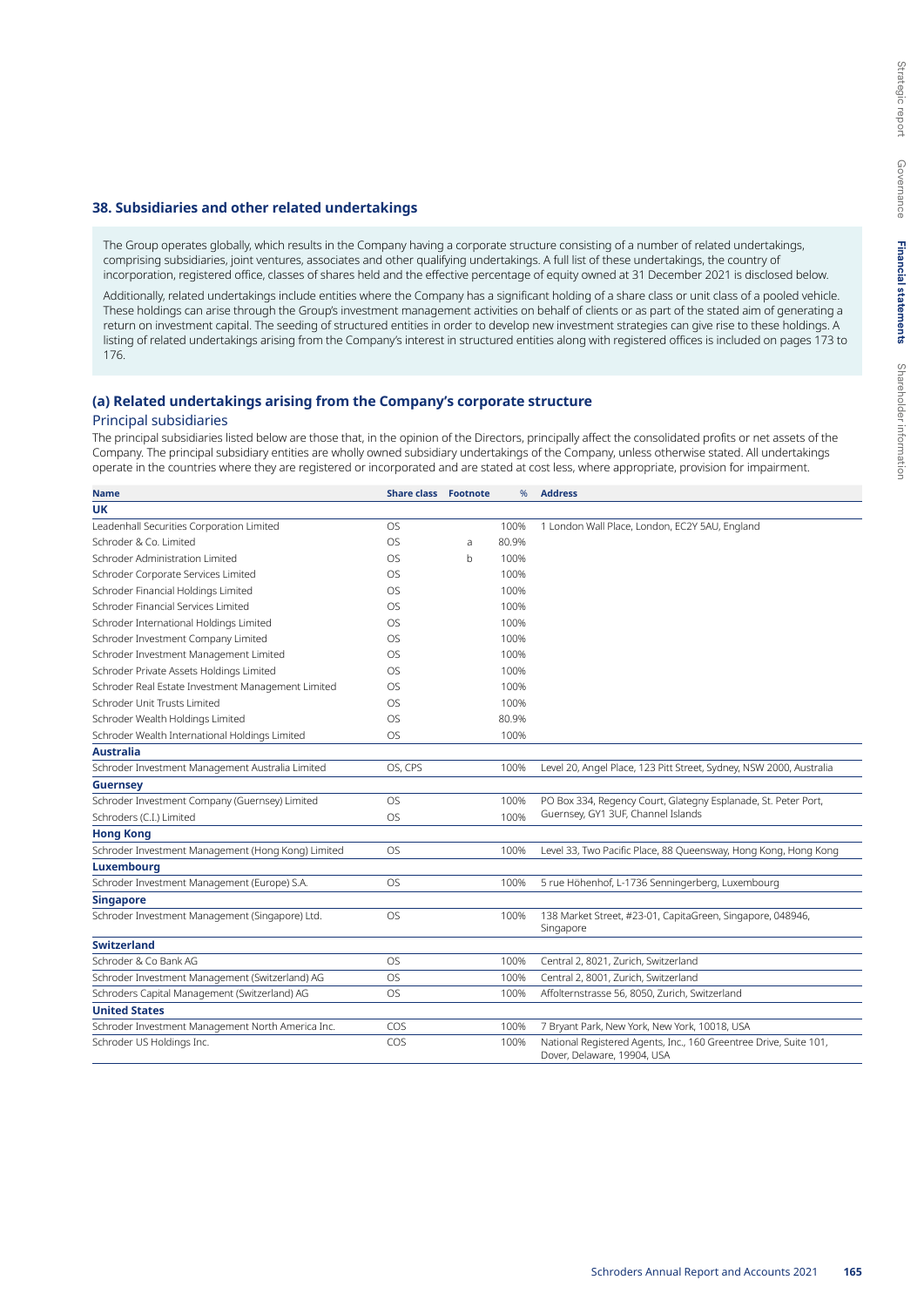# *SCHRODERS PLC – NOTES TO THE ACCOUNTS CONTINUED*

# **38. Subsidiaries and other related undertakings** continued

**(a) Related undertakings arising from the Company's corporate structure** 

Fully owned subsidiaries

| <b>Name</b>                                                                       | <b>Share class Footnote</b> |             | %    | <b>Address</b>                                                                                             |
|-----------------------------------------------------------------------------------|-----------------------------|-------------|------|------------------------------------------------------------------------------------------------------------|
| UK                                                                                |                             |             |      |                                                                                                            |
| Adveg Founder Partner (GP) Limited                                                | <b>OS</b>                   |             | 100% | 50 Lothian Road, Festival Square, Edinburgh, EH3 9WJ, Scotland                                             |
| Adveg Founder Partner Limited                                                     | OS                          |             | 100% |                                                                                                            |
| Adveg GP LLP                                                                      | PI                          |             | 100% |                                                                                                            |
| TransPennine GP (Scot) LLP                                                        | PI                          |             | 100% |                                                                                                            |
| Alderbrook Financial Planning Limited (In Liquidation)                            | OS                          | $\mathsf C$ | 100% | CVR Global LLP, Town Wall House, Balkerne Hill, Colchester, Essex,                                         |
| Brian Potter Consultants Limited (In Liquidation)                                 | OS.                         | $\mathsf C$ | 100% | CO3 3AD, England                                                                                           |
| Cazenove Capital Management Limited (In Liquidation)                              | OS.                         |             | 100% |                                                                                                            |
| GYP Limited (In Liquidation)                                                      | OS.                         |             | 100% |                                                                                                            |
| Invicta Independent Financial Advisers Limited (In Liquidation)                   | OS.                         | $\mathsf C$ | 100% |                                                                                                            |
| Richard Martin Financial Solutions Limited (In Liquidation)                       | OS                          | $\mathsf C$ | 100% |                                                                                                            |
| Schroder Adveq Management (UK) Limited (In Liquidation)                           | OS                          |             | 100% |                                                                                                            |
| Squirrel Financial Planning Limited (In Liquidation)                              | OS.                         | d, e        | 100% |                                                                                                            |
| Algonquin Management Partners (UK) Ltd                                            | <b>OS</b>                   |             | 100% | 1 London Wall Place, London, EC2Y 5AU, England                                                             |
| Croydon Gateway Nominee 1 Limited                                                 | OS                          |             | 100% |                                                                                                            |
| Croydon Gateway Nominee 2 Limited                                                 | <b>OS</b>                   |             | 100% |                                                                                                            |
| Gatwick Hotel Feeder GP LLP                                                       | PI                          |             | 100% |                                                                                                            |
| J. Henry Schroder Wagg & Co. Limited                                              | <b>OS</b>                   |             | 100% |                                                                                                            |
| Ruskin Square Management Company Limited                                          | OS                          |             | 100% |                                                                                                            |
| Schroder Infra Debt GP LLP                                                        | PI                          |             | 100% |                                                                                                            |
|                                                                                   | OS                          |             | 100% |                                                                                                            |
| Schroder Investment Management North America Limited<br>Schroder Nominees Limited | OS                          |             | 100% |                                                                                                            |
|                                                                                   |                             | $\mathsf C$ |      |                                                                                                            |
| Schroder Pension Management Limited                                               | OS                          |             | 100% |                                                                                                            |
| Schroder Pension Trustee Limited                                                  | OS                          |             | 100% |                                                                                                            |
| UK PEM Partners Limited                                                           | OS                          |             | 100% |                                                                                                            |
| Aspect8 Limited                                                                   | OS                          |             | 100% | Holmwood House, Broadlands Business Campus, Langhurstwood<br>Road, Horsham, West Sussex, RH12 4QP, England |
| Benchmark Capital Limited                                                         | OS                          |             | 100% |                                                                                                            |
| Best Practice IFA Group Limited                                                   | OS                          |             | 100% |                                                                                                            |
| Bright Square Pensions Limited                                                    | OS                          |             | 100% |                                                                                                            |
| Creative Technologies Limited                                                     | OS                          |             | 100% |                                                                                                            |
| <b>CT Connect Limited</b>                                                         | OS.                         | $\mathsf C$ | 100% |                                                                                                            |
| Evolution Wealth Network Limited                                                  | <b>OS</b>                   |             | 100% |                                                                                                            |
| Fusion Wealth Limited                                                             | OS.                         |             | 100% |                                                                                                            |
| PP Nominees Limited                                                               | OS.                         |             | 100% |                                                                                                            |
| PP Trustees Limited                                                               | OS.                         |             | 100% |                                                                                                            |
| RIA Pension Trustees Limited                                                      | OS.                         |             | 100% |                                                                                                            |
| Redbourne Wealth Management Limited                                               | <b>OS</b>                   |             | 100% |                                                                                                            |
| RJC Consultancy Limited                                                           | <b>OS</b>                   |             | 100% |                                                                                                            |
| Chilcomb Wealth Ltd (In Liquidation)                                              | <b>OS</b>                   |             | 100% | Begbies Traynor (Central) LLP, Town Wall House, Balkerne Hill,                                             |
| Fusion Funds Limited (In Liquidation)                                             | OS                          |             | 100% | Colchester, Essex, CO3 3AD, England                                                                        |
| Mitchell & Company (IFA) Limited (In Liquidation)                                 | OS                          |             | 100% |                                                                                                            |
| Mitchell & Company Holdings (Reigate) Limited (In Liquidation)                    | OS                          |             | 100% |                                                                                                            |
| <b>Australia</b>                                                                  |                             |             |      |                                                                                                            |
| Schroder Australia Holdings Pty Limited                                           | OS                          |             | 100% | Level 20, Angel Place, 123 Pitt Street, Sydney, NSW 2000, Australia                                        |
| Austria                                                                           |                             |             |      |                                                                                                            |
| Schroder Real Estate Asset Management Österreich GmbH                             | OS                          |             | 100% | Zwerchäckerweg 2-10, 1220 Vienna, Austria                                                                  |
| <b>Belgium</b>                                                                    |                             |             |      |                                                                                                            |
| Algonquin Management Partners S.A.                                                | OS.                         |             | 100% | Avenue Louise, 523 - 1050, Bruxelles, Belgium                                                              |
| <b>Bermuda</b>                                                                    |                             |             |      |                                                                                                            |
| Schroder Venture Managers Limited                                                 | COS                         |             | 100% | Wellesley House, 2 <sup>nd</sup> Floor, 90 Pitts Bay Road, Pembroke HM 08,                                 |
| Schroders (Bermuda) Limited                                                       | OS                          |             | 100% | Bermuda                                                                                                    |
| SITCO Nominees Limited                                                            | OS                          |             | 100% |                                                                                                            |
| <b>Brazil</b>                                                                     |                             |             |      |                                                                                                            |
| Schroder Investment Management Brasil Ltda                                        | OS                          |             | 100% | Av Presidente Juscelino Kubitschek, 1327, 12° andar, sala 121,                                             |
|                                                                                   |                             |             |      | São Paulo, SP, 04543-011, Brazil                                                                           |
| Canada                                                                            |                             |             |      |                                                                                                            |
| Schroder Canada Investments Inc.                                                  | <b>COS</b>                  |             | 100% | Cidel Financial Group, 60 Bloor Street West, 9th Floor, Toronto, Ontario,<br>M4W 3B8, Canada               |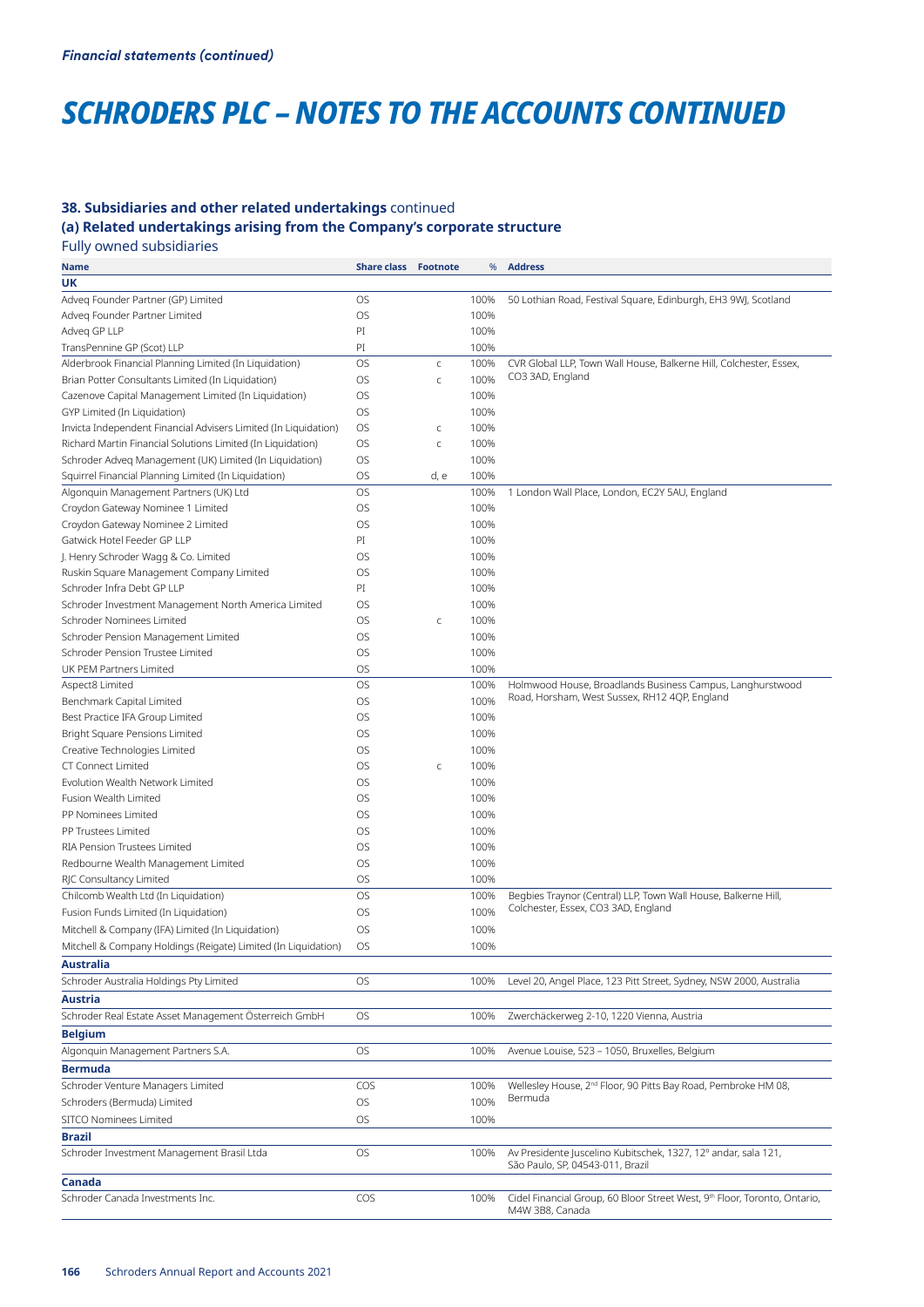# **38. Subsidiaries and other related undertakings** continued

# **(a) Related undertakings arising from the Company's corporate structure** continued

Fully owned subsidiaries continued

| Name                                                              | <b>Share class Footnote</b> | %    | <b>Address</b>                                                                                                |
|-------------------------------------------------------------------|-----------------------------|------|---------------------------------------------------------------------------------------------------------------|
| Cayman Islands                                                    |                             |      |                                                                                                               |
| AEROW SMA Management I L.P.                                       | PI                          | 100% | Maples & Calder, PO Box 309 GT, Ugland House, South Church Street,                                            |
| AEROW SMA Management II L.P.                                      | PI                          | 100% | George Town, Grand Cayman, Cayman Islands                                                                     |
| PEM Partners Ltd                                                  | OS                          | 100% |                                                                                                               |
| Schroders Capital cPI Global Management III L.P.                  | PI                          | 100% |                                                                                                               |
| <b>Chile</b>                                                      |                             |      |                                                                                                               |
| Schroders Chile SpA                                               | OS                          | 100% | Avenida Cerro El Plomo 5420 Oficina 1104, Les Condes, Santiago,                                               |
|                                                                   |                             |      | Chile                                                                                                         |
| China                                                             |                             |      |                                                                                                               |
| Schroder Investment Management (Shanghai) Co., Ltd.               | OS                          | 100% | Unit 33T52B, 33F, Shanghai World Financial Centre, 100 Century                                                |
| Schroders Capital Private Fund Management (Shanghai) Co., Ltd. OS |                             | 100% | Avenue, FTZ, Shanghai, China                                                                                  |
| Schroders Capital Investment Management (Beijing) Co., Ltd.       | OS                          | 100% | Room 1929-1932, Winland International Finance Centre, 7 Finance                                               |
|                                                                   |                             |      | Street, Xicheng District, Beijing, China                                                                      |
| Curaçao                                                           |                             |      |                                                                                                               |
| cPI Schroders Capital Investments Management B.V                  | OS                          | 100% | Johan van, Walbeeckplein 11, Willemstad, Curaçao                                                              |
| Schroder Adveg Investors B.V.                                     | OS                          | 100% |                                                                                                               |
| Schroders Capital Management (Curaçao) N.V.                       | OS                          | 100% |                                                                                                               |
| <b>France</b>                                                     |                             |      |                                                                                                               |
| Holdco LC Paris Blomet SAS                                        | OS                          | 100% | 1 rue Euler, 75008, Paris, France                                                                             |
| Schroder Real Estate (France)                                     | OS                          | 100% |                                                                                                               |
| Schroder Adveg France UP SAS                                      | OS                          | 100% | 37 avenue Pierre 1er de Serbie, 75008 Paris, France                                                           |
| <b>Germany</b>                                                    |                             |      |                                                                                                               |
| Blitz 06-953 GmbH                                                 | OS                          | 100% | Taunustor 1, 60310, Frankfurt, Germany                                                                        |
| Real Neunzehnte Verwaltungsgesellschaft mbH                       | OS                          | 100% |                                                                                                               |
| Schroder Eurologistik Fonds Verwaltungs GmbH                      | OS                          | 100% |                                                                                                               |
| Schroder Holdings (Deutschland) GmbH                              | CS                          | 100% |                                                                                                               |
| Schroder Italien Fonds Verwaltungs GmbH                           | OS                          | 100% |                                                                                                               |
| Schroder Real Estate Investment Management GmbH                   | OS                          | 100% |                                                                                                               |
| Schroder Real Estate Kapitalverwaltungsgesellschaft mbH           | OS                          | 100% |                                                                                                               |
| Schroders Capital Management (Deutschland) GmbH                   | OS                          | 100% |                                                                                                               |
| SIMA 5 Verwaltungsgesellschaft mbH                                | OS                          | 100% |                                                                                                               |
| Schroder Real Estate Asset Management Austria GmbH                | OS                          | 100% | Maximilanstrasse 31, 80539, München, Germany                                                                  |
| Schroder Real Estate Asset Management GmbH                        | OS                          | 100% |                                                                                                               |
| <b>Guernsey</b>                                                   |                             |      |                                                                                                               |
| Burnaby Insurance (Guernsey) Limited                              | OS                          | 100% | Heritage Hall, Le Marchant Street, St. Peter Port, Guernsey, GY1 4JH,<br>Channel Islands                      |
| CC Private Debt Feeder Company Limited                            | OS                          | 100% | Trafalgar Court, Les Banques, St. Peter Port, Guernsey, GY1 3QL,                                              |
| CC Private Equity Feeder Company PCC Limited                      | OS                          | 100% | Channel Islands                                                                                               |
| Schroder Venture Managers (Guernsey) Limited                      | OS, NCRPS                   | 100% |                                                                                                               |
| Schroders Wealth Private Assets PCC Limited                       | OS                          | 100% |                                                                                                               |
| Schroder Investment Management (Guernsey) Limited                 | OS                          | 100% | PO Box 334, Regency Court, Glategny Esplanade, St. Peter Port,                                                |
| Schroder Investments (Guernsey) Limited                           | OS                          | 100% | Guernsey, GY1 3UF, Channel Islands                                                                            |
| Schroder Nominees (Guernsey) Limited                              | OS                          | 100% |                                                                                                               |
| Secquaero Re (Guernsey) ICC Ltd                                   | OS                          | 100% | PO Box 33, Dorey Court, Admiral Park, St. Peter Port, Guernsey, GY1                                           |
|                                                                   |                             |      | 4AT, Channel Islands                                                                                          |
| <b>Hong Kong</b>                                                  |                             |      |                                                                                                               |
| Schroder & Co. (Hong Kong) Limited                                | OS                          | 100% | Level 54, Hopewell Centre, 183 Queen's Road East, Hong Kong,<br>Hong Kong                                     |
| <b>India</b>                                                      |                             |      |                                                                                                               |
| Schroders India Private Limited (In Liquidation)                  | OS                          | 100% | 1209, Navjivan Society, Bldg. No. 3, Lamington Road, Mumbai Central,<br>Mumbai, Maharashtra-MH, 400008, India |
| <b>Ireland</b>                                                    |                             |      |                                                                                                               |
| Schroder Investment Management (Ireland) Limited                  | OS                          | 100% | George's Court, 54-62 Townsend Street, Dublin 2, Ireland                                                      |
| Japan                                                             |                             |      |                                                                                                               |
| Schroder Investment Management (Japan) Limited                    | OS                          | 100% | 8-3, Marunouchi 1-chome, Chiyoda-ku, Tokyo, 100-0005, Japan                                                   |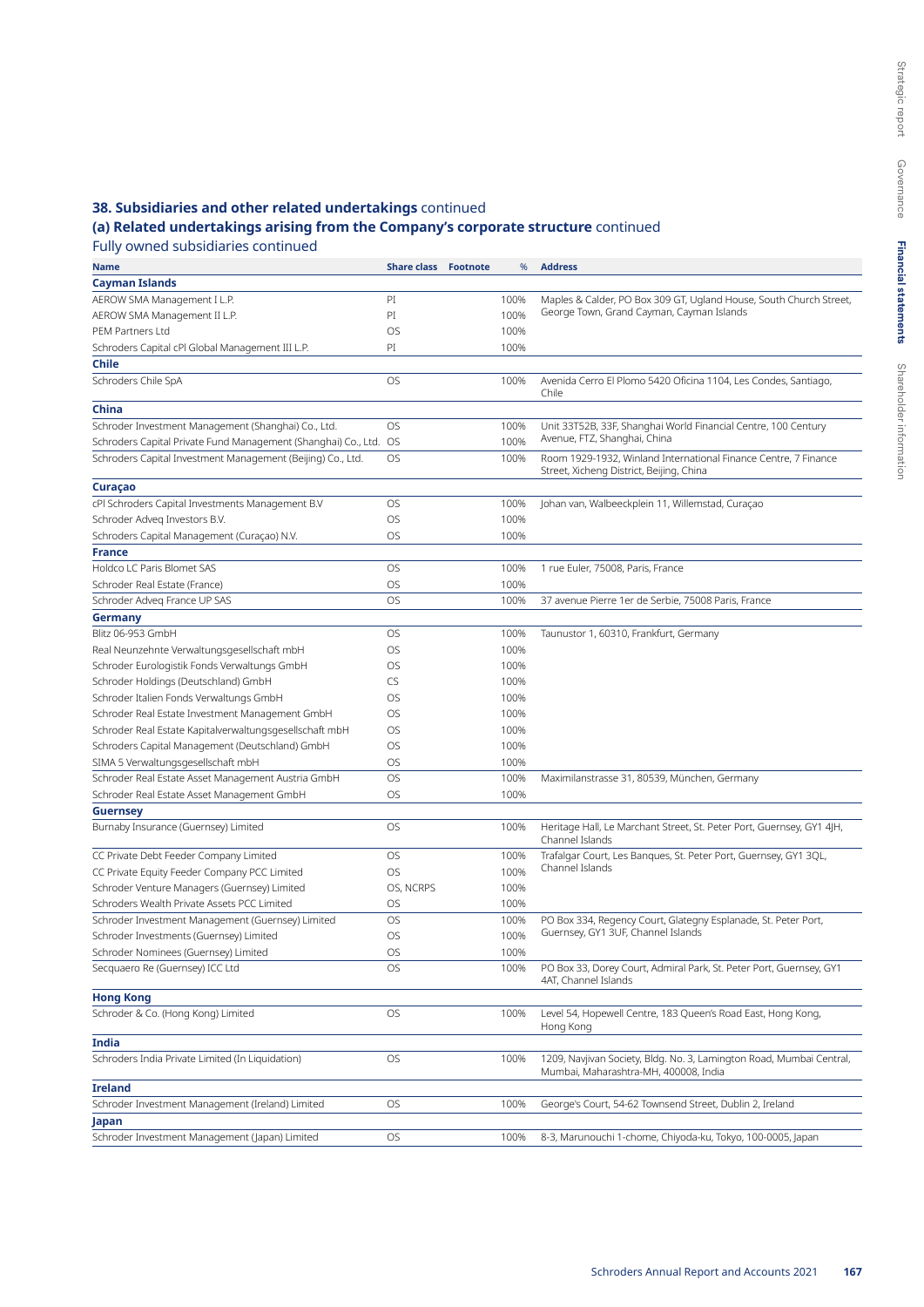# *SCHRODERS PLC – NOTES TO THE ACCOUNTS CONTINUED*

### **38. Subsidiaries and other related undertakings** continued

**(a) Related undertakings arising from the Company's corporate structure** continued

Fully owned subsidiaries continued

| Name                                                                              | <b>Share class Footnote</b> | %    | <b>Address</b>                                      |
|-----------------------------------------------------------------------------------|-----------------------------|------|-----------------------------------------------------|
| Jersey                                                                            |                             |      |                                                     |
| AAF Management II L.P.                                                            | PI                          | 100% | 26 New Street, St. Helier, Jersey, JE2 3RA, Channel |
| AAF Management III L.P.                                                           | PI                          | 100% | Islands                                             |
| BKMS Management L.P.                                                              | PI                          | 100% |                                                     |
| BKMS Management II L.P.                                                           | PI                          | 100% |                                                     |
| Confluentes Partners I L.P.                                                       | PI                          | 100% |                                                     |
| Cresta Management L.P.                                                            | PI                          | 100% |                                                     |
| Cresta Management II L.P.                                                         | PI                          | 100% |                                                     |
| Cresta Partners III L.P.                                                          | PI                          | 100% |                                                     |
| EEM Management L.P.                                                               | PI                          | 100% |                                                     |
| EEM Management II L.P.                                                            | PI                          | 100% |                                                     |
| EEM Opportunities Management L.P.                                                 | PI                          | 100% |                                                     |
| Gemini Management L.P.                                                            | PI                          | 100% |                                                     |
| GPEP Management I L.P.                                                            | PI                          | 100% |                                                     |
|                                                                                   | PI                          | 100% |                                                     |
| GPEP Management IV L.P.                                                           |                             |      |                                                     |
| GPEP Partners V L.P.                                                              | PI                          | 100% |                                                     |
| IST3 Manesse PE Management L.P.                                                   | PI                          | 100% |                                                     |
| IST3 Manesse PE2 Management L.P.                                                  | PI                          | 100% |                                                     |
| Malatrex Partners L.P.                                                            | PI                          | 100% |                                                     |
| Marmolata Partners L.P.                                                           | PI                          | 100% |                                                     |
| Milele Partners L.P.                                                              | PI                          | 100% |                                                     |
| PSY Private Equity Partners L.P.                                                  | PI                          | 100% |                                                     |
| SA Co-Investment Management 1 L.P.                                                | PI                          | 100% |                                                     |
| SA RP CO Management 1 L.P.                                                        | PI                          | 100% |                                                     |
| SA TG Management L.P.                                                             | PI                          | 100% |                                                     |
| SA VS Management L.P.                                                             | PI                          | 100% |                                                     |
| SA-EL Asia Partners I L.P.                                                        | PI                          | 100% |                                                     |
| SA-EL Partners II L.P.                                                            | PI                          | 100% |                                                     |
| SC-SA Co-Invest Opportunities 2018 Management L.P.                                | PI                          | 100% |                                                     |
| Salève 2017 Management L.P.                                                       | PI                          | 100% |                                                     |
| Salève 2020 Management L.P.                                                       | PI                          | 100% |                                                     |
| SC Global Opportunities Management L.P.                                           | PI                          | 100% |                                                     |
| Schroder Adveg Santé Direct Partners L.P.                                         | PI                          | 100% |                                                     |
| Schroder Adveq Shanghai Private Equity Investment Management L.P.                 | PI                          | 100% |                                                     |
| Schroders Capital cPI Global Management S.à.r.l.                                  | <b>OS</b>                   | 100% |                                                     |
| Schroders Capital cPI Global Partners IV L.P.                                     | PI                          | 100% |                                                     |
| Schroders Capital Multi Private Credit Management L.P.                            | PI                          | 100% |                                                     |
| Schroders Capital Private Equity Asia Partners V L.P.                             | PI                          | 100% |                                                     |
| Schroders Capital Private Equity Europe Direct Partners II L.P.                   | PI                          | 100% |                                                     |
| Schroders Capital Private Equity Europe Direct Partners III L.P.                  | PI                          | 100% |                                                     |
| Schroders Capital Private Equity Europe Partners VII L.P                          | PI                          | 100% |                                                     |
| Schroders Capital Private Equity Europe Partners VIII L.P.                        | PI                          | 100% |                                                     |
| Schroders Capital Private Equity Global Direct Partners III L.P.                  | PI                          | 100% |                                                     |
| Schroders Capital Private Equity Global Innovation Partners IX L.P.               | PI                          | 100% |                                                     |
| Schroders Capital Private Equity Global Innovation Partners X L.P.                | PI                          | 100% |                                                     |
| Schroders Capital Private Equity Global Partners II L.P.                          | PI                          | 100% |                                                     |
| Schroders Capital Private Equity Global Partners III L.P.                         | PI                          | 100% |                                                     |
| Schroders Capital Private Equity Healthcare Partners L.P.                         | PI                          | 100% |                                                     |
| Schroders Capital Private Equity Mature Secondaries (Orthros) Management L.P.     | PI                          | 100% |                                                     |
| Schroders Capital Private Equity Mature Secondaries (Orthros) Management II L.P.  | PI                          | 100% |                                                     |
| Schroders Capital Private Equity Mature Secondaries (Orthros) Management III L.P. | PI                          | 100% |                                                     |
| Schroders Capital Private Equity Mature Secondaries (Orthros) Management IV L.P.  | PI                          | 100% |                                                     |
| Schroders Capital Private Equity Secondaries Management III L.P.                  | PI                          | 100% |                                                     |
| Schroders Capital Private Equity Secondaries Partners IV L.P.                     | PI                          | 100% |                                                     |
| Schroders Capital Private Equity US Partners V L.P.                               | PI                          | 100% |                                                     |
| TMC Management III L.P.                                                           | PI                          | 100% |                                                     |
| TMC Management IV L.P.                                                            | PI                          | 100% |                                                     |
| TMCO Management I L.P.                                                            | PI                          | 100% |                                                     |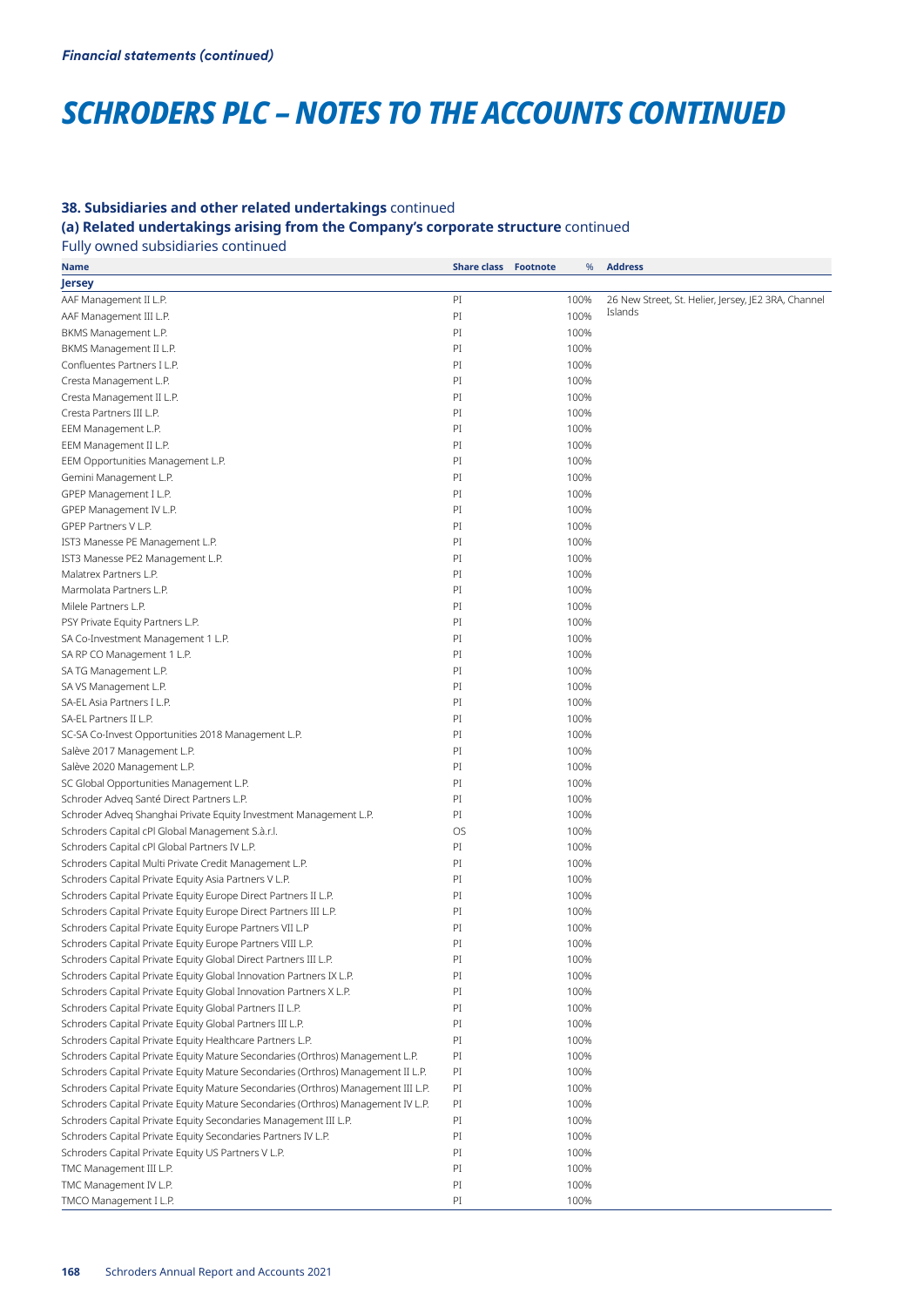# **38. Subsidiaries and other related undertakings** continued

# **(a) Related undertakings arising from the Company's corporate structure** continued

Fully owned subsidiaries continued<br>Name

| Name                                                                     | <b>Share class Footnote</b> | %    | <b>Address</b>                                                                                |
|--------------------------------------------------------------------------|-----------------------------|------|-----------------------------------------------------------------------------------------------|
| Jersey (continued)                                                       |                             |      |                                                                                               |
| Wilmersdorf Secondary Management II L.P.                                 | PI                          | 100% | 26 New Street, St. Helier, Jersey, JE2 3RA,<br>Channel Islands                                |
| Cazenove Capital Holdings Limited (In Liquidation)                       | OS                          | 100% | 44 Esplanade, St. Helier, Jersey, JE4 9WG,<br>Channel Islands                                 |
| Schroders Capital Management Jersey Ltd                                  | OS                          | 100% | 40 Esplanade, St. Helier, Jersey, JE2 9WB,<br>Channel Islands                                 |
| Croydon Gateway GP Limited                                               | OS                          | 100% | 47 Esplanade, St. Helier, Jersey, JE1 0BD,                                                    |
| Croydon Gateway Investments Limited                                      | OS                          | 100% | Channel Islands                                                                               |
| Income Plus Real Estate Debt GP Limited                                  | OS                          | 100% |                                                                                               |
| Schroder Real Estate Managers (Jersey) Limited                           | OS                          | 100% |                                                                                               |
| Schroders RECaP SSF (GP) Limited                                         | OS                          | 100% |                                                                                               |
| UK Retirement Living Fund (ReLF) GP Limited                              | OS                          | 100% |                                                                                               |
| Luxembourg                                                               |                             |      |                                                                                               |
| Confluentes Management S.à r.l.                                          | OS                          | 100% | 6C rue Gabriel Lippmann, Munsbach, L-5365,                                                    |
| GPEP Management S.à r.l.                                                 | OS                          | 100% | Luxembourg                                                                                    |
| Marmolata Management S.à r.l.                                            | OS                          | 100% |                                                                                               |
| PSY Private Equity Management S.à.r.l.                                   | OS                          | 100% |                                                                                               |
| Schroders Capital Management (Luxembourg) S.à.r.l.                       | OS                          | 100% |                                                                                               |
| Schroders Capital Private Equity Asia Management V S.à.r.l.              | OS                          | 100% |                                                                                               |
| Schroders Capital Private Equity Europe Management VIII S.à r.l.         | OS                          | 100% |                                                                                               |
| Schroders Capital Private Equity Global Direct Management III S.à.r.l.   | OS                          | 100% |                                                                                               |
| Schroders Capital Private Equity Global Innovation Management X S.à r.l. | OS                          | 100% |                                                                                               |
| Schroders Capital Private Equity Global Management III S.à r.l.          | OS                          | 100% |                                                                                               |
| Schroders Capital Private Equity Healthcare Management S.à r.l.          | OS                          | 100% |                                                                                               |
| Schroders Capital Private Equity Secondaries Management IV S.à r.l.      | OS                          | 100% |                                                                                               |
| Schroders Capital Private Equity US Management V S.à.r.l.                | OS                          | 100% |                                                                                               |
| Cresta Management S.à r.l.                                               | OS                          | 100% | 7, rue Robert Stümper, L-2557 Luxembourg                                                      |
| KVT PE Management S.à r.l.                                               | OS                          | 100% |                                                                                               |
| Schroders Capital Insurance-linked Opportunities GP S.à r.l.             | OS                          | 100% |                                                                                               |
| Schroders Capital Insurance-linked Opportunities SCSp                    | PI                          | 100% |                                                                                               |
| Schroders Capital Private Equity Europe Direct Management III S.à r.l    | OS                          | 100% |                                                                                               |
| IED UK GP S.à.r.l.                                                       | OS                          | 100% | 5 rue Höhenhof, L-1736 Senningerberg, Luxembourg                                              |
| Schroder European Operating Hotels GP S.à r.l.                           | OS                          | 100% |                                                                                               |
| Schroder IFL S.à.r.l.                                                    | OS                          | 100% |                                                                                               |
| Schroder Real Estate (CIP) GP S.à.r.l.                                   | OS                          | 100% |                                                                                               |
| Schroder Real Estate Investment Management (Luxembourg) S.à.r.l.         | OS                          | 100% |                                                                                               |
| Schroder Real-Estate SICAV-SIF                                           | OS                          | 100% |                                                                                               |
| SEOHF (CIP) SCSp                                                         | PI                          | 100% |                                                                                               |
| SEOHF AGGREGATOR (CIP) SCSp                                              | PI                          | 100% |                                                                                               |
| SNI Management S.à.r.l.                                                  | OS                          | 100% |                                                                                               |
| Schroder Euro Enhanced Infra Debt Fund II GP S.à r.l.                    | OS                          | 100% | 46A Avenue J.F.Kennedy, L-1855, G.D. Luxembourg                                               |
| Schroder Euro IG Infra Debt Fund V GP S.à.r.l                            | OS                          | 100% |                                                                                               |
| Schroders Capital Real Estate Debt GP S.à r.l.                           | OS                          | 100% | 15 boulevard F.W. Raiffeisen, L-2411, Luxembourg                                              |
| <b>Netherlands</b>                                                       |                             |      |                                                                                               |
| Schroder International Finance B.V.                                      | OS                          | 100% | 1 London Wall Place, London, EC2Y 5AU, England                                                |
| Singapore                                                                |                             |      |                                                                                               |
| Schroder & Co. (Asia) Limited                                            | OS                          | 100% | 138 Market Street, #23-02, CapitaGreen, Singapore,<br>048946, Singapore                       |
| Schroder Singapore Holdings Private Limited                              | OS                          | 100% | 138 Market Street, #23-01, CapitaGreen, Singapore,<br>048946, Singapore                       |
| <b>South Korea</b>                                                       |                             |      |                                                                                               |
| Schroders Korea Limited                                                  | OS                          | 100% | 15 <sup>th</sup> fl., Centropolis A, 26, Ujeongguk-ro, Jongno-gu,<br>Seoul, Republic of Korea |
| <b>Switzerland</b>                                                       |                             |      |                                                                                               |
| Schroder Real Estate Management Switzerland GmbH                         | OS                          | 100% | Lavaterstrasse 40, 8002, Zurich, Switzerland                                                  |
| Schroders Capital Holding (Switzerland) AG                               | OS                          | 100% | Affolternstrasse 56, 8050, Zurich, Switzerland                                                |
|                                                                          |                             |      |                                                                                               |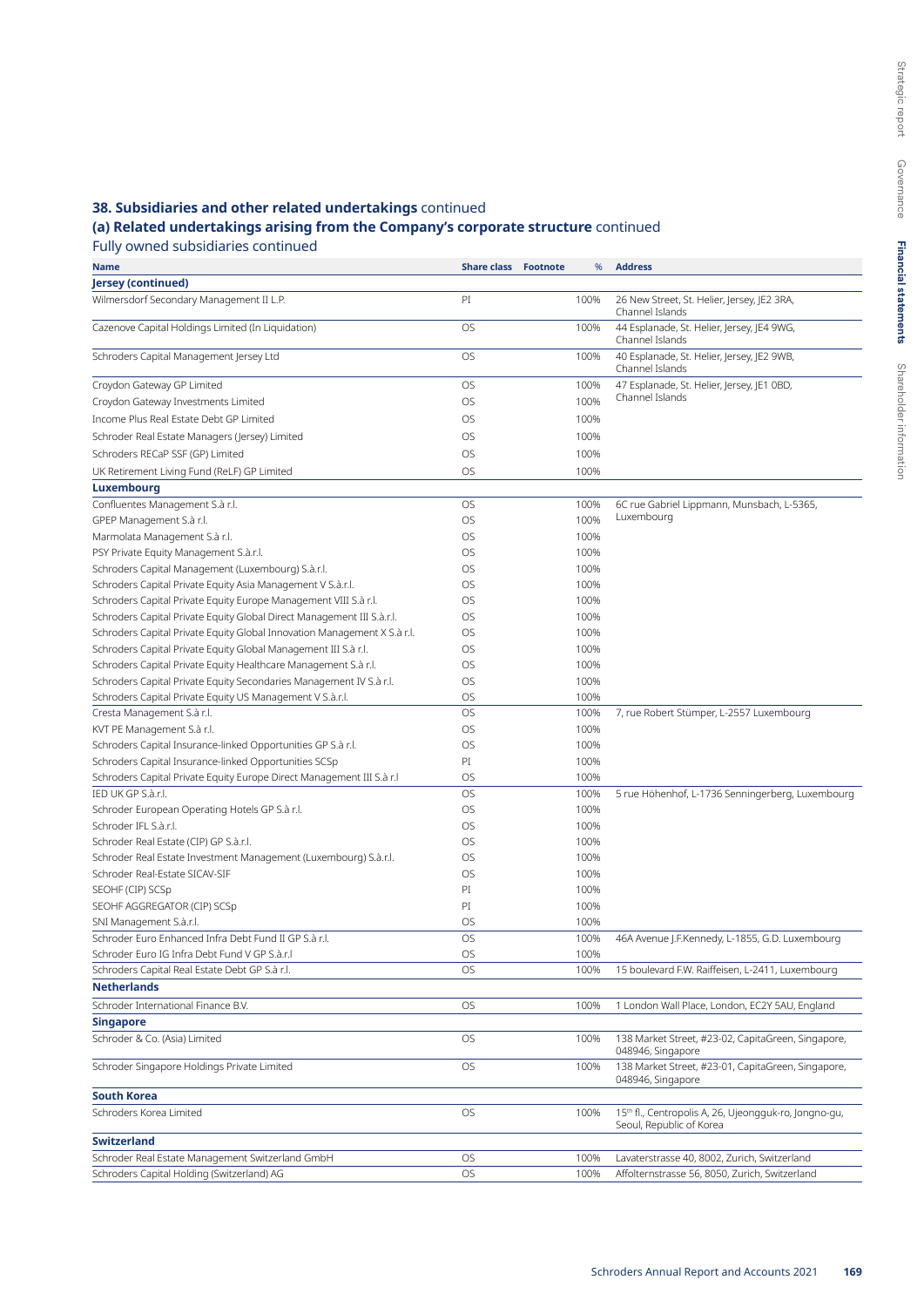# *SCHRODERS PLC – NOTES TO THE ACCOUNTS CONTINUED*

### **38. Subsidiaries and other related undertakings** continued

# **(a) Related undertakings arising from the Company's corporate structure** continued

Fully owned subsidiaries continued

| Name                                                       | <b>Share class</b> | <b>Footnote</b> | %    | <b>Address</b>                                                       |
|------------------------------------------------------------|--------------------|-----------------|------|----------------------------------------------------------------------|
| <b>Taiwan</b>                                              |                    |                 |      |                                                                      |
| Schroder Investment Management (Taiwan) Limited            | <b>OS</b>          |                 | 100% | 9/F, 108 Sec.5, Hsin-Yi Road, Hsin-Yi District, Taipei 11047, Taiwan |
| <b>United States</b>                                       |                    |                 |      |                                                                      |
| Schroder Canada Inc.                                       | <b>OS</b>          |                 | 100% | 7 Bryant Park, New York, New York, 10018, USA                        |
| Schroder Fund Advisors LLC                                 | COS                |                 | 100% |                                                                      |
| Schroder Venture Managers Inc.                             | COS                |                 | 100% |                                                                      |
| Schroders Incorporated                                     | <b>COS</b>         |                 | 100% |                                                                      |
| Schroder FOCUS II GP. LLC                                  | PI                 |                 | 100% | Corporate Trust Center, 1209 Orange Street, Wilmington, Delaware,    |
| Schroder Flexible Secured Income GP. LLC                   | PI                 |                 | 100% | 19801, USA                                                           |
| Schroder Helix Investment Partner LLC                      | OS                 |                 | 100% |                                                                      |
| Schroder Securitized Credit Flexible Opportunities GP, LLC | PI                 |                 | 100% |                                                                      |
| Schroder Taft-Hartley Income GP, LLC                       | PI                 |                 | 100% |                                                                      |
| Schroders Capital Management (US) Inc.                     | OS                 |                 | 100% |                                                                      |
| Schroders Capital PERLS GP, LLC                            | PI                 |                 | 100% |                                                                      |
| Schroders Capital PILLARS GP, LLC                          | PI                 |                 | 100% |                                                                      |
|                                                            |                    |                 |      |                                                                      |

# Subsidiaries where the ownership is less than 100%

| <b>Name</b>                                                       | <b>Share class</b> | <b>Footnote</b> | $\frac{9}{6}$ | <b>Address</b>                                                                                        |
|-------------------------------------------------------------------|--------------------|-----------------|---------------|-------------------------------------------------------------------------------------------------------|
| UK                                                                |                    |                 |               |                                                                                                       |
| Cazenove New Europe (CFM1) Limited                                | <b>OS</b>          | a, c            | 80.9%         | 1 London Wall Place, London, EC2Y 5AU, England                                                        |
| Cazenove New Europe (PPI) Limited                                 | <b>OS</b>          | a, c            | 80.9%         |                                                                                                       |
| Cazenove New Europe Staff Interest Limited                        | <b>OS</b>          | a, c            | 80.9%         |                                                                                                       |
| Residential Land Development (GP) LLP                             | PI                 | $\mathsf{f}$    | 67%           |                                                                                                       |
| Sand Aire Limited                                                 | OS                 | a               | 80.9%         |                                                                                                       |
| Schroder & Co Nominees Limited                                    | OS                 | a, c            | 80.9%         |                                                                                                       |
| Schroder Wealth Management (US) Limited                           | OS                 | a               | 80.9%         |                                                                                                       |
| The Lexicon Management Company Limited                            | <b>OS</b>          |                 | 50%           |                                                                                                       |
| CCM Nominees Limited (In Liquidation)                             | <b>OS</b>          | a, c            | 80.9%         | Begbies Traynor (Central) LLP, Town Wall House, Balkerne Hill,<br>Colchester, Essex, CO3 3AD, England |
| <b>Argentina</b>                                                  |                    |                 |               |                                                                                                       |
| Schroder Investment Management S.A.                               | <b>OS</b>          |                 | 95%           | Ing.Enrique Butty 220, Piso 12, Buenos Aires, C1001AFB, Argentina                                     |
| Schroder S.A. Sociedad Gerente de Fondos Comunes de<br>Inversion  | <b>OS</b>          |                 | 95%           |                                                                                                       |
| <b>British Virgin Islands</b>                                     |                    |                 |               |                                                                                                       |
| Alpha Park Limited                                                | <b>OS</b>          | g               | 51%           | Vistra Corporate Services Centre, Wickhams Cay II, Road Town, Tortola,                                |
| Flete Holdings Limited                                            | <b>OS</b>          | q               | 51%           | VG1110, British Virgin Islands                                                                        |
| Pamfleet China Limited                                            | <b>OS</b>          | g               | 51%           |                                                                                                       |
| <b>Cayman Islands</b>                                             |                    |                 |               |                                                                                                       |
| Pamfleet China Investment Management Limited                      | OS                 | g               | 51%           | Maples Corporate Services Limited, PO Box 309, Ugland House, Grand                                    |
| Pamfleet China Investment Management II Limited                   | <b>OS</b>          | g               | 35.7%         | Cayman, KY1-1104, Cayman Islands                                                                      |
| Pamfleet International Limited                                    | <b>OS</b>          | q               | 51%           |                                                                                                       |
| Schroder Adveg Europe Management II L.P.                          | PI                 |                 | 20%           | Maples & Calder, PO Box 309 GT, Ugland House, South Church Street,                                    |
| Schroder Adveg Technology Management V L.P.                       | PI                 |                 | 89%           | George Town, Grand Cayman, Cayman Islands                                                             |
| Schroder Adveg Technology Management VI L.P.                      | PI                 |                 | 65%           |                                                                                                       |
| Schroder Adveg US Management I L.P.                               | PI                 |                 | 76%           |                                                                                                       |
| Schroders Capital cPI Global Management L.P.                      | PI                 |                 | 63%           |                                                                                                       |
| Schroders Capital cPI Global Management II L.P.                   | PI                 |                 | 88%           |                                                                                                       |
| Schroders Capital Private Equity Asia Management L.P.             | PI                 |                 | 75%           |                                                                                                       |
| Schroders Capital Private Equity Asia Management II L.P.          | PI                 |                 | 65%           |                                                                                                       |
| Schroders Capital Private Equity Europe Management IV A L.P.      | PI                 |                 | 59%           |                                                                                                       |
| Schroders Capital Private Equity Europe Management IV B L.P.      | PI                 |                 | 70%           |                                                                                                       |
| Schroders Capital Private Equity US Management II L.P.            | PI                 |                 | 87%           |                                                                                                       |
| <b>China</b>                                                      |                    |                 |               |                                                                                                       |
| Pamfleet (Shanghai) Enterprise Management Limited                 | <b>OS</b>          | g               | 51%           | 302 Block 9 No 697 Weihai Road, Jing'An, Shanghai, China                                              |
| Schroder BOCOM Wealth Management Company Limited<br>(Preparatory) | <b>OS</b>          |                 | 51%           | Fl.59, Wheelock Square, 1717 West Nanjing Road, Jingan District,<br>Shanghai, China                   |
| <b>France</b>                                                     |                    |                 |               |                                                                                                       |
| Schroder AIDA SAS                                                 | <b>OS</b>          |                 | 90%           | 1 rue Euler, 75008, Paris, France                                                                     |
|                                                                   |                    |                 |               |                                                                                                       |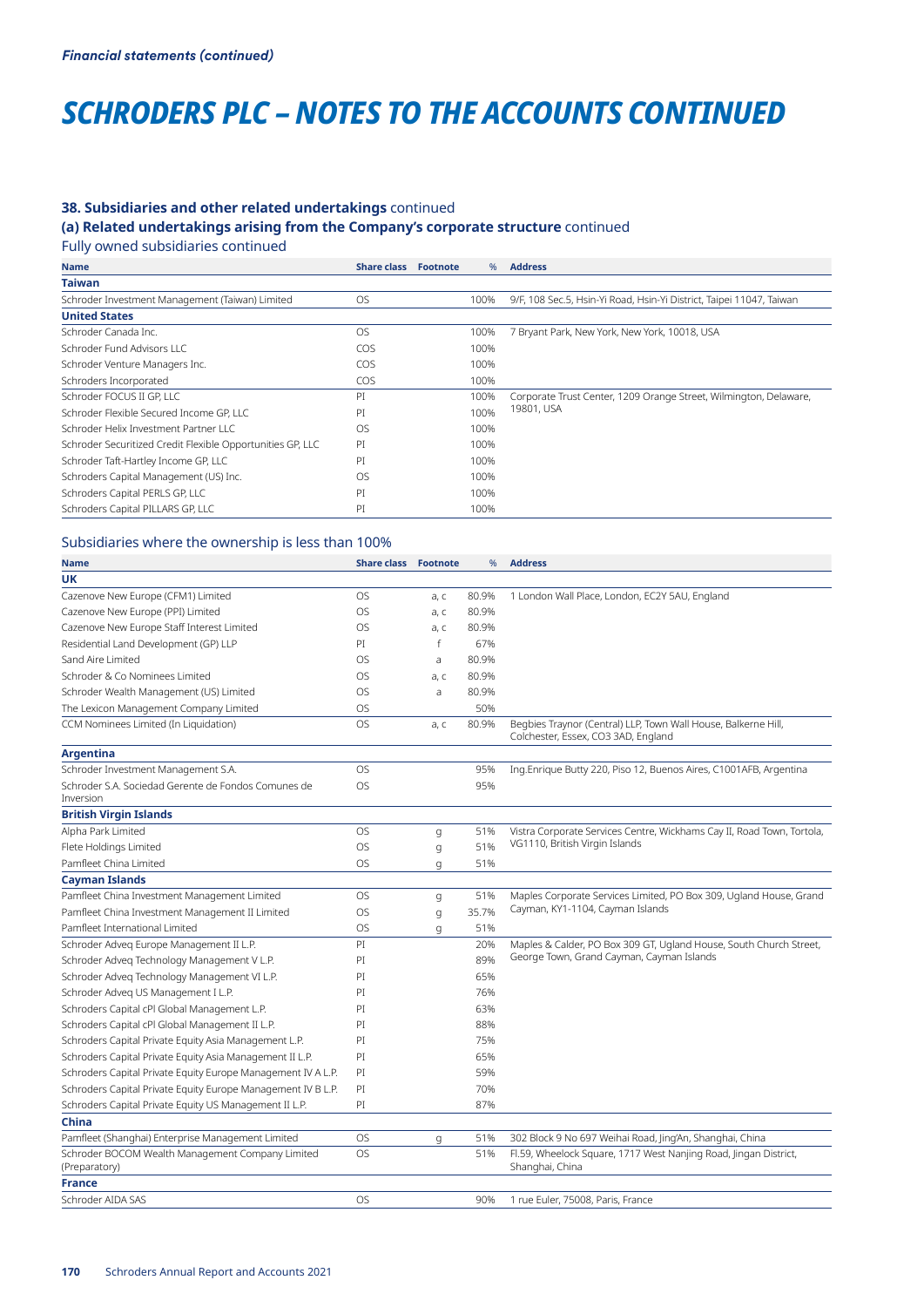# Governance Governance **Financial statements Financial statements** Shareholder information

Strategic report

Shareholder information

Strategic report

# **38. Subsidiaries and other related undertakings** continued

# **(a) Related undertakings arising from the Company's corporate structure** continued

Subsidiaries where the ownership is less than 100% continued

| <b>Name</b>                                                             | <b>Share class Footnote</b> |      | %     | <b>Address</b>                                                                       |
|-------------------------------------------------------------------------|-----------------------------|------|-------|--------------------------------------------------------------------------------------|
| <b>France (continued)</b>                                               |                             |      |       |                                                                                      |
| Schroder Mid Core Infra II UP                                           | OS                          |      | 90%   | 1 rue Euler, 75008, Paris, France                                                    |
| Schroder Mid Infra UP                                                   | OS                          |      | 90%   |                                                                                      |
| Schroders IDF IV UP                                                     | OS                          |      | 90%   |                                                                                      |
| Terre et Mer Holding SAS                                                | OS                          |      | 80%   |                                                                                      |
| Germany                                                                 |                             |      |       |                                                                                      |
| CM Komplementr 06-379 GmbH & Co KG                                      | OS                          |      | 95%   | Taunustor 1, 60310, Frankfurt, Germany                                               |
| <b>Guernsey</b>                                                         |                             |      |       |                                                                                      |
| SV (Nominees) Limited                                                   | OS                          | h    | 50%   | PO Box 255, Trafalgar Court, Les Banques, St. Peter Port,                            |
|                                                                         |                             |      |       | Guernsey, GY1 3QL, Channel Islands                                                   |
| <b>Hong Kong</b>                                                        |                             |      |       |                                                                                      |
| Pamfleet Asset Management (China) Limited                               | OS                          | g    | 51%   | Level 33, 88 Queensway, Hong Kong, Hong Kong                                         |
| Pamfleet Asset Management (HK) Limited                                  | OS                          | g    | 51%   |                                                                                      |
| Pamfleet (HK) Limited                                                   | OS                          | g    | 51%   |                                                                                      |
| Pamfleet Holdings (Hong Kong) Limited                                   | OS                          |      | 51%   |                                                                                      |
| <b>Indonesia</b>                                                        |                             |      |       |                                                                                      |
| PT Schroder Investment Management Indonesia                             | OS                          |      | 99%   | 30 <sup>th</sup> Floor, Indonesia Stock Exchange Building, Tower 1, Jl               |
|                                                                         |                             |      |       | Jendral Sudirman Kav 52-53, Jakarta, 12190, Indonesia                                |
| Jersey                                                                  |                             |      |       |                                                                                      |
| AAF Management I L.P.                                                   | PI                          |      | 48%   | 26 New Street, St. Helier, Jersey, JE2 3RA, Channel Islands                          |
| GPEP Management II L.P.                                                 | PI                          |      | 70%   |                                                                                      |
| GPEP Management III L.P.                                                | PI                          |      | 70%   |                                                                                      |
| Schroder Adveg Europe Management III L.P.                               | PI                          |      | 87.9% |                                                                                      |
| Schroder Adveg Real Assets Harvested Resources Management L.P.          | PI                          |      | 73%   |                                                                                      |
| Schroders Capital Private Equity Asia Management III L.P.               | PI                          |      | 53%   |                                                                                      |
| Schroders Capital Private Equity Asia Management IV L.P.                | PI                          |      | 70%   |                                                                                      |
| Schroders Capital Private Equity Europe Direct Management L.P.          | PI                          |      | 73%   |                                                                                      |
| Schroders Capital Private Equity Europe Management V L.P.               | PI                          |      | 73%   |                                                                                      |
| Schroders Capital Private Equity Europe Management VI L.P.              | PI                          |      | 74%   |                                                                                      |
| Schroders Capital Private Equity Global Innovation Management VII L.P.  | PI                          |      | 46%   |                                                                                      |
| Schroders Capital Private Equity Global Innovation Management VIII L.P. | PI                          |      | 78%   |                                                                                      |
| Schroders Capital Private Equity Global Management L.P.                 | PI                          |      | 71%   |                                                                                      |
| Schroders Capital Private Equity Secondaries Management II L.P.         | PI                          |      | 53%   |                                                                                      |
| Schroders Capital Private Equity US Management III L.P                  | PI                          |      | 51%   |                                                                                      |
| Schroders Capital Private Equity US Management IV L.P.                  | PI                          |      | 73%   |                                                                                      |
| TMC Management I L.P.                                                   | PI                          |      | 54%   |                                                                                      |
| TMC Management II L.P.                                                  | PI                          |      | 49%   |                                                                                      |
| Wilmersdorf Secondary Management L.P.                                   | PI                          |      | 71%   |                                                                                      |
| Luxembourg                                                              |                             |      |       |                                                                                      |
| BlueOrchard Asset Management (Luxembourg) S.A.                          | OS                          | h, i | 81.5% | 1 rue Goethe, L-1637, Luxembourg City, Luxembourg                                    |
| BlueOrchard Invest S.à r.l                                              | OS                          | h, i | 81.5% |                                                                                      |
| Schroder Property Services B.V.                                         | OS                          |      | 70%   | 5 rue Höhenhof, L-1736 Senningerberg, Luxembourg                                     |
| Schroders Capital Real Estate Asia IV GP S.à r.l.                       | OS                          | g    | 51%   |                                                                                      |
| SRE Invest SCSp                                                         | PI                          |      | 82.3% |                                                                                      |
| SRE ReLF (CIP) SCSp                                                     | PI                          |      | 83.8% |                                                                                      |
| SRE SoHo (CIP) SCSp                                                     | PI                          |      | 82.8% |                                                                                      |
| <b>Mexico</b>                                                           |                             |      |       |                                                                                      |
| Consultora Schroders, S.A. de C.V.                                      | OS                          | d, e | 99%   | Montes Urales 760 Desp. 101, Col. Lomas de Chapultepec,<br>Mexico, DF, 11000, Mexico |
| Peru                                                                    |                             |      |       |                                                                                      |
| BlueOrchard America Latina S.A.C                                        | OS                          | Ť.   | 81.5% | Calle Dean, Valdivia 227, Office 501, San Isidro, Lima, Peru                         |
| Singapore                                                               |                             |      |       |                                                                                      |
| BlueOrchard Investments Singapore PTE Ltd                               | OS                          | Ť.   | 81.5% | 3 Church Street, #25-01 Samsung Hub, 049483, Singapore                               |
| Pamfleet Asset Management (Singapore) Pte. Limited                      | OS                          | g    | 51%   | 61 Club Street, Singapore 069436, Singapore                                          |
| <b>Switzerland</b>                                                      |                             |      |       |                                                                                      |
| BlueOrchard Finance AG                                                  | OS                          |      | 81.5% | Seefeldstrasse 233, 8008, Zurich, Switzerland                                        |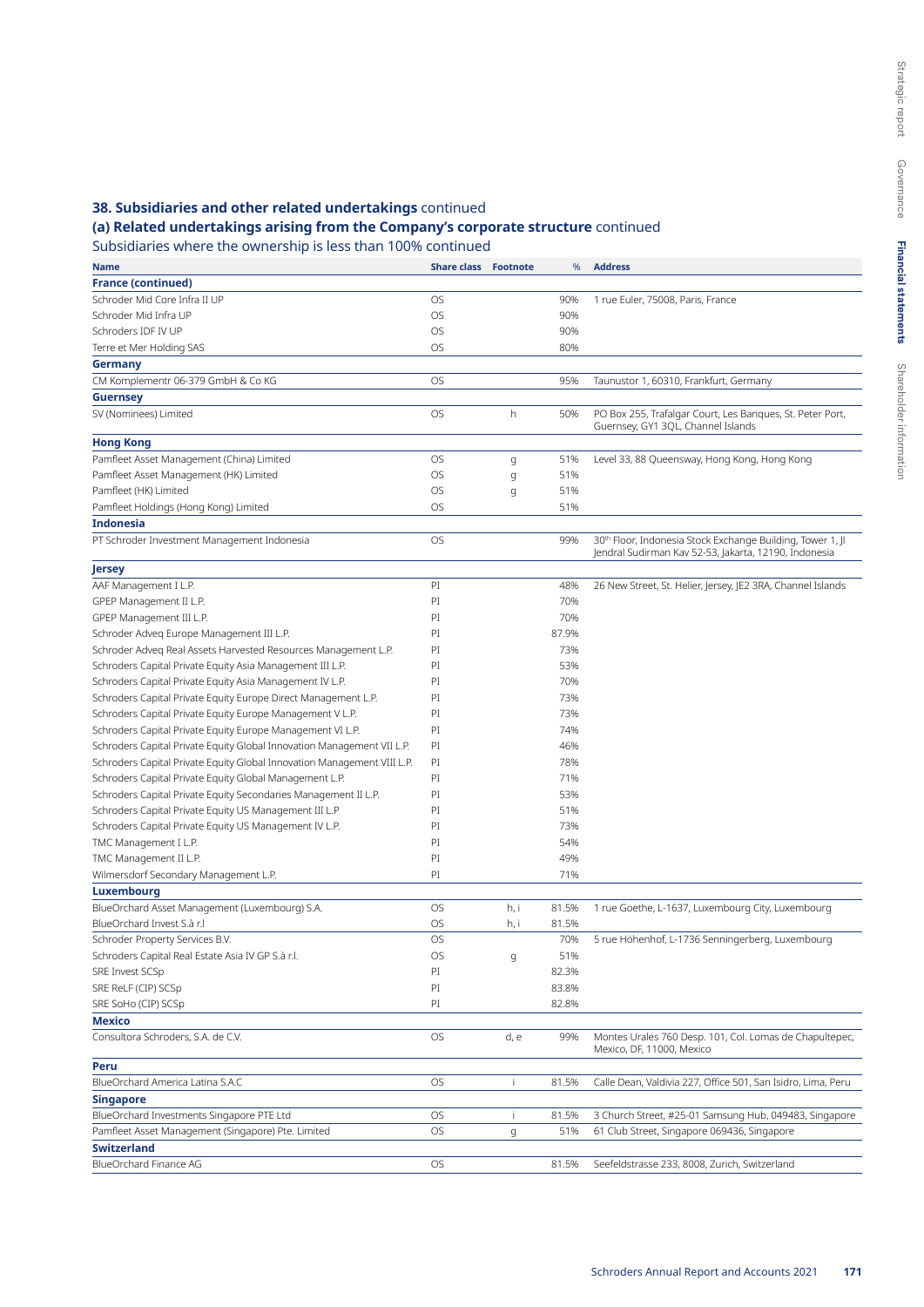# *SCHRODERS PLC – NOTES TO THE ACCOUNTS CONTINUED*

### **38. Subsidiaries and other related undertakings** continued

**(a) Related undertakings arising from the Company's corporate structure** continued

Associates and joint ventures

| Name                                                                  | <b>Share class</b> | <b>Footnote</b> | %     | <b>Address</b>                                                                                                            |
|-----------------------------------------------------------------------|--------------------|-----------------|-------|---------------------------------------------------------------------------------------------------------------------------|
| UK                                                                    |                    |                 |       |                                                                                                                           |
| Clarke-Walker Financial Management Limited                            | <b>OS</b>          |                 | 20%   | 125-135 Preston Road, Fifth Floor Telecom House, Brighton, BN1 6AF,<br>England                                            |
| Finura Partners Limited                                               | <b>OS</b>          |                 | 49%   | 15 Bowling Green Lane, London, EC1R 0BD, England                                                                          |
| Kellands (Bristol) Limited                                            | <b>OS</b>          |                 | 30.8% | Quays Office Park, Conference Avenue, Portishead, Bristol, BS20 7LZ,<br>England                                           |
| Natural Capital Research Limited                                      | <b>OS</b>          |                 | 20%   | 8 King Edward Street, Oxford, OX1 4HL, England                                                                            |
| Rayner Spencer Mills Research Limited                                 | <b>OS</b>          |                 | 49%   | 20 Ryefield Business Park, Belton Road, Silsden, Keighley, West<br>Yorkshire, BD20 0EE, England                           |
| Retirement Planning Partnership Ltd                                   | <b>OS</b>          | e               | 52.4% | Kestrel House, Alma Road, Romsey, Hampshire, SO51 8ED, England                                                            |
| James Harvey Associates Limited                                       | <b>OS</b>          | d, e            | 49%   | Santon House, 53-55 Uxbridge Road, London, W5 5SA, England                                                                |
| Nippon Life Schroders Asset Management Europe Limited                 | <b>OS</b>          | d               | 33%   | 1 London Wall Place, London, EC2Y 5AU, England                                                                            |
| Ruskin Square Phase One LLP                                           | PI                 |                 | 50%   |                                                                                                                           |
| Social Supported Housing CIP LLP                                      | PI                 |                 | 50%   |                                                                                                                           |
| Social Supported Housing GP LLP                                       | PI                 |                 | 50%   |                                                                                                                           |
| Robertson Baxter Limited                                              | <b>OS</b>          |                 | 24%   | Beck House, Abbey Road, Shepley, Huddersfield, HD8 8EP, England                                                           |
| Scottish Widows Schroder Wealth Holdings Limited                      | <b>OS</b>          |                 | 49.9% | 25 Gresham Street, London, EC2V 7HN, England                                                                              |
| Waterhouse Financial Planning Limited                                 | <b>OS</b>          |                 | 20%   | 1 Carlisle Terrace, Derry, BT48 6JX, Northern Ireland                                                                     |
| <b>Australia</b>                                                      |                    |                 |       |                                                                                                                           |
| Schroders RF Limited                                                  | <b>OS</b>          |                 | 50.1% | Level 9, 60 Castlereagh St., Sydney NSW 2000, Australia                                                                   |
| <b>Belgium</b>                                                        |                    |                 |       |                                                                                                                           |
| Algonquin Astrid                                                      | PS                 |                 | 33%   | Avenue Louise, 523 - 1050 Bruxelles, Belgium                                                                              |
| <b>British Virgin Islands</b>                                         |                    |                 |       |                                                                                                                           |
| Graceful Lane Limited                                                 | <b>OS</b>          |                 | 30%   | Vistra Corporate Services Centre, Wickhams Cay II, Road Town, Tortola,<br>VG1110, British Virgin Islands                  |
| China                                                                 |                    |                 |       |                                                                                                                           |
| Bank of Communications Schroder Fund Management Company OS<br>Limited |                    |                 | 30%   | 2 <sup>nd</sup> Floor Bank of Communications Tower, 188 Middle Yincheng Road,<br>Pudong New Area, Shanghai, 200120, China |
| <b>France</b>                                                         |                    |                 |       |                                                                                                                           |
| Algonguin France Hotels Services                                      | <b>OS</b>          |                 | 36%   | 1 rue Euler, 75008, Paris, France                                                                                         |
| JV Hotel La Villette SAS                                              | <b>OS</b>          |                 | 50%   |                                                                                                                           |
| <b>Guernsey</b>                                                       |                    |                 |       |                                                                                                                           |
| Schroder Ventures Investments Limited                                 | OS, R, D           |                 | 50%   | PO Box 255, Trafalgar Court Les Banques, St. Peter Port, Guernsey,<br>GY1 3QL, Channel Islands                            |
| India                                                                 |                    |                 |       |                                                                                                                           |
| Axis Asset Management Company Limited                                 | <b>OS</b>          | f               | 25%   | 1st Floor, Axis House C-2 Wadia International Centre, Pandurang                                                           |
| Axis Mutual Fund Trustee Limited                                      | OS                 | f               | 25%   | Budhkar Marg, Worli-Mumbai, 400025, India                                                                                 |
| Jersey                                                                |                    |                 |       |                                                                                                                           |
| Bracknell General Partner Limited                                     | <b>OS</b>          | e               | 50%   | 47 Esplanade, St. Helier, Jersey, JE1 0BD, Channel Islands                                                                |
| UK Retirement Living (CIP) GP Limited                                 | <b>OS</b>          |                 | 50%   |                                                                                                                           |
| <b>Singapore</b>                                                      |                    |                 |       |                                                                                                                           |
| Nippon Life Global Investors Singapore Limited                        | <b>OS</b>          |                 | 33%   | 138 Market Street, #34-02, CapitaGreen, Singapore, 048946,<br>Singapore                                                   |
| Planar Investments Private Ltd                                        | <b>OS</b>          |                 | 24.1% | 1 Phillip Street, #06-00, Royal One Phillip, Singapore, 048692,<br>Singapore                                              |
| <b>United States</b>                                                  |                    |                 |       |                                                                                                                           |
| A10 Capital Parent Company LLC                                        | COS                |                 | 19.3% | 1209 Orange Street, Wilmington, Delaware, 19801, USA                                                                      |
|                                                                       |                    |                 |       |                                                                                                                           |

#### **Share class abbreviations**

| CS           | Capital shares.                              |
|--------------|----------------------------------------------|
| COS          | Common stock.                                |
| <b>NCRPS</b> | Non-cumulative redeemable preference shares. |
| CPS          | Convertible preference shares.               |
| D            | Deferred shares.                             |
| <b>OS</b>    | Ordinary shares.                             |
| PI           | Partnership interest.                        |
| PS           | Promote shares.                              |
| R            | Redeemable preference shares.                |
|              |                                              |

#### **Footnotes**

a Owned through Schroder Wealth Holdings Limited.

- b Held directly by the Company.
- c Dormant Company.
- d The Company holds ordinary B shares.
- e The Company holds ordinary A shares.
- f Financial year end 31 March. g Owned through Pamfleet Holdings (Hong Kong) Limited.
- h Financial year end 30 June.
- i Owned through BlueOrchard Finance AG.

**172** Schroders Annual Report and Accounts 2021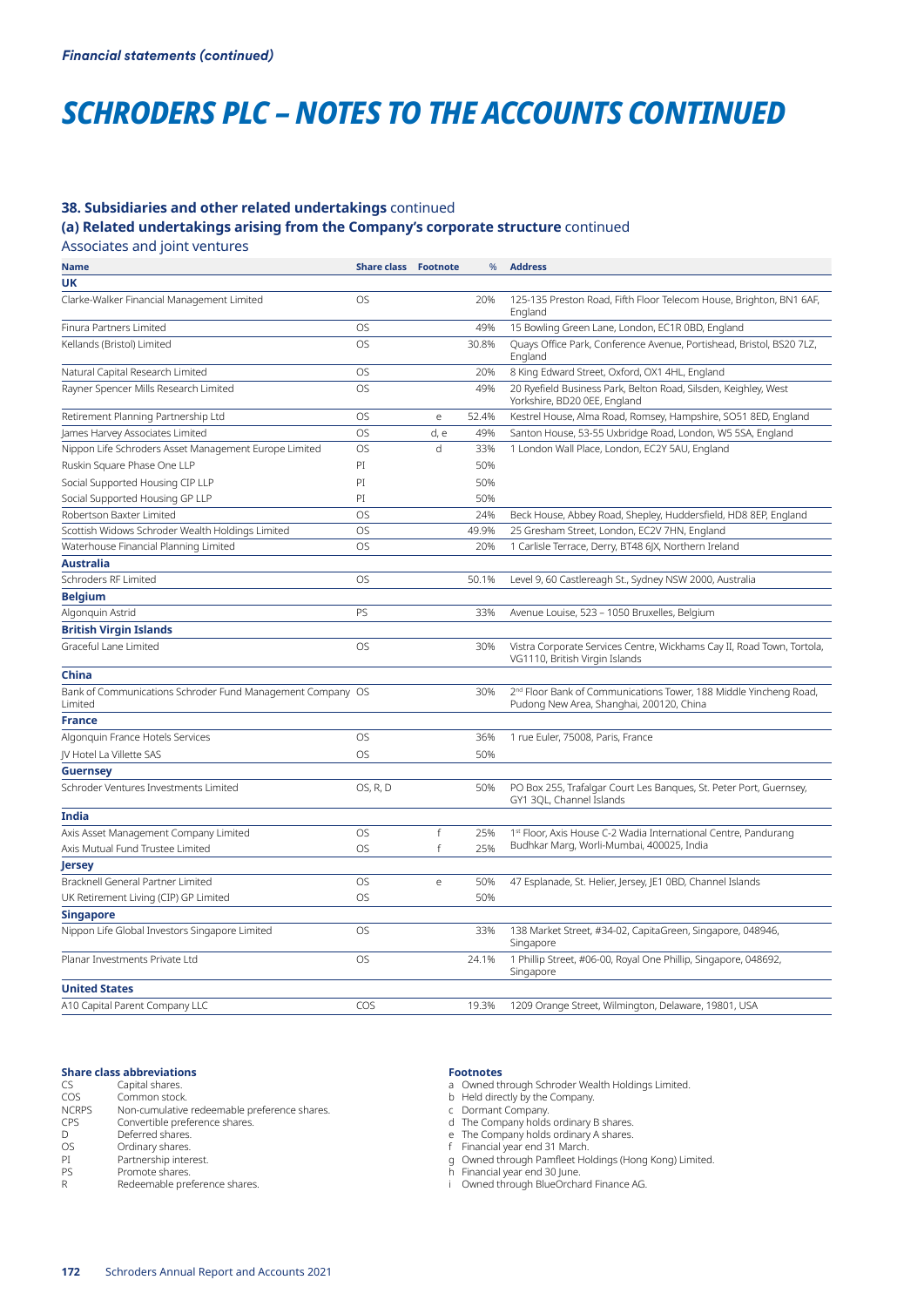# **38. Subsidiaries and other related undertakings** continued

# **(b) Related undertakings arising from the Company's interests in structured entities**

The Company's related undertakings also include funds in which it holds investments. These include fully and partially owned funds that are classified as subsidiaries. Due to the number of share classes or unit classes that can exist in these vehicles, a significant holding in a single share class or unit class is possible without that undertaking being classified as a subsidiary or associate.

### Fully owned subsidiaries

|                                         |                         | <b>Holding in</b> | <b>Total holding</b><br>in undertaking |
|-----------------------------------------|-------------------------|-------------------|----------------------------------------|
| <b>Fund Name</b>                        | <b>Share/unit class</b> | share/unit class  | via share/unit class                   |
| UK                                      |                         |                   |                                        |
| Schroder Flexible Retirement Fund       | X Accumulation          | 100%              | 100%                                   |
| <b>Brazil</b>                           |                         |                   |                                        |
| Schroder Best Ideas ESG                 | Unspecified             | 100%              | 100%                                   |
| Luxembourg                              |                         |                   |                                        |
| Schroder ISF Carbon Neutral Credit 2040 | I Accumulation          | 100%              | 100%                                   |
| Schroder ISF Global Sustainable Value   | I Accumulation          | 100%              | 100%                                   |
| Schroder ISF Social Impact Credit       | I Accumulation          | 100%              | 100%                                   |

# Subsidiaries where the ownership is less than 100%

| <b>Fund Name</b>                                       | <b>Share/unit class</b>       | <b>Holding in</b><br>share/unit class | <b>Total holding</b><br>in undertaking<br>via share/unit class |
|--------------------------------------------------------|-------------------------------|---------------------------------------|----------------------------------------------------------------|
| <b>UK</b>                                              |                               |                                       |                                                                |
| Schroder Diversified Growth Fund                       | I Accumulation                | 93%                                   | 93%                                                            |
| Schroder Dynamic Multi Asset Fund                      | Z Accumulation                | 63%                                   | 58%                                                            |
| Schroder Global Emerging Markets Fund                  | A Accumulation                | 62%                                   | 39%                                                            |
| Schroder Global Equity Component Fund                  | X Accumulation                | 89%                                   | 89%                                                            |
| Schroder Global Sovereign Bond Tracker Component Fund  | I Accumulation                | 40%                                   | 25%                                                            |
| Schroder Global Sovereign Bond Tracker Component Fund  | X Accumulation                | 65%                                   | 24%                                                            |
| Schroder Multi Asset Total Return Fund                 | X Accumulation                | 99%                                   | 66%                                                            |
| Schroder QEP Global Emerging Markets                   | I Accumulation                | 92%                                   | 90%                                                            |
| Schroder Sustainable Multi Factor Equity               | X Accumulation                | 87%                                   | 69%                                                            |
| Schroder UK Multi-Cap Income Fund                      | X Accumulation                | 85%                                   | 75%                                                            |
| SPW Adventurous Portfolio Fund                         | X Accumulation                | 100%                                  | 80%                                                            |
| <b>Australia</b>                                       |                               |                                       |                                                                |
| Schroder Australian Equity Long Short Fund             | P Accumulation                | 62%                                   | 62%                                                            |
| <b>Brazil</b>                                          |                               |                                       |                                                                |
| Schroder Best Ideas FIA                                | Unspecified                   | 62%                                   | 62%                                                            |
| <b>Hong Kong</b>                                       |                               |                                       |                                                                |
| Schroder Global Multi Asset Thematic Fund              | I Accumulation                | 100%                                  | 21%                                                            |
| Schroder Global Multi Asset Thematic Fund              | A Distribution MV AUD Hedged  | 35%                                   | 2%                                                             |
| Schroder Global Multi Asset Thematic Fund              | A Distribution MV2 AUD Hedged | 97%                                   | 2%                                                             |
| Schroder Global Multi Asset Thematic Fund              | A Distribution MV2 CNY Hedged | 74%                                   | 2%                                                             |
| Schroder Global Multi Asset Thematic Fund              | A Distribution MV HKD         | 6%                                    | 2%                                                             |
| Schroder Global Multi Asset Thematic Fund              | A Distribution MV2 HKD        | 29%                                   | 2%                                                             |
| Schroder Global Multi Asset Thematic Fund              | A Distribution MV CNY Hedged  | 20%                                   | 2%                                                             |
| Schroder Global Multi Asset Thematic Fund              | A Accumulation                | 88%                                   | 2%                                                             |
| Schroder Global Multi Asset Thematic Fund              | C Accumulation                | 91%                                   | 2%                                                             |
| Schroder Global Multi Asset Thematic Fund              | A Distribution MV             | 11%                                   | 2%                                                             |
| Schroder Global Multi Asset Thematic Fund              | A Distribution MV2            | 93%                                   | 2%                                                             |
| Japan                                                  |                               |                                       |                                                                |
| Schroder YEN Target                                    | Unspecified                   | 61%                                   | 61%                                                            |
| Schroder YEN Target (Annual)                           | Unspecified                   | 48%                                   | 48%                                                            |
| Schroder YEN Target (Semi-Annual)                      | Unspecified                   | 84%                                   | 84%                                                            |
| Luxembourg                                             |                               |                                       |                                                                |
| Schroder GAIA Helix                                    | I Accumulation                | 95%                                   | 32%                                                            |
| Schroder GAIA II Global Innovation Private Plus        | I Accumulation                | 100%                                  | 67%                                                            |
| Schroder GAIA Oaktree Credit                           | I Accumulation                | 50%                                   | 33%                                                            |
| Schroder ISF BlueOrchard Emerging Markets Climate Bond | I Accumulation                | 71%                                   | 62%                                                            |
| Schroder ISF Carbon Neutral Credit                     | I Accumulation                | 67%                                   | 35%                                                            |
| Schroder ISF Changing Lifestyles                       | I Accumulation                | 100%                                  | 62%                                                            |
| Schroder ISF China A All Cap                           | I Accumulation                | 67%                                   | 66%                                                            |
| Schroder ISF Cross Asset Momentum Component            | I Accumulation                | 80%                                   | 31%                                                            |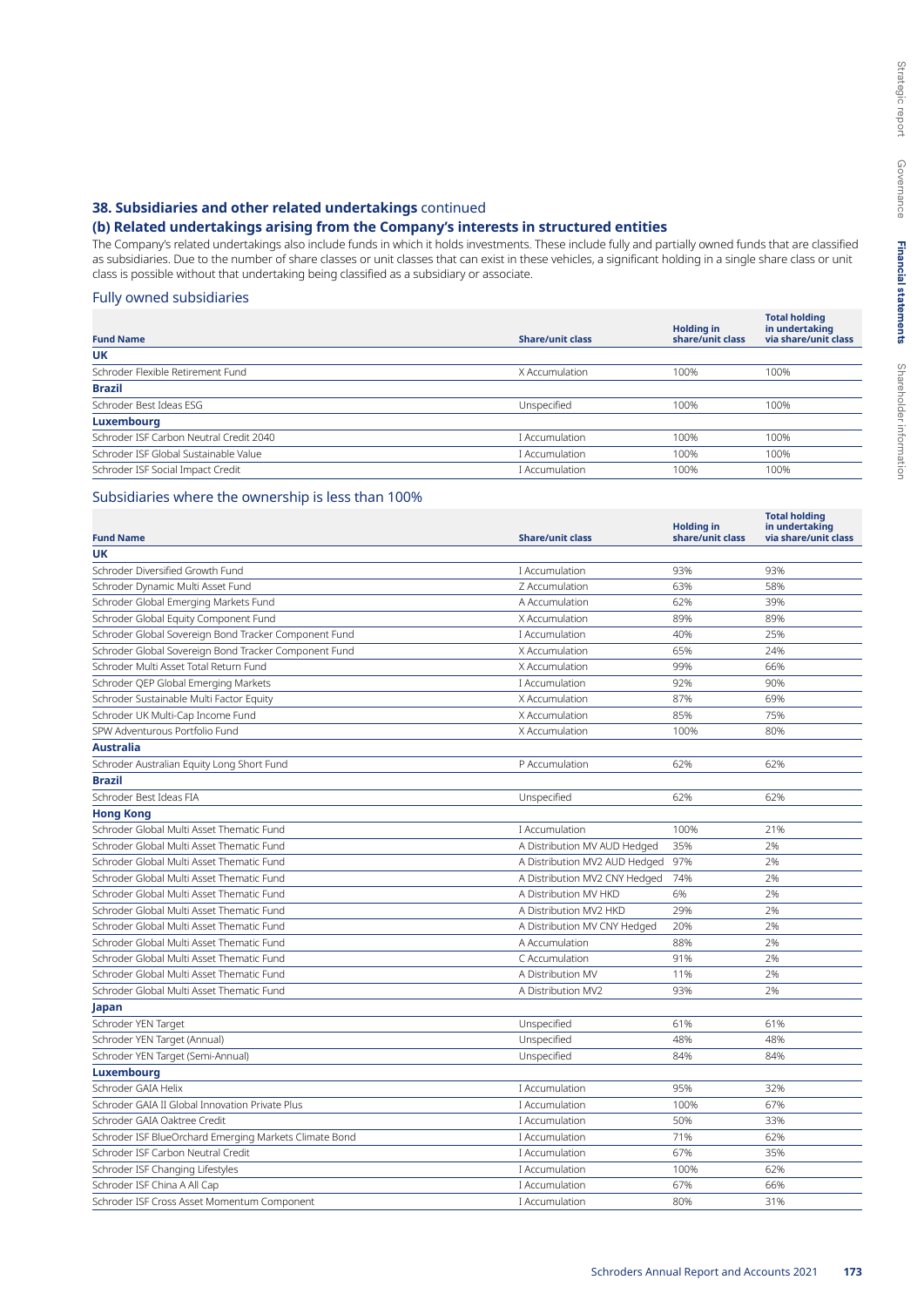# *SCHRODERS PLC – NOTES TO THE ACCOUNTS CONTINUED*

# **38. Subsidiaries and other related undertakings** continued

# **(b) Related undertakings arising from the Company's interests in structured entities** continued

Subsidiaries where the ownership is less than 100% continued

| <b>Fund Name</b>                                       | <b>Share/unit class</b> | <b>Holding in</b><br>share/unit class | <b>Total holding</b><br>in undertaking<br>via share/unit class |
|--------------------------------------------------------|-------------------------|---------------------------------------|----------------------------------------------------------------|
| <b>Luxembourg (continued)</b>                          |                         |                                       |                                                                |
| Schroder ISF Digital Emerging Markets Local Currency   | I Accumulation          | 76%                                   | 76%                                                            |
| Schroder ISF Digital Infrastructure                    | I Accumulation          | 63%                                   | 62%                                                            |
| Schroder ISF Dynamic Indian Bond                       | I Accumulation          | 100%                                  | 99%                                                            |
| Schroder ISF Emerging Markets Equity Impact            | I Accumulation          | 56%                                   | 56%                                                            |
| Schroder ISF European Innovators                       | I Accumulation          | 100%                                  | 42%                                                            |
| Schroder ISF European Innovators                       | C Accumulation          | 36%                                   | 5%                                                             |
| Schroder ISF European Large Cap                        | I Accumulation          | 70%                                   | 63%                                                            |
| Schroder ISF European Sustainable Equity               | I Accumulation          | 42%                                   | 35%                                                            |
| Schroder ISF Global Climate Leaders                    | I Accumulation          | 85%                                   | 85%                                                            |
| Schroder ISF Global Credit Income Short Duration       | I Accumulation          | 81%                                   | 39%                                                            |
| Schroder ISF Global Managed Growth                     | I Accumulation          | 100%                                  | 97%                                                            |
| Schroder ISF Global Sustainable Convertible Bond       | I Accumulation          | 56%                                   | 41%                                                            |
| Schroder ISE Global Sustainable Food and Water         | I Accumulation          | 56%                                   | 46%                                                            |
| Schroder ISE Sustainable Euture Trends                 | I Accumulation          | 100%                                  | 68%                                                            |
| Schroder ISE Sustainable US Dollar Short Duration Bond | I Accumulation          | 100%                                  | 99%                                                            |
| SSSF Wealth Management USD Cautious                    | S Accumulation          | 95%                                   | 65%                                                            |
| SSSF Wealth Management USD Growth                      | S Accumulation          | 74%                                   | 48%                                                            |
| <b>United States</b>                                   |                         |                                       |                                                                |
| Hartford Schroders Commodity Strategy Fund             | Unspecified             | 47%                                   | 47%                                                            |
| Hartford Schroders Diversified Emerging Markets Fund   | SD Distribution         | 50%                                   | 50%                                                            |
| Hartford Schroders ESG US Equity Fund                  | I Distribution          | 49%                                   | 49%                                                            |
| Schroder Global Sustainable Growth Fund (Canada)       | Unspecified             | 90%                                   | 90%                                                            |
| Schroder Securitized Credit Fund Limited               | A Distribution          | 97%                                   | 97%                                                            |
|                                                        |                         |                                       |                                                                |

# Associates

| <b>Fund Name</b>                                             | <b>Share/unit class</b> | <b>Holding in</b><br>share/unit class | <b>Total holding</b><br>in undertaking<br>via share/unit class |
|--------------------------------------------------------------|-------------------------|---------------------------------------|----------------------------------------------------------------|
| <b>UK</b>                                                    |                         |                                       |                                                                |
| Schroder Global Corporate Bond Managed Credit Component Fund | I Accumulation          | 18%                                   | 14%                                                            |
| Schroder Global Corporate Bond Managed Credit Component Fund | X Accumulation          | 43%                                   | 9%                                                             |
| Schroder QEP Global Active Value                             | I Accumulation          | 98%                                   | 27%                                                            |
| <b>Brazil</b>                                                |                         |                                       |                                                                |
| Schroder Core Plus FIC FIA                                   | Unspecified             | 28%                                   | 28%                                                            |
| <b>Luxembourg</b>                                            |                         |                                       |                                                                |
| ICBC (Europe) UCITS SICAV                                    | X Accumulation USD      | 33%                                   | 33%                                                            |
| Schroder ISF Smart Manufacturing                             | I Accumulation          | 83%                                   | 29%                                                            |
| SSSF Wealth Management USD Balanced                          | S Accumulation          | 87%                                   | 28%                                                            |

# Significant holdings in structured entities not classified as subsidiaries or associates

| <b>Fund Name</b>                                 | <b>Share/unit class</b>   | <b>Holding in</b><br>share/unit class | <b>Total holding</b><br>in undertaking<br>via share/unit class |
|--------------------------------------------------|---------------------------|---------------------------------------|----------------------------------------------------------------|
| UK                                               |                           |                                       |                                                                |
| Schroder Absolute Return Bond Fund               | X Income                  | 100%                                  | 17%                                                            |
| Schroder All Maturities Corporate Bond Fund      | I Accumulation            | 22%                                   | 19%                                                            |
| Schroder European Fund                           | I Income                  | 34%                                   | 0%                                                             |
| Schroder Global Energy Transition Fund           | S Accumulation            | 47%                                   | 11%                                                            |
| Schroder Global Equity Fund                      | I Accumulation            | 36%                                   | 1%                                                             |
| Schroder India Equity                            | X Accumulation            | 23%                                   | 22%                                                            |
| Schroder Institutional UK Smaller Companies Fund | X Accumulation            | 100%                                  | 14%                                                            |
| Schroder Long Dated Corporate Bond Fund          | I Accumulation            | 46%                                   | 12%                                                            |
| Schroder QEP Global Core Fund                    | I Accumulation            | 40%                                   | 3%                                                             |
| Schroder Sterling Broad Market Bond Fund         | I Accumulation            | 38%                                   | 4%                                                             |
| Schroder UK-Listed Equity Income Maximiser Fund  | L Accumulation            | 98%                                   | 0%                                                             |
| Schroder US Equity Income Maximiser              | L Accumulation GBP Hedged | 87%                                   | 0%                                                             |
| SPW Dynamic Portfolio Fund                       | X Accumulation            | 90%                                   | 19%                                                            |
| SSSF Sterling Liquidity Plus                     | I Accumulation            | 20%                                   | 13%                                                            |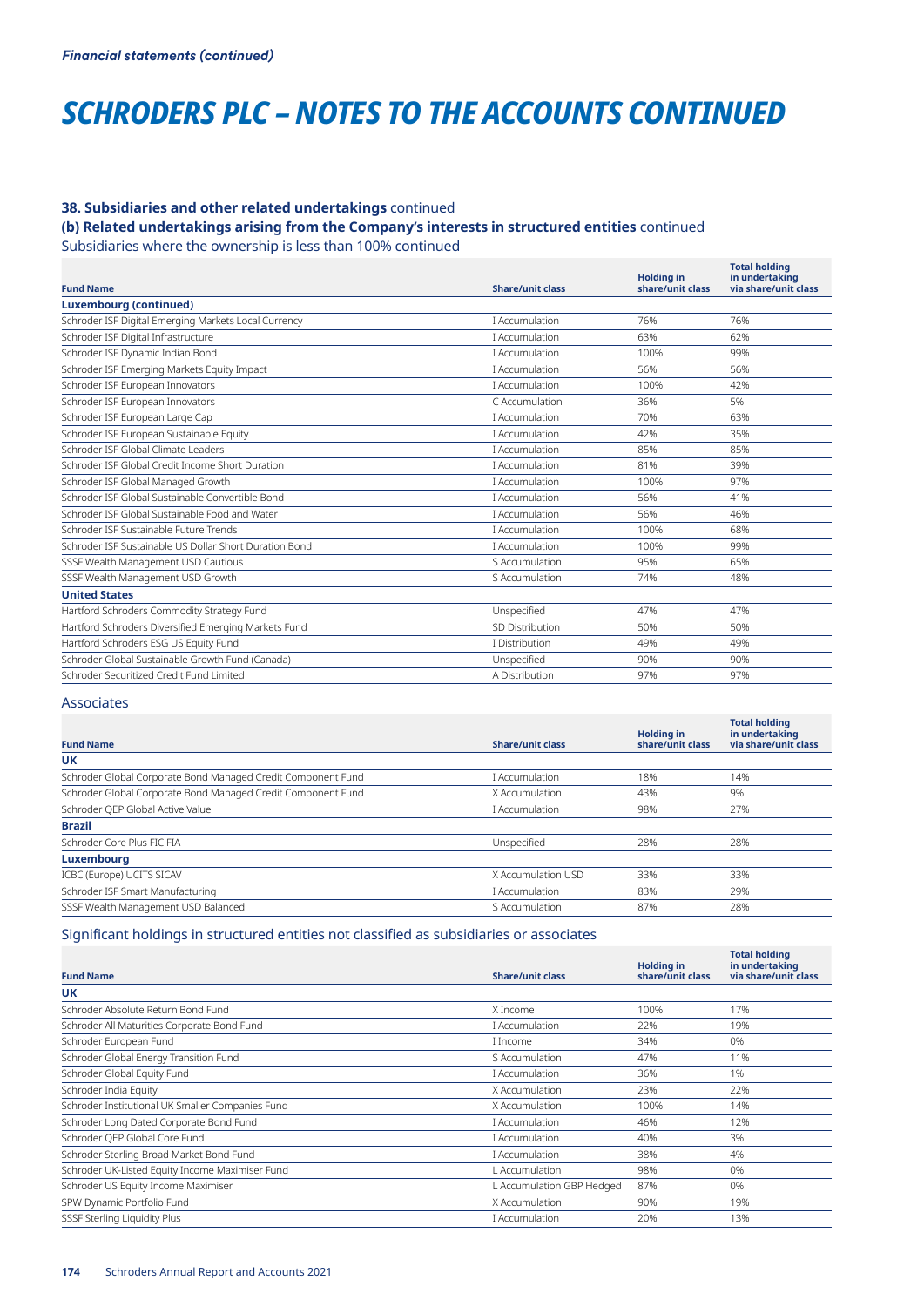# **(b) Related undertakings arising from the Company's interests in structured entities** continued

Significant holdings in structured entities not classified as subsidiaries or associates continued

|                                                                                                                                      |                                                 |                                       | <b>Total holding</b>                   |
|--------------------------------------------------------------------------------------------------------------------------------------|-------------------------------------------------|---------------------------------------|----------------------------------------|
| <b>Fund Name</b>                                                                                                                     | <b>Share/unit class</b>                         | <b>Holding in</b><br>share/unit class | in undertaking<br>via share/unit class |
| <b>Australia</b>                                                                                                                     |                                                 |                                       |                                        |
| Schroder Equity Opportuntities Fund                                                                                                  | I Accumulation                                  | 100%                                  | 2%                                     |
| <b>Brazil</b>                                                                                                                        |                                                 |                                       |                                        |
| Schroder Premium 45 Advisory FI RF CP LP                                                                                             | Unspecified                                     | 43%                                   | 7%                                     |
| Schroder US Dollar Bond FIC FIM IE                                                                                                   | Unspecified                                     | 51%                                   | 3%                                     |
| <b>Cayman Islands</b>                                                                                                                |                                                 |                                       |                                        |
| Musashi Smart Premia Fund (Exclusively for Qualified Institutional Investors with Re-Sale<br>Restriction for the Japanese Investors) | B                                               | 100%                                  | 0%                                     |
| Musashi Smart Premia Fund (Exclusively for Qualified Institutional Investors with Re-Sale<br>Restriction for the Japanese Investors) | $\subset$                                       | 90%                                   | 1%                                     |
| <b>Hong Kong</b>                                                                                                                     |                                                 |                                       |                                        |
| Schroder Asian Asset Income Fund                                                                                                     | I Accumulation                                  | 100%                                  | 0%                                     |
| <b>Ireland</b>                                                                                                                       |                                                 |                                       |                                        |
| Schroder Private Equity Fund of Funds IV                                                                                             | C                                               | 20%                                   | 12%                                    |
|                                                                                                                                      |                                                 |                                       |                                        |
| Luxembourg                                                                                                                           | <b>BO</b>                                       | 21%                                   | 1%                                     |
| BlueOrchard Emerging Markets SDG Impact Bond Fund                                                                                    |                                                 | 99%                                   | 0%                                     |
| Schroder Alternative Solutions Commodity Fund                                                                                        | I Accumulation GBP Hedged                       |                                       |                                        |
| Schroder Alternative Solutions Commodity Total Return Fund                                                                           | I Accumulation GBP Hedged                       | 99%                                   | 5%                                     |
| Schroder Alternative Solutions Commodity Total Return Fund                                                                           | I Accumulation EUR Hedged<br>C Accumulation CHF | 97%                                   | 1%                                     |
| Schroder GAIA Blue Trend                                                                                                             |                                                 | 75%                                   | 0%                                     |
| Schroder GAIA II Global Private Equity                                                                                               | I Accumulation                                  | 100%                                  | 0%                                     |
| Schroder GAIA Two Sigma Diversified                                                                                                  | C Accumulation GBP Hedged                       | 58%                                   | 20%                                    |
| Schroder ISF Alternative Securitised Income                                                                                          | IZ Accumulation                                 | 100%                                  | 0%                                     |
| Schroder ISF Emerging Markets Debt Absolute Return                                                                                   | I Accumulation EUR Hedged                       | 100%                                  | 0%                                     |
| Schroder ISF Global Corporate                                                                                                        | I Accumulation                                  | 28%                                   | 0%                                     |
| Schroder ISF Global Credit High Income Bond                                                                                          | I Accumulation                                  | 92%                                   | 0%                                     |
| Schroder ISF Global Credit Income                                                                                                    | I Accumulation                                  | 100%                                  | 0%                                     |
| Schroder ISF Global Disruption                                                                                                       | I Accumulation                                  | 46%                                   | 24%                                    |
| Schroder ISF Global Equity Yield                                                                                                     | I Accumulation                                  | 98%                                   | 0%                                     |
| Schroder ISF Global Gold                                                                                                             | I Accumulation EUR Hedged                       | 99%                                   | 0%                                     |
| Schroder ISF Global Gold                                                                                                             | I Accumulation                                  | 100%                                  | 2%                                     |
| Schroder ISF Global High Yield                                                                                                       | I Accumulation GBP Hedged                       | 100%                                  | 0%                                     |
| Schroder ISF Global Multi Credit                                                                                                     | I Accumulation EUR Hedged                       | 99%                                   | 0%                                     |
| Schroder ISF Global Multi-Asset Balanced                                                                                             | I Accumulation CHF Hedged                       | 92%                                   | 0%                                     |
| Schroder ISF Global Recovery                                                                                                         | I Accumulation                                  | 38%                                   | 1%                                     |
| Schroder ISE Global Sustainable Growth                                                                                               | <b>LAccumulation GBP</b>                        | 60%                                   | 8%                                     |
| Schroder ISF Healthcare Innovation                                                                                                   | I Accumulation                                  | 98%                                   | 1%                                     |
| Schroder ISF Inflation Plus                                                                                                          | I Accumulation                                  | 35%                                   | 8%                                     |
| Schroder ISF Japanese Equity                                                                                                         | I Accumulation EUR Hedged                       | 87%                                   | 0%                                     |
| Schroder ISF Japanese Opportunities                                                                                                  | I Accumulation                                  | 100%                                  | 1%                                     |
| Schroder ISF Middle East                                                                                                             | I Accumulation                                  | 100%                                  | 0%                                     |
| Schroder ISF Multi Asset Total Return                                                                                                | I Accumulation EUR Hedged                       | 91%                                   | 0%                                     |
| Schroder ISF QEP Global ESG                                                                                                          | I Accumulation                                  | 38%                                   | 14%                                    |
| Schroder ISF Strategic Bond                                                                                                          | I Accumulation EUR Hedged                       | 100%                                  | 0%                                     |
| Schroder ISF Sustainable Emerging Market Synergy                                                                                     | I Accumulation                                  | 77%                                   | 19%                                    |
| Schroder ISF Sustainable Multi Asset Income                                                                                          | C Accumulation                                  | 100%                                  | 16%                                    |
| Schroder ISF Sustainable Swiss Equity                                                                                                | I Accumulation                                  | 23%                                   | 3%                                     |
| Schroder ISF US Dollar Bond                                                                                                          | I Accumulation EUR Hedged                       | 38%                                   | 0%                                     |
| Schroder Property FCP - FIS - Schroder Property Eurologistics Fund No.1 (A)                                                          | B                                               | 100%                                  | 1%                                     |
| Schroder Property FCP - FIS - Schroder Property Eurologistics Fund No.1 (B)                                                          | $\mathsf B$                                     | 100%                                  | 3%                                     |
| <b>United States</b>                                                                                                                 |                                                 |                                       |                                        |
| Hartford Schroders China A Fund                                                                                                      | SD Accumulation                                 | 100%                                  | 20%                                    |
| Hartford Schroders Securitized Income Fund                                                                                           | SD Accumulation                                 | 100%                                  | 4%                                     |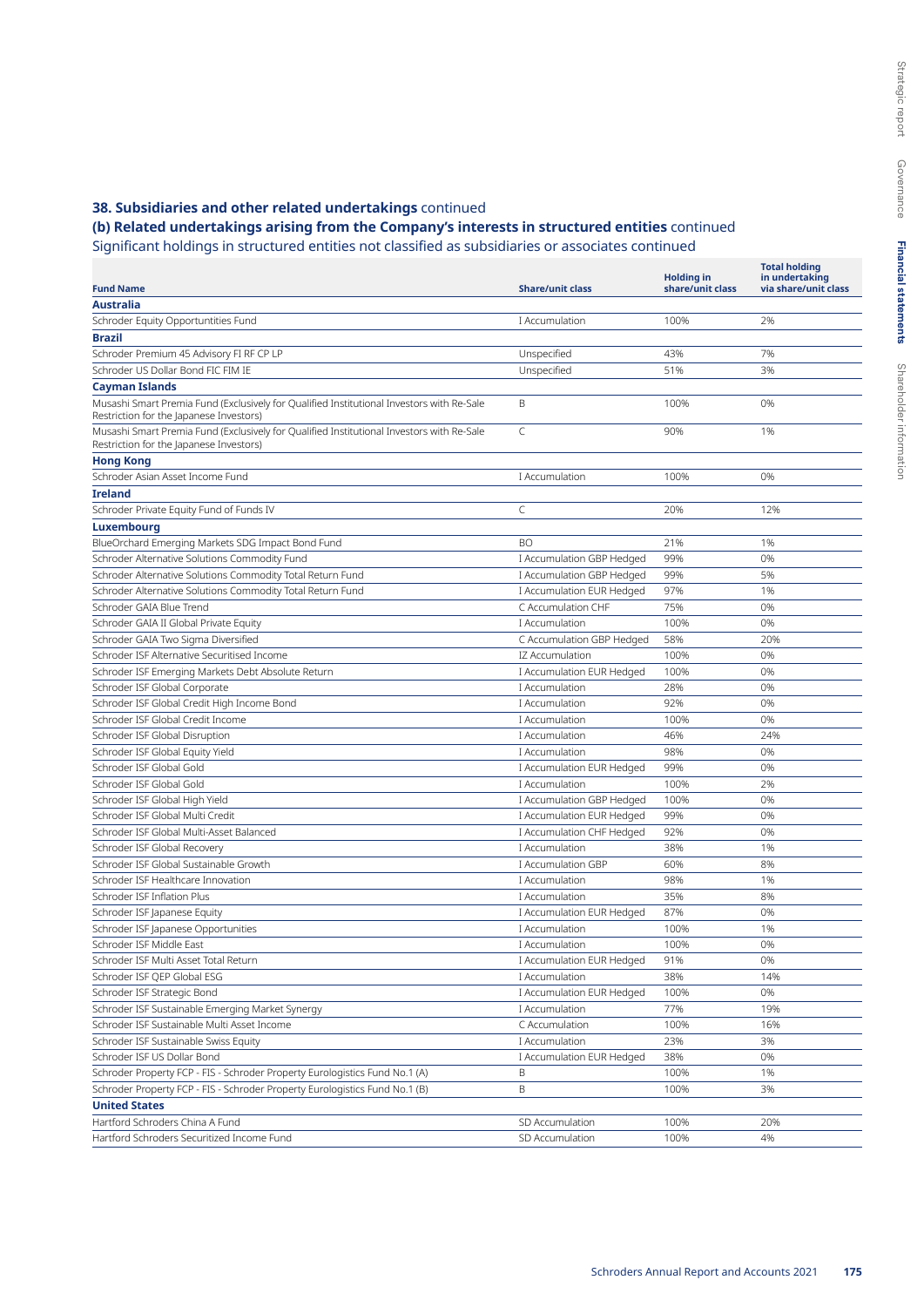# *SCHRODERS PLC – NOTES TO THE ACCOUNTS CONTINUED*

The registered offices for each of the related undertakings listed on pages 173 to 175 are reflected by country below:

#### **UK**

1 London Wall Place, London, EC2Y 5AU, England

#### **Australia**

Level 20, Angel Place, 123 Pitt Street, Sydney, NSW 2000, Australia

#### **Brazil**

The registered office for the Brazil related undertakings is Av. Presidente Wilson, n° 231, 11º andar, Rio de Janeiro, Brazil, except for the following:

The registered office for the following related undertakings is Núcleo Cidade de Deus, Prédio Amarelo, 1o andar, Vila Yara, Osasco, SP, Brazil

Schroder Best Ideas ESG Schroder Best Ideas FIA

#### **Cayman Islands**

Maples Corporate Services Limited, Ugland House, PO Box 309, Grand Cayman, KY11-1104, Cayman Islands

## **Hong Kong**

HBSC Institutional Trust Services (Asia) Limited, 1 Queen's Road Central, Hong Kong

**Ireland** Georges Court, 54-62 Townsend Street, Dublin 2, Ireland

## **Japan**

The registered office for the following related undertakings is 1-1 Chuo-ku, Saitama City, Saitama Shintoshin Godo Choushya 1st Building, Saitama Prefecture, 330-9716, Japan

Schroder YEN Target Schroder YEN Target (Annual) Schroder YEN Target (Semi-Annual)

#### **Luxembourg**

The registered office for the Luxembourg related undertakings is 5 rue Höhenhof, L-1736 Senningerberg, Luxembourg, except for the following:

The registered office for the following related undertakings is 80, route d'Esch, L-1470 Luxembourg

ICBC (Europe) UCITS SICAV

Schroder Property FCP-FIS – Schroder Property EuroLogistics Fund No.1 (A) Schroder Property FCP-FIS – Schroder Property EuroLogistics Fund No.1 (B)

#### **United States**

The registered office for the United States related undertakings is 7 Bryant Park, New York, New York, 10018, USA, except for the following:

The registered office for the following related undertakings is 690 Lee Road, Wayne, Pennsylvania, 19087, USA

Hartford Schroders China A Fund Hartford Schroders Commodity Strategy Fund Hartford Schroders Diversified Emerging Markets Fund Hartford Schroders ESG US Equity Fund Hartford Schroders Securitized Income Fund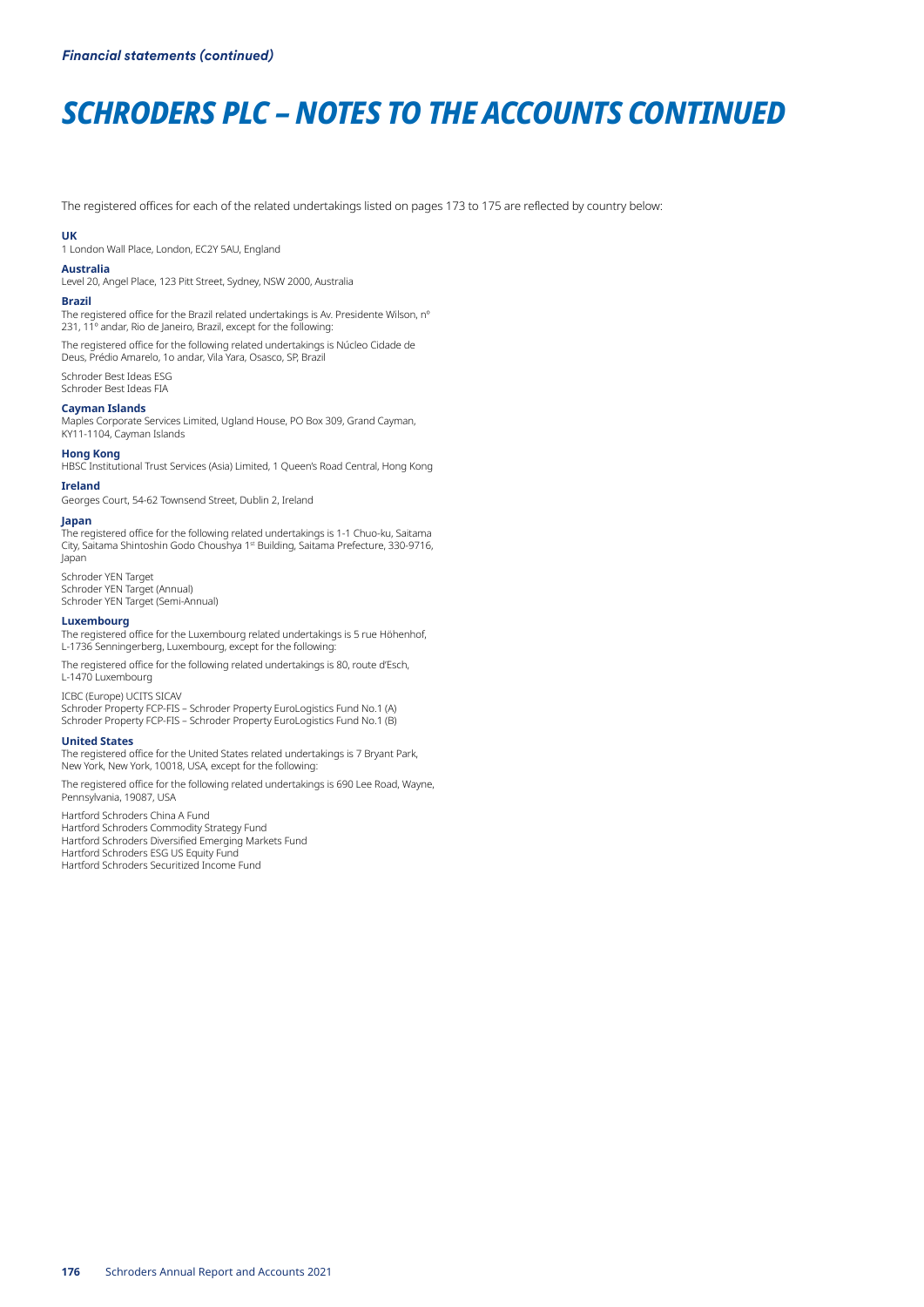## *INDEPENDENT AUDITOR'S REPORT TO THE MEMBERS OF SCHRODERS PLC*

## **Opinion**

In our opinion:

- Schroders plc's Group financial statements and Parent company financial statements (the 'financial statements') give a true and fair view of the state of the Group's and of the Parent company's affairs as at 31 December 2021 and of the Group's profit for the year then ended;
- the Group financial statements have been properly prepared in accordance with UK-adopted international accounting standards;
- the Parent company financial statements have been properly prepared in accordance with UK-adopted international accounting standards as applied in accordance with section 408 of the Companies Act 2006; and
- the financial statements have been prepared in accordance with the requirements of the Companies Act 2006.

We have audited the financial statements of Schroders plc (the 'Parent company') and its subsidiaries (the 'Group') for the year ended 31 December 2021 which comprise:

| <b>Group</b>                                                                          | <b>Parent company</b>                                                                 |
|---------------------------------------------------------------------------------------|---------------------------------------------------------------------------------------|
| Consolidated income statement for the year ended 31 December 2021                     | Schroders plc - Statement of financial position at 31 December 2021                   |
| Consolidated statement of comprehensive income for the year ended 31<br>December 2021 | Schroders plc - Statement of changes in equity for the year ended<br>31 December 2021 |
| Consolidated statement of financial position at 31 December 2021                      | Schroders plc - Cash flow statement for the year ended 31<br>December 2021            |
| Consolidated statement of changes in equity for the year ended 31<br>December 2021    | Schroders plc - Notes to the accounts 30 to 38                                        |
| Consolidated cash flow statement for the year ended 31 December 2021                  |                                                                                       |
| Notes to the accounts 1 to 29 and Presentation of the financial statements            |                                                                                       |

The financial reporting framework that has been applied in their preparation is applicable law and UK-adopted international accounting standards and, as regards the Parent company financial statements, as applied in accordance with section 408 of the Companies Act 2006.

#### **Basis for opinion**

We conducted our audit in accordance with International Standards on Auditing (UK) ('ISAs (UK)') and applicable law. Our responsibilities under those standards are further described in the 'Auditor's responsibilities for the audit of the financial statements' section of our report. We believe that the audit evidence we have obtained is sufficient and appropriate to provide a basis for our opinion.

## **Independence**

We are independent of the Group and Parent company in accordance with the ethical requirements that are relevant to our audit of the financial statements in the UK, including the Financial Reporting Council's (`FRC') Ethical Standard as applied to listed public interest entities, and we have fulfilled our other ethical responsibilities in accordance with these requirements.

The non-audit services prohibited by the FRC's Ethical Standard were not provided to the Group or the Parent company and we remain independent of the Group and the Parent company in conducting the audit.

#### **Conclusions relating to going concern**

In auditing the financial statements, we have concluded that the Directors' use of the going concern basis of accounting in the preparation of the financial statements is appropriate. To evaluate the Directors' assessment of the Group and Parent company's ability to continue to adopt the going concern basis of accounting, we have:

- assessed the assumptions used in management's five-year forecast and determined that the models are appropriate to enable management to make an assessment on the going concern of the Group. We also performed back-testing on prior year forecasts;
- evaluated the capital and liquidity position of the Group by reviewing the Internal Capital Adequacy Assessment Process, the Internal Liquidity Adequacy Assessment Process and the Recovery Plan;
- assessed the appropriateness of the stress and reverse stress test scenarios that consider the key risks identified by management. We evaluated management's analysis by testing the clerical accuracy and assessing the conclusions reached in the stress and reverse stress test scenarios;
- assessed the plausibility of available options to mitigate the impact of the key risks by comparing them to our understanding of the Group;
- performed enquiries of management and those charged with governance to identify risks or events that may impact the Group's ability to continue as a going concern. We also reviewed the management paper approved by the Board and minutes of meetings of the Board and its committees; and
- assessed the appropriateness of the going concern disclosures by comparing them to management's assessment for consistency and for compliance with the relevant reporting requirements.

Based on the work we have performed, we have not identified any material uncertainties relating to events or conditions that, individually or collectively, may cast significant doubt on the Group and Parent company's ability to continue as a going concern for twelve months from the date the Annual Report and Accounts is approved.

In relation to the Group and Parent company's reporting on how they have applied the UK Corporate Governance Code, we have nothing material to add or draw attention to in relation to the Directors' statement in the financial statements about whether the directors considered it appropriate to adopt the going concern basis of accounting.

Our responsibilities and the responsibilities of the Directors with respect to going concern are described in the relevant sections of this report. However, because not all future events or conditions can be predicted, this statement is not a guarantee as to the Group and Parent company's ability to continue as a going concern.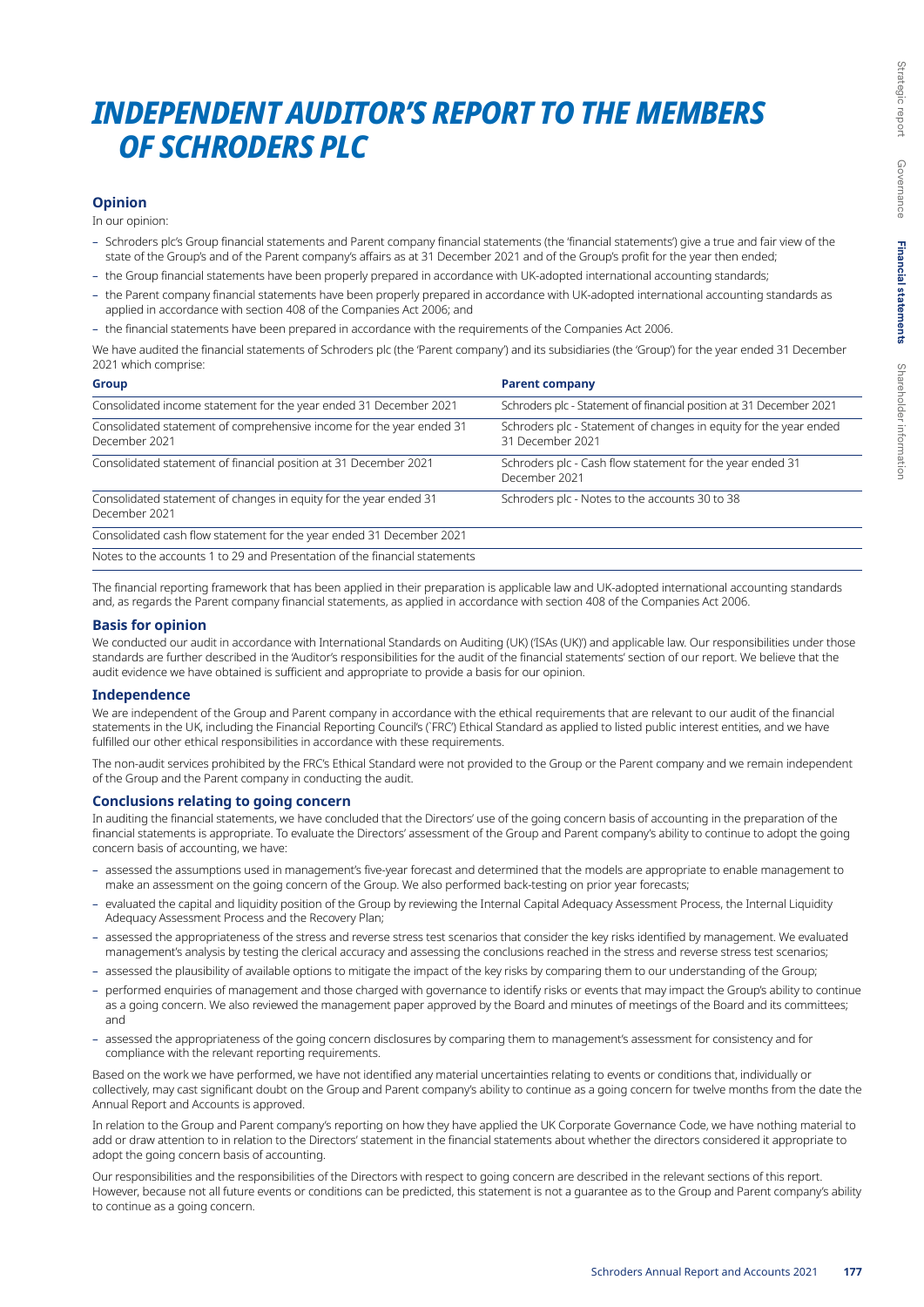## *INDEPENDENT AUDITOR'S REPORT TO THE MEMBERS OF SCHRODERS PLC CONTINUED*

### **Overview of our audit approach**

| <b>Audit scope</b>       | - The Group is comprised of over 300 legal entities domiciled in 31 countries.                                                                                                                                              |
|--------------------------|-----------------------------------------------------------------------------------------------------------------------------------------------------------------------------------------------------------------------------|
|                          | - We performed an audit of the complete financial information of six legal entities and audit procedures on specific<br>balances for a further 18 legal entities.                                                           |
|                          | - The legal entities where we performed full or specific audit procedures accounted for 86% of profit before tax and<br>exceptional items, 90% of revenue and 91% of total assets.                                          |
|                          | - Certain of the Group's processes over financial reporting are centralised in the finance operations hubs of London,<br>Luxembourg, Singapore and Zurich. Where appropriate, our testing was performed in these locations. |
| <b>Key audit matters</b> | - Improper recognition of revenue                                                                                                                                                                                           |
|                          | - Improper recognition of cost of sales                                                                                                                                                                                     |
| <b>Materiality</b>       | - Overall Group materiality of £42 million, which represents 5% of profit before tax and exceptional items.                                                                                                                 |

## **An overview of the scope of the Parent company and Group audits**

### Tailoring the scope

Our assessment of audit risk, our evaluation of materiality and our allocation of performance materiality determine our audit scope for each entity within the Group. Taken together, this enables us to form an opinion on the consolidated financial statements. We take into account size, risk profile, the organisation of the Group and effectiveness of Group-wide controls, changes in the business environment and other factors, such as recent internal audit results, when assessing the level of work to be performed at each entity.

In assessing the risk of material misstatement to the Group financial statements, and to ensure we had adequate quantitative coverage of significant accounts in the financial statements, we selected 24 legal entities within the following countries: United Kingdom, Luxembourg, Switzerland, Singapore, Australia, China, Guernsey, Japan, and United States of America.

Of the 24 legal entities selected, we performed an audit of the complete financial information of six legal entities (full scope entities) which were selected based on their size or risk characteristics. For the remaining 18 legal entities (specific scope entities), we performed audit procedures on specific accounts within that legal entity that we considered had the potential for the greatest impact on the significant accounts in the Group financial statements, either because of the size of these accounts or their risk profile.

For the remaining entities that together represent 14% of the Group's profit before tax and exceptional items, we performed other Group procedures, including: analytical review, testing of consolidation journals and intercompany eliminations, centralised processes and controls, and foreign currency translation recalculations, to respond to potential risks of material misstatement of the Group financial statements.

The charts below illustrate the coverage obtained from the work performed by our audit teams.

## Profit before tax and exceptional items

## Revenue



#### Changes from the prior year

PT Schroder Investment Management Indonesia and Schroder Singapore Holdings Private Limited were previously considered to be specific scope entities, but were not considered to be specific or full scope for the current year audit.

Schroders Capital Management (Switzerland) AG is considered to be a specific scope entity for the current year audit. It was previously considered to be neither specific nor full scope.

#### Involvement with overseas teams

In establishing our overall approach to the Group audit, we determined the type of work that needed to be undertaken at each of the legal entities by us, as the Group audit team, or by local auditors from other EY global network firms operating under our instruction.

Schroders has centralised processes and controls over financial reporting within the finance operations hubs of London, Luxembourg, Singapore and Zurich. Our teams in these locations performed centralised testing in the finance hubs for certain accounts including revenue, costs of sales, administrative expenses, variable compensation, provisions and intercompany transactions.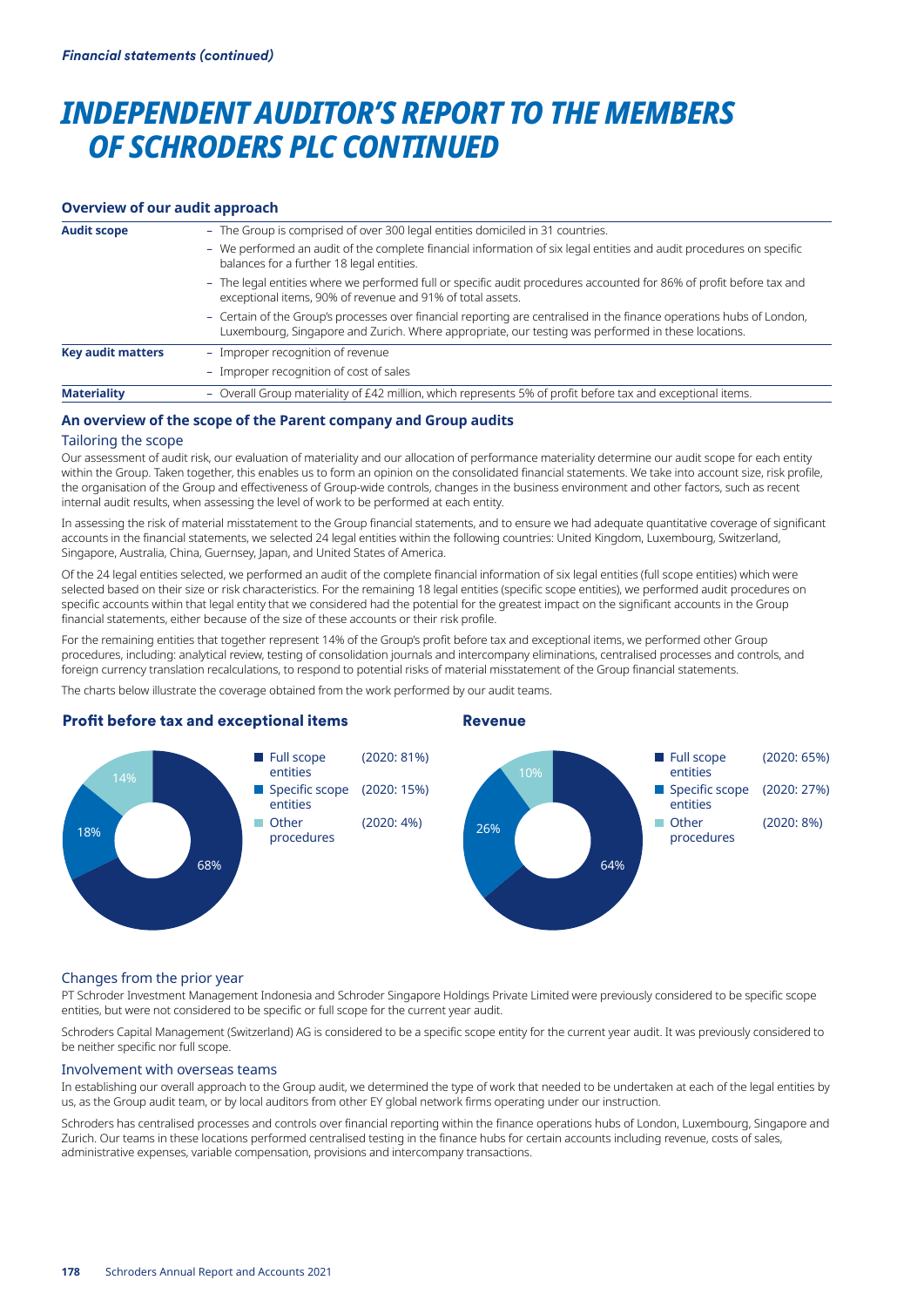For non-centralised processes, the audit work was performed by legal entity auditors. The Group audit team was responsible for the scope and direction of the audit process in each entity, interacting regularly with the local EY teams during each stage of the audit and reviewing relevant working papers. This, together with the additional procedures performed at Group level, and the centralised testing, gave us appropriate evidence for our opinion on the Group financial statements.

The Group team has maintained oversight of component teams through use of remote collaboration platforms and virtual meetings, in particular with the Luxembourg, Zurich and Singapore audit teams. This allowed the Group team to gain a greater understanding of the business issues faced in each location, discuss the audit approach with the local team and any issues arising from their work, review relevant audit working papers, and attend meetings with local management.

#### Climate change

The Group has determined that the majority of its climate-related risk lies in the assets it manages on behalf of its clients. This is primarily explained on pages 36-37 in the Task Force on Climate-related Financial Disclosures and on pages 51-54 in the principal risks and uncertainties, which form part of the 'Other information'. Our procedures on these disclosures therefore consisted solely of considering whether they are materially inconsistent with the financial statements, or our knowledge obtained in the course of the audit, or otherwise appear to be materially misstated.

As explained in the Estimates and Judgements section of the Presentation of the financial statements on pages 157 to 158, climate risks have been considered in the preparation of the consolidated financial statements where management consider it appropriate. The principal areas of consideration by management include the measurement of financial assets and impairment assessments.

Our audit effort in considering climate change was focused on assessing whether the effects of potential climate risks have been appropriately reflected by management in reaching their judgments in relation to the measurement of financial assets and the impairment assessments. We also challenged the Directors' considerations of climate change in their assessment of viability and associated disclosure.

#### **Key audit matters**

Key audit matters are those matters that, in our professional judgment, were of most significance in our audit of the financial statements of the current period and include the most significant assessed risks of material misstatement (whether or not due to fraud) that we identified. These matters included those which had the greatest effect on: the overall audit strategy, the allocation of resources in the audit; and directing the efforts of the engagement team. These matters were addressed in the context of our audit of the financial statements as a whole, and in our opinion thereon, and we do not provide a separate opinion on these matters.

| <b>Risk</b>                                                                                                                                                                                                                                                                                                                                                                                                                                                                                                                                                                                                                                                                                                                                                                                                                                                                                                                                                                                                                                                            | Our response to the risk                                                                                                                                                                                                                                                                                                                                                                                                          |
|------------------------------------------------------------------------------------------------------------------------------------------------------------------------------------------------------------------------------------------------------------------------------------------------------------------------------------------------------------------------------------------------------------------------------------------------------------------------------------------------------------------------------------------------------------------------------------------------------------------------------------------------------------------------------------------------------------------------------------------------------------------------------------------------------------------------------------------------------------------------------------------------------------------------------------------------------------------------------------------------------------------------------------------------------------------------|-----------------------------------------------------------------------------------------------------------------------------------------------------------------------------------------------------------------------------------------------------------------------------------------------------------------------------------------------------------------------------------------------------------------------------------|
| <b>Group only risk:</b>                                                                                                                                                                                                                                                                                                                                                                                                                                                                                                                                                                                                                                                                                                                                                                                                                                                                                                                                                                                                                                                | We have:                                                                                                                                                                                                                                                                                                                                                                                                                          |
| Improper recognition of revenue (£2,959.5 million,<br>2020: £2,512.7 million)<br>Refer to the Audit and Risk Committee report (page 70)<br>and Note 2 of the Consolidated financial statements<br>(pages 111 to 114)<br>Schroders manages funds in numerous domiciles, which<br>consist of many share classes. Schroders also manages<br>segregated portfolios for a range of institutions and<br>provides wealth management services. The inputs and<br>calculation methodologies that drive the fees vary<br>significantly across this population. In particular,<br>performance fees and segregated accounts have a<br>range of calculation methodologies due to the number<br>of bespoke arrangements. For certain revenue streams,<br>management must apply judgment in accordance with<br>IFRS 15 - Revenue from contracts with customers ('IFRS<br>15') to determine whether it is highly probable that a<br>significant reversal will not occur in the future.<br>The following are identified as the key risks or subjective<br>areas of revenue recognition: | - confirmed and updated our understanding of the procedures and controls in place<br>throughout the revenue process, both at Schroders through walkthrough<br>procedures, and at third party administrators, through review of independent<br>controls assurance reports;                                                                                                                                                         |
|                                                                                                                                                                                                                                                                                                                                                                                                                                                                                                                                                                                                                                                                                                                                                                                                                                                                                                                                                                                                                                                                        | - IT systems: tested the controls over access to, and changes to, the systems<br>underpinning the revenue process, including testing controls over the flow of data<br>between systems for completeness and accuracy;                                                                                                                                                                                                             |
|                                                                                                                                                                                                                                                                                                                                                                                                                                                                                                                                                                                                                                                                                                                                                                                                                                                                                                                                                                                                                                                                        | - fee agreements: tested the controls over new and amended fee agreements. For a<br>sample of fees, agreed the fee terms used in the calculation to investment<br>management agreements ('IMAs'), fee letters or fund prospectuses. Verified<br>management's interpretation of the calculation methodology as set out in the<br>agreement and applied in the revenue systems or in management's manual<br>calculations;           |
|                                                                                                                                                                                                                                                                                                                                                                                                                                                                                                                                                                                                                                                                                                                                                                                                                                                                                                                                                                                                                                                                        | - calculation: tested automated controls over the arithmetical accuracy of a sample of<br>fee calculations within the relevant systems;                                                                                                                                                                                                                                                                                           |
|                                                                                                                                                                                                                                                                                                                                                                                                                                                                                                                                                                                                                                                                                                                                                                                                                                                                                                                                                                                                                                                                        | - AUM: tested the controls in place for the calculation and existence of AUM used in<br>the fee calculations. For a sample of fees, tested the completeness and accuracy of                                                                                                                                                                                                                                                       |
|                                                                                                                                                                                                                                                                                                                                                                                                                                                                                                                                                                                                                                                                                                                                                                                                                                                                                                                                                                                                                                                                        | AUM included in the fee calculation systems to administrator reports or Schroders'<br>investment management systems;                                                                                                                                                                                                                                                                                                              |
| - not all agreements in place have been identified and<br>accounted for:                                                                                                                                                                                                                                                                                                                                                                                                                                                                                                                                                                                                                                                                                                                                                                                                                                                                                                                                                                                               | - billing: tested controls over the billing and cash management process. For a sample<br>of fees, agreed the amounts recorded to the invoice sent to the client, as well as<br>assessing the recoverability of debtors through testing of subsequent cash receipts                                                                                                                                                                |
| - fee terms have not been correctly interpreted or<br>entered into the fee calculation and billing systems;                                                                                                                                                                                                                                                                                                                                                                                                                                                                                                                                                                                                                                                                                                                                                                                                                                                                                                                                                            | and inspection of the aged debtors report;<br>- carried interest: challenged management over the judgments and estimates used in                                                                                                                                                                                                                                                                                                  |
| - assets under management ('AUM') has not been<br>properly attributed to fee agreements;                                                                                                                                                                                                                                                                                                                                                                                                                                                                                                                                                                                                                                                                                                                                                                                                                                                                                                                                                                               | the valuation of the carried interest receivable, including the constraints applied<br>under IFRS 15. For a sample of Schroder Adveg funds, agreed the inputs used in the<br>carried interest calculations to third party sources, where applicable, and legal<br>agreements; recalculated the value of the carried interest receivable; and traced the<br>discounted carried interest income calculated to the revenue recorded; |
| - errors in manually calculated revenues, such as<br>performance fees and carried interest; and                                                                                                                                                                                                                                                                                                                                                                                                                                                                                                                                                                                                                                                                                                                                                                                                                                                                                                                                                                        |                                                                                                                                                                                                                                                                                                                                                                                                                                   |
| - inappropriate judgments are made by management in<br>the calculation and recognition of carried interest.                                                                                                                                                                                                                                                                                                                                                                                                                                                                                                                                                                                                                                                                                                                                                                                                                                                                                                                                                            | performance fees: for a sample of performance fees, we have agreed the inputs<br>used in the performance fee calculations to accounting records, third party sources<br>and legal agreements; recalculating the value of the fee; and tracing the amounts<br>invoiced to the revenue recorded.                                                                                                                                    |
|                                                                                                                                                                                                                                                                                                                                                                                                                                                                                                                                                                                                                                                                                                                                                                                                                                                                                                                                                                                                                                                                        |                                                                                                                                                                                                                                                                                                                                                                                                                                   |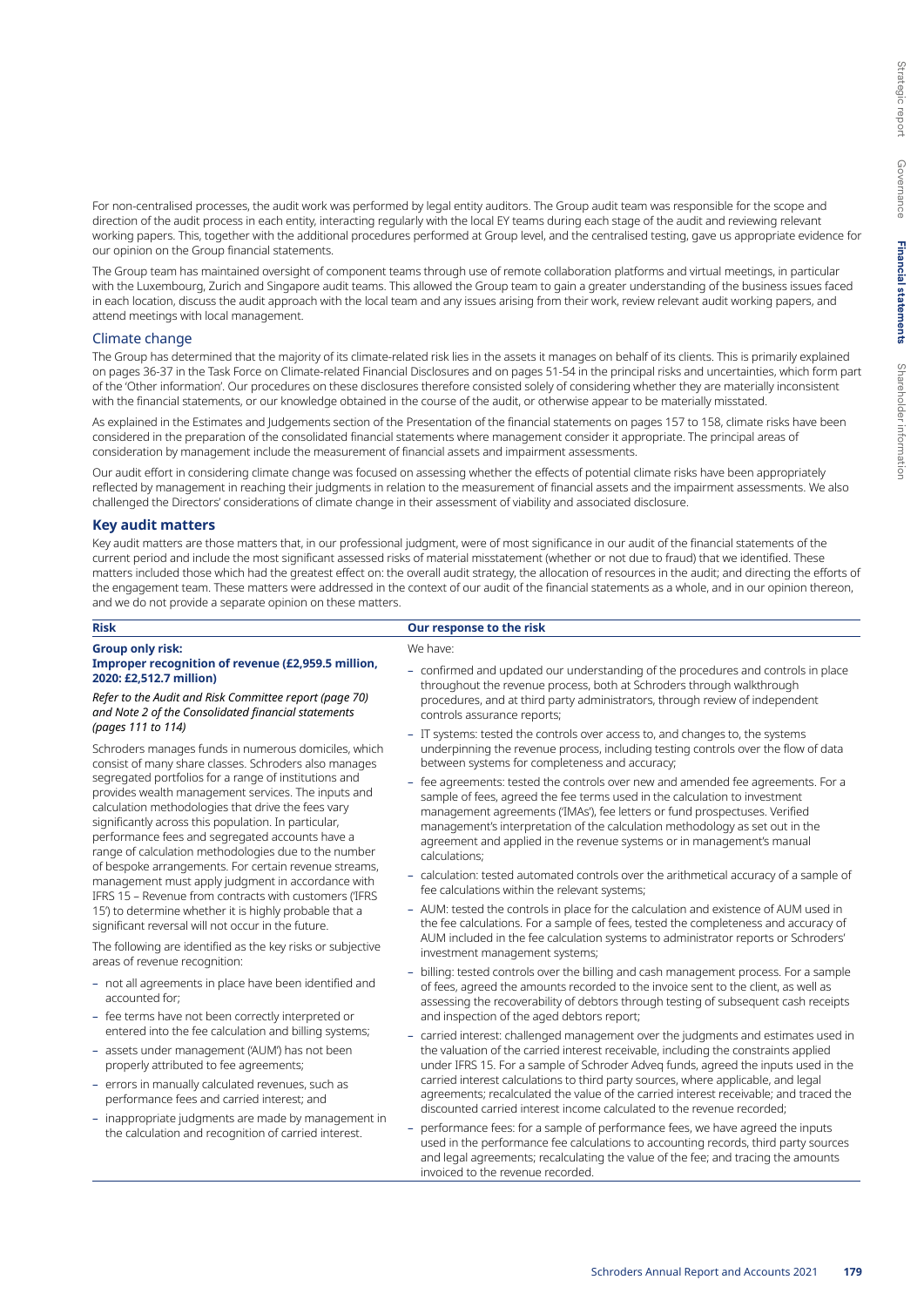## *INDEPENDENT AUDITOR'S REPORT TO THE MEMBERS OF SCHRODERS PLC CONTINUED*

| <b>Risk</b>                                                                                                                                                                     | Our response to the risk                                                                                                                                                                                                                                                                 |
|---------------------------------------------------------------------------------------------------------------------------------------------------------------------------------|------------------------------------------------------------------------------------------------------------------------------------------------------------------------------------------------------------------------------------------------------------------------------------------|
| There is also the risk that management may<br>influence the timing or recognition of revenue in<br>order to meet market expectations or net operating<br>revenue-based targets. | - review of other information: inspected the global complaints register and operational<br>incident log to identify errors in revenue or control deficiencies; and                                                                                                                       |
|                                                                                                                                                                                 | management override: in order to address the residual risk of management override we<br>have performed enquiries of management, read minutes throughout the year and<br>performed journal entry testing.                                                                                 |
|                                                                                                                                                                                 | We performed full and specific scope audit procedures over this risk area in four locations,<br>which covered 90% of the total revenue. Due to the centralised nature of the revenue process,<br>the majority of our testing was performed in London and Luxembourg for Asset Management |

#### **Key observations communicated to the Schroders Audit and Risk Committee**

All transactions tested have been recognised in accordance with the underlying agreements or other supporting documentation. Revenue has been recorded materially in accordance with IFRS 15.

revenue, and London and Zurich for Wealth Management revenue.

Based on the procedures performed, we have no matters to report in respect of revenue recognition.

## **Risk Our response to the risk**

#### **Group only risk: Improper recognition of cost of sales (£556.4 million, 2020: £453.1 million)**

#### *Refer to the Audit and Risk Committee report (page 70) and Note 2 of the Consolidated financial statements (pages 111 to 114)*

Schroders has fee expense agreements in place with many parties. These expenses include: commissions, carried interest payable, external fund manager fees, and distribution fees payable to financial institutions, investment platform providers and financial advisers. The expenses are generally based on AUM.

The following are identified as the key risks or subjective areas in correctly recognising fee expense:

- not all agreements in place have been identified and accounted for;
- fee expense terms have not been correctly interpreted;
- AUM has not been properly identified or attributed to clients or third parties with fee expense arrangements; and
- inappropriate judgments are made by management in the calculation of carried interest payable.

There is also the risk that management may influence the timing or recognition of cost of sales in order to meet market expectations or net operating revenue-based targets.

We have:

- confirmed and updated our understanding of the procedures and controls in place throughout the cost of sales process, both at Schroders through walkthrough procedures, and at third party administrators, through review of independent controls assurance reports;
- IT systems: tested the controls over access to, and changes to, the systems underpinning the fee expense process, including testing controls over the flow of data between systems to test completeness and accuracy;
- fee expense agreements: tested the controls over new agreements and amended fee expense agreements. For a sample of fee expenses performed by Schroders and an additional sample performed by external third parties, agreed the fee expense terms used in the calculation to IMAs, fee letters or rebate agreements. Verified management's interpretation of the calculation methodology as set out in the agreement and applied in the fee expense systems;
- calculation: tested automated controls over the arithmetical accuracy of a sample of fee expense calculations within the relevant systems;
- AUM: tested the controls in place for the calculation and existence of AUM used in the fee expense calculations. For a sample of fee expenses, tested the completeness and accuracy of the AUM included in the calculation to Schroders' transfer agency or investment management systems;
- billing: tested controls over the cash management process. For a sample of fee expenses, agreed the amount recorded to the rebate statement sent to the client;
- carried interest: challenged management over the judgments and estimates used in the valuation of the carried interest liability. For a sample of Schroder Adveq funds: agreed the inputs used in the carried interest calculations to accounting records, third party sources and legal agreements; recalculated the value of the carried interest liability; and traced the discounted carried interest expense calculated to the cost of sales recorded;
- review of other information: inspected the global complaints register and operational incident log to identify errors in fee expense or control deficiencies, and to verify that fee expense errors, if any, have been appropriately addressed; and
- management override: in order to address the residual risk of management override we have performed enquiries of management, read minutes throughout the year and performed journal entry testing.

We performed full and specific scope audit procedures over this risk area in London and Luxembourg, which covered 90% of total cost of sales.

#### **Key observations communicated to the Schroders Audit and Risk Committee**

All transactions tested have been recognised in accordance with the underlying agreements or other supporting documentation. Cost of sales has been recorded materially in accordance with IAS 1 – Presentation of Financial Statements ('IAS 1'). Based on the procedures performed, we have no matters to report in respect of cost of sales.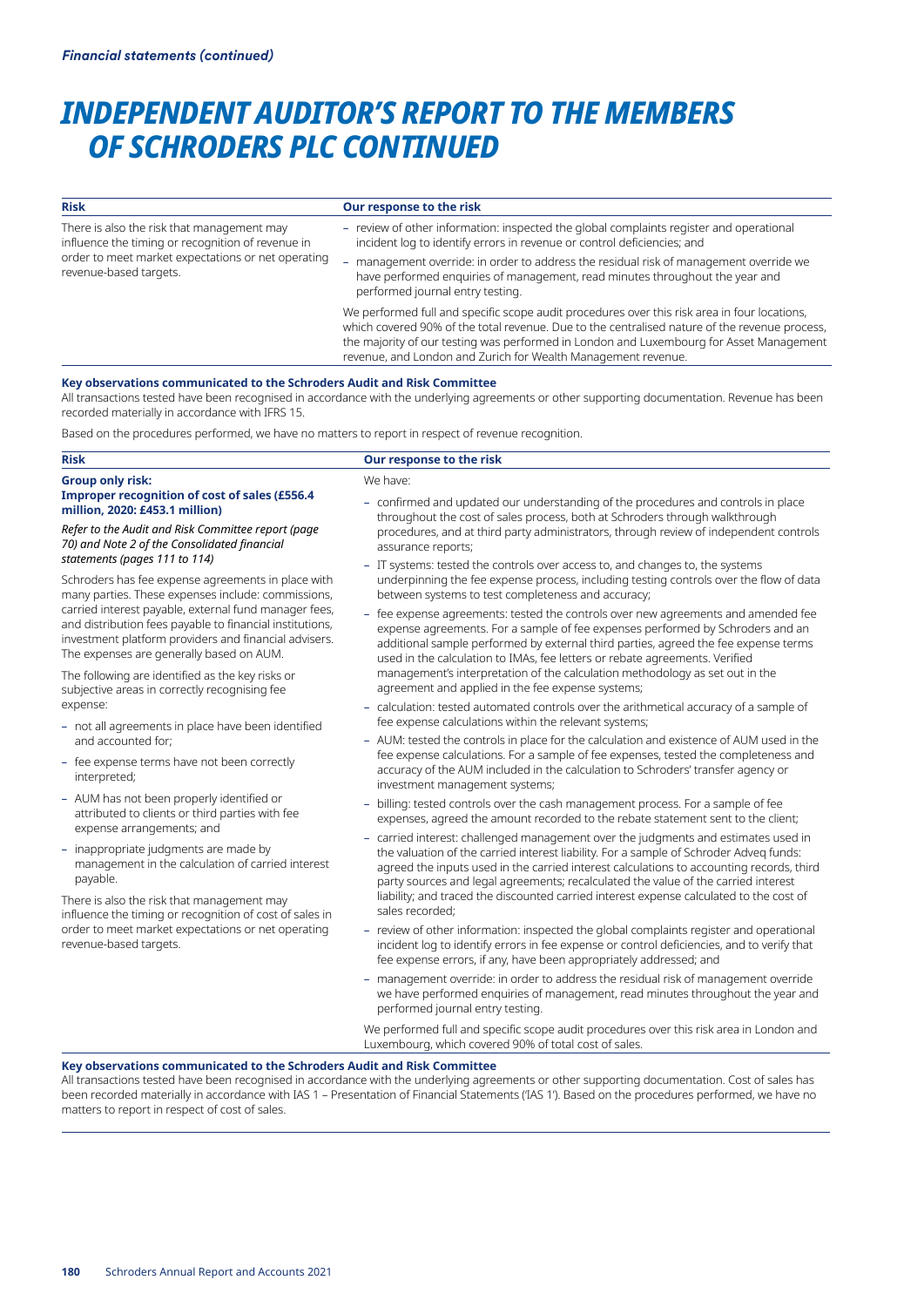#### Prior year comparison

There have been no changes to our assessment of key audit matters.

#### **Our application of materiality**

We apply the concept of materiality in planning and performing the audit, in evaluating the effect of identified misstatements on the audit and in forming our audit opinion.

#### **Materiality**

*The magnitude of an omission or misstatement that, individually or in the aggregate, could reasonably be expected to influence the economic decisions of the users of the financial statements. Materiality provides a basis for determining the nature and extent of our audit procedures.*

We determined materiality for the Group to be £42 million (2020: £35 million), which is 5% (2020: 5%) of profit before tax and exceptional items. We believe that profit before tax and exceptional items is the most relevant performance measure to the stakeholders of the entity.

We determined materiality for the Parent company to be £47 million (2020: £47 million), which is 1% (2020: 1%) of net assets. The Parent company primarily holds the investments in Group entities and, therefore, net assets is considered to be the key focus for users of the financial statements.

During the course of our audit, we reassessed initial materiality based on 31 December 2021 financial statement amounts and adjusted our audit procedures accordingly.

#### Performance materiality

*The application of materiality at the individual account or balance level. It is set at an amount to reduce to an appropriately low level the probability that the aggregate of uncorrected and undetected misstatements exceeds materiality.*

On the basis of our risk assessments, together with our assessment of the Group's overall control environment, our judgment was that performance materiality was 75% (2020: 75%) of our planning materiality, namely £31 million (2020: £26 million).

Audit work at entity level, for the purpose of obtaining audit coverage over significant financial statement accounts, is undertaken based on a percentage of total performance materiality. The performance materiality set for each entity is based on the relative scale and risk of the entity to the Group as a whole and our assessment of the risk of misstatement at that entity. In the current year, the range of performance materiality allocated to individual entities was £6.2 million to £17.1 million (2020: £5.2 million to £14.3 million).

#### Reporting threshold

## *An amount below which identified misstatements are considered as being clearly trivial.*

We agreed with the Audit and Risk Committee that we would report to them all uncorrected audit differences in excess of £2.1 million (2020: £1.8 million), which is set at 5% of planning materiality, as well as differences below that threshold that, in our view, warranted reporting on qualitative grounds.

We evaluate any uncorrected misstatements against both the quantitative measures of materiality discussed above and in light of other relevant qualitative considerations in forming our opinion.

#### **Other information**

The other information comprises the information included in the Annual Report set out on pages 1 to 103 and 184 to 189, including the Strategic report, Governance, and Shareholder information sections, other than the financial statements and our auditor's report thereon. The Directors are responsible for the other information in the Annual Report.

Our opinion on the financial statements does not cover the other information and, except to the extent otherwise explicitly stated in this report, we do not express any form of assurance conclusion thereon.

Our responsibility is to read the other information and, in doing so, consider whether the other information is materially inconsistent with the financial statements or our knowledge obtained in the course of the audit, or otherwise appears to be materially misstated. If we identify such material inconsistencies or apparent material misstatements, we are required to determine whether this gives rise to a material misstatement in the financial statements themselves. If, based on the work we have performed, we conclude that there is a material misstatement of the other information, we are required to report that fact.

We have nothing to report in this regard.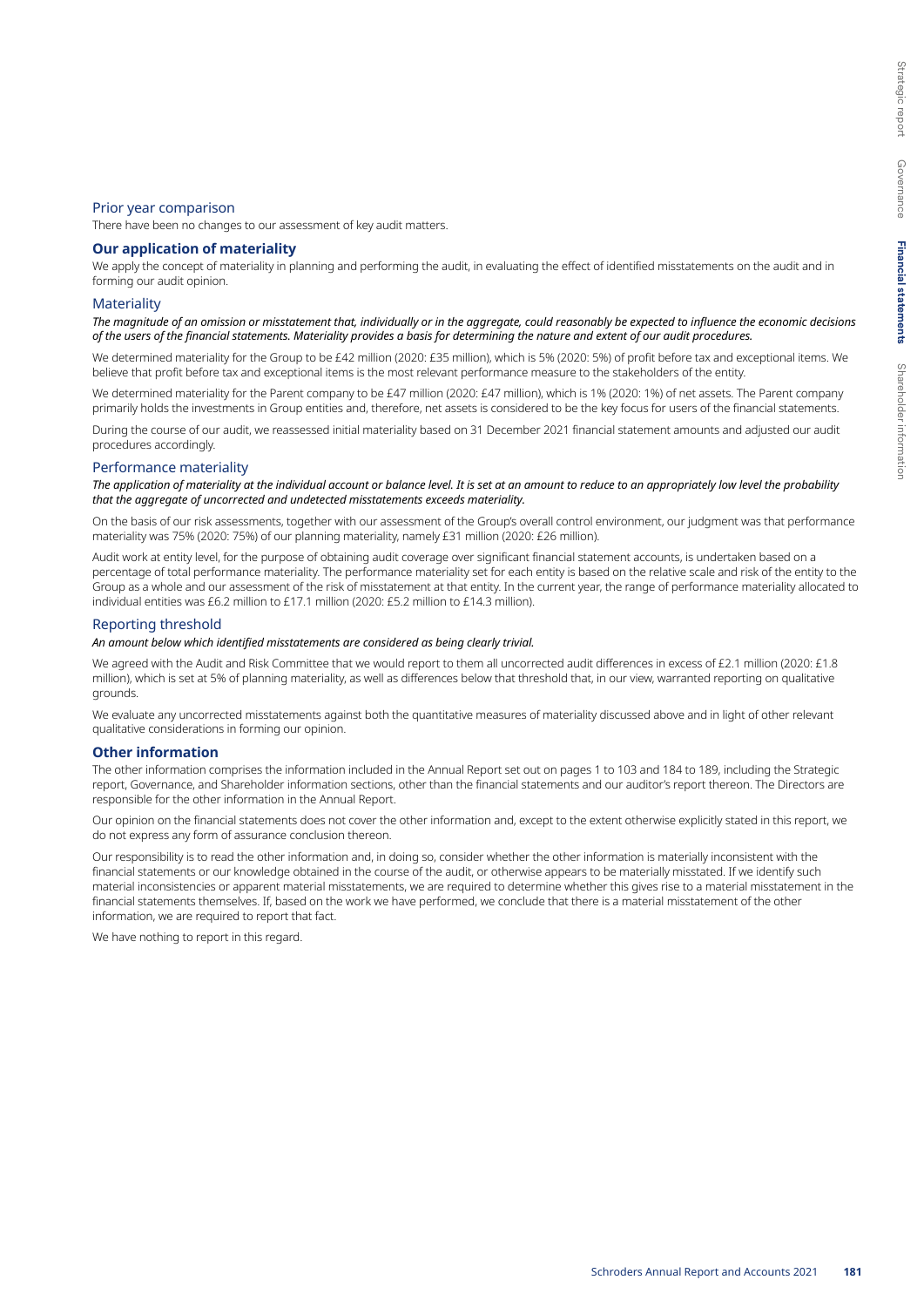## *INDEPENDENT AUDITOR'S REPORT TO THE MEMBERS OF SCHRODERS PLC CONTINUED*

## **Opinions on other matters prescribed by the Companies Act 2006**

In our opinion, the part of the Directors' Remuneration report to be audited has been properly prepared in accordance with the Companies Act 2006. In our opinion, based on the work undertaken in the course of the audit:

- the information given in the Strategic report and the Directors' report for the financial year for which the financial statements are prepared is consistent with the financial statements; and
- the Strategic report and the Directors' report have been prepared in accordance with applicable legal requirements.

#### **Matters on which we are required to report by exception**

In light of the knowledge and understanding of the Group and the Parent company and its environment obtained in the course of the audit, we have not identified material misstatements in the Strategic report or the Directors' report.

We have nothing to report in respect of the following matters in relation to which the Companies Act 2006 requires us to report to you if, in our opinion:

- adequate accounting records have not been kept by the Parent company, or returns adequate for our audit have not been received from branches not visited by us; or
- the Parent company financial statements and the part of the Directors' Remuneration report to be audited are not in agreement with the accounting records and returns; or
- certain disclosures of directors' remuneration specified by law are not made; or
- we have not received all the information and explanations we require for our audit.

#### **Corporate Governance Statement**

We have reviewed the Directors' statement in relation to going concern, longer-term viability and that part of the Corporate Governance Statement relating to the Group and Parent company's compliance with the provisions of the UK Corporate Governance Code specified for our review by the Listing Rules.

Based on the work undertaken as part of our audit, we have concluded that each of the following elements of the Corporate Governance Statement is materially consistent with the financial statements or our knowledge obtained during the audit:

- Director's statement on whether it has a reasonable expectation that the Group will be able to continue in operation and meets its liabilities, as set out on page 102;
- Directors' statement with regards to the appropriateness of adopting the going concern basis of accounting and any material uncertainties identified, as set out on page 102;
- Directors' explanation as to its assessment of the Parent company's prospects, the period this assessment covers and why the period is appropriate, as set out on page 55;
- Directors' statement on fair, balanced and understandable, as set out on page 103;
- Board's confirmation that it has carried out a robust assessment of the emerging and principal risks, as set out on pages 49 to 55;
- the section of the Annual Report that describes the review of effectiveness of risk management and internal control systems, as set out on page 74; and
- the section describing the work of the Audit and Risk Committee, as set out on pages 70 to 76.

#### **Responsibilities of Directors**

As explained more fully in the Statement of Directors' responsibilities set out on page 103, the Directors are responsible for the preparation of the financial statements and for being satisfied that they give a true and fair view, and for such internal control as the Directors determine is necessary to enable the preparation of financial statements that are free from material misstatement, whether due to fraud or error.

In preparing the financial statements, the Directors are responsible for assessing the Group and Parent company's ability to continue as a going concern, disclosing, as applicable, matters related to going concern and using the going concern basis of accounting unless the Directors either intend to liquidate the Group or the Parent company or to cease operations, or have no realistic alternative but to do so.

### **Auditor's responsibilities for the audit of the financial statements**

Our objectives are to obtain reasonable assurance about whether the financial statements as a whole are free from material misstatement, whether due to fraud or error, and to issue an auditor's report that includes our opinion. Reasonable assurance is a high level of assurance, but is not a guarantee that an audit conducted in accordance with ISAs (UK) will always detect a material misstatement when it exists. Misstatements can arise from fraud or error and are considered material if, individually or in the aggregate, they could reasonably be expected to influence the economic decisions of users taken on the basis of these financial statements.